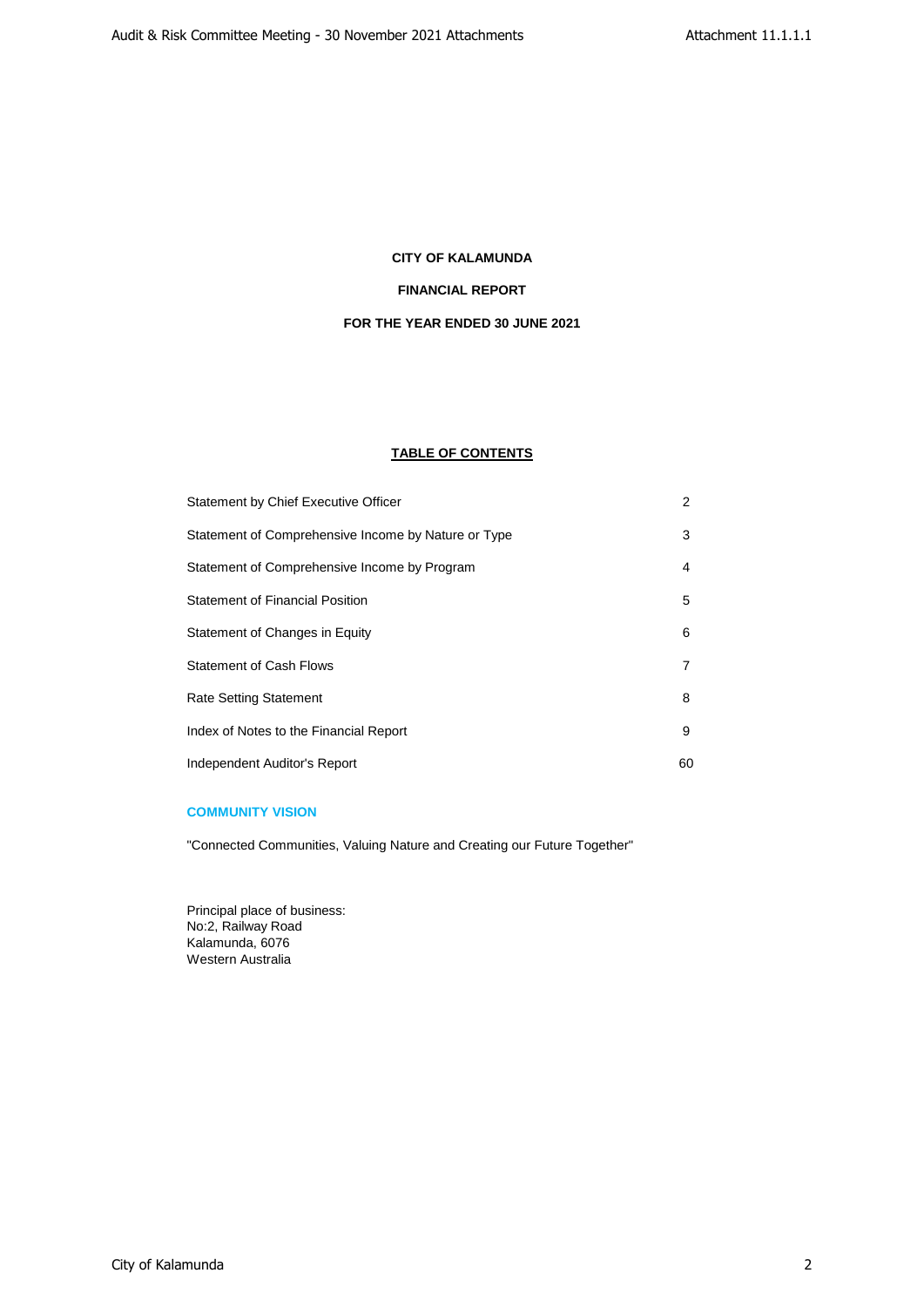## **CITY OF KALAMUNDA FINANCIAL REPORT** FOR THE YEAR ENDED 30 JUNE 2021

**Local Government Act 1995** Local Government (Financial Management) Regulations 1996

## **STATEMENT BY CHIEF EXECUTIVE OFFICER**

The attached financial report of the City of Kalamunda for the financial year ended 30 June 2021 is based on proper accounts and records to present fairly the financial position of the City of Kalamunda at 30 June 2021 and the results of the operations for the financial year then ended in accordance with the Local Government Act 1995 and, to the extent that they are not inconsistent with the Act, the Australian Accounting Standards.

Signed on the

 $107h$ 

day of November 2021

Chief Executive Øffice

Rhonda Hardy Name of Chief Executive Officer

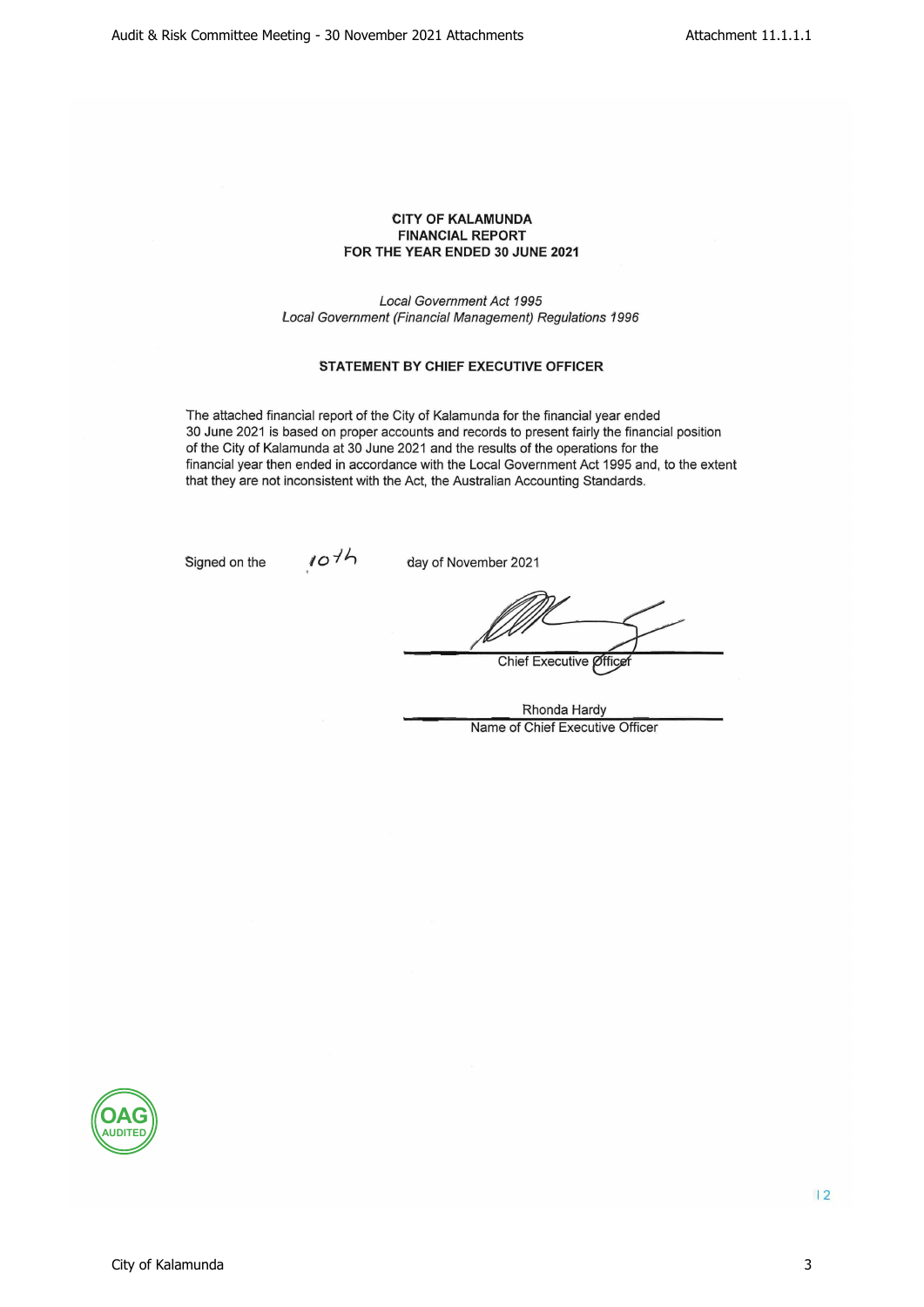## **CITY OF KALAMUNDA STATEMENT OF COMPREHENSIVE INCOME BY NATURE OR TYPE FOR THE YEAR ENDED 30 JUNE 2021**

|                                                                    |             | 2021           | 2021                    | 2020           |
|--------------------------------------------------------------------|-------------|----------------|-------------------------|----------------|
|                                                                    | <b>NOTE</b> | <b>Actual</b>  | <b>Budget</b>           | <b>Actual</b>  |
|                                                                    |             | \$             | \$                      | \$             |
| <b>Revenue</b>                                                     |             |                |                         |                |
| Rates                                                              | 30(a)       | 38, 342, 129   | 37,731,300              | 37,864,554     |
| Operating grants and subsidies                                     | 2(a)        | 2,861,346      | 1,383,618               | 2,621,875      |
| Contributions, Reimbursements and Donations                        | 2(a)        | 1,139,357      | 495,030                 | 4,944,018      |
| Fees and charges                                                   | 2(a)        | 16,116,365     | 14,561,645              | 15,401,091     |
| Interest earnings                                                  | 2(a)        | 622,173        | 369,046                 | 800,329        |
| Other revenue                                                      | 2(a)        | 58,086         | 45,500                  | 36,145         |
|                                                                    |             | 59,139,456     | 54,586,139              | 61,668,012     |
| <b>Expenses</b>                                                    |             |                |                         |                |
| Employee costs                                                     |             | (24, 892, 251) | (24, 025, 535)          | (25, 144, 391) |
| Materials and contracts                                            |             | (20, 233, 774) | (17,669,105)            | (22, 443, 971) |
| Utility charges                                                    |             | (1,965,822)    | (1,935,903)             | (1,920,612)    |
| Depreciation on non-current assets                                 | 11(b)       | (13, 327, 727) | (10,986,626)            | (11, 316, 721) |
| Interest expenses                                                  | 2(b)        | (266, 981)     | (274, 842)              | (265, 469)     |
| Insurance expenses                                                 |             | (605, 809)     | (608, 212)              | (591, 118)     |
| Other expenditure                                                  |             | (308, 286)     | (195, 072)              | (1, 567, 604)  |
|                                                                    |             | (61,600,650)   | (55,695,295)            | (63, 249, 886) |
|                                                                    |             | (2,461,194)    | (1, 109, 156)           | (1,581,874)    |
| Non-operating grants, subsidies and contributions                  | 2(a)        | 10,907,932     | 17,917,612              | 7,354,821      |
| Profit on asset disposals                                          | 11(a)       | 41,699         | 0                       | 14,771         |
| (Loss) on asset disposals                                          | 11(a)       | (301, 608)     | $\pmb{0}$               | (2,566,892)    |
| Dividends Received                                                 |             | $\Omega$       | 0                       | 803,210        |
| Share of net profit/ (loss) of associates accounted for using      |             |                |                         |                |
| the equity method                                                  | 27          | 627,871        | 998,408                 | (2, 290, 314)  |
|                                                                    |             | 11,275,894     | 18,916,020              | 3,315,596      |
| Net result for the period                                          |             | 8,814,700      | 17,806,864              | 1,733,722      |
| Other comprehensive income                                         |             |                |                         |                |
| Items that will not be reclassified subsequently to profit or loss |             |                |                         |                |
| Changes in asset revaluation surplus                               | 14          | $\overline{0}$ | $\pmb{0}$               | (31, 575, 993) |
| Increase in fair value of other equity investments                 |             | 5,172          | 0                       | 2,305          |
| Share of comprehensive income/ (loss) of associates and joint      |             |                |                         |                |
| ventures accounted for using the equity method                     | 27          | (779, 312)     | 0                       | 140,216        |
| Total other comprehensive income / (loss) for the period           |             | (774, 140)     | $\overline{\mathbf{0}}$ | (31, 433, 472) |
| Total comprehensive income / (loss) for the period                 |             | 8,040,560      | 17,806,864              | (29,699,750)   |
|                                                                    |             |                |                         |                |

This statement is to be read in conjunction with the accompanying notes.

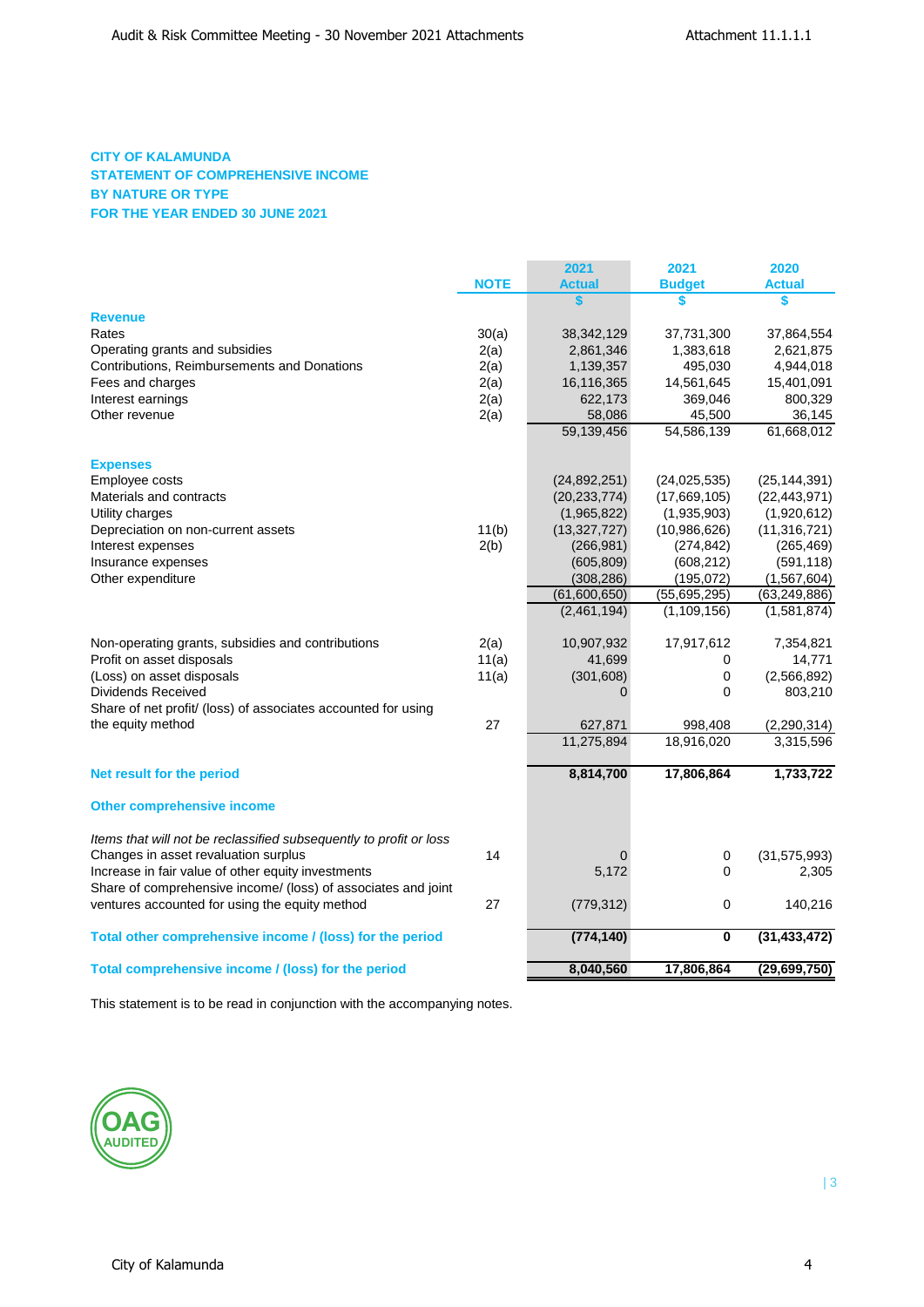## **CITY OF KALAMUNDA STATEMENT OF COMPREHENSIVE INCOME BY PROGRAM FOR THE YEAR ENDED 30 JUNE 2021**

|                                                                    |             | 2021                | 2021                | 2020                    |
|--------------------------------------------------------------------|-------------|---------------------|---------------------|-------------------------|
|                                                                    | <b>NOTE</b> | <b>Actual</b>       | <b>Budget</b>       | <b>Actual</b>           |
|                                                                    |             | S                   | S                   | \$                      |
| <b>Revenue</b>                                                     | 2(a)        |                     |                     |                         |
| Governance                                                         |             | 30                  | 20,000              | 27,753                  |
| General purpose funding                                            |             | 41,481,594          | 39,341,145          | 41,356,817              |
| Law, order, public safety                                          |             | 529,599             | 501,433             | 442,233                 |
| Health                                                             |             | 904,419             | 846,849             | 878,374                 |
| Education and welfare                                              |             | 57,473              | 30,750              | 64,508                  |
| Community amenities                                                |             | 12,995,652          | 12,410,030          | 12,539,229<br>2,070,476 |
| Recreation and culture<br>Transport                                |             | 1,907,809<br>65,989 | 1,023,381<br>30,000 | 41,498                  |
| Economic services                                                  |             | 434,751             | 203,025             | 250,127                 |
| Other property and services                                        |             | 762,140             | 179,526             | 3,996,997               |
|                                                                    |             | 59,139,456          | 54,586,139          | 61,668,012              |
|                                                                    |             |                     |                     |                         |
| <b>Expenses</b>                                                    | 2(b)        |                     |                     |                         |
| Governance                                                         |             | (3,053,865)         | (3, 156, 199)       | (3,960,937)             |
| General purpose funding                                            |             | (660, 329)          | (684, 556)          | (616, 834)              |
| Law, order, public safety                                          |             | (2,222,439)         | (1,983,733)         | (2,089,052)             |
| Health                                                             |             | (1,653,135)         | (1,622,855)         | (1,652,827)             |
| Education and welfare                                              |             | (351, 869)          | (297, 420)          | (382, 309)              |
| Community amenities                                                |             | (15, 274, 397)      | (15, 172, 937)      | (15, 445, 082)          |
| Recreation and culture                                             |             | (20, 520, 786)      | (17, 333, 531)      | (18,065,399)            |
| Transport                                                          |             | (13, 321, 825)      | (13, 143, 035)      | (12,603,438)            |
| Economic services                                                  |             | (1,331,667)         | (1,309,950)         | (1,227,207)             |
| Other property and services                                        |             | (2,943,357)         | (716, 237)          | (6,941,332)             |
|                                                                    |             | (61, 333, 669)      | (55, 420, 453)      | (62, 984, 417)          |
|                                                                    |             |                     |                     |                         |
| <b>Finance Costs</b>                                               | 2(b)        |                     |                     |                         |
| Other property and services                                        |             | (266, 981)          | (274, 842)          | (265, 469)              |
|                                                                    |             | (266, 981)          | (274, 842)          | (265, 469)              |
|                                                                    |             | (2,461,194)         | (1, 109, 156)       | (1, 581, 874)           |
| Non-operating grants, subsidies and contributions                  | 2(a)        | 10,907,932          | 17,917,612          | 7,354,821               |
| Profit on disposal of assets                                       | 11(a)       | 41,699              | 0                   | 14,771                  |
| (Loss) on disposal of assets                                       | 11(a)       | (301, 608)          | 0                   | (2,566,892)             |
| <b>Dividends Received</b>                                          |             | 0                   | 0                   | 803,210                 |
| Share of net profit/ (loss) of associates accounted for using the  |             |                     |                     |                         |
| equity method                                                      | 27          | 627,871             | 998,408             | (2,290,314)             |
|                                                                    |             | 11,275,894          | 18,916,020          | 3,315,596               |
|                                                                    |             |                     |                     |                         |
| Net result for the period                                          |             | 8,814,700           | 17,806,864          | 1,733,722               |
| <b>Other comprehensive income</b>                                  |             |                     |                     |                         |
|                                                                    |             |                     |                     |                         |
| Items that will not be reclassified subsequently to profit or loss | 14          |                     |                     |                         |
| Changes in asset revaluation surplus                               |             | 0                   | 0                   | (31, 575, 993)          |
| Increase in fair value of other equity investments                 |             | 5,172               | 0                   | 2,305                   |
| Share of comprehensive income/ (loss) of associates and joint      |             |                     |                     |                         |
| ventures accounted for using the equity method                     | 27          | (779, 312)          | 0                   | 140,216                 |
| Total other comprehensive income / (loss) for the period           |             | (774, 140)          | 0                   | (31, 433, 472)          |
| Total comprehensive income / (loss) for the period                 |             |                     |                     |                         |
|                                                                    |             | 8,040,560           | 17,806,864          | (29, 699, 750)          |

This statement is to be read in conjunction with the accompanying notes.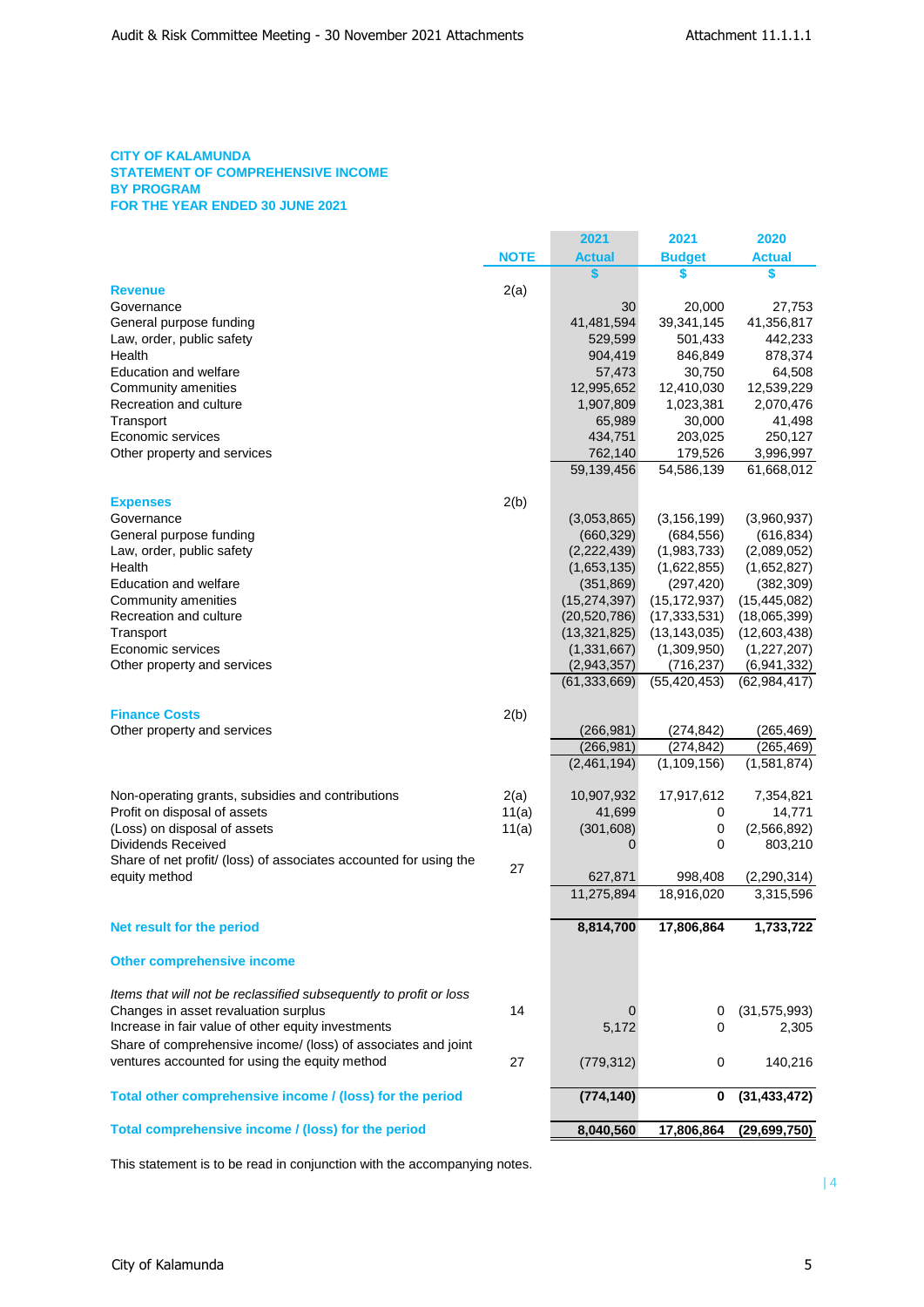## **CITY OF KALAMUNDA STATEMENT OF FINANCIAL POSITION AS AT 30 JUNE 2021**

|                                        | <b>NOTE</b> | 2021                      | 2020         |
|----------------------------------------|-------------|---------------------------|--------------|
|                                        |             | S                         | \$           |
| <b>CURRENT ASSETS</b>                  |             |                           |              |
| Cash and cash equivalents              | 3           | 32,134,446                | 24,196,351   |
| Trade and other receivables            | 6(a)        | 4,801,096                 | 3,795,352    |
| Other financial assets                 | 5(a)        | 3,400,131                 | 3,394,524    |
| Inventories                            | 7(a)        | 123,756                   | 123,249      |
| Other assets                           | 8(a)        | 394,844                   | 303,636      |
| <b>TOTAL CURRENT ASSETS</b>            |             | 40,854,273                | 31,813,112   |
| <b>NON-CURRENT ASSETS</b>              |             |                           |              |
| Trade and other receivables            | 6(b)        | 906,090                   | 866,115      |
| Other financial assets                 | 5(b)        | 219,093                   | 226,335      |
| Other assets                           | 8(b)        | 79,331                    | 158,663      |
| Inventories                            | 7(b)        | 386,067                   | 386,067      |
| Investment in associate                | 27          | 29,106,170                | 29,257,611   |
| Property, plant and equipment          | 9           | 125,300,356               | 120,811,550  |
| Infrastructure                         | 10          | 372,099,374               | 371,529,361  |
| Intangible assets                      | 13          | 863,385                   | 865,958      |
| Right-of-use assets                    | 12          | 100,692                   |              |
| <b>TOTAL NON-CURRENT ASSETS</b>        |             | 529,060,558               | 524,101,661  |
| <b>TOTAL ASSETS</b>                    |             | 569,914,831               | 555,914,773  |
| <b>CURRENT LIABILITIES</b>             |             |                           |              |
| Trade and other payables               | 15          | 10,641,375                | 8,435,334    |
| <b>Capital Grant Liabilities</b>       | 16          | 3,146,351                 | 2,214,705    |
| Lease liabilities                      | 18(a)       | 44,711                    | 0            |
| <b>Borrowings</b>                      | 19(b)       | 1,228,737                 | 1,027,692    |
| Employee related provisions            | 20          | 4,525,221                 | 4,196,505    |
| <b>TOTAL CURRENT LIABILITIES</b>       |             | 19,586,395                | 15,874,236   |
| <b>NON-CURRENT LIABILITIES</b>         |             |                           |              |
| <b>Other liabilities</b>               | 17          | 10,945                    | 0            |
| Lease liabilities                      | 18(a)       | 56,071                    | 0            |
| <b>Borrowings</b>                      | 19(b)       | 8,785,662                 | 6,961,299    |
| Employee related provisions            | 20          | 535,574                   | 362,263      |
| <b>TOTAL NON-CURRENT LIABILITIES</b>   |             | 9,388,252                 | 7,323,562    |
| <b>TOTAL LIABILITIES</b>               |             | 28,974,647                | 23, 197, 798 |
| <b>NET ASSETS</b>                      |             | 540,940,184               | 532,716,975  |
| <b>EQUITY</b>                          |             |                           |              |
| <b>Retained surplus</b>                |             |                           | 222,322,634  |
| Reserves - cash/financial asset backed | 4           | 222,340,202<br>23,511,544 | 14,531,763   |
|                                        | 14          |                           |              |
| <b>Revaluation surplus</b>             |             | 295,088,438               | 295,862,578  |
| <b>TOTAL EQUITY</b>                    |             | 540,940,184               | 532,716,975  |

This statement is to be read in conjunction with the accompanying notes.

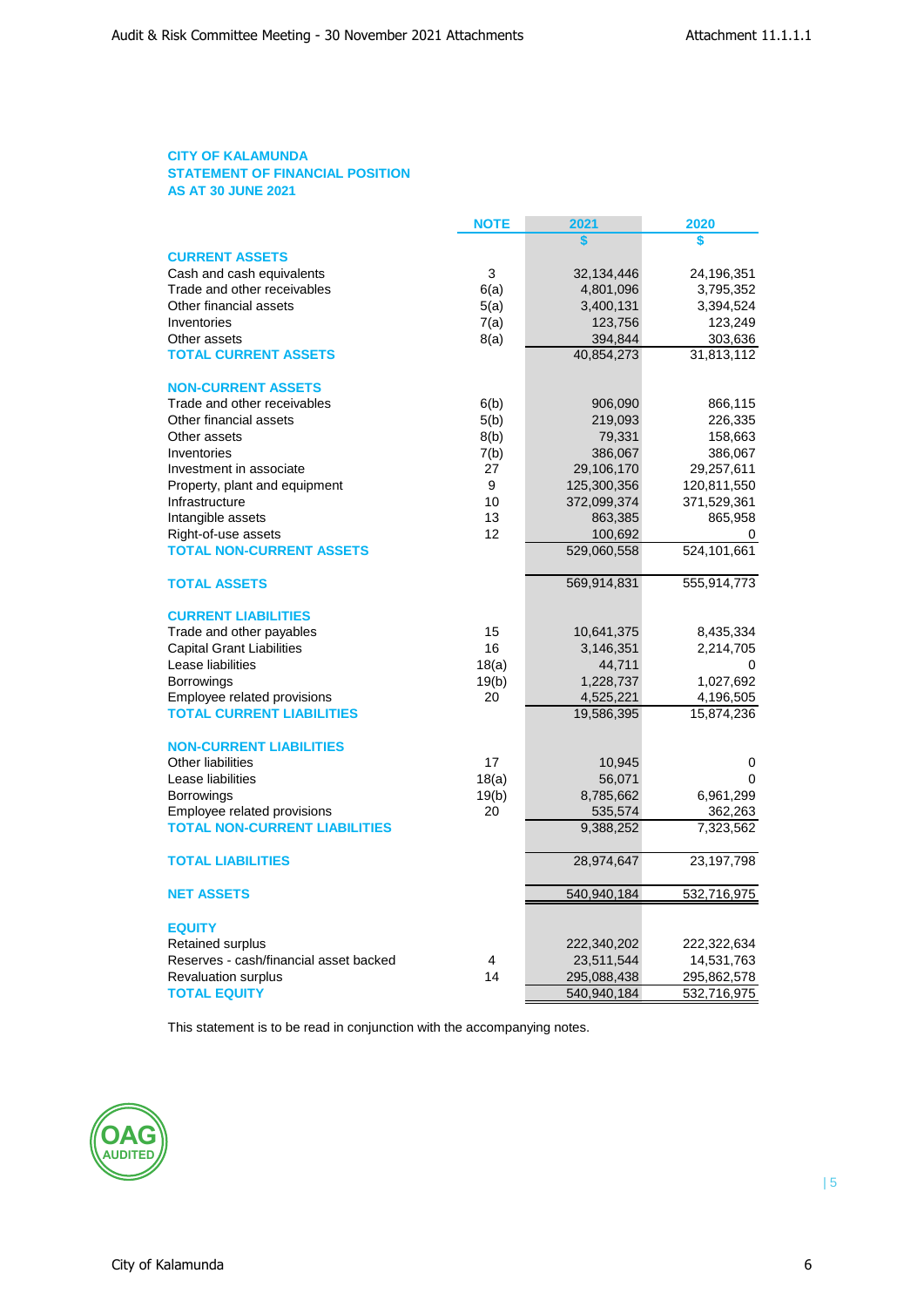## **CITY OF KALAMUNDA STATEMENT OF CHANGES IN EQUITY FOR THE YEAR ENDED 30 JUNE 2021**

|                                                                                                    |             |                 | <b>RESERVES</b>       |                    |                |
|----------------------------------------------------------------------------------------------------|-------------|-----------------|-----------------------|--------------------|----------------|
|                                                                                                    |             |                 | <b>CASH/FINANCIAL</b> |                    |                |
|                                                                                                    |             | <b>RETAINED</b> | <b>ASSET</b>          | <b>REVALUATION</b> | <b>TOTAL</b>   |
|                                                                                                    | <b>NOTE</b> | <b>SURPLUS</b>  | <b>BACKED</b>         | <b>SURPLUS</b>     | <b>EQUITY</b>  |
|                                                                                                    |             | \$              | \$                    | \$                 | \$             |
| <b>Balance as at 1 July 2019</b>                                                                   |             | 217,897,511     | 17,223,164            | 327,932,784        | 563,053,459    |
| Comprehensive income<br>Net result for the period                                                  |             | 1,733,722       | 0                     | $\mathbf 0$        | 1,733,722      |
| Other comprehensive income                                                                         | 14          | 0               | 0                     | (31, 433, 472)     | (31, 433, 472) |
| Total comprehensive income                                                                         |             | 1,733,722       | $\Omega$              | (31, 433, 472)     | (29,699,750)   |
| Transfer of previously recognised<br>increment in fair value due to asset<br>disposals / write off | 11(a)       |                 |                       | (636, 734)         | (636, 734)     |
| Transfers from reserves                                                                            | 4           | 4,803,533       | (4,803,533)           |                    | 0              |
| Transfers to reserves                                                                              | 4           | (2, 112, 132)   | 2,112,132             | 0<br>0             | $\Omega$       |
|                                                                                                    |             |                 |                       |                    |                |
| Balance as at 30 June 2020                                                                         |             | 222,322,634     | 14,531,763            | 295,862,578        | 532,716,975    |
| Comprehensive income<br>Net result for the period                                                  |             | 8,814,700       | 0                     | $\mathbf 0$        | 8,814,700      |
| Other comprehensive income                                                                         | 14          | 0               | 0                     | (774, 140)         | (774, 140)     |
| Total comprehensive income                                                                         |             | 8,814,700       | $\Omega$              | (774, 140)         | 8,040,560      |
|                                                                                                    |             |                 |                       |                    |                |
| <b>Net Transfers from Trust</b>                                                                    | 4           | 0               | 182,649               | 0                  | 182,649        |
| Transfers from reserves                                                                            | 4           | 3,672,974       | (3,672,974)           | 0                  | 0              |
| Transfers to reserves                                                                              | 4           | (12, 470, 107)  | 12,470,107            | 0                  | 0              |
| <b>Balance as at 30 June 2021</b>                                                                  |             | 222,340,202     | 23,511,544            | 295,088,438        | 540,940,184    |

This statement is to be read in conjunction with the accompanying notes.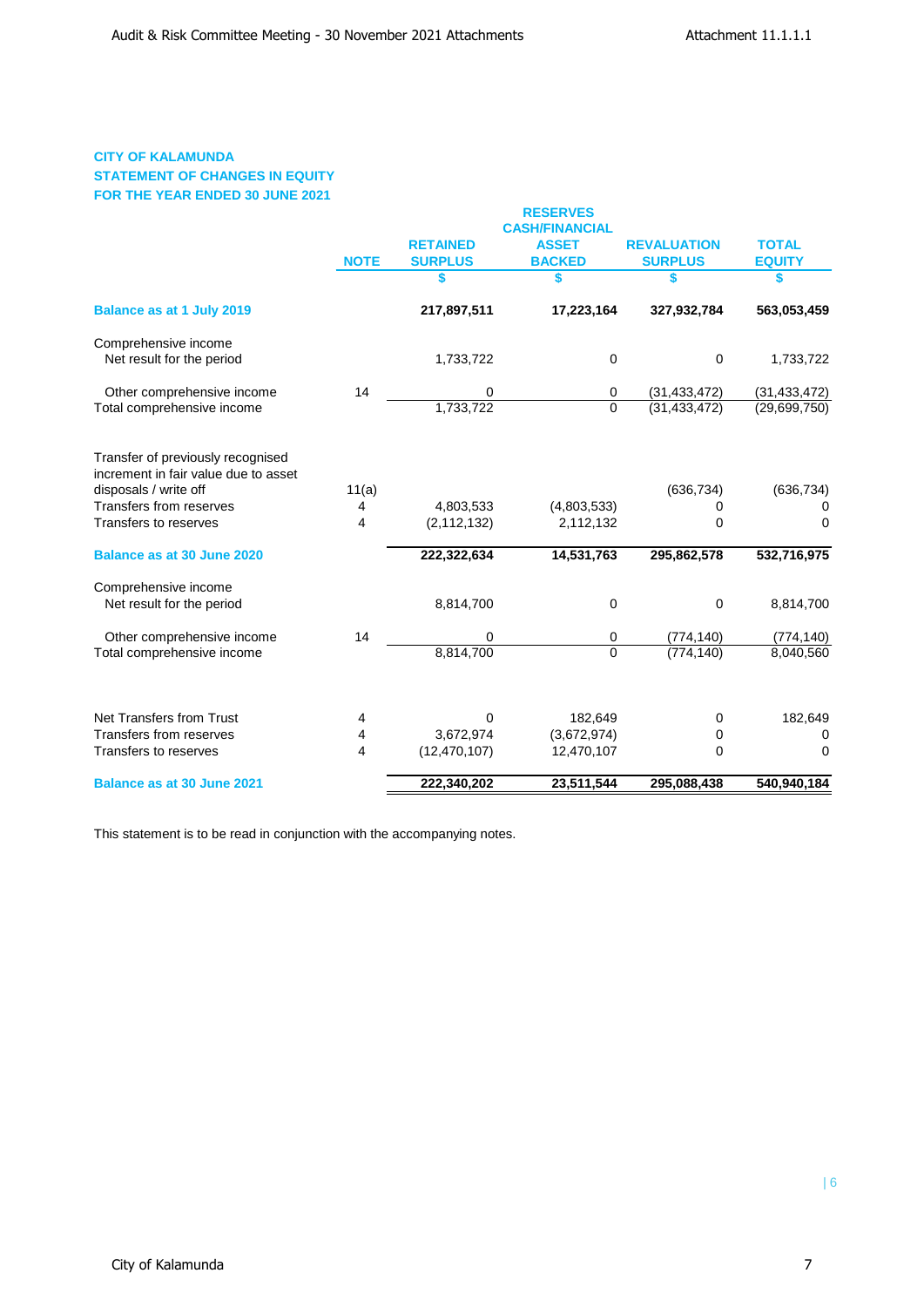## **CITY OF KALAMUNDA STATEMENT OF CASH FLOWS FOR THE YEAR ENDED 30 JUNE 2021**

|                                                                    |             | 2021           | 2021           | 2020           |
|--------------------------------------------------------------------|-------------|----------------|----------------|----------------|
|                                                                    | <b>NOTE</b> | <b>Actual</b>  | <b>Budget</b>  | <b>Actual</b>  |
|                                                                    |             |                | \$             | \$             |
| <b>CASH FLOWS FROM OPERATING ACTIVITIES</b>                        |             |                |                |                |
| <b>Receipts</b>                                                    |             |                |                |                |
| Rates                                                              |             | 38,192,786     | 37,731,300     | 37,416,593     |
| Operating grants and subsidies                                     |             | 2,414,801      | 983,618        | 2,600,588      |
| Contributions, Reimbursements and Donations                        |             | 1,139,357      | 495,030        | 4,944,018      |
| Fees and charges                                                   |             | 12,326,478     | 14,561,645     | 11,399,584     |
| Interest received                                                  |             | 622,173        | 369,046        | 800,329        |
| Goods and services tax received                                    |             | 3,789,887      | 2,037,675      | 4,001,507      |
| Other revenue                                                      |             | 908,045        | 45,500         | 36,148         |
|                                                                    |             | 59,393,527     | 56,223,814     | 61,198,767     |
| <b>Payments</b>                                                    |             |                |                |                |
| Employee costs                                                     |             | (24, 291, 286) | (24, 025, 535) | (24, 734, 713) |
| Materials and contracts                                            |             | (18,004,588)   | (19, 428, 388) | (21, 958, 896) |
| Utility charges                                                    |             | (1,965,822)    | (1,935,903)    | (1,920,612)    |
| Interest expenses                                                  |             | (266, 981)     | (274, 842)     | (265, 469)     |
| Insurance paid                                                     |             | (605, 809)     | (608, 212)     | (591, 118)     |
| Goods and services tax paid                                        |             | (731, 869)     | (278, 392)     | (594, 316)     |
| Other expenditure                                                  |             | (308, 286)     | (195,072)      | (1,567,604)    |
|                                                                    |             | (46, 174, 641) | (46, 746, 344) | (51, 632, 728) |
| Net cash provided by (used in)                                     |             |                |                |                |
| operating activities                                               | 21          | 13,218,886     | 9,477,470      | 9,566,039      |
|                                                                    |             |                |                |                |
| <b>CASH FLOWS FROM INVESTING ACTIVITIES</b>                        |             |                |                |                |
| Payments for purchase of property, plant & equipment               | 9(a)        | (9,380,684)    | (14,982,285)   | (4, 124, 781)  |
| Payments for construction of infrastructure                        | 10(a)       | (9,802,680)    | (23, 322, 840) | (13, 273, 035) |
| Payments for intangible assets                                     |             | (98, 969)      | 0              | (273, 427)     |
| Non-operating grants, subsidies and contributions                  |             | 11,839,582     | 17,917,612     | 7,489,359      |
| Proceeds from financial assets at amortised cost - self supporting |             |                |                |                |
| loans                                                              |             | 11,737         | 11,736         | 30,077         |
| Proceeds from sale of property, plant & equipment                  | 11(a)       | 158,044        | 0              | 206,465        |
| <b>Dividends Received</b>                                          |             | 0              | 0              | 803,210        |
| Net cash provided by (used in)                                     |             |                |                |                |
| investment activities                                              |             | (7, 272, 970)  | (20, 375, 777) | (9, 142, 132)  |
|                                                                    |             |                |                |                |
| <b>CASH FLOWS FROM FINANCING ACTIVITIES</b>                        |             |                |                |                |
| Repayment of borrowings                                            | 19(a)       | (1,027,692)    | (945, 194)     | (672, 153)     |
| Payments for principal portion of lease liabilities                | 18(b)       | (33, 229)      | 0              |                |
| Proceeds from new borrowings                                       | 19(a)       | 3,053,100      | 3,053,100      | 3,707,000      |
| Net cash provided by (used In)                                     |             |                |                |                |
| financing activities                                               |             | 1,992,179      | 2,107,906      | 3,034,847      |
|                                                                    |             |                |                |                |
| Net increase (decrease) in cash held                               |             | 7,938,095      | (8,790,401)    | 3,458,754      |
| Cash at beginning of year                                          |             | 24,196,351     | 16,417,338     | 20,737,597     |
|                                                                    |             |                |                |                |
| Cash and cash equivalents at the end of the year                   |             | 32,134,446     | 7,626,937      | 24,196,351     |

This statement is to be read in conjunction with the accompanying notes.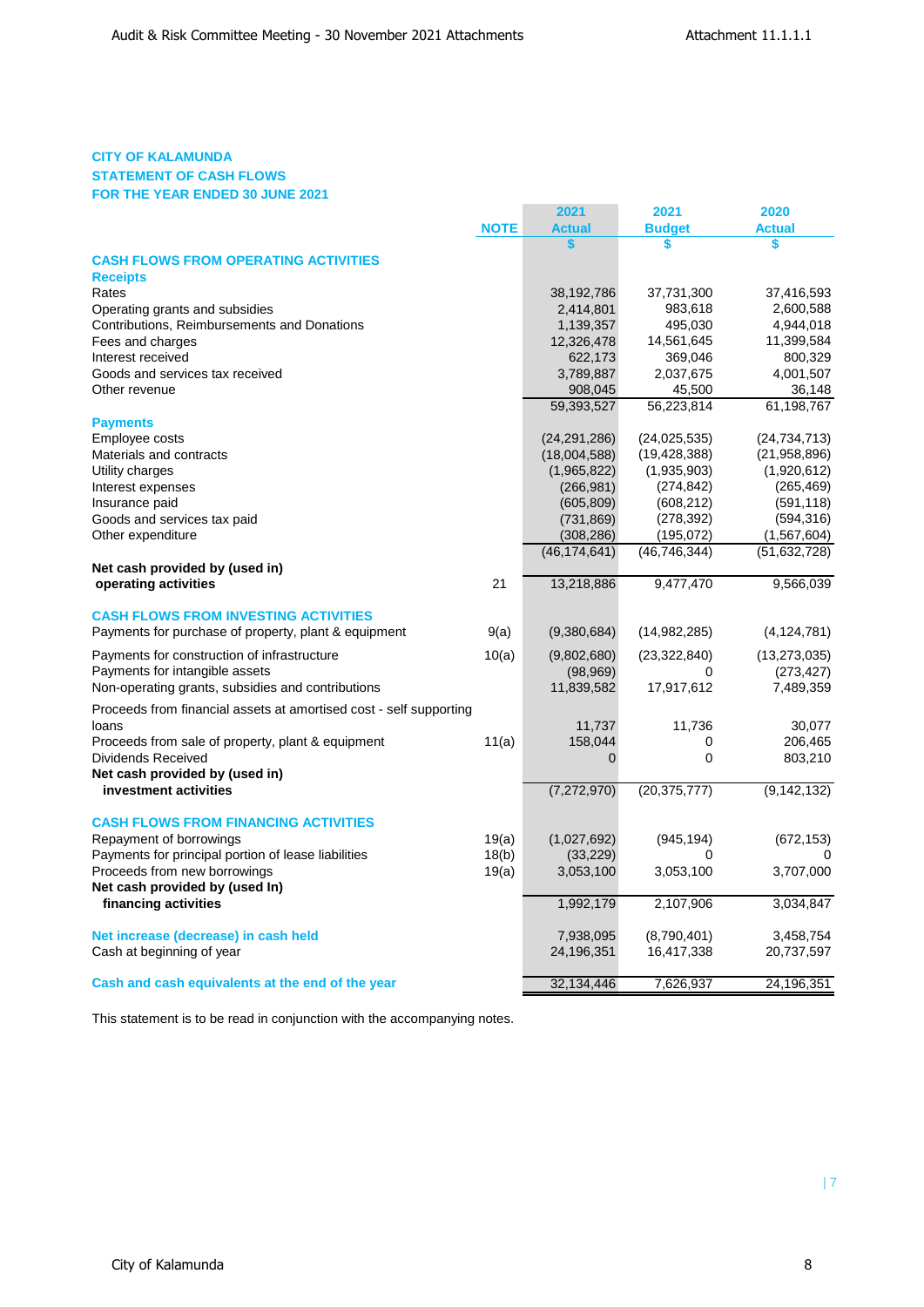\_\_\_\_\_\_\_

# **CITY OF KALAMUNDA**

## **RATE SETTING STATEMENT FOR THE YEAR ENDED 30 JUNE 2021**

|                                                                          |             | 2021                        | 2021                                   | 2020                    |
|--------------------------------------------------------------------------|-------------|-----------------------------|----------------------------------------|-------------------------|
|                                                                          | <b>NOTE</b> | <b>Actual</b>               | <b>Budget</b>                          | <b>Actual</b>           |
|                                                                          |             | \$                          | \$                                     | \$                      |
| <b>OPERATING ACTIVITIES</b>                                              |             |                             |                                        |                         |
| Net current assets at start of financial year - surplus/(deficit)        | 31(b)       | 6,619,571                   | 3,470,822                              | 246,491                 |
|                                                                          |             | 6,619,571                   | 3.470.822                              | 246,491                 |
|                                                                          |             |                             |                                        |                         |
| <b>Revenue from operating activities (excluding rates)</b>               |             |                             |                                        |                         |
| Governance                                                               |             | 30                          | 20,000                                 | 27,753                  |
| General purpose funding                                                  |             | 3,342,771                   | 1,766,528                              | 3,698,050               |
| Law, order, public safety                                                |             | 529,599                     | 501,433                                | 444,421                 |
| Health                                                                   |             | 904,419                     | 846,849                                | 878,374                 |
| <b>Education and welfare</b>                                             |             | 57,473                      | 30,750                                 | 64,508                  |
| Community amenities                                                      |             | 12,995,652                  | 12,410,030                             | 12,539,229              |
| Recreation and culture                                                   |             | 1,907,809                   | 1,023,381                              | 2,071,774               |
| Transport<br>Economic services                                           |             | 65,989                      | 30,000                                 | 41,498                  |
|                                                                          |             | 1,062,622                   | 1,201,433                              | 250,127                 |
| Other property and services                                              |             | 803,839<br>21,670,203       | 179,526<br>18,009,930                  | 4,008,282<br>24,024,016 |
|                                                                          |             |                             |                                        |                         |
| <b>Expenditure from operating activities</b><br>Governance               |             |                             |                                        |                         |
|                                                                          |             | (3,065,048)                 | (3, 156, 199)                          | (3,960,937)             |
| General purpose funding                                                  |             | (660, 329)                  | (684, 556)                             | (616, 834)              |
| Law, order, public safety<br>Health                                      |             | (2,222,439)                 | (1,983,733)                            | (2,094,144)             |
|                                                                          |             | (1,653,135)                 | (1,622,855)                            | (1,652,827)             |
| Education and welfare                                                    |             | (351, 869)                  | (297, 420)                             | (382, 309)              |
| Community amenities                                                      |             | (15, 284, 387)              | (15, 172, 937)                         | (15, 456, 757)          |
| Recreation and culture                                                   |             | (20, 590, 203)              | (17, 333, 531)                         | (19,688,078)            |
| Transport                                                                |             | (13, 399, 732)              | (13, 143, 035)                         | (13, 492, 965)          |
| Economic services                                                        |             | (1, 331, 667)               | (1,309,950)                            | (1,227,207)             |
| Other property and services                                              |             | (3,343,449)<br>(61,902,258) | (991,079)<br>$\overline{(55,695,295)}$ | (9,535,033)             |
|                                                                          |             |                             |                                        | (68, 107, 091)          |
| Non-cash amounts excluded from operating activities                      | 31(a)       | 14,025,825                  | 9,928,841                              | 16,347,813              |
| Amount attributable to operating activities                              |             | (19,586,660)                | (24, 285, 703)                         | (27, 488, 771)          |
|                                                                          |             |                             |                                        |                         |
| <b>INVESTING ACTIVITIES</b>                                              |             |                             |                                        |                         |
| Non-operating grants, subsidies and contributions                        | 2(a)        | 10,907,932                  | 17,917,612                             | 7,354,821               |
| Proceeds from disposal of assets                                         | 11(a)       | 158,044                     | 0                                      | 206,465                 |
| Proceeds from financial assets at amortised cost - self supporting loans |             | 11,737                      | 11,736                                 | 30,077                  |
| Purchase of property, plant and equipment                                | 9(a)        | (9,380,684)                 | (14,982,285)                           | (4, 124, 781)           |
| Purchase and construction of infrastructure                              | 10(a)       | (9,802,680)                 | (23, 322, 840)                         | (13, 273, 035)          |
| <b>Dividends Received</b>                                                |             | 0                           | 0                                      | 803,210                 |
| Payments for intangible assets                                           |             | (98, 969)                   | 0                                      | (273, 427)              |
|                                                                          |             | (8, 204, 620)               | (20, 375, 777)                         | (9,276,670)             |
|                                                                          |             |                             |                                        |                         |
| <b>FINANCING ACTIVITIES</b>                                              |             |                             |                                        |                         |
| Repayment of borrowings                                                  | 19(a)       | (1,027,692)                 | (945, 194)                             | (672, 153)              |
| Proceeds from borrowings                                                 | 19(a)       | 3,053,100                   | 3,053,100                              | 3,707,000               |
| Payments for principal portion of lease liabilities                      | 18(b)       | (33, 229)                   | 0                                      |                         |
| Transfers to reserves (restricted assets)                                | 4           | (12, 470, 107)              | (5,553,000)                            | (2, 112, 132)           |
| Transfers from reserves (restricted assets)                              | 4           | 3,672,974                   | 10,638,625                             | 4,803,533               |
| Amount attributable to financing activities                              |             | (6,804,953)                 | 7,193,531                              | 5,726,248               |
|                                                                          |             |                             |                                        |                         |
| Surplus/(deficit) before imposition of general rates                     |             | (34, 596, 234)              | (37, 467, 949)                         | (31,039,196)            |
| Total amount raised from general rates                                   | 30(a)       | 38,138,823                  | 37,574,617                             | 37,658,767              |
| Surplus/(deficit) after imposition of general rates                      | 31(b)       | 3,542,590                   | 106,668                                | 6,619,571               |

This statement is to be read in conjunction with the accompanying notes.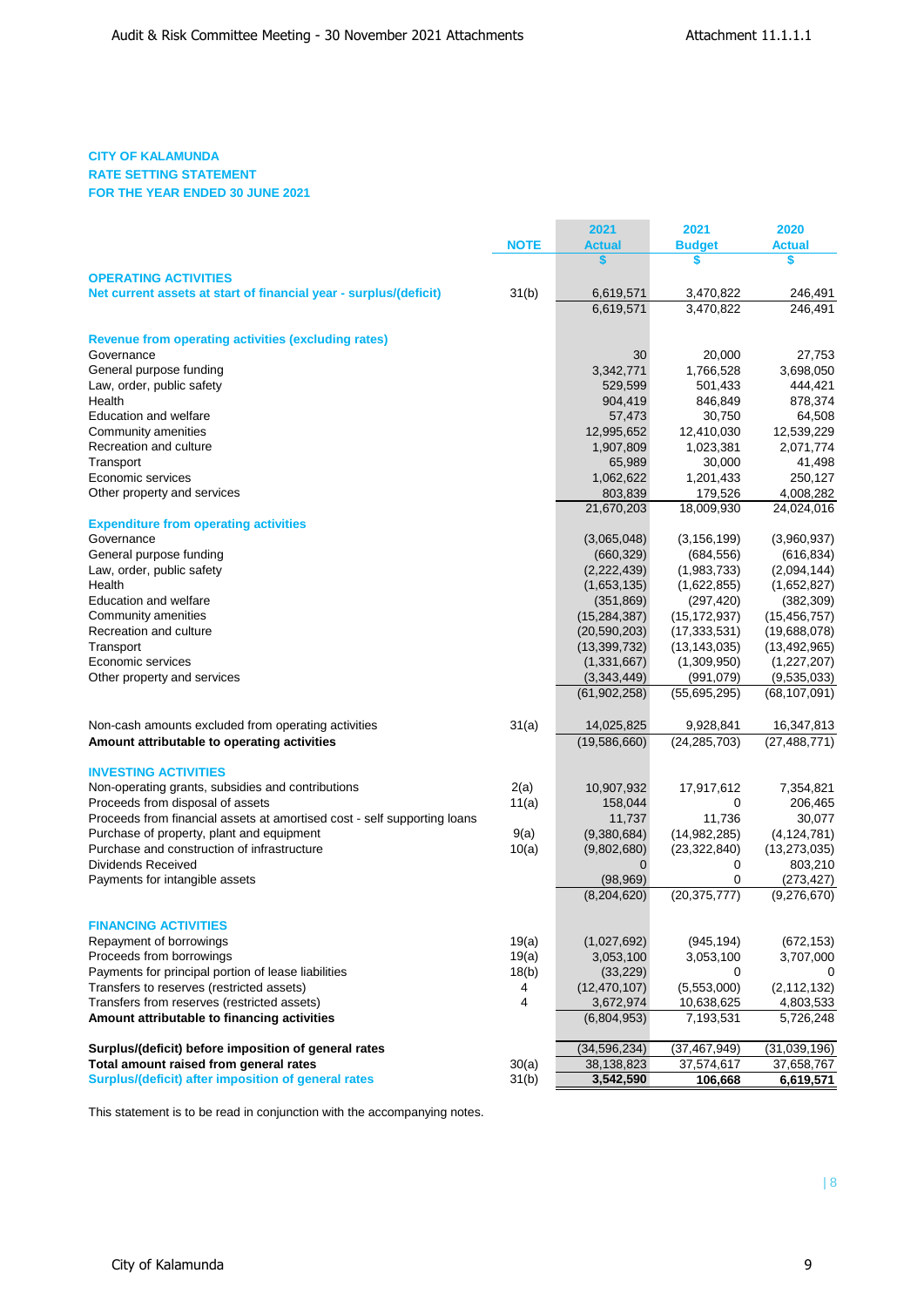## **CITY OF KALAMUNDA INDEX OF NOTES TO THE FINANCIAL REPORT FOR THE YEAR ENDED 30 JUNE 2021**

| Note 1  | <b>Basis of Preparation</b>                            | 10 |
|---------|--------------------------------------------------------|----|
| Note 2  | Revenue and Expenses                                   | 11 |
| Note 3  | Cash and Cash Equivalents                              | 15 |
| Note 4  | Reserves - Cash backed                                 | 16 |
| Note 5  | <b>Other Financial Assets</b>                          | 18 |
| Note 6  | Trade and Other Receivables                            | 19 |
| Note 7  | Inventories                                            | 20 |
| Note 8  | <b>Other Assets</b>                                    | 20 |
| Note 9  | Property, Plant and Equipment                          | 21 |
| Note 10 | Infrastructure                                         | 23 |
| Note 11 | <b>Fixed Assets</b>                                    | 25 |
| Note 12 | Leases                                                 | 29 |
| Note 13 | Intangible Assets                                      | 30 |
| Note 14 | <b>Revaluation Surplus</b>                             | 31 |
| Note 15 | Trade and Other Payables                               | 32 |
| Note 16 | <b>Captital Grant Liabilties</b>                       | 33 |
| Note 17 | <b>Other Liabilities</b>                               | 33 |
| Note 18 | Lease Liabilities                                      | 34 |
| Note 19 | Information on Borrowings                              | 35 |
| Note 20 | <b>Employee Provisions</b>                             | 38 |
| Note 21 | Notes to the Statement of Cash Flows                   | 39 |
| Note 22 | Total Assets Classified by Function and Activity       | 40 |
| Note 23 | Contingent Liabilities                                 | 41 |
| Note 24 | Commitments                                            | 42 |
| Note 25 | <b>Elected Members Remuneration</b>                    | 43 |
| Note 26 | <b>Related Party Transactions</b>                      | 46 |
| Note 27 | Investment in Associates                               | 47 |
| Note 28 | Major Land Transactions                                | 49 |
| Note 29 | Trading Undertaking and Major Trading Undertaking      | 49 |
| Note 30 | Rating Information                                     | 50 |
| Note 31 | Rate Setting Statement Information                     | 52 |
| Note 32 | <b>Financial Risk Management</b>                       | 53 |
| Note 33 | Events occurring after the end of the Reporting Period | 56 |
| Note 34 | Initial Application of Australian Accounting Standards | 56 |
| Note 35 | <b>Trust Funds</b>                                     | 56 |
| Note 36 | <b>Other Significant Accounting Policies</b>           | 57 |
| Note 37 | Activities/Programs                                    | 58 |
| Note 38 | <b>Financial Ratios</b>                                | 59 |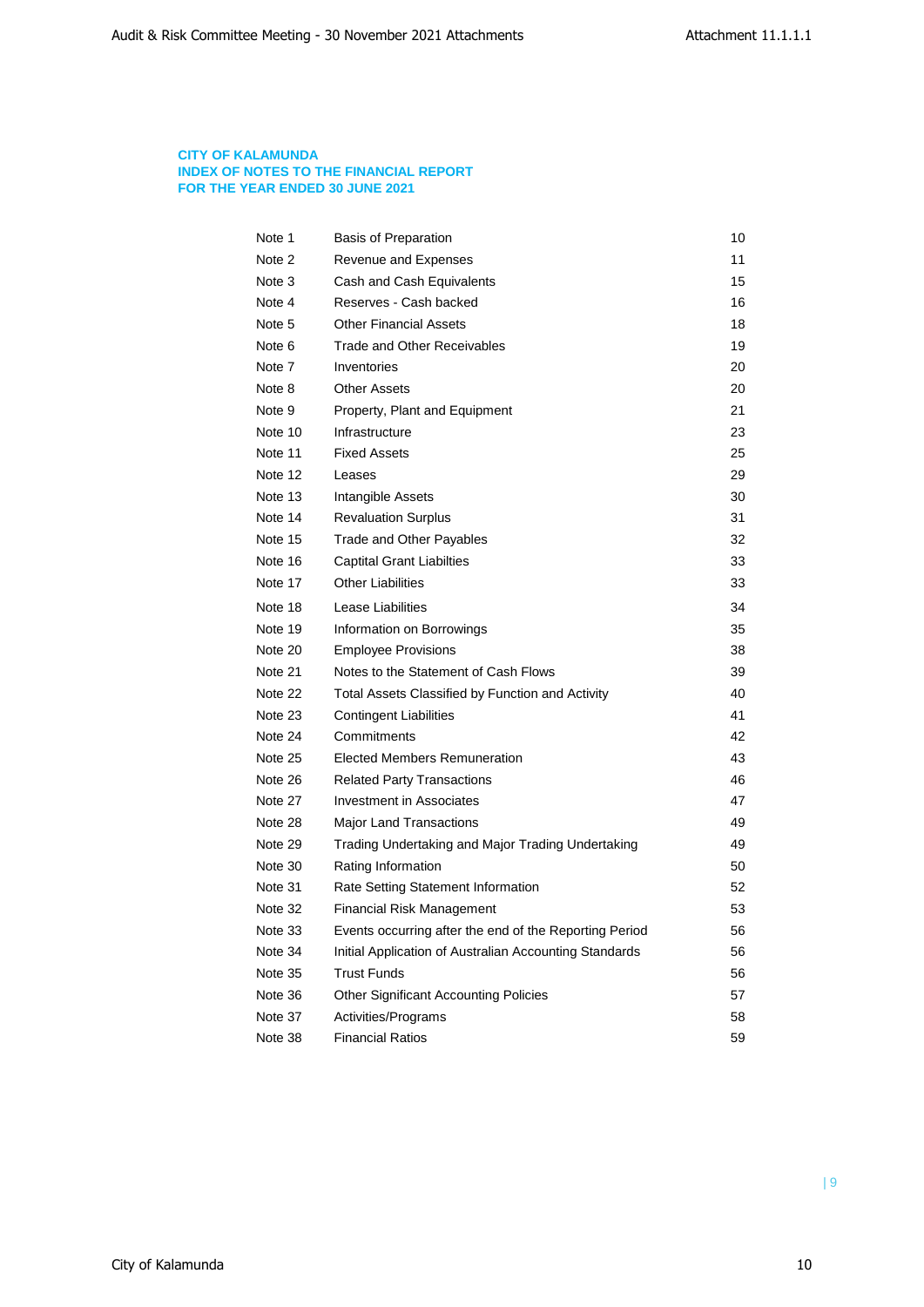### **1. BASIS OF PREPARATION**

The financial report comprises general purpose financial statements **INITIAL APPLICATION OF ACCOUNTING STANDARDS** which have been prepared in accordance with Australian Accounting During the current year, the City adopted all of the new and revised Standards (as they apply to local governments and not-for-profit Australian Accounting Standards and Interpretations which were entities) and Interpretations of the Australian Accounting Standards compiled, became mandatory and which were applicable to its Board, and the *Local Government Act 1995* and accompanying operations. regulations. These were:

The Local Government Act 1995 and accompanying Regulations - **AASB 2018-7 Amendments to Australian Accounting** take precedence over Australian Accounting Standards where they *Standards - Definition of Materiality* are inconsistent.

The *Local Government (Financial Management) Regulations 1996* the financial report. specify that vested land is a right-of-use asset to be measured at cost. All right-of-use assets (other than vested improvements) under **NEW ACCOUNTING STANDARDS FOR APPLICATION IN**<br> **REW ACCOUNTING STANDARDS FOR APPLICATION IN**<br> **FUTURE YEARS** zero cost concessionary leases are measured at zero cost rather than at fair value. The exception is vested improvements on The following new accounting standards will have application concessionary land leases such as roads, buildings or other to local government in future years:<br>
infrastructure which continue to be reported at fair value, as opposed - AASB 2020-1 Amendments to Australian Accounting Sta infrastructure which continue to be reported at fair value, as opposed to the vested land which is measured at zero cost. The measurement *- Classification of Liabilities as Current or Non-current*<br>of vested improvements at fair value is a departure from AASB 16 - AASB 2020-3 Amendments to Au of vested improvements at fair value is a departure from AASB 16 - *AASB 2020-3 Amendments to Australian Accounting Standards*  which would have required the City to measure any vested *improvements at zero cost*.

Accounting policies which have been adopted in the preparation of *Estimates* this financial report have been consistently applied unless stated otherwise. Except for cash flow and rate setting information, the It is not expected these standards will have an impact on the financial report has been prepared on the accrual basis and is financial report. based on historical costs, modified, where applicable, by the measurement at fair value of selected non-current assets, financial **CRITICAL ACCOUNTING ESTIMATES** assets and liabilities. The preparation of a financial report in conformity with Australian

on its functions have been included in the financial statements

eliminated. **results may differ from these estimates. results may differ from these estimates.** 

All monies held in the Trust Fund are excluded from The balances, transactions and disclosures impacted by the financial statements. A separate statement of those accounting estimates are as follows: monies appears at Note 35 to these financial statements. • Financial statements in the major expenses

- *AASB 1059 Service Concession Arrangements: Grantors*

The adoption of these standards had no material impact on

- 
- 
- AASB 2021-2 Amendments to Australian Accounting Standards *- Disclosure of Accounting Policies or Definition of Accounting*

Accounting Standards requires management to make judgements, **THE LOCAL GOVERNMENT REPORTING ENTITY** estimates and assumptions that effect the application of policies All funds through which the City controls resources to carry and reported amounts of assets and liabilities, income and reported amounts of assets and liabilities, income and expenses.

forming part of this financial report. The estimates and associated assumptions are based on historical experience and various other factors that are believed to be In the process of reporting on the local government as a single reasonable under the circumstances; the results of which form the unit, all transactions and balances between those funds (for basis of making the judgements about carrying values of assets and example, loans and transfers between funds) have been liabilities that are not readily apparent from other sources. Actual

- 
- Land held for resale
- Other financial assets
- Property, Plant and Equipment
- Infrastructure
- Intangible assets • Right-of-use assets
- Lease liabilities
- Borrowing liabilities
- Provisions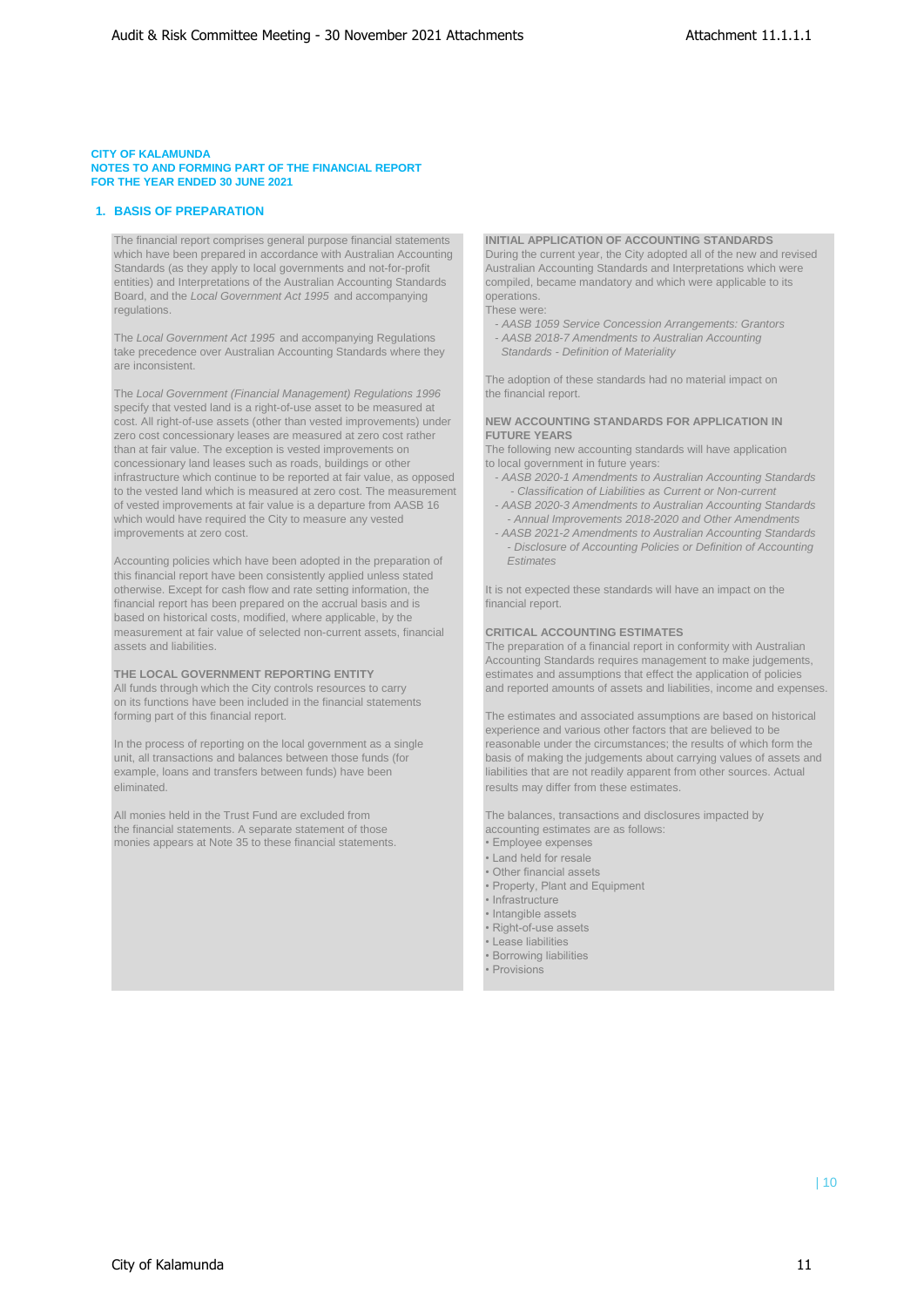#### **CITY OF KALAMUNDA**

**NOTES TO AND FORMING PART OF THE FINANCIAL REPORT FOR THE YEAR ENDED 30 JUNE 2021**

## **2. REVENUE AND EXPENSES**

## **(a) Grant revenue**

Grants, subsidies and contributions are included as both operating and non-operating revenues in the Statement of Comprehensive Income:

|                                                    | 2021          | 2021          | 2020          |
|----------------------------------------------------|---------------|---------------|---------------|
|                                                    | <b>Actual</b> | <b>Budget</b> | <b>Actual</b> |
|                                                    | \$            | \$            | \$            |
| <b>Operating grants and subsidies</b>              |               |               |               |
| General purpose funding                            | 2,423,880     | 1,134,128     | 2,442,960     |
| Law, order, public safety                          | 166,643       | 184,240       | 131,520       |
| Education and welfare                              | 5,707         | 3,250         | 9,061         |
| Community amenities                                | 56,651        | 5,000         | 3,805         |
| Recreation and culture                             | 147,341       | 27,000        | 6,440         |
| Transport                                          | 28,757        | 30,000        | 28,089        |
| Other property and services                        | 32,367        | $\Omega$      | 0             |
|                                                    | 2,861,346     | 1,383,618     | 2,621,875     |
|                                                    |               |               |               |
| <b>Contributions, Reimbursements and Donations</b> |               |               |               |
| Governance                                         | 30            | 20,000        | 27,753        |
| General purpose funding                            | 37,925        | 38,280        | 38,180        |
| Law, order, public safety                          | 14,001        | 5,889         | 14,892        |
| Health                                             | 1,392         | $\Omega$      | 0             |
| Community amenities                                | 13,825        | 6,000         | 44,751        |
| Recreation and culture                             | 571,045       | 363,361       | 1,009,076     |
| Transport                                          | 25,082        | 0             | 13,410        |
| Other property and services                        | 476,057       | 61,500        | 3,795,954     |
|                                                    | 1,139,357     | 495,030       | 4,944,018     |
| Non-operating grants, subsidies and contributions  |               |               |               |
| Law, order, public safety                          |               | 0             | 28,284        |
| Recreation and culture                             | 5,644,815     | 8,138,000     | 2,093,987     |
| Transport                                          | 3,113,602     | 4,767,333     | 3,619,778     |
| Other property and services                        | 2,149,515     | 5,012,279     | 1,612,772     |
|                                                    | 10,907,932    | 17,917,612    | 7,354,821     |
|                                                    |               |               |               |
| <b>Total grants, subsidies and contributions</b>   | 14,908,635    | 19,796,260    | 14,920,714    |
| <b>Fees and charges</b>                            |               |               |               |
| General purpose funding                            | 60,890        | 74,817        | 218,897       |
| Law, order, public safety                          | 295,736       | 278,304       | 261,120       |
| Health                                             | 900,727       | 845,349       | 885,558       |
| Education and welfare                              | 51,766        | 27,500        | 55,447        |
| Community amenities                                | 12,925,176    | 12,399,030    | 12,490,673    |
| Recreation and culture                             | 1,189,423     | 633,020       | 1,056,258     |
| Transport                                          | 12,136        | 0             | $\Omega$      |
| Economic services                                  | 433,731       | 193,025       | 250,127       |
| Other property and services                        | 246,780       | 110,600       | 183,011       |
|                                                    | 16,116,365    | 14,561,645    | 15,401,091    |
|                                                    |               |               |               |

In addition to the fees and charges adopted during the orignal budget process 2020/2021 the following news fees were introduced.

| <b>Description</b>                                                        | <b>Basis of Charge</b> | <b>Fees and Charges</b><br>for 2020-2021<br>(Inc.GST where<br>applicable) |
|---------------------------------------------------------------------------|------------------------|---------------------------------------------------------------------------|
| Development bond fee for bond amounts less than \$5,000                   | per application        | \$120.90                                                                  |
| Development bond fee for bond amounts \$5,000 and greater                 | per application        | \$311.50                                                                  |
| Development bond inspection fee for additional inspections                | per inspection         | \$107.60                                                                  |
| Weekly downloadable Education Programme film and associated<br>worksheets | per week               | \$110.00                                                                  |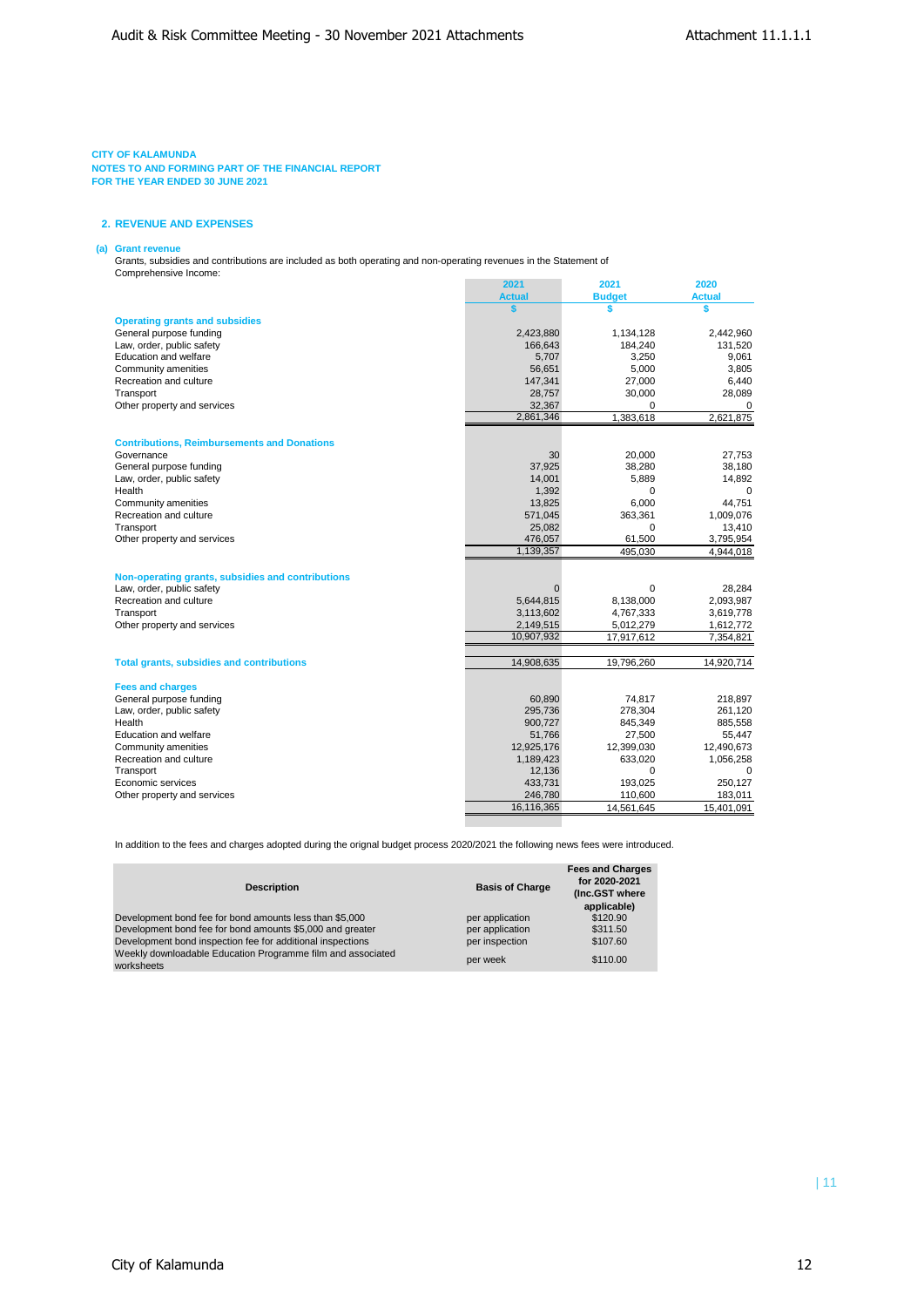### **2. REVENUE AND EXPENSES (Continued)**

### **SIGNIFICANT ACCOUNTING POLICIES**

**Grants, subsidies and contributions**<br> **Contributions Contributions** are grants, **Fees and Charges**<br> **Revenue (other than** 

received for the acquisition or construction of recognisable non-financial assets to be controlled by the local government.

#### $(a)$  Revenue (Continued)

# **Contracts with customers and transfers for recognisable non-financial assets**

## Revenue from contracts w

## Fees and charges<br>Other revenue Non-operating grants, subs

# Revenue (other than service charges) from the use of facilities

subsidies or contributions that are not non-operating in nature. and charges made for local government services, sewerage rates, rentals, hire charges, fee for service, photocopying Non-operating grants, subsidies and contributions are amounts charges, licences, sale of goods or information, fines, penalties<br>
received for the acquisition or construction of recognisable and administration fees.

|                                                                                                                                                                                                                                                                                    | 2021          | 2021          | 2020          |
|------------------------------------------------------------------------------------------------------------------------------------------------------------------------------------------------------------------------------------------------------------------------------------|---------------|---------------|---------------|
| <b>Revenue (Continued)</b>                                                                                                                                                                                                                                                         | <b>Actual</b> | <b>Budget</b> | <b>Actual</b> |
| <b>Contracts with customers and transfers</b><br>for recognisable non-financial assets<br>Revenue from contracts with customers and transfers                                                                                                                                      |               |               | S             |
| to enable the acquisition or construction of recognisable<br>non-financial assets to be controlled by the City<br>was recognised during the year for the following nature<br>or types of goods or services:                                                                        |               |               |               |
| Fees and charges                                                                                                                                                                                                                                                                   | 16,116,365    | 14,561,645    | 15,401,091    |
| Other revenue                                                                                                                                                                                                                                                                      | 58.086        | 45.500        | 36,145        |
| Non-operating grants, subsidies and contributions                                                                                                                                                                                                                                  | 10,907,932    | 17,917,612    | 7,354,821     |
|                                                                                                                                                                                                                                                                                    | 27.082.383    | 32.524.757    | 22,792,057    |
| Revenue from contracts with customers and transfers<br>to enable the acquisition or construction of recognisable<br>non-financial assets to be controlled by the City<br>is comprised of:                                                                                          |               |               |               |
| Revenue from contracts with customers recognised during the year<br>Revenue from transfers intended for acquiring or constructing<br>recognisable non financial assets held as a liability at the start of the                                                                     | 16,174,451    | 14,607,145    | 15.437.236    |
| period<br>Revenue from transfers intended for acquiring or constructing                                                                                                                                                                                                            | 2,214,705     | 0             | 2,080,167     |
| recognisable non financial assets during the year                                                                                                                                                                                                                                  | 8,693,227     | 17,917,612    | 5,274,654     |
|                                                                                                                                                                                                                                                                                    | 27,082,383    | 32,524,757    | 22,792,057    |
| Information about receivables, contract assets and contract<br>liabilities from contracts with customers along with<br>financial assets and associated liabilities arising from transfers<br>to enable the acquisition or construction of recognisable<br>non financial assets is: |               |               |               |
| Grant liabilities from transfers for recognisable non financial assets                                                                                                                                                                                                             | 3,146,351     |               | 2.214.705     |

Contract assets primarily relate to the City's right to consideration for work completed but not billed at 30 June 2021.

Assets associated with contracts with customers were not subject to an impairment charge.<br>Contract liabilities for contracts with customers primarily relate to grants with performance obligations received in advance, for w revenue is recognised over time as the performance obligations are met.

Information is not provided about remaining performance obligations for contracts with customers that had an original

expected duration of one year or less.

Consideration from contracts with customers is included in the transaction price.

Performance obligations in relation to contract liabilities from transfers for recognisable non financial assets are satisfied as project milestones are met or completion of construction or acquisition of the asset. All associated performance obligations

are expected to be met over the next 12 months.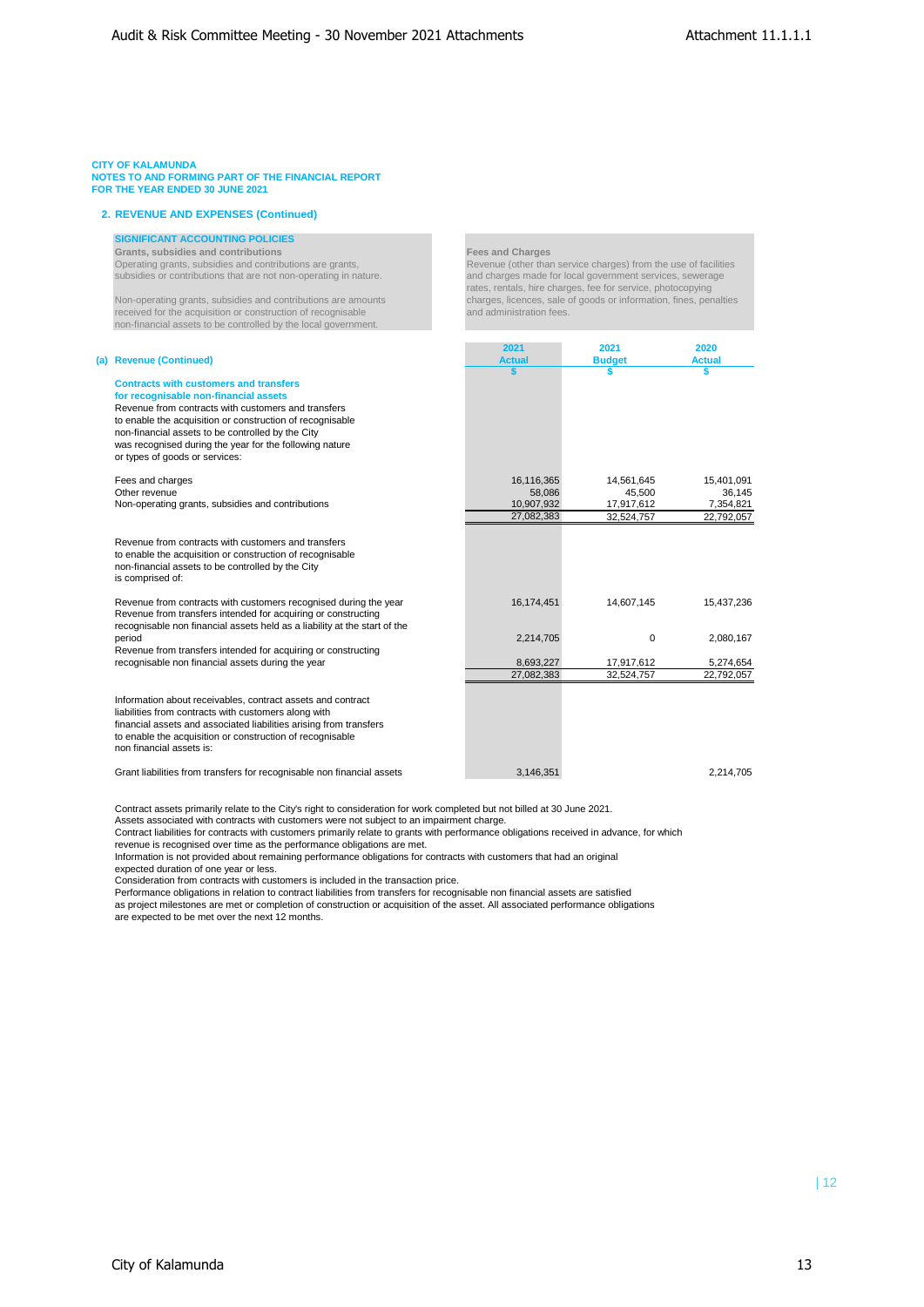## **2. REVENUE AND EXPENSES (Continued)**

| 2021<br><b>Actual</b> | 2021                                  | 2020<br><b>Actual</b>                                  |
|-----------------------|---------------------------------------|--------------------------------------------------------|
|                       |                                       |                                                        |
|                       |                                       |                                                        |
|                       |                                       |                                                        |
|                       |                                       |                                                        |
| 38,138,823            | 37,574,617                            | 37,658,767                                             |
| 720,259               | 720,259                               | 810,712                                                |
| 37,049                | 60,000                                | 51,803                                                 |
| 2,149,515             | 5,012,279                             | 1,612,772                                              |
| 907,298               | 0                                     | 0                                                      |
| 41,952,944            | 43,367,155                            | 40,134,054                                             |
|                       |                                       |                                                        |
| 58,086                | 45,500                                | 36,145                                                 |
| 58,086                | 45,500                                | 36,145                                                 |
|                       |                                       |                                                        |
|                       |                                       | 8,102                                                  |
|                       |                                       | 104,883                                                |
|                       |                                       | 506,406                                                |
|                       |                                       | 180,938                                                |
| 622,173               | 369,046                               | 800,329                                                |
|                       | 5,402<br>54,850<br>461,380<br>100,540 | <b>Budget</b><br>6,426<br>48,000<br>169,620<br>145,000 |

# **SIGNIFICANT ACCOUNTING POLICIES**<br>Interest earnings

Interest income is calculated by applying the effective interest **Interest income is presented as finance income where the interest income is presented as finance income where the interest income is presented as finance in** rate to the gross carrying amount of a financial asset except for financial assets that subsequently become credit-impaired. management purposes. For credit-impaired financial assets the effective interest rate is applied to the net carrying amount of the financial asset (after deduction of the loss allowance).

**Interest earnings (continued)**<br>Interest income is presented as finance income where it is

|                                          |             | 2021          | 2021          | 2020          |
|------------------------------------------|-------------|---------------|---------------|---------------|
| (b) Expenses                             | <b>Note</b> | <b>Actual</b> | <b>Budget</b> | <b>Actual</b> |
|                                          |             |               |               |               |
| <b>Auditors remuneration</b>             |             |               |               |               |
| - Audit of the Annual Financial Report   |             | 49.500        | 40.000        | 40.000        |
| - Other services                         |             | 10.583        | 42,000        | 73,940        |
|                                          |             | 60,083        | 82,000        | 113,940       |
| <b>Interest expenses (finance costs)</b> |             |               |               |               |
| <b>Borrowings</b>                        | 19(a)       | 266,302       | 274.842       | 265.469       |
| Lease liabilities                        | 18(b)       | 678           |               | $\Omega$      |
|                                          |             | 266,981       | 274.842       | 265,469       |
| <b>Other expenditure</b>                 |             |               |               |               |
| Sundry expenses                          |             | 308,286       | 195,072       | 1,567,604     |
|                                          |             | 308.286       | 195.072       | 1.567.604     |

**COL**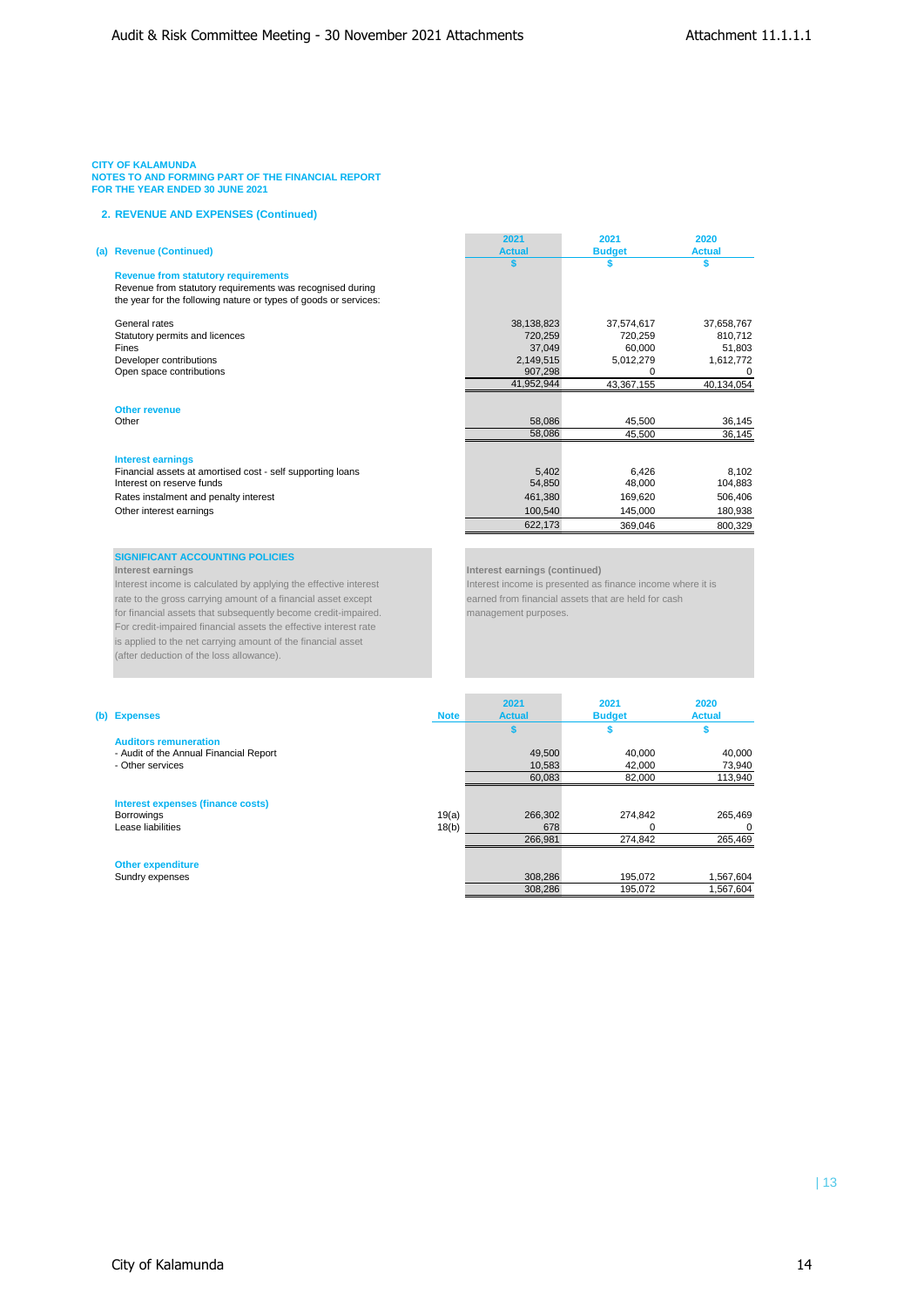**2. REVENUE AND EXPENSES (Continued)**

### **REVENUE RECOGNITION POLICY**

Recognition of revenue is dependant on the source of revenue and the associated terms and conditions associated with each source of revenue and recognised as follows:

|                                                                                          |                                                                                                                              | When                     |                                                                                        |                                                      |                                                                                      |                                                                             |                                                                                        |                                                                                                                                       |
|------------------------------------------------------------------------------------------|------------------------------------------------------------------------------------------------------------------------------|--------------------------|----------------------------------------------------------------------------------------|------------------------------------------------------|--------------------------------------------------------------------------------------|-----------------------------------------------------------------------------|----------------------------------------------------------------------------------------|---------------------------------------------------------------------------------------------------------------------------------------|
|                                                                                          | <b>Nature of goods and</b>                                                                                                   | obligations<br>typically |                                                                                        | <b>Returns/Refunds/</b>                              | <b>Determination of</b>                                                              | <b>Allocating</b><br>transaction                                            | <b>Measuring</b><br>obligations for                                                    | <b>Timing of revenue</b>                                                                                                              |
| <b>Revenue Category</b>                                                                  | <b>services</b>                                                                                                              | satisfied                | <b>Payment terms</b>                                                                   | <b>Warranties</b>                                    | transaction price                                                                    | price                                                                       | returns                                                                                | <b>recognition</b>                                                                                                                    |
| Rates                                                                                    | <b>General Rates</b>                                                                                                         | Over time                | Payment dates<br>adopted by Council<br>during the year                                 | None                                                 | Adopted by council<br>annually                                                       | When taxable<br>event occurs                                                | Not applicable                                                                         | When rates notice is<br>issued.                                                                                                       |
| Service charges                                                                          | Charge for specific<br>service                                                                                               | Over time                | Payment dates<br>adopted by Council<br>during the year                                 | Refund in event<br>monies are<br>unspent             | Adopted by council<br>annually                                                       | When taxable<br>event occurs                                                | Not applicable                                                                         | When rates notice is<br>issued.                                                                                                       |
| Grant contracts with<br>customers                                                        | Community events, minor<br>facilities, research,<br>design, planning<br>evaluation and services                              | Over time                | <b>Fixed terms transfer</b><br>of funds based on<br>agreed milestones<br>and reporting | Contract obligation<br>if project not<br>complete    | Set by mutual<br>agreement with the<br>customer                                      | Based on the<br>progress of<br>works to match<br>performance<br>obligations | <b>Returns limited</b><br>to repayment of<br>transaction<br>price of terms<br>breached | Output method based on<br>project milestones and/or<br>completion date matched to<br>performance obligations as<br>inputs are shared. |
| Grants, subsidies<br>or contributions for<br>the construction of<br>non-financial assets | Construction or<br>acquisition of<br>recognisable non-financial<br>assets to be controlled by<br>the local government        | Over time                | <b>Fixed terms transfer</b><br>of funds based on<br>agreed milestones<br>and reporting | Contract obligation<br>if project not<br>complete    | Set by mutual<br>agreement with the<br>customer                                      | Based on the<br>progress of<br>works to match<br>performance<br>obligations | Returns limited<br>to repayment of<br>transaction<br>price of terms<br>breached        | Output method based on<br>project milestones and/or<br>completion date matched to<br>performance obligations as<br>inputs are shared. |
| Grants with no<br>contract<br>commitments                                                | General appropriations<br>and contributions with no<br>reciprocal commitment                                                 | No<br>obligations        | Not applicable                                                                         | Not applicable                                       | Cash received                                                                        | On receipt of<br>funds                                                      | Not applicable                                                                         | When assets are<br>controlled.                                                                                                        |
| Licences/<br>Registrations/<br>Approvals                                                 | Building, planning,<br>development and animal<br>management, having the<br>same nature as a licence<br>regardless of naming. | Single point<br>in time  | Full payment prior to<br>issue                                                         | None                                                 | Set by State<br>legislation or limited<br>by legislation to the<br>cost of provision | Based on timing<br>of issue of the<br>associated<br>rights                  | No refunds                                                                             | On payment and issue of<br>the licence, registration or<br>approval.                                                                  |
| Pool inspections                                                                         | Compliance safety check                                                                                                      | Single point<br>in time  | Equal proportion<br>based on an equal<br>annual fee                                    | None                                                 | Set by State<br>legislation                                                          | Apportioned<br>equally across<br>the inspection<br>cycle                    | No refunds                                                                             | After inspection complete<br>based on a 4 year cycle.                                                                                 |
| Other inspections                                                                        | Regulatory Food, Health<br>and Safety                                                                                        | Single point<br>in time  | Full payment prior to<br>inspection                                                    | None                                                 | Set by State<br>legislation or limited<br>by legislation to the<br>cost of provision | Applied fully on<br>timing of<br>inspection                                 | Not applicable                                                                         | Revenue recognised after<br>inspection event occurs.                                                                                  |
| Waste<br>management<br>collections                                                       | Kerbside collection<br>service                                                                                               | Over time                | Payment on an<br>annual basis in<br>advance                                            | None                                                 | Adopted by council<br>annually                                                       | Apportioned<br>equally across<br>the collection<br>period                   | Not applicable                                                                         | Output method based on<br>regular weekly and<br>fortnightly period as<br>proportionate to collection<br>service.                      |
| Waste<br>management entry<br>fees                                                        | Waste treatment,<br>recycling and disposal<br>service at disposal sites                                                      | Single point<br>in time  | Payment in advance<br>at gate or on normal<br>trading terms if credit<br>provided      | None                                                 | Adopted by council<br>annually                                                       | Based on timing<br>of entry to<br>facility                                  | Not applicable                                                                         | On entry to facility.                                                                                                                 |
| Property hire and<br>entry                                                               | Use of halls and facilities                                                                                                  | Single point<br>in time  | In full in advance                                                                     | Refund if event<br>cancelled within<br>agreed period | Adopted by council<br>annually                                                       | Based on timing<br>of entry to<br>facility                                  | Returns limited<br>to repayment of<br>transaction<br>price                             | On entry or at conclusion of<br>hire.                                                                                                 |
| Memberships                                                                              | Gym and pool<br>membership                                                                                                   | Over time                | Payment in full in<br>advance                                                          | Refund for unused<br>portion on<br>application       | Adopted by council<br>annually                                                       | Apportioned<br>equally across<br>the access<br>period                       | <b>Returns limited</b><br>to repayment of<br>transaction<br>price                      | Output method Over 12<br>months matched to access<br>right.                                                                           |
| Fees and charges<br>for other goods and<br>services                                      | Cemetery services, library<br>fees, reinstatements and<br>private works                                                      | Single point<br>in time  | Payment in full in<br>advance                                                          | None                                                 | Adopted by council<br>annually                                                       | Applied fully<br>based on timing<br>of provision                            | Not applicable                                                                         | Output method based on<br>provision of service or<br>completion of works.                                                             |
| Sale of stock                                                                            | Kiosk and visitor centre<br>stock                                                                                            | Single point<br>in time  | In full in advance, on<br>15 day credit                                                | Refund for faulty<br>goods                           | Adopted by council<br>annually, set by<br>mutual agreement                           | Applied fully<br>based on timing<br>of provision                            | Returns limited<br>to repayment of<br>transaction<br>price                             | Output method based on<br>goods.                                                                                                      |
| Reimbursements                                                                           | Insurance claims                                                                                                             | Single point<br>in time  | Payment in arrears<br>for claimable event                                              | None                                                 | Set by mutual<br>agreement with the<br>customer                                      | When claim is<br>agreed                                                     | Not applicable                                                                         | When claim is agreed.                                                                                                                 |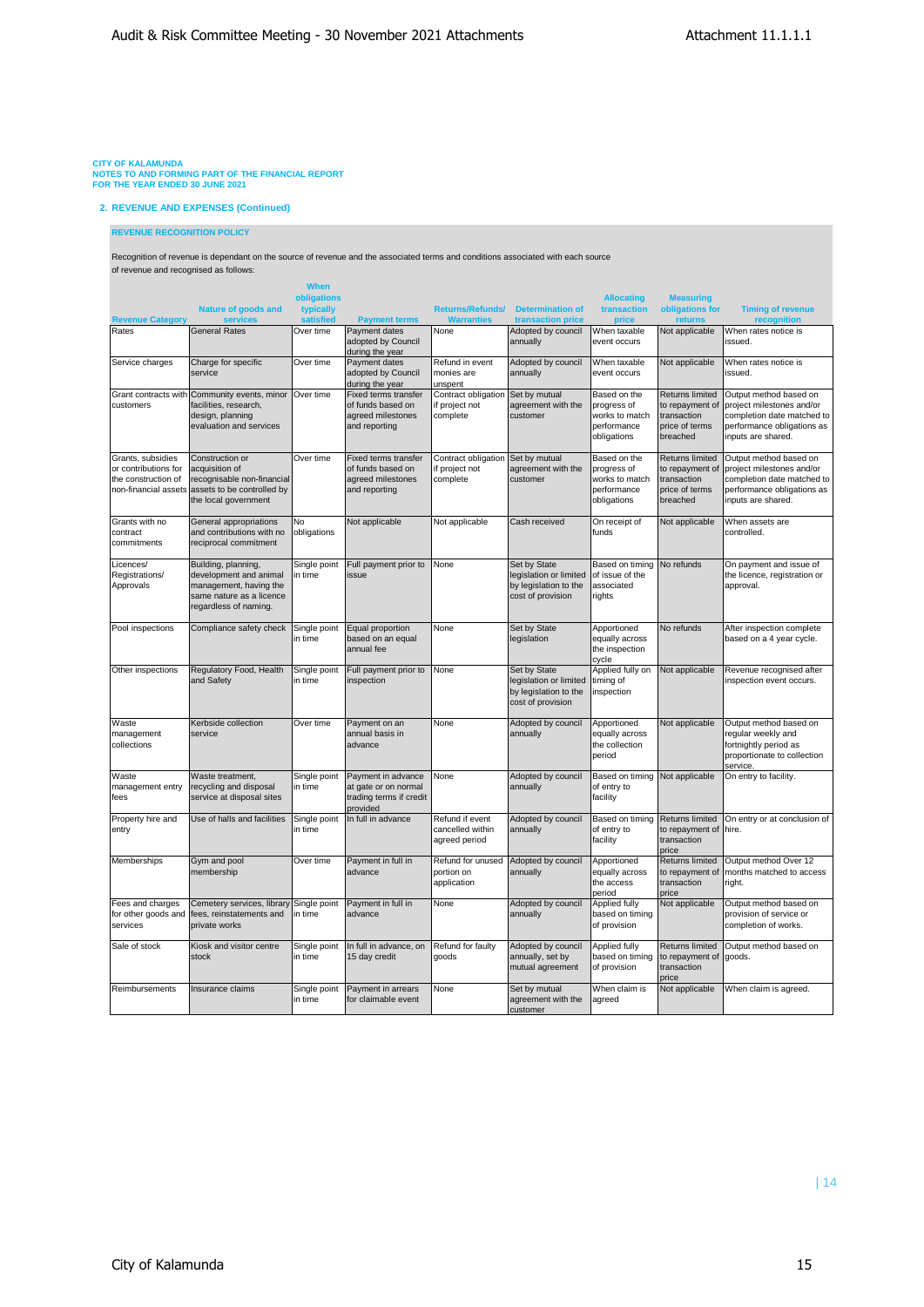## **3. CASH AND CASH EQUIVALENTS**

|                                                                                                                                                                                                                          | <b>NOTE</b> | 2021                    | 2020                    |
|--------------------------------------------------------------------------------------------------------------------------------------------------------------------------------------------------------------------------|-------------|-------------------------|-------------------------|
|                                                                                                                                                                                                                          |             |                         |                         |
|                                                                                                                                                                                                                          |             |                         |                         |
| Cash on Hand - Unrestricted                                                                                                                                                                                              |             | 5,690                   | 5.690                   |
| Cash at Bank                                                                                                                                                                                                             |             | 32,128,756              | 24,190,661              |
| Total cash and cash equivalents                                                                                                                                                                                          |             | 32,134,446              | 24,196,351              |
| <b>Restrictions</b><br>The following classes of assets have restrictions<br>imposed by regulations or other externally imposed<br>requirements which limit or direct the purpose for which<br>the resources may be used: |             |                         |                         |
|                                                                                                                                                                                                                          |             |                         |                         |
| - Cash and cash equivalents<br>- Financial assets at amortised cost                                                                                                                                                      |             | 26,095,278<br>3,387,717 | 15,889,724<br>3,363,744 |
|                                                                                                                                                                                                                          |             | 29,482,995              | 19,253,468              |
|                                                                                                                                                                                                                          |             |                         |                         |
| The restricted assets are a result of the following specific<br>purposes to which the assets may be used:                                                                                                                |             |                         |                         |
| Reserves - cash/financial asset backed<br>Grants to acquire or construct recognisable non financial                                                                                                                      | 4           | 23,511,544              | 14,531,763              |
| assets to be controlled by the City                                                                                                                                                                                      | 16          | 3,146,351               | 2,214,705               |
| Unspent loans                                                                                                                                                                                                            | 19(d)       | 2,825,100               | 2,507,000               |
| <b>Total restricted assets</b>                                                                                                                                                                                           |             | 29,482,995              | 19,253,468              |
|                                                                                                                                                                                                                          |             |                         |                         |
|                                                                                                                                                                                                                          |             |                         |                         |

### **SIGNIFICANT ACCOUNTING POLICIES**

**Cash and cash equivalents Restricted assets** 

deposits available on demand with banks and other short term the local government due to externally imposed restrictions. highly liquid investments with original maturities of three months Externally imposed restrictions are specified in an agreement, or less that are readily convertible to known amounts of cash contract or legislation. This applies to reserves, unspent grants, and bank overdrafts. Bank overdrafts are reported as short term fully expended in the manner specified by the contributor, borrowings in current liabilities in the statement of financial legislation or loan agreement. position.

Cash and cash equivalents include cash on hand, cash at bank, Restricted asset balances are not available for general use by and which are subject to an insignificant risk of changes in value subsidies and contributions and unspent loans that have not been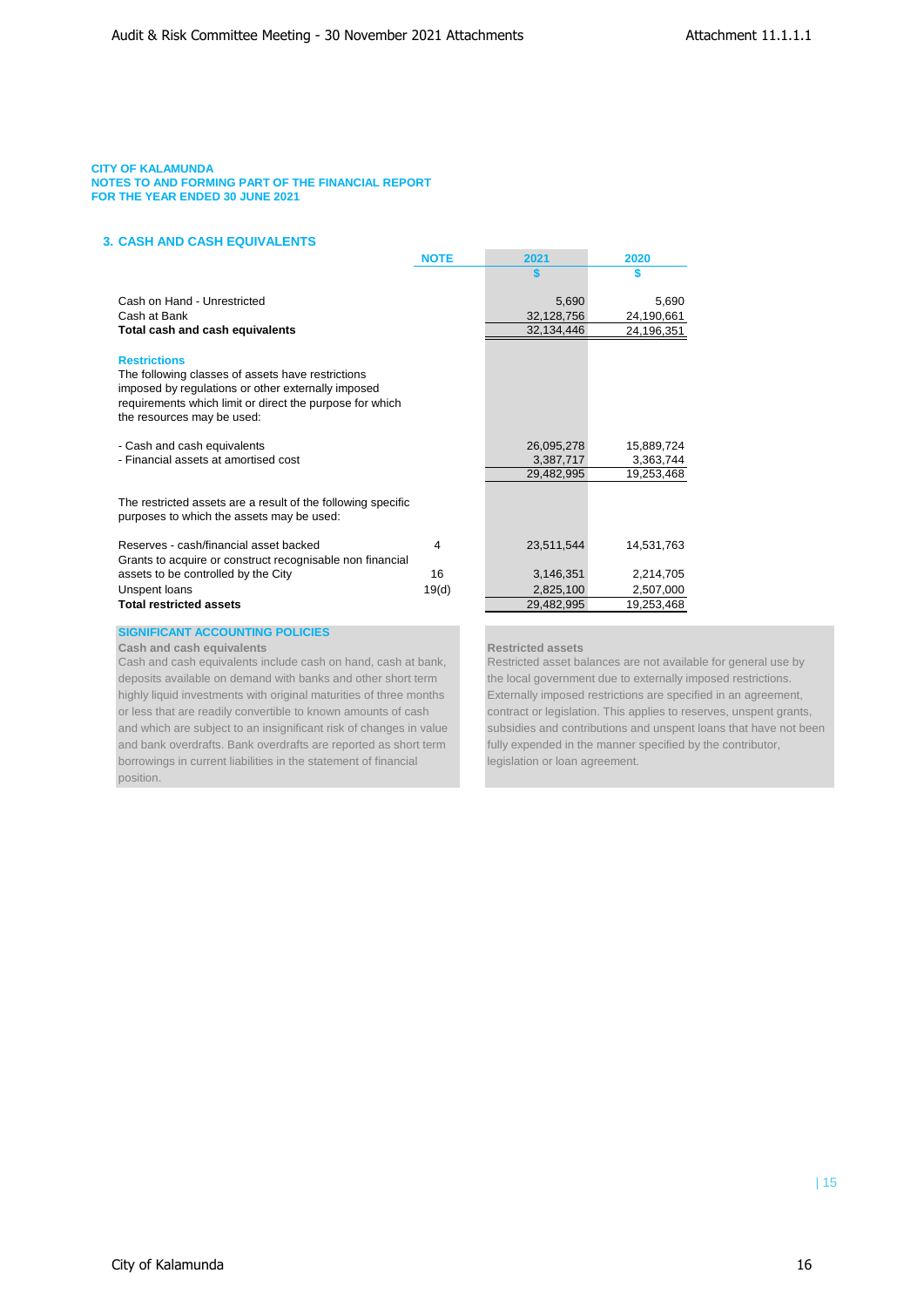#### **CITY OF KALAMUNDA**

**NOTES TO AND FORMING PART OF THE FINANCIAL REPORT FOR THE YEAR ENDED 30 JUNE 2021**

| <b>4. RESERVES - CASH/FINANCIAL</b> |                                                                 | 2021<br><b>Actual</b>            | 2021<br><b>Actual</b> | 2021<br><b>Actual</b>     | 2021<br><b>Actual</b><br><b>Net</b>               | 2021<br><b>Actual</b>            | 2021<br><b>Budget</b>            | 2021<br><b>Budget</b> | 2021<br><b>Budget</b>     | 2021<br><b>Budget</b>            | 2020<br><b>Actual</b>            | 2020<br><b>Actual</b> | 2020<br><b>Actual</b>     | 2020<br><b>Actual</b>            |
|-------------------------------------|-----------------------------------------------------------------|----------------------------------|-----------------------|---------------------------|---------------------------------------------------|----------------------------------|----------------------------------|-----------------------|---------------------------|----------------------------------|----------------------------------|-----------------------|---------------------------|----------------------------------|
|                                     | <b>ASSET BACKED</b>                                             | <b>Opening</b><br><b>Balance</b> | <b>Transfer to</b>    | <b>Transfer</b><br>(from) | <b>Transfers</b><br>from Trust<br><b>Accounts</b> | <b>Closing</b><br><b>Balance</b> | <b>Opening</b><br><b>Balance</b> | <b>Transfer to</b>    | <b>Transfer</b><br>(from) | <b>Closing</b><br><b>Balance</b> | <b>Opening</b><br><b>Balance</b> | <b>Transfer to</b>    | <b>Transfer</b><br>(from) | <b>Closing</b><br><b>Balance</b> |
|                                     |                                                                 | <b>s</b>                         |                       | \$.                       |                                                   | s.                               | s.                               |                       | s.                        | \$                               | s.                               | \$                    | \$.                       | \$                               |
| (a)                                 | Long Service Leave Reserve                                      | 982,101                          | 3,870                 | $\Omega$                  | $\mathbf{0}$                                      | 985,971                          | 980,288                          | 3,018                 | $\mathbf 0$               | 983,306                          | 975,756                          | 6,345                 |                           | 982,101                          |
| (b)                                 | Land and Property Enhancement and<br>Maintenance Reserve        | 1,434,122                        | 854,003               | (1,400,000)               | $\mathbf{0}$                                      | 888,125                          | 1,433,460                        | 4,413                 | (1,400,000)               | 37,873                           | 1,637,323                        | 10,785                | (213, 985)                | 1,434,122                        |
| (c)                                 | Waste Management Reserve                                        | 3,121,555                        | 2,678,807             | (512, 257)                | $\mathbf{0}$                                      | 5,288,105                        | 2,405,803                        | 7,406                 | (1,000,000)               | 1,413,209                        | 1,882,061                        | 1,239,494             |                           | 3,121,555                        |
| (d)                                 | EDP IT Equipment Reserve                                        | 878,047                          | 302,543               | (700,000)                 | $\mathbf 0$                                       | 480,590                          | 877,670                          | 2,702                 | (700,000)                 | 180,372                          | 945,039                          | 6,149                 | (73, 142)                 | 878,047                          |
| (e)                                 | <b>Local Government Elections Reserve</b>                       | 1,040                            | 70,526                | $\mathbf{0}$              | $\mathbf{0}$                                      | 71,566                           | 100,802                          | 310                   | $\mathbf 0$               | 101,112                          | 130,196                          | 845                   | (130,000)                 | 1,040                            |
| (f)                                 | <b>HACC Reserve</b>                                             | $\mathbf{0}$                     | $\mathbf{0}$          | $\mathbf{0}$              | $\mathbf 0$                                       | $\Omega$                         | $\Omega$                         | $\mathbf 0$           | $\mathbf 0$               | $\mathbf 0$                      | 19,113                           | $\mathbf 0$           | (19, 113)                 | $\Omega$                         |
| (g)                                 | Forrestfield Industrial Area Reserve                            | 124,141                          | 490                   | $\Omega$                  | $\mathbf{0}$                                      | 124,631                          | 123,910                          | 381                   | $\Omega$                  | 124,291                          | 123,338                          | 803                   | $\Omega$                  | 124,141                          |
| (h)                                 | <b>Insurance Contingency Reserve</b>                            | 284.073                          | 964                   | (100,000)                 | $\overline{0}$                                    | 185,037                          | 283.551                          | 873                   | (100,000)                 | 184.424                          | 282.240                          | 1.833                 | $\mathbf 0$               | 284,073                          |
| (i)                                 | <b>Revaluation Reserve</b>                                      | 303,665                          | 673                   | (100,000)                 | $\mathbf{0}$                                      | 204,338                          | 173,563                          | 534                   | (100,000)                 | 74,097                           | 257,367                          | 46,298                | $\Omega$                  | 303,665                          |
| (i)                                 | Nominated Employee Leave Provisions<br>Reserve                  | 1,988,207                        | 7,729                 | (185,000)                 | $\mathbf{0}$                                      | 1,810,935                        | 1,987,437                        | 6.118                 | (185,000)                 | 1,808,555                        | 1,928,479                        | 59,728                | $\Omega$                  | 1,988,207                        |
| (k)                                 | Forrestfield Industrial Scheme Stage 1<br>Reserve (Note 16)     | 401,406                          | 1,025,048             | (175,089)                 | $\mathbf 0$                                       | 1,251,365                        | 271,871                          | 690,837               | (185,000)                 | 777,708                          | 1,382,439                        | 601,839               | (1,582,872)               | 401,406                          |
| (1)                                 | Asset Enhancement Reserve                                       | 1,100,384                        | 3.810.494             | $\Omega$                  | $\Omega$                                          | 4,910,878                        | 1,011,670                        | 2,303,114             | (3,285,000)               | 29,784                           | 1,259,273                        | 96,399                | (255, 288)                | 1,100,384                        |
| (m)                                 | Unexpended Capital Works and<br>Specific Purpose Grants Reserve | 3,415,163                        | 2,637,727             | $\mathbf{0}$              | $\Omega$                                          | 6,052,890                        | 3,412,875                        | 10,506                | (3,412,875)               | 10,506                           | 5,726,181                        | 37,236                | (2,348,254)               | 3,415,163                        |
| (n)                                 | Waste Avoidance and Resource<br>Recovery Reserve                | 428.565                          | 501.403               | $\mathbf{0}$              | $\mathbf{0}$                                      | 929,967                          | 428,323                          | 516,318               | (210,000)                 | 734,641                          | 605,510                          | 3,935                 | (180, 880)                | 428,565                          |
| (o)                                 | <b>Environmental Reserve</b>                                    | 69,292                           | 272                   | $\mathbf{0}$              | $\mathbf 0$                                       | 69,564                           | 101,664                          | 313                   | (60, 750)                 | 41,227                           | 68,849                           | 443                   | $\mathbf 0$               | 69,292                           |
| (p)                                 | <b>Public Art Reserve</b>                                       | $\Omega$                         | 8.901                 | $\mathbf{0}$              | $\mathbf{0}$                                      | 8,901                            | $\Omega$                         | $\mathbf 0$           | $\mathbf 0$               | $\mathbf 0$                      | 0                                | $\Omega$              | $\Omega$                  | $\Omega$                         |
| (q)                                 | <b>Strategic Sport and Recreation Reserve</b>                   | $\mathbf{0}$                     | $\mathbf{0}$          | $\mathbf{0}$              | $\mathbf{0}$                                      | $\Omega$                         | 326                              | $\overline{1}$        | $\mathbf 0$               | 327                              | 0                                | $\mathbf 0$           | $\mathbf 0$               | $\Omega$                         |
| (r)                                 | <b>Crisis Relief Fund</b>                                       | $\mathbf{0}$                     | 500,628               | (500, 628)                | $\mathbf{0}$                                      | $\Omega$                         | $\Omega$                         | 1,003,078             | $\mathbf 0$               | 1,003,078                        | $\Omega$                         | $\Omega$              | $\Omega$                  | 0                                |
| (s)                                 | Service Reinstatement Reserve                                   | $\mathbf{0}$                     | $\Omega$              | $\Omega$                  | $\mathbf{0}$                                      | $\Omega$                         | 0                                | 1,003,078             | $\Omega$                  | 1,003,078                        | $\Omega$                         | $\Omega$              | $\Omega$                  | $\mathbf 0$                      |
| (t)                                 | Public Open Space Funds Reserve                                 | $\Omega$                         | 66,029                | $\Omega$                  | 182,649                                           | 248,678                          | $\Omega$                         | $\Omega$              | $\Omega$                  | $\Omega$                         | $\Omega$                         | $\Omega$              |                           | 0                                |
|                                     |                                                                 | 14,531,763                       | 12,470,107            | (3,672,974)               | 182,649                                           | 23,511,544                       | 13.593.213                       |                       | 5.553.000 (10.638.625)    | 8,507,588                        | 17.223.164                       | 2,112,132             | (4,803,533)               | 14,531,763                       |

All reserves are supported by cash and cash equivalents and financial assets at amortised cost and are restricted within equity as Reserves - cash/financial assets backed.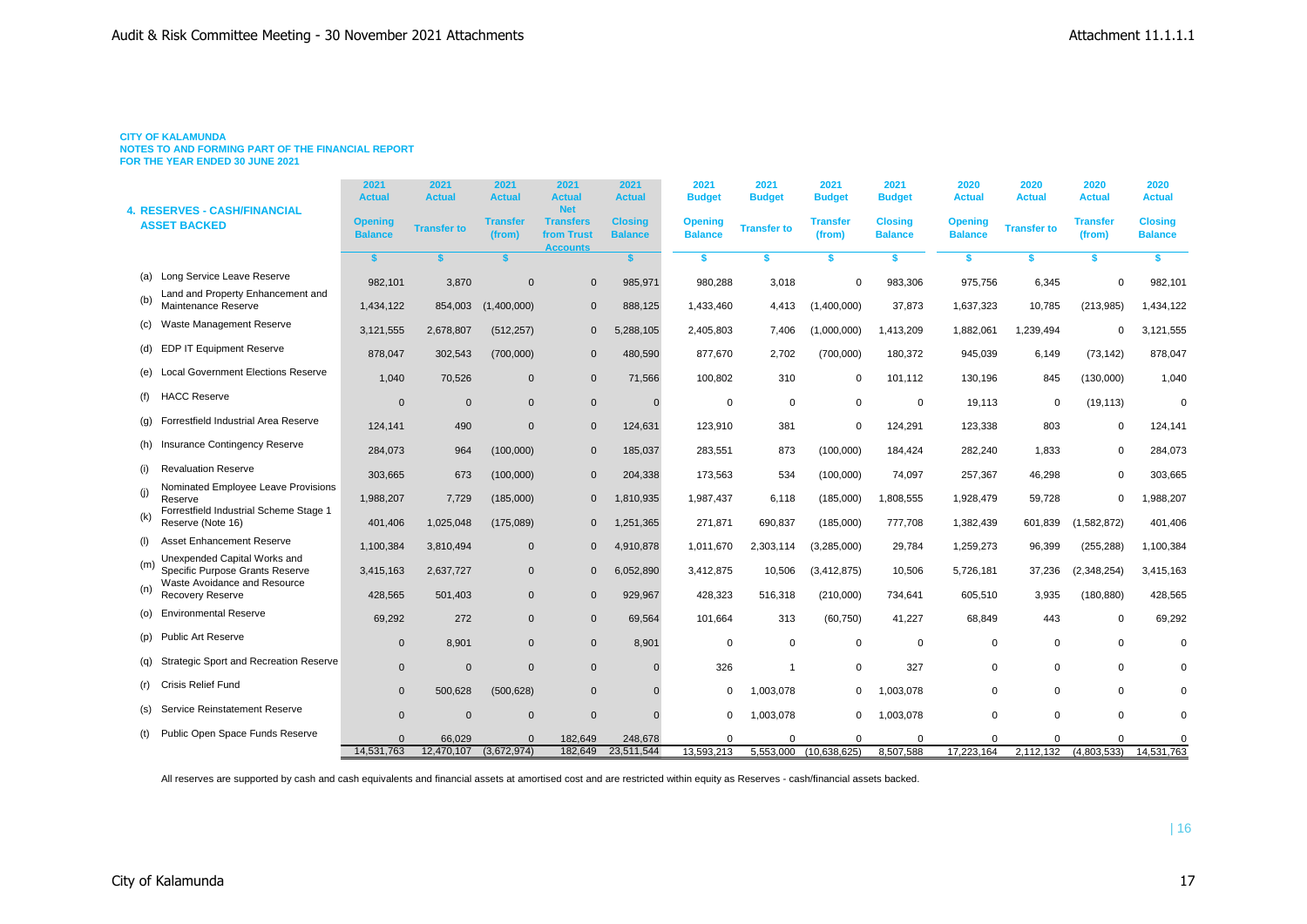#### **4. RESERVES - CASH/FINANCIAL ASSET BACKED (Continued)**

In accordance with Council resolutions or adopted budget in relation to each reserve account, the purpose for which the reserves are set aside and their anticipated date of use are as follows:

|     |                                                          | Anticipated  |                                                                                                                                        |
|-----|----------------------------------------------------------|--------------|----------------------------------------------------------------------------------------------------------------------------------------|
|     | Name of Reserve                                          | date of use  | Purpose of the reserve                                                                                                                 |
| (a) | Long Service Leave Reserve                               | Ongoing      | To provide cash-backing for all long service leave entitlements.                                                                       |
| (b) | Land and Property Enhancement and<br>Maintenance Reserve | Ongoing      | To fund land and property purchases, upgrade and maintenance of existing properties.                                                   |
| (c) | Waste Management Reserve                                 | Ongoing      | To fund financing operations for the development of the City's sanitation service.                                                     |
| (d) | <b>EDP IT Equipment Reserve</b>                          | Ongoing      | To fund the upgrade / replacement of the City's computer hardware and software requirements.                                           |
| (e) | <b>Local Government Elections Reserve</b>                | Ongoing      | To fund the cost of future elections.                                                                                                  |
| (f) | <b>HACC Reserve</b>                                      | Discontinued | This Reserve funded HACC Service Programmes and Asset replacements.                                                                    |
| (g) | Forrestfield Industrial Area Reserve                     | Ongoing      | To fund infrastructure requirements for the Forrestfield area.                                                                         |
| (h) | Insurance Contingency Reserve                            | Ongoing      | To fund insurance premium variations and potential call backs.                                                                         |
| (i) | <b>Revaluation Reserve</b>                               | Ongoing      | To fund triennial rating revaluations.                                                                                                 |
| (i) | Nominated Employee Leave Provisions Ongoing              |              | To fund future nominated staff leave entitlements.                                                                                     |
|     | Reserve                                                  |              |                                                                                                                                        |
| (k) | Forrestfield Industrial Scheme Stage 1                   | Ongoing      | The reserve is established to meet the City's reporting obligation under clause 6.5.16 of the City of Kalamunda Local                  |
|     | Reserve (Note 16)                                        |              | Planning Scheme No. 3. The funds that were managed under the Trust for the scheme were transferred to the newly                        |
|     |                                                          |              | established reserve on 23rd June 2015. The reserve will be maintained to reflect all transactions related to the scheme                |
|     |                                                          |              | for the benefit of the scheme members.*                                                                                                |
| (1) | Asset Enhancement Reserve                                | Ongoing      | To fund future replacement of City's Infrastructure and plant and equipment needs.                                                     |
|     | (m) Unexpended Capital Works and                         | Ongoing      | To carry forward available funding for uncompleted projects and specific purpose grants, that will be completed and                    |
|     | Specific Purpose Grants Reserve                          |              | expended in ensuing financial years.                                                                                                   |
| (n) | Waste Avoidance and Resource                             | Ongoing      | Any surplus raised in the year for the purpose of managing the contaminated sites will be placed in the reserve for                    |
|     | <b>Recovery Reserve</b>                                  |              | utilisation in future years.                                                                                                           |
| (O) | <b>Environmental Reserve</b>                             | Ongoing      | To fund environment strategies and projects.                                                                                           |
| (p) | <b>Public Art Reserve</b>                                | Ongoing      | To fund future Public Art projects.                                                                                                    |
| (q) | Strategic Sport and Recreation Reserve Ongoing           |              | To fund future Strategic Sport and Recreation capital projects.                                                                        |
|     |                                                          |              |                                                                                                                                        |
| (r) | <b>Crisis Relief Fund</b>                                | Ongoing      | To pay for demonstrable COVID-19 financial hardship experienced by targeting community members/groups.                                 |
| (s) | Service Reinstatement Reserve                            | Ongoing      | To pay to bring programs or services back into the budget as and if required or as restrictions are lifted and to support<br>recovery. |
| (t) | Public Open Space Funds Reserve                          | Ongoing      | To hold funds received for the development and maintenance of Public Open Spaces.**                                                    |
|     |                                                          |              |                                                                                                                                        |

\* A Capital Grant Liability has been recognised under note 16 for this balance on 1 July 2019 due to the initial application of AASB 1058.

\*\* With effect from 12 September 2020 amendment to section 154 of the Planning and Development Act 2005 resulted the City creating the Public Open Space Funds Reserve to record all cash in lieu contributions received for Public Open Space.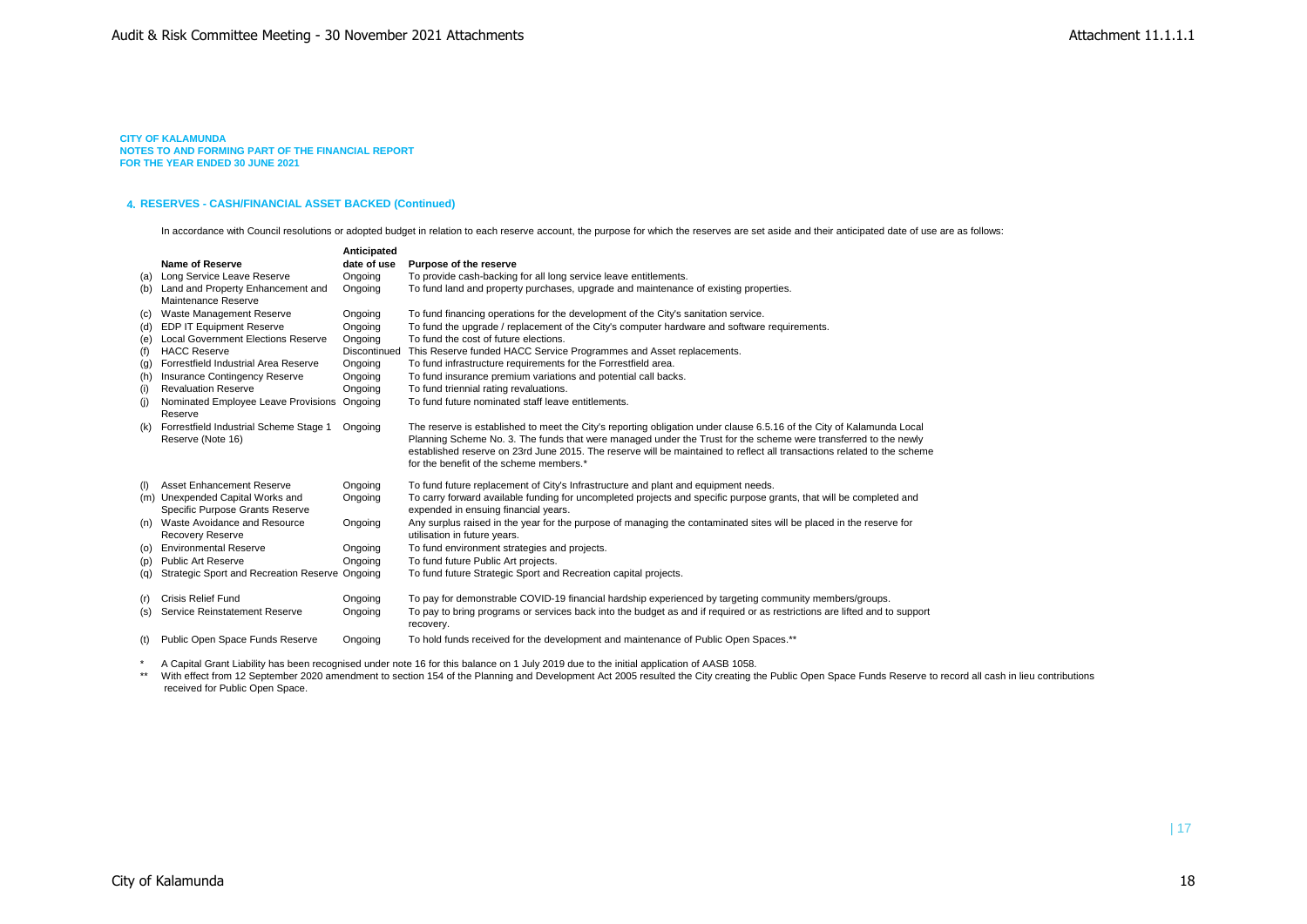| <b>5. OTHER FINANCIAL ASSETS</b>                                   | 2021      | 2020      |
|--------------------------------------------------------------------|-----------|-----------|
|                                                                    | S         | S         |
| (a) Current assets                                                 |           |           |
| Financial assets at amortised cost                                 | 3,400,131 | 3,394,524 |
|                                                                    | 3,400,131 | 3,394,524 |
| Other financial assets at amortised cost                           |           |           |
| Term deposits                                                      | 3,387,717 | 3,363,744 |
| Self supporting loans (i)                                          | 12,414    | 30,780    |
|                                                                    | 3,400,131 | 3,394,524 |
| (b) Non-current assets                                             |           |           |
| Financial assets at amortised cost                                 | 71,479    | 83,893    |
| Financial assets at fair values through other comprehensive income | 147,614   | 142,442   |
|                                                                    | 219,093   | 226,335   |
|                                                                    |           |           |
| <b>Financial assets at amortised cost</b>                          |           |           |
| - Self supporting loans (i)                                        | 71,479    | 83,893    |
|                                                                    | 71,479    | 83,893    |
|                                                                    |           |           |
| Financial assets at fair values through other comprehensive income |           |           |
| - Investments in Unit Trusts (ii)                                  | 147,614   | 142,442   |
|                                                                    | 147,614   | 142,442   |
|                                                                    |           |           |

## **(i) Self supporting loans**

An amount of money raised by the City in its own name through a specific loan for a period no longer than 10 years and provided to an approved community group or sporting club through a Self-Supporting Loan Agreement. Loans receivable from clubs/institutions have the same terms and conditions as the related borrowing disclosed in Note 18(a) as self supporting loans.

## **(ii) Investments In Unit Trusts**

The Local Government House Trust is a unit trust created for the purpose of providing building accommodation to the Western Australian Local Government Association (WALGA).

| <b>SIGNIFICANT ACCOUNTING POLICIES</b>                                                                                                |
|---------------------------------------------------------------------------------------------------------------------------------------|
| Other financial assets at amortised cost                                                                                              |
| The City classifies financial assets at amortised cost if both of the                                                                 |
| following criteria are met:                                                                                                           |
| the asset is held within a business model whose objective is to collect<br>the contractual cashflows, and                             |
| - the contractual terms give rise to cash flows that are solely payments<br>of principal and interest.                                |
| Financial assets at fair value through profit and loss                                                                                |
| The City classifies the following financial assets at fair value through profit<br>and loss:                                          |
| - debt investments which do not qualify for measurement at either<br>amortised cost or fair value through other comprehensive income. |
| - equity investments which the City has not elected to recognise<br>fair value gains and losses through other comprehensive income.   |
| Impairment and risk                                                                                                                   |
|                                                                                                                                       |

Information regarding impairment and exposure to risk can be found at Note 32.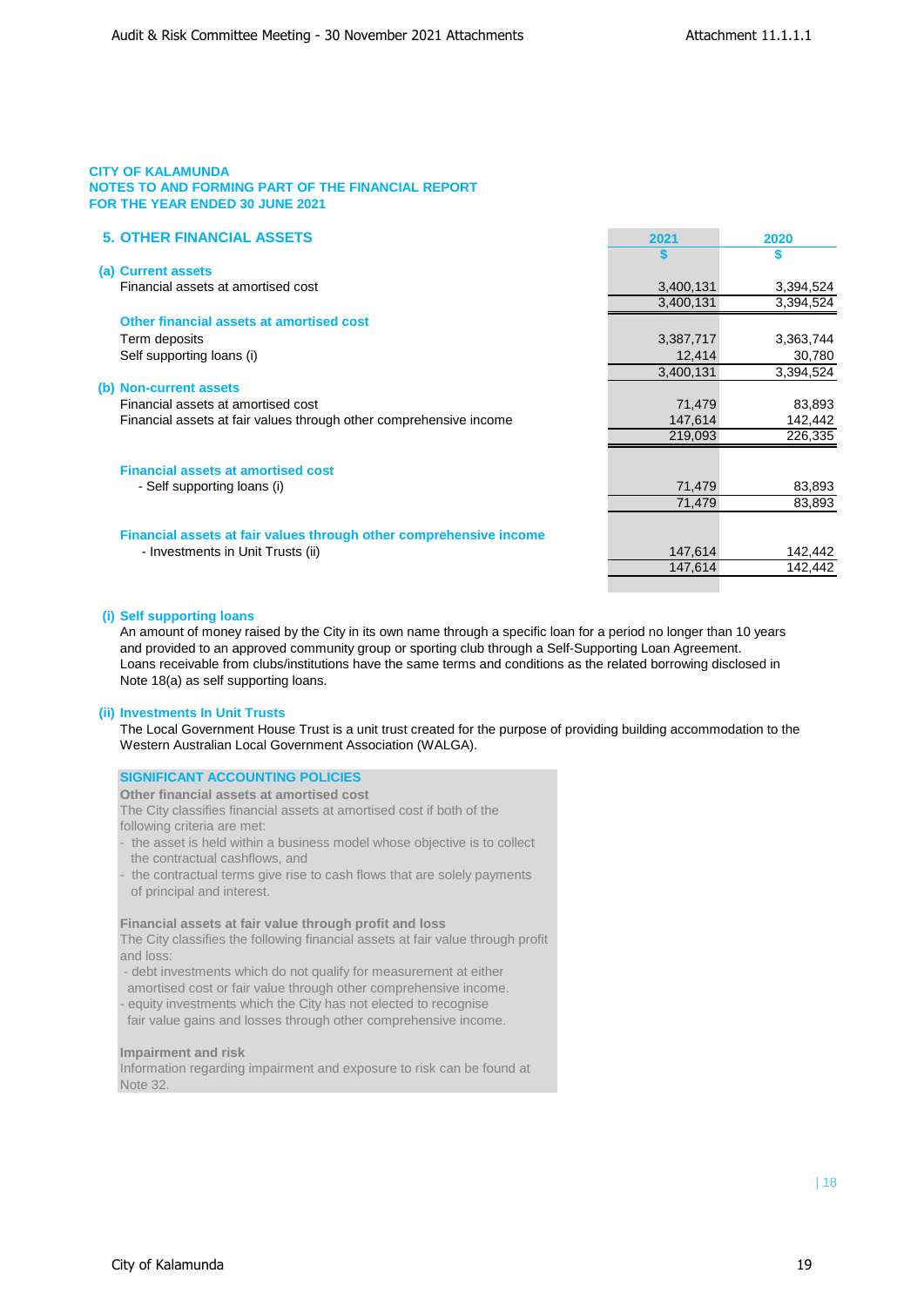## **6. TRADE AND OTHER RECEIVABLES 2021 2020**

#### **(a) Current**

Rates receivable Trade and other receivables GST receivable

## **(b) Non-current**

Pensioner's rates and ESL deferred

ratepayers for unpaid rates and service charges and **of the end of the reporting period are classified as** other amounts due from third parties for goods sold and current assets. All other receivables are classified as services performed in the ordinary course of business. non-current assets.

(i.e. impairment). The carrying amount of net trade subsequently at amortised cost using the effective receivables is equivalent to fair value as it is due for **interest rate method.** settlement within 30 days.

Information about the impairment of trade receivables and their exposure to credit risk and interest rate risk can be found in Note 32. value is considered immaterial.

| 2021      | 2020      |
|-----------|-----------|
|           | S         |
|           |           |
| 3,628,212 | 3,069,013 |
| 533,731   | 305,767   |
| 639,153   | 420,572   |
| 4,801,096 | 3,795,352 |
|           |           |
| 906,090   | 866,115   |
| 906.090   | 866,115   |

**SIGNIFICANT ACCOUNTING POLICIES SIGNIFICANT ACCOUNTING POLICIES (Continued)**

**Trade and other receivables Classification and subsequent measurement**  Trade and other receivables include amounts due from Receivables expected to be collected within 12 months

Trade receivables are recognised at original invoice Trade receivables are held with the objective to collect<br>amount less any allowances for uncollectible amounts the contractual cashflows and therefore measures then the contractual cashflows and therefore measures them

Due to the short term nature of current receivables, their **Impairment and risk exposure**<br> **Information about the impairment of trade receivables**<br> **Information about the impairment of trade receivables**<br> **Information about the impairment of trade receivables** inflation, any difference between the face value and fair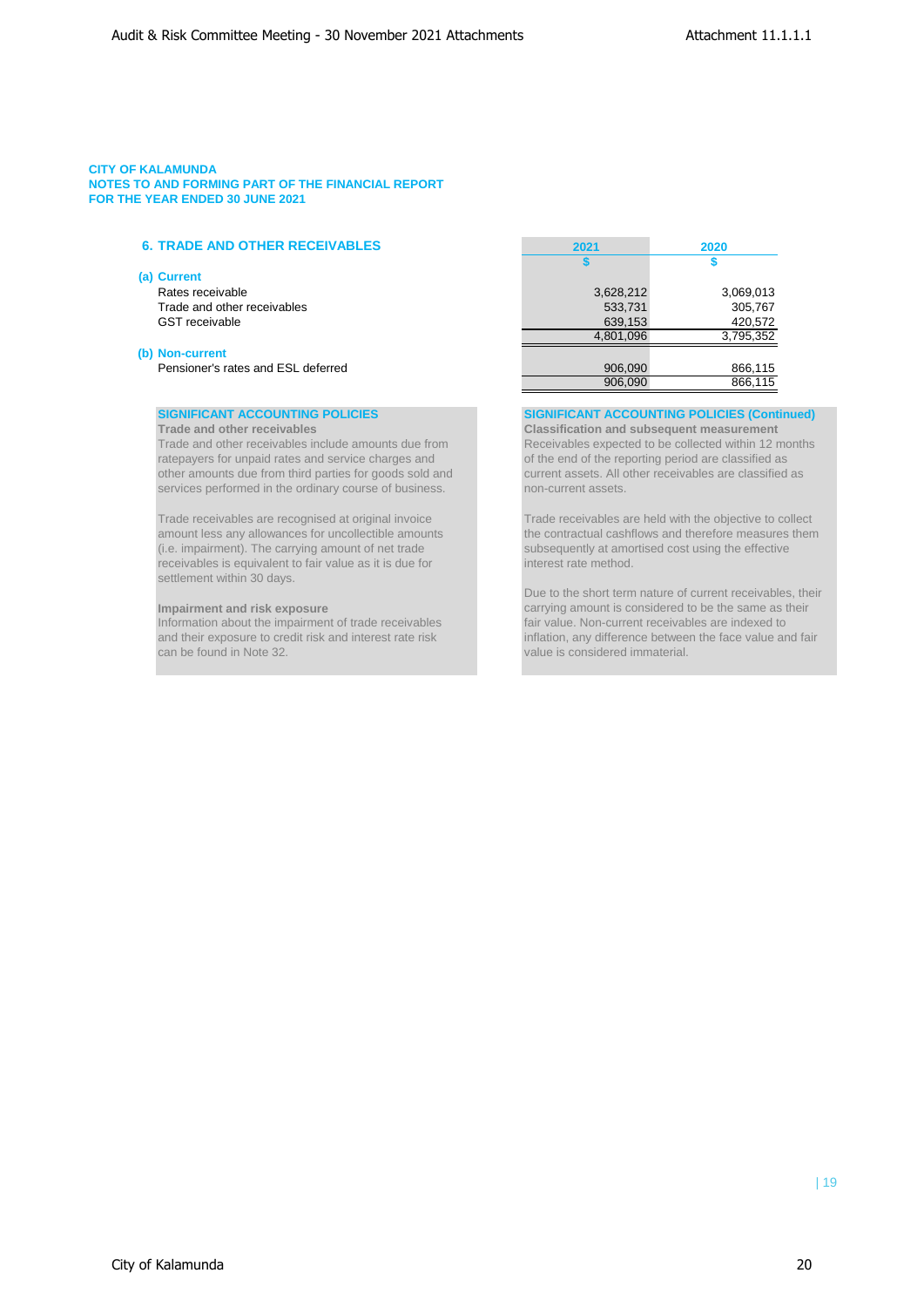## **7. INVENTORIES 2021 2020**

|         | 123,249                      |
|---------|------------------------------|
|         | 123,249                      |
|         |                              |
|         |                              |
| 370,021 | 370,021                      |
|         | 16,046                       |
| 386,067 | 386,067                      |
|         |                              |
|         | 123,756<br>123,756<br>16,046 |

The following movements in inventories occurred during the year:

## **Balance at beginning of year** Net Additions to inventory **Balance at end of year**

## **SIGNIFICANT ACCOUNTING POLICIES**

realisable value. development is completed are expensed.

Net realisable value is the estimated selling price in the Gains and losses are recognised in profit or loss at ordinary course of business less the estimated costs of the time of signing an unconditional contract of sale if completion and the estimated costs necessary to make significant risks and rewards, and effective control over the sale. the land, are passed onto the buyer at this point.

lower of cost and net realisable value. Cost includes the intentions to release for sale. cost of acquisition, development, borrowing costs and holding costs until completion of development.

## **8. OTHER ASSETS**

### **(a) Other assets - current**

Prepayments Accrued income

## **(b) Other Assets - Non-current**  Prepayments

## **SIGNIFICANT ACCOUNTING POLICIES**

## **Other assets**

Other non-financial assets include prepayments which represent payments in advance of receipt of goods or services or that part of expenditure made in one accounting period covering a term extending beyond that period.

| \$      | \$      |
|---------|---------|
| 123,756 | 123,249 |
| 123,756 | 123,249 |
|         |         |
| 370,021 | 370,021 |
| 16,046  | 16,046  |
| 386,067 | 386,067 |
|         |         |
|         |         |
| 509,316 | 502,889 |
| 507     | 6,427   |
| 509,823 | 509,316 |

**General General General Continued) Candidate Continued Continued Continued Continued** Inventories are measured at the lower of cost and net Borrowing costs and holding charges incurred after

**Land held for resale Land held for resale is classified as current except** Land held for development and resale is valued at the where it is held as non-current based on the Council's

| 2021    | 2020    |
|---------|---------|
| 5       | \$      |
|         |         |
| 393,452 | 295,342 |
| 1,392   | 8,294   |
| 394,844 | 303,636 |
|         |         |
|         |         |
| 79,331  | 158,663 |
| 79,331  | 158,663 |
|         |         |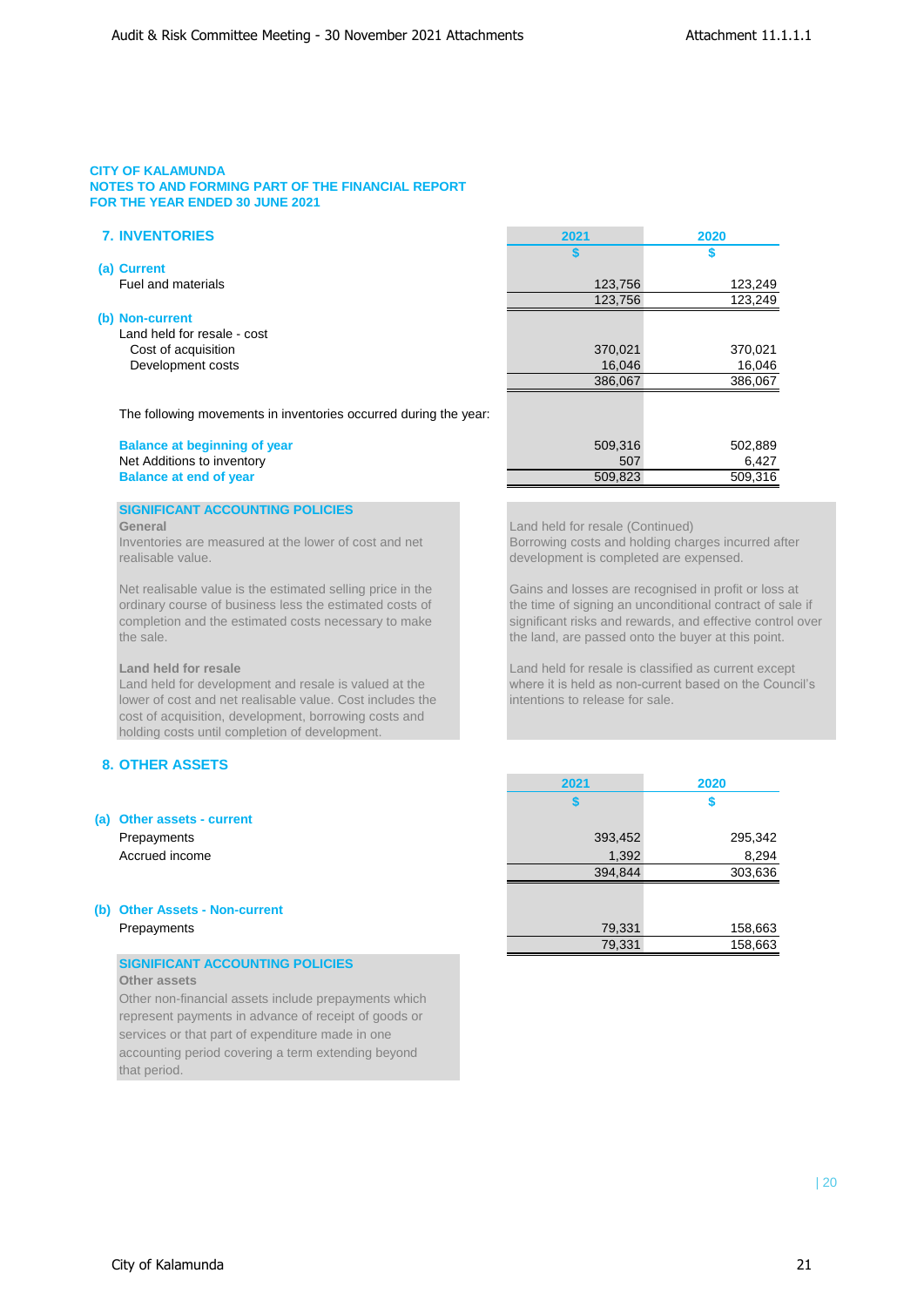## **9. PROPERTY, PLANT AND EQUIPMENT**

#### **(a) Movements in Balances**

Movement in the balances of each class of property, plant and equipment between the beginning and the end of the current financial year.

|                                                                             |                  | <b>Improvements</b>                                                  |                                   |                                       |                                      |                               |                                   |                                   |                                                     |
|-----------------------------------------------------------------------------|------------------|----------------------------------------------------------------------|-----------------------------------|---------------------------------------|--------------------------------------|-------------------------------|-----------------------------------|-----------------------------------|-----------------------------------------------------|
|                                                                             | Land             | to Land - vested<br>in and under the<br>control of<br><b>Council</b> | <b>Buildings -</b><br>specialised | <b>Total land</b><br>and<br>buildings | <b>Furniture</b><br>and<br>equipment | <b>Plant and</b><br>equipment | <b>Public Art</b><br><b>Works</b> | <b>Work in</b><br><b>Progress</b> | <b>Total</b><br>property,<br>plant and<br>equipment |
| <b>Balance at 1 July 2019</b>                                               | 62,876,000       | 2,883,100                                                            | 80,772,168                        | 146,531,268                           | 412,364                              | 4,837,274                     | S<br>0                            | 397,556                           | 152,178,462                                         |
|                                                                             |                  |                                                                      |                                   |                                       |                                      |                               |                                   |                                   |                                                     |
| Additions                                                                   | 0                | 0                                                                    | 1,019,704                         | 1,019,704                             | 48,632                               | 1,378,800                     | $\mathbf 0$                       | 1,677,645                         | 4,124,781                                           |
| Transfers from Work in Progress                                             | 0                | $\mathbf 0$                                                          | 32,327                            | 32,327                                | 0                                    | $\mathbf 0$                   | $\mathbf 0$                       | (32, 327)                         | $\mathbf 0$                                         |
| (Disposals)                                                                 | $\boldsymbol{0}$ | 0                                                                    | (2, 175, 881)                     | (2, 175, 881)                         | 4,167                                | (252, 984)                    | $\mathbf 0$                       | 0                                 | (2,424,698)                                         |
| Revaluation increments / (decrements) transferred<br>to revaluation surplus | (29, 858, 999)   | 1,285,251                                                            | (4, 155, 145)                     | (32,728,893)                          | 0                                    | $\mathbf 0$                   | 1,152,900                         | 0                                 | (31, 575, 993)                                      |
| Depreciation (expense)                                                      | $\mathbf 0$      | $\mathbf 0$                                                          | (1,681,203)                       | (1,681,203)                           | (72, 181)                            | (589, 616)                    | $\mathbf 0$                       | 0                                 | (2,343,000)                                         |
| <b>Transfers</b>                                                            | $\Omega$         | 852,000                                                              | $\Omega$                          | 852,000                               | 0                                    | $\mathbf 0$                   | $\mathbf 0$                       | 0                                 | 852,000                                             |
| <b>Balance at 30 June 2020</b>                                              | 33,017,001       | 5,020,351                                                            | 73,811,969                        | 111,849,320                           | 392,982                              | 5,373,474                     | 1,152,900                         | 2,042,874                         | 120,811,550                                         |
| <b>Comprises:</b>                                                           |                  |                                                                      |                                   |                                       |                                      |                               |                                   |                                   |                                                     |
| Gross balance amount at 30 June 2020                                        | 33,017,000       | 5,020,351                                                            | 73,811,969                        | 111,849,320                           | 2,731,500                            | 5,949,074                     | 1,152,900                         | 2,042,874                         | 123,725,668                                         |
| Accumulated depreciation at 30 June 2020                                    | $\mathbf 0$      | $\Omega$                                                             | O                                 | $\Omega$                              | (2,338,518)                          | (575,600)                     | $\mathbf 0$                       | 0                                 | (2,914,118)                                         |
| <b>Balance at 30 June 2020</b>                                              | 33,017,000       | 5,020,351                                                            | 73,811,969                        | 111,849,320                           | 392,982                              | 5,373,474                     | 1,152,900                         | 2,042,874                         | 120,811,550                                         |
| <b>Additions</b>                                                            | $\mathbf 0$      | $\mathbf{0}$                                                         | 898,302                           | 898,302                               | 13,116                               | 2,260,355                     | $\mathbf 0$                       | 6,208,911                         | 9,380,684                                           |
| Transfers from Work in Progress                                             | $\mathbf 0$      | $\mathbf{0}$                                                         | 70,974                            | 70,974                                | $\mathbf{0}$                         | $\mathbf 0$                   | $\mathbf 0$                       | (312, 783)                        | (241, 809)                                          |
| (Disposals)                                                                 | $\mathbf 0$      | $\mathbf{0}$                                                         | (51, 583)                         | (51, 583)                             | $\mathbf 0$                          | (545, 824)                    | $\mathbf 0$                       | 0                                 | (597, 407)                                          |
| Depreciation (expense)                                                      | $\mathbf 0$      | (67, 749)                                                            | (3, 134, 129)                     | (3,201,878)                           | (53, 424)                            | (797, 360)                    | $\mathbf{0}$                      | $\mathbf{0}$                      | (4,052,661)                                         |
| <b>Balance at 30 June 2021</b>                                              | 33,017,000       | 4,952,602                                                            | 71,595,534                        | 109,565,136                           | 352,673                              | 6,290,645                     | 1,152,900                         | 7,939,002                         | 125,300,356                                         |
| <b>Comprises:</b>                                                           |                  |                                                                      |                                   |                                       |                                      |                               |                                   |                                   |                                                     |
| Gross balance amount at 30 June 2021                                        | 33,017,000       | 5,020,351                                                            | 74,663,346                        | 112,700,697                           | 1,836,232                            | 7,583,829                     | 1,152,900                         | 7,939,002                         | 131,212,660                                         |
| Accumulated depreciation at 30 June 2021                                    | $\Omega$         | (67, 749)                                                            | (3,067,812)                       | (3, 135, 561)                         | (1,483,559)                          | (1, 293, 184)                 | $\Omega$                          | $\overline{0}$                    | (5,912,304)                                         |
| <b>Balance at 30 June 2021</b>                                              | 33,017,000       | 4,952,602                                                            | 71,595,534                        | 109,565,136                           | 352,673                              | 6,290,645                     | 1,152,900                         | 7,939,002                         | 125,300,356                                         |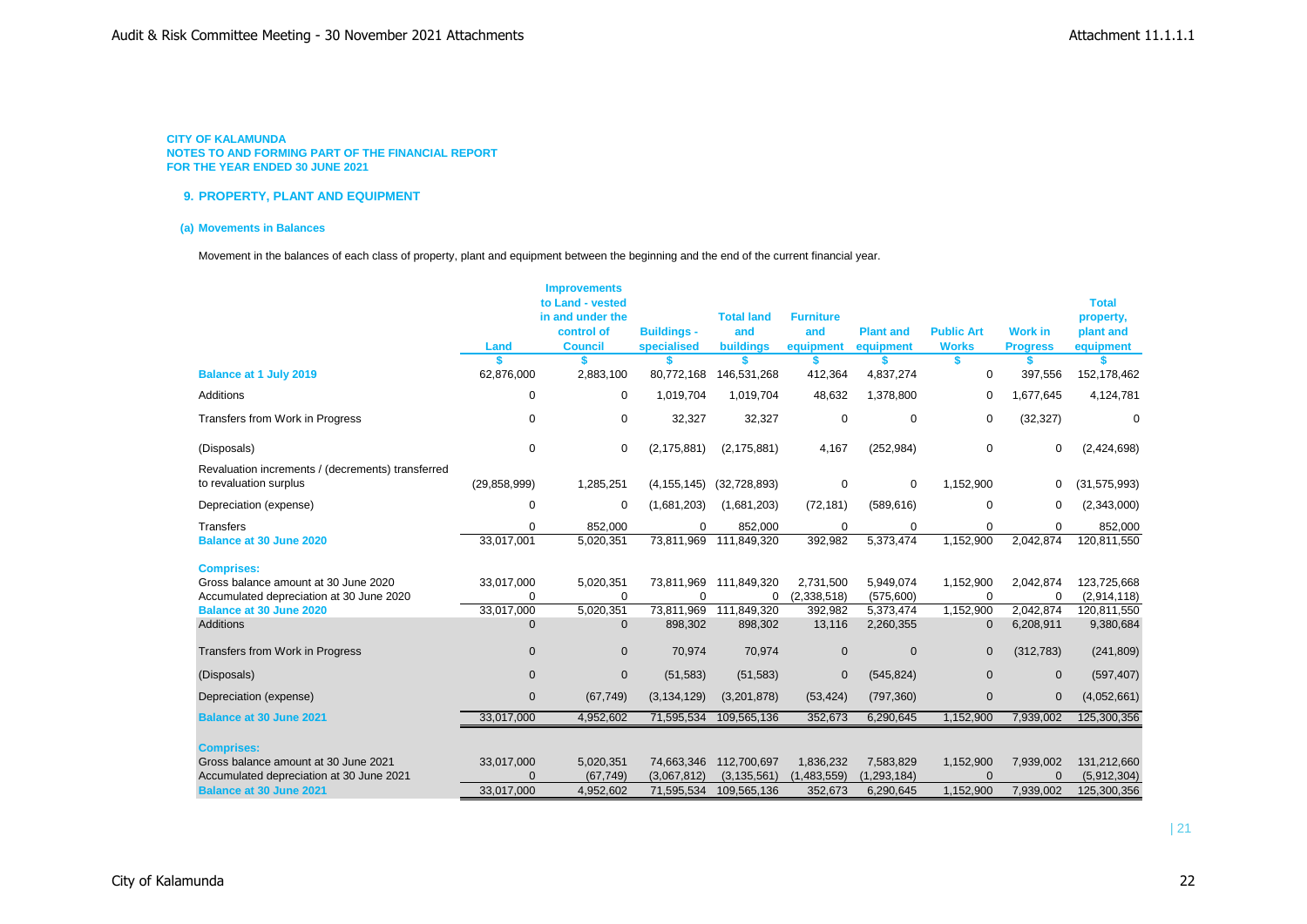### **CITY OF KALAMUNDA**

**NOTES TO AND FORMING PART OF THE FINANCIAL REPORT FOR THE YEAR ENDED 30 JUNE 2021**

## **9. PROPERTY, PLANT AND EQUIPMENT (Continued)**

### **(b) Carrying Value Measurements**

| <b>Asset Class</b>                                                   | <b>Fair Value</b><br><b>Hierarchy</b> | <b>Valuation Technique</b>                                                               | <b>Basis of</b><br><b>Valuation</b> | <b>Date of Last</b><br><b>Valuation</b> | <b>Inputs Used</b>                                                                                                                                               |
|----------------------------------------------------------------------|---------------------------------------|------------------------------------------------------------------------------------------|-------------------------------------|-----------------------------------------|------------------------------------------------------------------------------------------------------------------------------------------------------------------|
| (i) Fair Value                                                       |                                       |                                                                                          |                                     |                                         |                                                                                                                                                                  |
| <b>Land and buildings</b>                                            |                                       |                                                                                          |                                     |                                         |                                                                                                                                                                  |
| Land                                                                 | Level 2                               | Market approach using recent<br>observable market data for similar<br>assets             | Independent<br>registered<br>valuer | June 2020                               | Average price for square meter / sales proceeds of<br>comparable properties.                                                                                     |
| Improvements to Land - vested in<br>and under the control of Council | Level 3                               | Improvements to land valued using<br>cost approach using current<br>replacement cost     | Independent<br>registered<br>valuer | June 2020                               | Improvements to land using construction costs and<br>current condition (Level 2), residual values and<br>remaining useful life assessments (Level 3) inputs.     |
| Buildings - specialised                                              | Level 3                               | Improvements to building valued<br>using cost approach using current<br>replacement cost | Independent<br>registered<br>valuer | June 2020                               | Improvements to building using construction costs<br>and current condition (Level 2), residual values and<br>remaining useful life assessments (Level 3) inputs. |
| (ii) Cost                                                            |                                       |                                                                                          |                                     |                                         |                                                                                                                                                                  |
| <b>Furniture and equipment</b>                                       | Level 3                               | Cost approach using current<br>replacement cost                                          | Management<br>Valuation             | June 2019                               | Purchase cost and current condition, residual values<br>and remaning useful life assements inputs.                                                               |
| <b>Plant and equipment</b>                                           | Level 3                               | Cost approach using current<br>replacement cost                                          | Management<br>Valuation             | June 2019                               | Purchase cost and current condition, residual values<br>and remaning useful life assements inputs.                                                               |

Following a change to Local Government (Financial Management) Regulation 17A, plant and equipment type assets (being plant and equipment and furniture and equipment) are to be measured under the cost model, rather than at fair value. This change was effective from 1 July 2019 and represented a change in accounting policy. Revaluations carried out previously were not reversed as it was deemed fair value approximated cost at the date of change.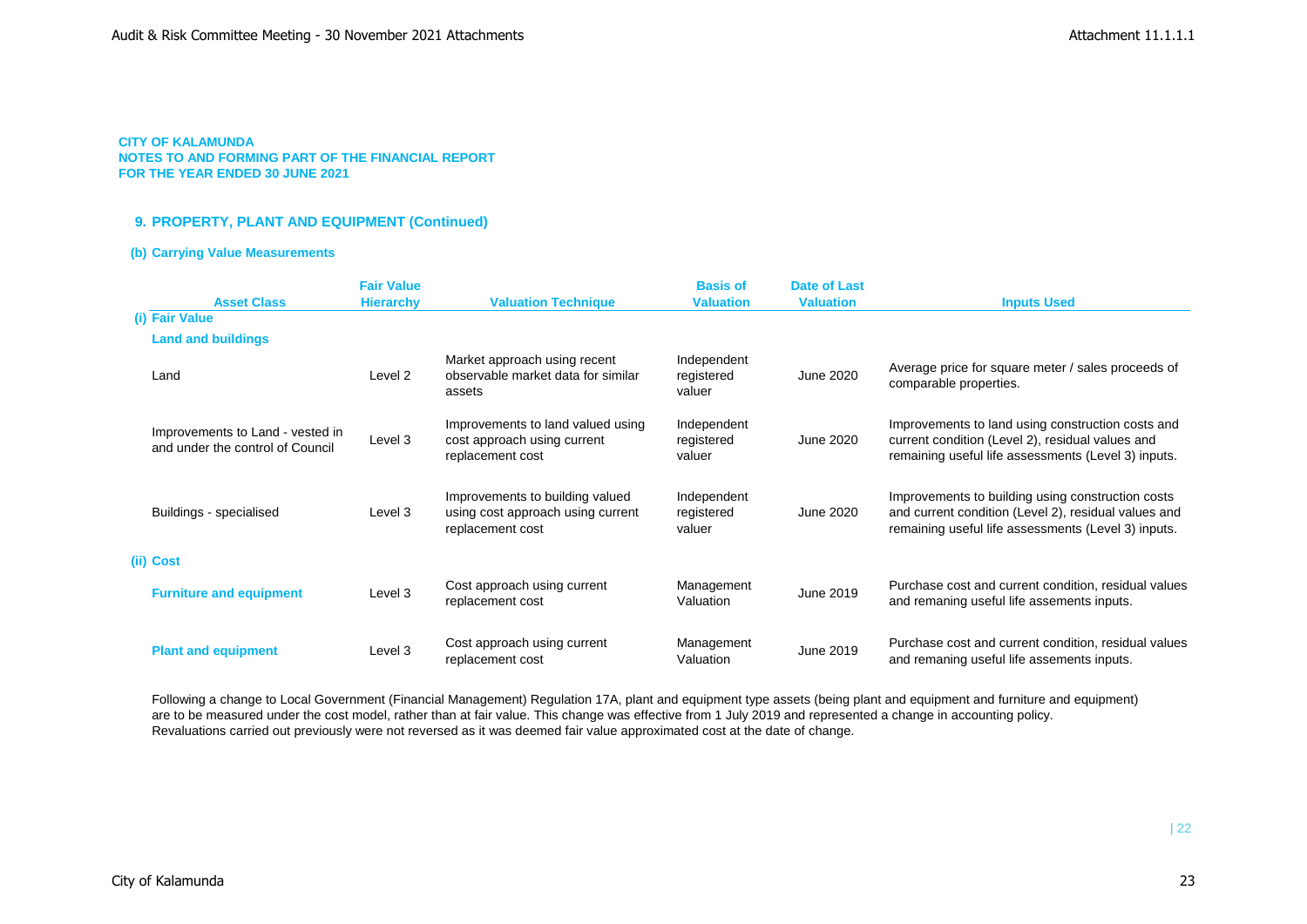### **10. INFRASTRUCTURE**

## **(a) Movements in Balances**

Movement in the balances of each class of infrastructure between the beginning and the end of the current financial year.

|                                                                                                | Infrastructure -<br><b>Roads</b> | Infrastructure -<br><b>Footpaths</b> | Infrastructure -<br><b>Drains</b> | Infrastructure -<br><b>Parks and Ovals</b> | Infrastructure -<br><b>Other</b> | <b>Work in Progress</b> | <b>Total</b><br><b>Infrastructure</b> |
|------------------------------------------------------------------------------------------------|----------------------------------|--------------------------------------|-----------------------------------|--------------------------------------------|----------------------------------|-------------------------|---------------------------------------|
|                                                                                                | \$                               |                                      |                                   | s.                                         |                                  |                         |                                       |
| <b>Balance at 1 July 2019</b>                                                                  | 181,496,802                      | 27,348,256                           | 125,648,820                       | 11,950,634                                 | 17,017,636                       | 5,578,040               | 369,040,188                           |
| <b>Additions</b>                                                                               | 8,358,263                        | 729,743                              | 432,635                           | 1,206,061                                  | 528,829                          | 2,017,504               | 13,273,035                            |
| (Disposals)                                                                                    | (179, 558)                       | (37,656)                             | (276, 929)                        | (131, 549)                                 | (344, 929)                       | $\Omega$                | (970, 622)                            |
| Transfers from Work in Progress                                                                | 2,793,913                        | 8,594                                | 21,883                            | 12,166                                     | 0                                | (2,836,556)             | 0                                     |
| Depreciation (expense)                                                                         | (4,460,163)                      | (967, 141)                           | (1,568,990)                       | (1,028,349)                                | (878, 546)                       | $\Omega$                | (8,903,189)                           |
| Transfers                                                                                      | $\Omega$                         | 0                                    | $\Omega$                          | $\Omega$                                   | (852,000)                        | (58,052)                | (910, 052)                            |
| Balance at 30 June 2020                                                                        | 188,009,258                      | 27,081,795                           | 124,257,419                       | 12,008,962                                 | 15,470,989                       | 4,700,937               | 371,529,361                           |
| <b>Comprises:</b><br>Gross balance at 30 June 2020<br>Accumulated depreciation at 30 June 2020 | 196,705,096<br>(8,695,838)       | 28,939,840<br>(1,858,045)            | 127,086,741<br>(2,829,322)        | 13,579,738<br>(1,570,776)                  | 16,847,647<br>(1,376,658)        | 4,700,937<br>$\Omega$   | 387,860,000<br>(16, 330, 639)         |
| Balance at 30 June 2020                                                                        | 188,009,258                      | 27,081,795                           | 124,257,419                       | 12,008,962                                 | 15,470,989                       | 4,700,937               | 371,529,361                           |
| <b>Additions</b>                                                                               | 3,259,039                        | 901,286                              | 331,312                           | 1,808,400                                  | 296,500                          | 3,206,142               | 9,802,680                             |
| Transfers from Work in Progress                                                                | 1,663,262                        | 376,826                              | 69,541                            | 224,265                                    | $\mathbf 0$                      | (2,348,448)             | (14, 553)                             |
| (Disposals)                                                                                    | (20,095)                         | (13,069)                             | (4, 347)                          | (17, 893)                                  | (22, 502)                        | $\mathbf{0}$            | (77, 907)                             |
| Depreciation (expense)                                                                         | (4,617,417)                      | (999, 861)                           | (1,594,150)                       | (1,025,214)                                | (903, 564)                       | $\mathbf{0}$            | (9, 140, 206)                         |
| <b>Balance at 30 June 2021</b>                                                                 | 188,294,047                      | 27,346,977                           | 123,059,776                       | 12,998,520                                 | 14,841,424                       | 5,558,631               | 372,099,374                           |
| <b>Comprises:</b>                                                                              |                                  |                                      |                                   |                                            |                                  |                         |                                       |
| Gross balance at 30 June 2021                                                                  | 201,601,644                      | 30,157,759                           | 127,479,858                       | 15,573,683                                 | 17,095,136                       | 5,558,631               | 397,466,711                           |
| Accumulated depreciation at 30 June 2021                                                       | (13, 307, 597)                   | (2,810,783)                          | (4,420,082)                       | (2,575,163)                                | (2, 253, 712)                    |                         | (25, 367, 337)                        |
| <b>Balance at 30 June 2021</b>                                                                 | 188,294,047                      | 27,346,976                           | 123,059,776                       | 12,998,520                                 | 14,841,424                       | 5,558,631               | 372,099,374                           |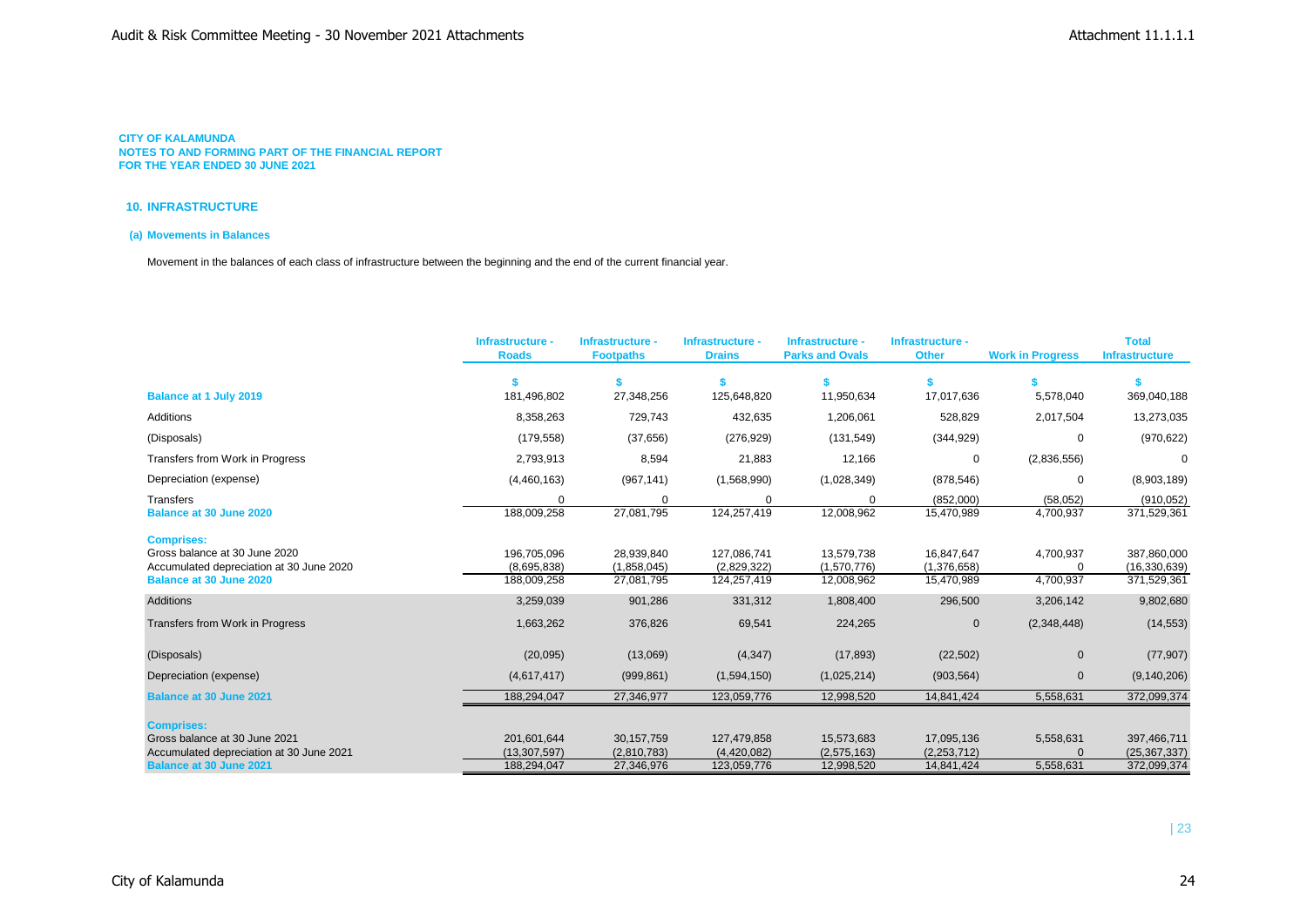### **10 INFRASTRUCTURE (Continued)**

### **(b) Carrying Value Measurements**

| <b>Asset Class</b>                      | <b>Fair Value</b><br><b>Hierarchy</b> | <b>Valuation Technique</b>                      | <b>Basis of Valuation</b> | <b>Date of Last</b><br><b>Valuation</b> | <b>Inputs Used</b>                                                   |
|-----------------------------------------|---------------------------------------|-------------------------------------------------|---------------------------|-----------------------------------------|----------------------------------------------------------------------|
| (i) Fair Value                          |                                       |                                                 |                           |                                         |                                                                      |
| <b>Infrastructure - Roads</b>           | Level 3                               | Cost approach using current<br>replacement cost | Independent valuation     | June 2018                               | Observable input based on depreciation<br>replacement cost (Level 3) |
| <b>Infrastructure - Footpaths</b>       | Level 3                               | Cost approach using current<br>replacement cost | Independent valuation     | June 2018                               | Observable input based on depreciation<br>replacement cost (Level 3) |
| <b>Infrastructure - Drains</b>          | Level 3                               | Cost approach using current<br>replacement cost | Independent valuation     | June 2018                               | Observable input based on depreciation<br>replacement cost (Level 3) |
| <b>Infrastructure - Parks and Ovals</b> | Level 3                               | Cost approach using current<br>replacement cost | Independent valuation     | June 2018                               | Observable input based on depreciation<br>replacement cost (Level 3) |
| <b>Infrastructure - Other</b>           | Level 3                               | Cost approach using current<br>replacement cost | Independent valuation     | June 2018                               | Observable input based on depreciation<br>replacement cost (Level 3) |

Level 3 inputs are based on assumptions with regards to future values and patterns of consumption utilising current information. If the basis of these assumptions were varied, they have the potential to result in a significantly higher or lower fair value measurement.

During the period there were no changes in the valuation techniques used to determine the fair value of infrastructure using level 3 inputs.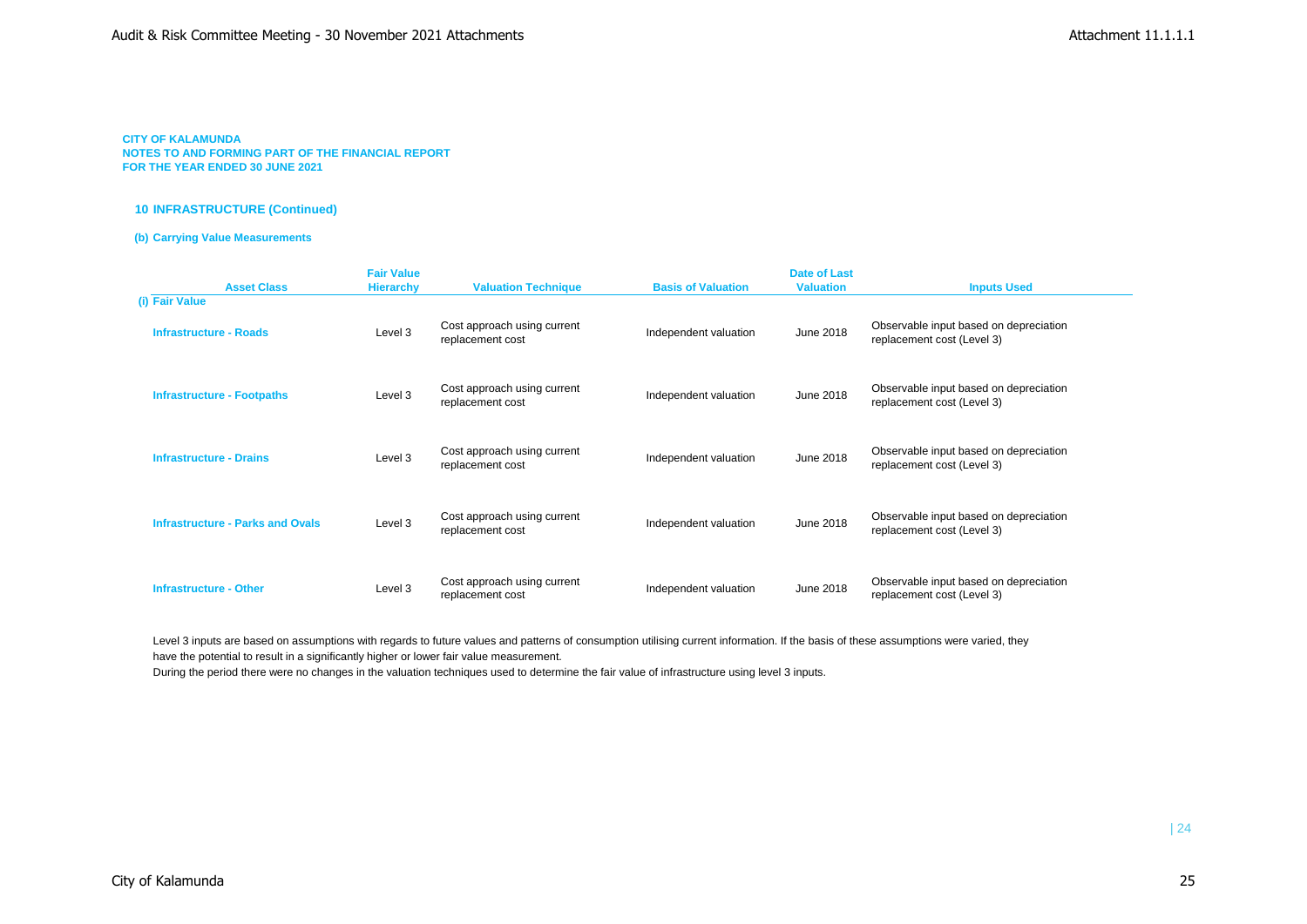### **CITY OF KALAMUNDA**

**NOTES TO AND FORMING PART OF THE FINANCIAL REPORT FOR THE YEAR ENDED 30 JUNE 2021**

## **11. FIXED ASSETS**

# **SIGNIFICANT ACCOUNTING POLICIES**

Each class of fixed assets within either plant and equipment or **Revaluation (Continued)** infrastructure, is carried at cost or fair value as indicated less, At the end of each period the valuation is reviewed and where where applicable, any accumulated depreciation and impairment appropriate the fair value is updated to reflect current market

Assets for which the fair value as at the date of acquisition is under \$5,000 are not recognised as an asset in accordance with Increases in the carrying amount arising on revaluation of assets expensed immediately previous increases of the same class of asset are recognised

Where multiple individual low value assets are purchased together are recognised in profit or loss. as part of a larger asset or collectively forming a larger asset exceeding the threshold, the individual assets are recognised as **Land under roads from 1 July 2019** one asset and capitalised. As a result of amendments to the *Local Government (Financial* 

the acquisition. For assets acquired at zero cost or otherwise with AASB 1051 in respect of non-recognition of land under roads significantly less than fair value, cost is determined as fair value at acquired on or after 1 July 2008 has been removed, even though the date of acquisition. The cost of non-current assets constructed measurement at zero cost means that land under roads is still not by the City includes the cost of all materials used in construction, included in the statement of financial position. direct labour on the project and an appropriate proportion of variable and fixed overheads. **Vested improvements from 1 July 2019**

acquired between initial recognition and the next is a departure from AASB 16 which would have required the City to mandatory measurement framework, are recognised at cost assets at zero cost. and disclosed as being at fair value as management believes cost approximates fair value. They are subject to subsequent revaluation Refer to Note 12 that details the significant accounting policies applying at the next anniversary date in accordance with the mandatory to leases (including right-of-use assets). measurement framework.

#### **Revaluation**

The fair value of land, buildings and infrastructure is determined at least every five years in accordance with the regulatory framework. This includes buildings and infrastructure items which were pre-existing improvements (i.e. vested improvements) on vested land acquired by the City.

# **Fixed assets AUSTRALIAN ACCOUNTING STANDARDS - INCONSISTENCY**

losses. conditions. This process is considered to be in accordance with *Local Government (Financial Management) Regulation 17A (2)*  **Initial recognition and measurement between** which requires land, buildings, infrastructure, investment properties **mandatory revaluation dates** and vested improvements to be shown at fair value.

*Financial Management Regulation 17A (5). These assets are* are credited to a revaluation surplus in equity. Decreases that offset against revaluation surplus directly in equity. All other decreases

*Management) Regulations 1996* , effective from 1 July 2019, vested In relation to this initial measurement, cost is determined as the fair and, including land under roads, is treated as right-of-use value of the assets given as consideration plus costs incidental to assets measured at zero cost. Therefore, the previous inconsistency

The measurement of vested improvements at fair value in accordance Individual assets that are land, buildings and infrastructure with *Local Government (Financial Management) Regulation 17A(2)(iv)*  revaluation of the asset class in accordance with the measure the vested improvements as part of the related right-of-use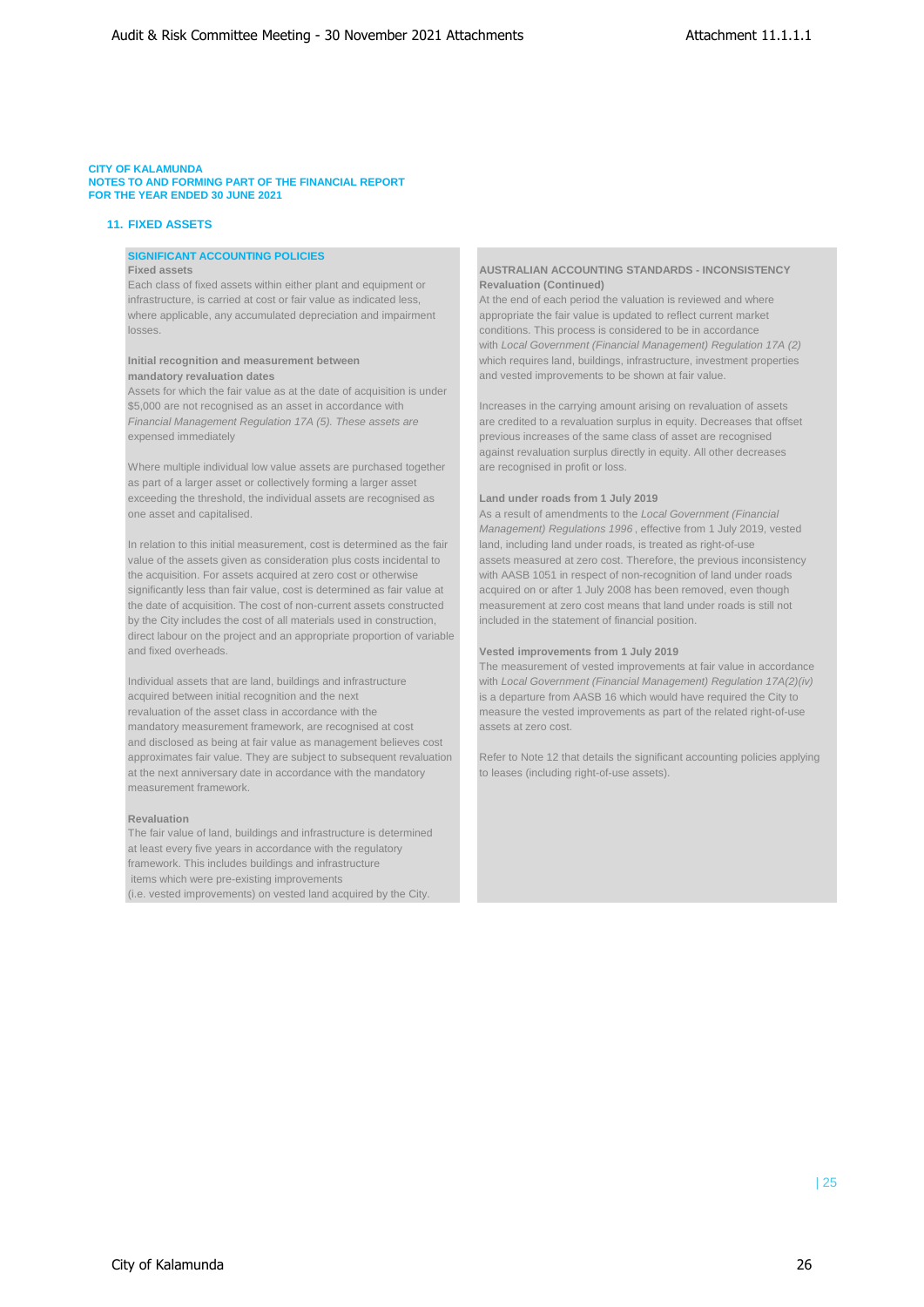## **11. FIXED ASSETS (Continued)**

## **(a) Disposals of Assets**

|                                  | 2021<br><b>Book</b><br><b>Value</b> | 2021<br><b>Actual Net Actual Sale</b><br><b>Proceeds*</b> | 2021<br><b>Actual</b><br><b>Profit</b> | 2021<br><b>Actual</b><br><b>Loss</b> | 2021<br><b>Budget</b><br><b>Net Book</b><br><b>Value</b> | 2021<br><b>Budget</b><br><b>Sales</b><br><b>Proceeds</b> | 2021<br><b>Budget</b><br><b>Profit</b> | 2021<br><b>Budget</b><br><b>Loss</b> | 2020<br><b>Actual Net</b><br><b>Book</b><br>Value | 2020<br><b>Actual Sale</b><br><b>Proceeds/</b><br><b>Revaluation</b><br><b>Surplus**</b> | 2020<br><b>Actual</b><br><b>Profit</b> | 2020<br><b>Actual</b><br><b>Loss</b> |
|----------------------------------|-------------------------------------|-----------------------------------------------------------|----------------------------------------|--------------------------------------|----------------------------------------------------------|----------------------------------------------------------|----------------------------------------|--------------------------------------|---------------------------------------------------|------------------------------------------------------------------------------------------|----------------------------------------|--------------------------------------|
|                                  |                                     |                                                           |                                        |                                      |                                                          |                                                          |                                        |                                      |                                                   |                                                                                          |                                        |                                      |
| Buildings - specialised          | 51,583                              |                                                           | 0                                      | (51, 583)                            |                                                          |                                                          |                                        | 0                                    | 2.175.881                                         | 636,734                                                                                  |                                        | 0(1,539,147)                         |
| Furniture and equipment          |                                     |                                                           |                                        |                                      |                                                          |                                                          |                                        |                                      | (4, 167)                                          |                                                                                          |                                        | 4,167                                |
| Plant and equipment              | 113,980                             | 155.679                                                   | 41.699                                 |                                      |                                                          |                                                          |                                        |                                      | 151,937                                           | 90,646                                                                                   | 0                                      | (61, 291)                            |
| Plant and equipment - other      | 431,844                             | 259,726                                                   |                                        | (172, 118)                           |                                                          |                                                          |                                        | 0                                    | 101.047                                           | 115,819                                                                                  | 14.771                                 |                                      |
| Infrastructure - Roads           | 20,095                              |                                                           | 0                                      | (20,095)                             |                                                          |                                                          |                                        |                                      | 179,558                                           |                                                                                          | 0                                      | (179, 558)                           |
| Infrastructure - Footpaths       | 13,069                              |                                                           | $\mathbf 0$                            | (13,069)                             |                                                          |                                                          |                                        |                                      | 37.656                                            |                                                                                          |                                        | (37,656)                             |
| Infrastructure - Drains          | 4.347                               |                                                           | $\mathbf{0}$                           | (4, 347)                             |                                                          |                                                          |                                        |                                      | 276.929                                           |                                                                                          | 0                                      | (276, 929)                           |
| Infrastructure - Parks and Ovals | 17.893                              |                                                           | 0                                      | (17, 893)                            |                                                          |                                                          |                                        |                                      | 131.549                                           |                                                                                          |                                        | (131,549)                            |
| Infrastructure - Other           | 22,502                              |                                                           | 0                                      | (22, 502)                            |                                                          |                                                          |                                        |                                      | 344,929                                           |                                                                                          | 0                                      | (344, 929)                           |
|                                  | 675.314                             | 415.405                                                   | 41.699                                 | (301, 608)                           |                                                          |                                                          |                                        |                                      | 3,395,320                                         | 843.199                                                                                  | 14.771                                 | (2,566,892)                          |

\* Total cash proceeds received from the disposal of fixed assets during 2020/2021 - \$158,044.

The balance \$257,361 (\$415,405-\$158,044) represents the asset trade in values received from disposals.

\*\* Total cash proceeds received from the disposal of fixed assets during 2019/2020 - \$206,465.

The following assets were disposed of during the year.

|                             | 2021            | 2021            |               |               |
|-----------------------------|-----------------|-----------------|---------------|---------------|
|                             | <b>Actual</b>   | <b>Actual</b>   | 2021          | 2021          |
|                             | <b>Net Book</b> | <b>Sale</b>     | Actual        | <b>Actual</b> |
|                             | <b>Value</b>    | <b>Proceeds</b> | <b>Profit</b> | <b>Loss</b>   |
| <b>Plant and Equipment</b>  |                 |                 |               |               |
| Governance                  | 28,585          | 17,402          | $\Omega$      | (11, 183)     |
| Community amenities         | 18.170          | 8.180           | $\Omega$      | (9,990)       |
| Recreation and culture      | 36,000          | 18,166          | $\Omega$      | (17, 834)     |
| Other property and services | 463.069         | 371.657         | 41.699        | (133.111)     |
|                             | 545.824         | 415.405         | 41.699        | (172, 118)    |
| <b>Other Asset class</b>    |                 |                 |               |               |
| Program                     |                 |                 |               |               |
| Recreation and culture      | 51,583          | $\Omega$        | $\Omega$      | (51, 583)     |
| Transport                   | 77,907          | 0               | 0             | (77,907)      |
|                             | 129,490         | $\Omega$        | $\Omega$      | (129, 490)    |
|                             | 675.314         | 415.405         | 41.699        | (301.608)     |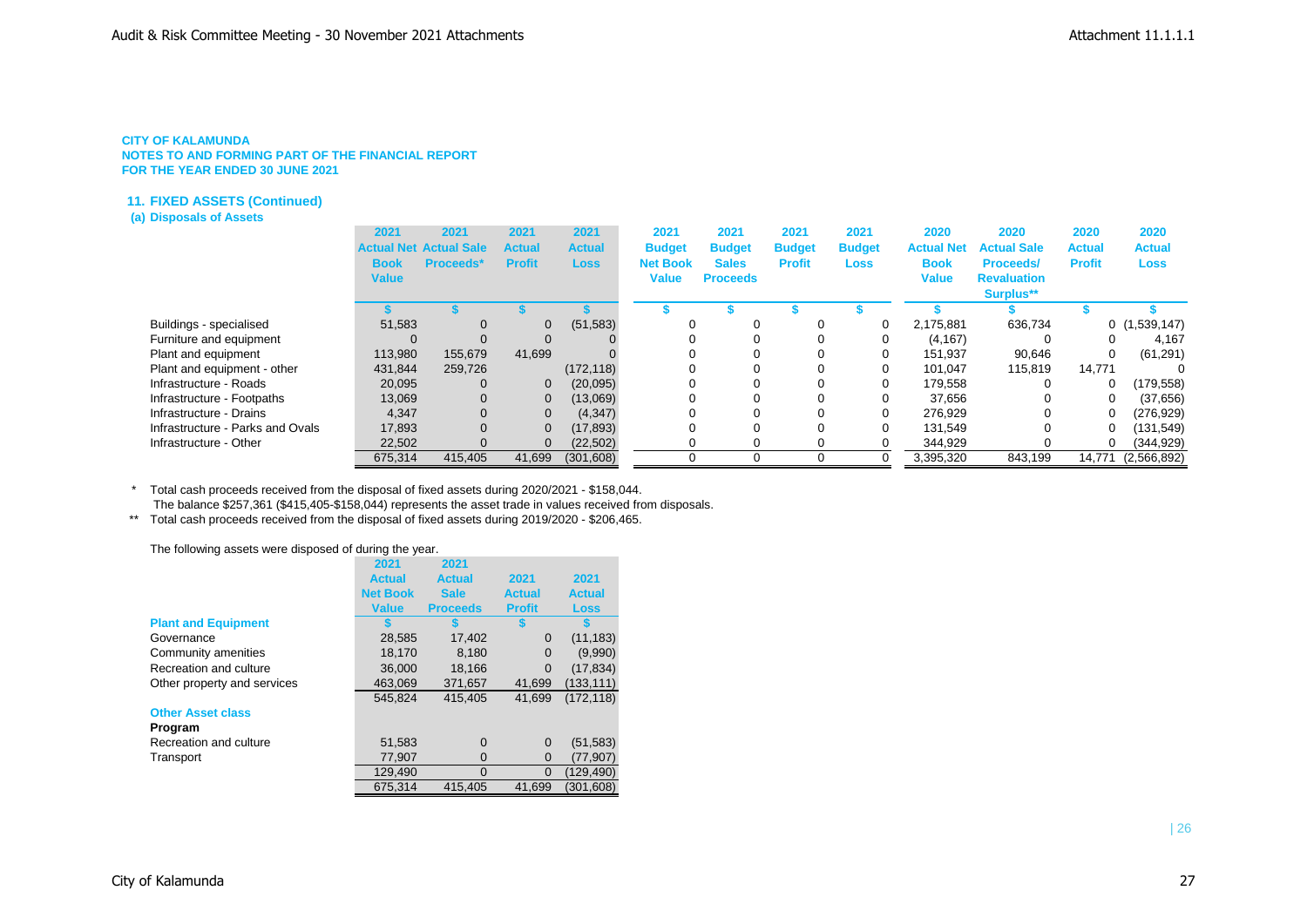### **11. FIXED ASSETS (Continued)**

| (b) Depreciation                               | 2021          | 2021          | 2020          |
|------------------------------------------------|---------------|---------------|---------------|
|                                                | <b>Actual</b> | <b>Budget</b> | <b>Actual</b> |
|                                                |               |               |               |
| Improvements to Land - vested in and under the |               |               |               |
| control of Council                             | 67,749        | 0             | 0             |
| Buildings - specialised                        | 3.134.129     | 1.640.906     | 1,681,203     |
| Furniture and equipment                        | 53.424        | 285.113       | 72.181        |
| Plant and equipment                            | 797,360       | 580.467       | 589.616       |
| Infrastructure - Roads                         | 4.617.417     | 4.302.572     | 4.460.163     |
| Infrastructure - Footpaths                     | 999.861       | 936.368       | 967.141       |
| Infrastructure - Drains                        | 1,594,150     | 1,548,354     | 1,568,990     |
| Infrastructure - Parks and Ovals               | 1.025.214     | 860.867       | 1.028.349     |
| Infrastructure - Other                         | 903.564       | 831.979       | 878.546       |
| Right-of-use assets - plant and equipment      | 33,319        |               | $\Omega$      |
| Intangible assets - computer software          | 101,542       | 0             | 70,533        |
|                                                | 13.327.727    | 10,986,626    | 11.316.721    |

## **SIGNIFICANT ACCOUNTING POLICIES**

**Depreciation**<br> **Depreciation on revaluation**<br> **Depreciation on revaluation**<br>
When an item of property, plant and equipment is The depreciable amount of all fixed assets including buildings When an item of property, plant and equipment is<br>
but excluding freehold land and vested land, are depreciated revalued, any accumulated depreciation at the da but excluding freehold land and vested land, are depreciated on a straight-line basis over the individual asset's useful life the revaluation is treated in one of the following ways: from the time the asset is held ready for use. Leasehold (a) The gross carrying amount is adjusted in a manner improvements are depreciated over the shorter of either the that is consistent with the revaluation of the carrying<br>unexpired period of the lease or the estimated useful life of amount of the asset. For example, the gross unexpired period of the lease or the estimated useful life of the improvements. The improvements of the improvements of the improvements of the improvements of the improvements of the improvements of the improvements of the improvements of the improvements of the improvements of the

The assets residual values and useful lives are reviewed, and change in the carrying amount. The accumulated adjusted if appropriate, at the end of each reporting period. depreciation at the date of the revaluation is adjusted

An asset's carrying amount is written down immediately to its amount and the carrying amount of the asset after<br>
recoverable amount if the asset's carrying amount is greater the stating into account accumulated impairment recoverable amount if the asset's carrying amount is greater than its estimated recoverable amount.

Gains and losses on disposals are determined by amount of the asset. comparing proceeds with the carrying amount. These gains and losses are included in the statement of comprehensive income in the period in which they arise.

- market data or it may be restated proportionately to the to equal the difference between the gross carrying
- $(b)$  Eliminated against the gross carrying amount of the asset and the net amount restated to the revalued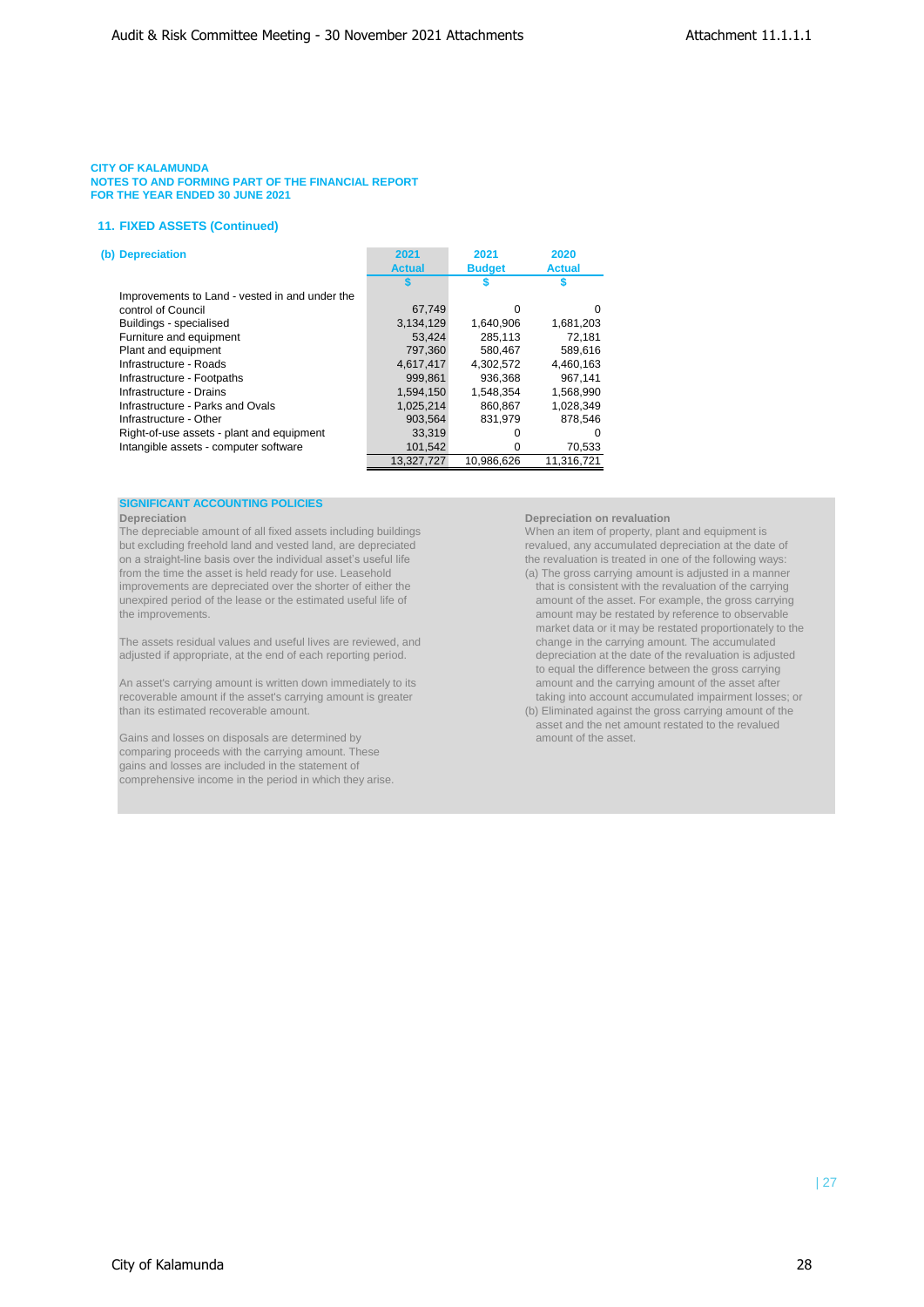## **11. FIXED ASSETS (Continued)**

Typical estimated useful lives for the different asset classes All intangible assets with a finite useful life, are amortised

| <b>Asset Class</b>      | Useful life   |
|-------------------------|---------------|
| Furniture and equipment | 5 to 10 years |
| Plant and equipment     | 5 to 20 years |
| Intangible Assets       | 5 years       |

| Component                        | <b>Useful Life</b> |
|----------------------------------|--------------------|
| Sub-Structure                    | $18 - 90$          |
| Super-Structure                  | $15 - 75$          |
| Roof Structure                   | $15 - 75$          |
| Roof Cladding                    | $12 - 60$          |
| <b>Fitouts &amp; Fittings</b>    | $10 - 38$          |
| <b>Fitouts (Floor Coverings)</b> | $8 - 30$           |
| Services (Mechanical)            | $10 - 38$          |
| Services (Electrical)            | $10 - 38$          |
| Services (Fire)                  | $10 - 38$          |
| Services (Transport)             | 48-60              |
| Services (Hydraulics)            | $10 - 38$          |
| Services (Security)              | 30-38              |
| Site Infrastructure              | 40                 |

### Infrastructure

| Category                 | Component            | Material            | Useful Life |
|--------------------------|----------------------|---------------------|-------------|
| <b>Roads</b>             | Surface              | Cement              | 50          |
|                          |                      | <b>Brick Paving</b> | 50          |
|                          |                      | Asphalt             | 25          |
|                          |                      | Single Seal         | 20          |
|                          | <b>Pavement Base</b> | Laterite            | 60          |
|                          |                      | Rock base           | 60          |
|                          | <b>Pavement Sub</b>  |                     |             |
|                          | <b>Base</b>          | Limestone           | 120         |
| Footpaths                |                      | Concrete            | 50          |
|                          |                      | <b>Brick Paving</b> | 50          |
|                          |                      | Gravel              | 50          |
|                          |                      | Asphalt             | 25          |
|                          |                      | Timber              | 15          |
| <b>Drainage Pipes</b>    | Stormwater           | Concrete            | 80          |
|                          | Subsoil              | <b>PVC</b>          | 60          |
| <b>Drainage Pits</b>     | Stormwater           | Concrete            | 80          |
|                          |                      | <b>Stone</b>        | 100         |
|                          | <b>Weirs</b>         | Mortared            |             |
|                          |                      | <b>Including</b>    | 10 to 50    |
|                          |                      | playground          |             |
| <b>Parks and Gardens</b> |                      | equipment           |             |

**Depreciation rates**<br> **Depreciation rates**<br> **Depreciation rates**<br> **All intangible assets with a finite useful life, are amortised<br>
for the current and prior years are included in the table below:<br>
<b>All intangible assets wi** for the current and prior years are included in the table below: on a straight-line basis over the individual asset's useful life from the time the asset is held for use.

> 5 to 10 years The residual value of intangible assets is considered to be 5 to 20 years zero and the useful life and amortisation method are Plant 20 years zero and the useful life and amortisation method are<br>5 years zero and the end of each financial year. reviewed at the end of each financial year.

**Buildings Amortisation is included within Depreciation on non-current Amortisation is included within Depreciation on non-current** assets in the Statement of Comprehensive Income and in the note above.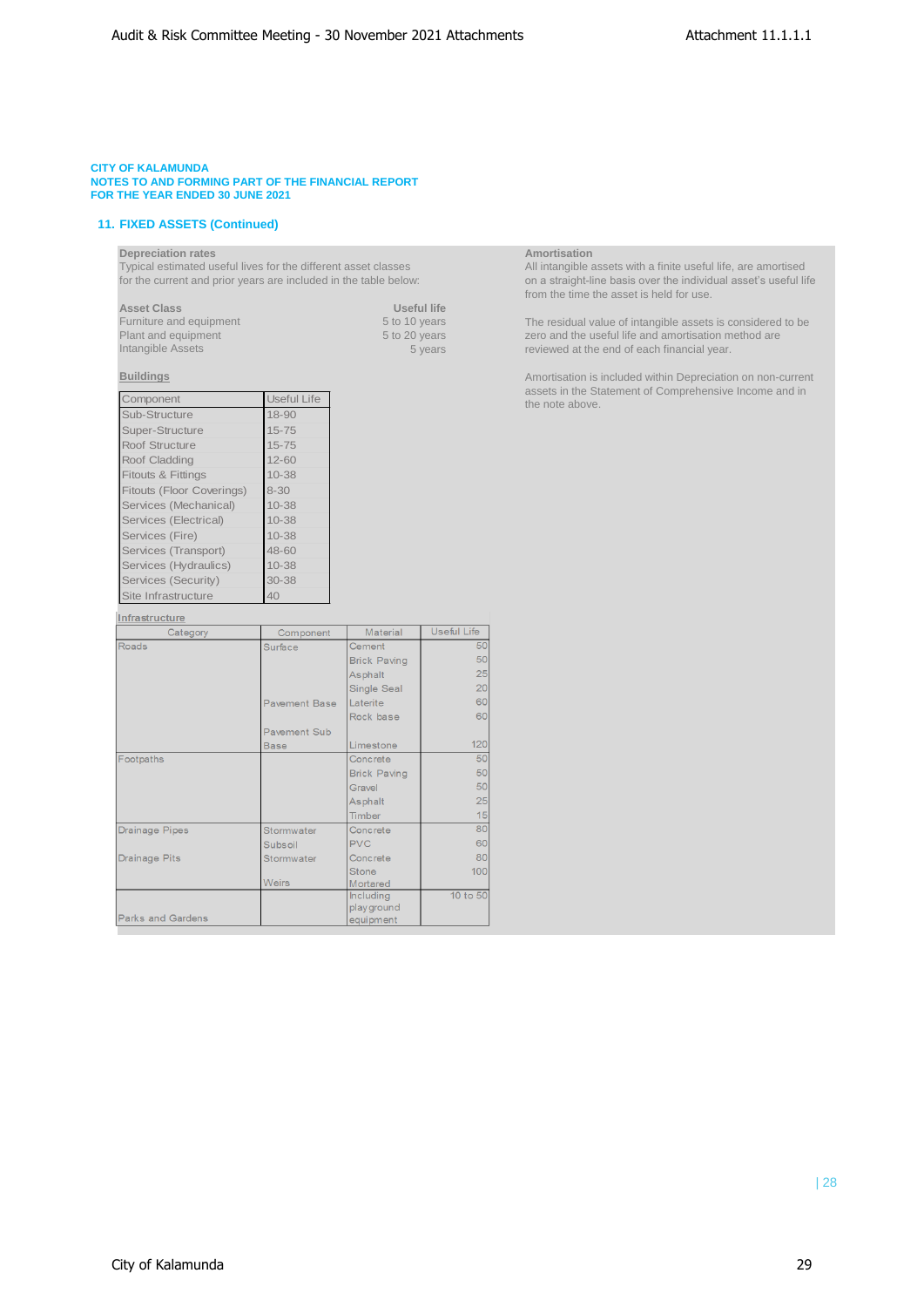**Right-of-use assets - Right-of-use assets**

## **CITY OF KALAMUNDA NOTES TO AND FORMING PART OF THE FINANCIAL REPORT FOR THE YEAR ENDED 30 JUNE 2021**

## **12. LEASES**

## **Right-of-Use Assets**

Movement in the balance of each class of right-of-use asset between the beginning and the end of the current financial year.

| between the beginning and the end of the current financial year. | plant and equipment | Total         |
|------------------------------------------------------------------|---------------------|---------------|
|                                                                  |                     |               |
| <b>Balance at 30 June 2020</b>                                   | $\Omega$            | 0             |
| Additions                                                        | 134,011             | 134,011       |
| Depreciation (expense)                                           | (33, 319)           | (33, 319)     |
| <b>Balance at 30 June 2021</b>                                   | 100,692             | 100,692       |
|                                                                  |                     |               |
| The following amounts were recognised in the statement           | 2021                | 2020          |
| of comprehensive income during the period in respect             | <b>Actual</b>       | <b>Actual</b> |
| of leases where the entity is the lessee:                        |                     |               |
| Depreciation expense on lease liabilities                        | 33,319              | 0             |
| Interest expense on lease liabilities                            | 678                 | 0             |
| Low-value asset lease payments recognised as expense             | 62,112              | 90,722        |
| Total amount recognised in the statement of comprehensive income | 96,109              | 90,722        |
|                                                                  |                     |               |
| Total cash outflow from leases                                   | (32, 551)           | 0             |

## **SIGNIFICANT ACCOUNTING POLICIES**

At inception of a contract, the City assesses if the Right-of-use assets are measured at cost. This contract contains or is a lease. A contract is, or means that all right-of-use assets (other than contains, a lease if the contract conveys the right vested improvements) under zero cost to control the use of an identified asset for a period concessionary leases are measured at zero of time in exchange for consideration. cost (i.e. not included in the statement of financial

recognised at cost and lease liability at the present or other infrastructure which are reported at value of the lease payments that are not paid at **fair value.** fair value. that date. The lease payments are discounted using the interest rate implicit in the lease, if that rate can Refer to Note 11 for details on the significant determined, the City uses its incremental borrowing rate. **Right-of-use assets - depreciation**

All contracts that are classified as short-term **in the underlying** lease term or useful life of the underlying leases (i.e. a lease with a remaining term of asset, whichever is the shortest. Where a 12 months or less) and leases of low value leases of low value lease transfers ownership of the underlying assets are recognised as an operating asset, or the cost of the right-of-use asset expense on a straight-line basis over the reflects that the City anticipates to exercise term of the lease. a purchase option, the specific asset is

Leases for right-of-use assets are secured assets are secured asset. over the asset being leased.

### **Leases Right-of-use assets - valuation**

position). The exception is vested improvements on At the commencement date, a right-of-use asset is concessionary land leases such as roads, buildings

be readily determined. If that rate cannot be readily accounting policies applying to vested improvements.

Right-of-use assets are depreciated over the asset, or the cost of the right-of-use asset amortised over the useful life of the underlying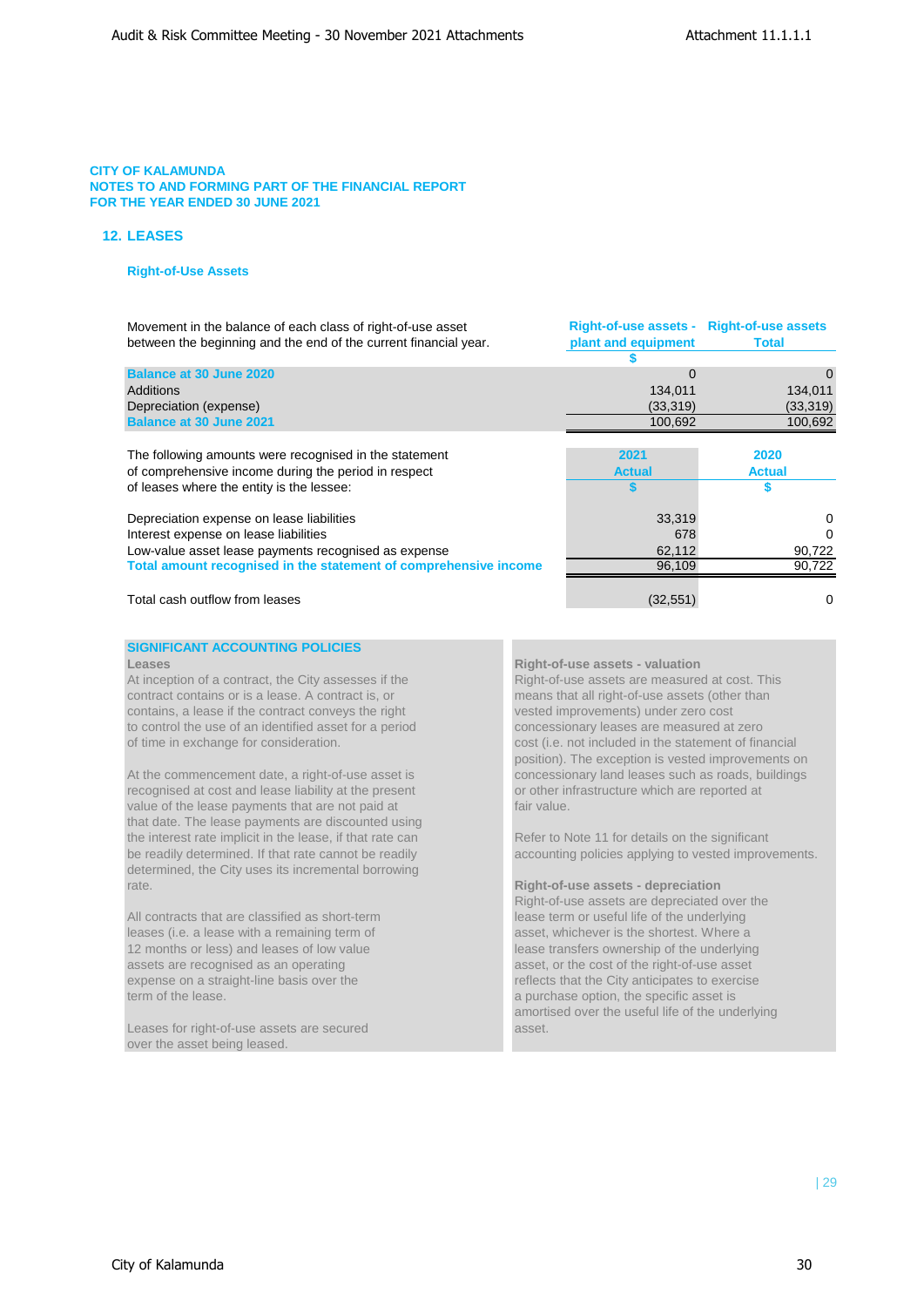## **13. INTANGIBLE ASSETS**

|                                | 2021          | 2020          |
|--------------------------------|---------------|---------------|
|                                | <b>Actual</b> | <b>Actual</b> |
| <b>Computer Software</b>       |               |               |
| <b>Non-current</b>             |               |               |
| Computer software              | 899,852       | 793,537       |
| Less: accumulated depreciation | (558, 021)    | (456,479)     |
|                                | 341,831       | 337,058       |

Movements in balances of computer software during the financial year are shown as follows:

## **Balance at 30 June 109,555** 109,555

| Additions                                    | 106.315   | 105.437   |
|----------------------------------------------|-----------|-----------|
| Movement in accumulated amortisation expense |           |           |
| due to assets write off                      |           | 192.599   |
| Amortisation expense                         | (101.542) | (70, 533) |
| <b>Balance at 30 June</b>                    | 341.831   | 337,058   |

Intangible Assets Work In Progress 628,900 and 528,900 528,900 528,900

## **TOTAL INTANGIBLE ASSETS** 863,385 865,958

## **SIGNIFICANT ACCOUNTING POLICIES**

Costs associated with maintaining software - adequate technical, financial and other resources programmes are recognised as an expense as to complete the development and to use or sell incurred. Development costs that are directly the software are available; and and unique software products controlled by the its development can be reliably measured. the City are recognised as intangible assets where the following criteria are met: Directly attributable costs that are capitalised as

so that it will be available for use; an appropriate portion of relevant overheads.

- management intends to complete the software and use or sell it; Capitalised development costs are recorded as

- it can be demonstrated how the software will which the asset is ready for use. generate probable future economic benefits;

## **Computer software Computer software (continued)**

attributable to the design and testing of identifiable - the expenditure attributable to the software during

- it is technically feasible to complete the software part of the software include employee costs and

- there is an ability to use or sell the software. intangible assets and amortised from the point at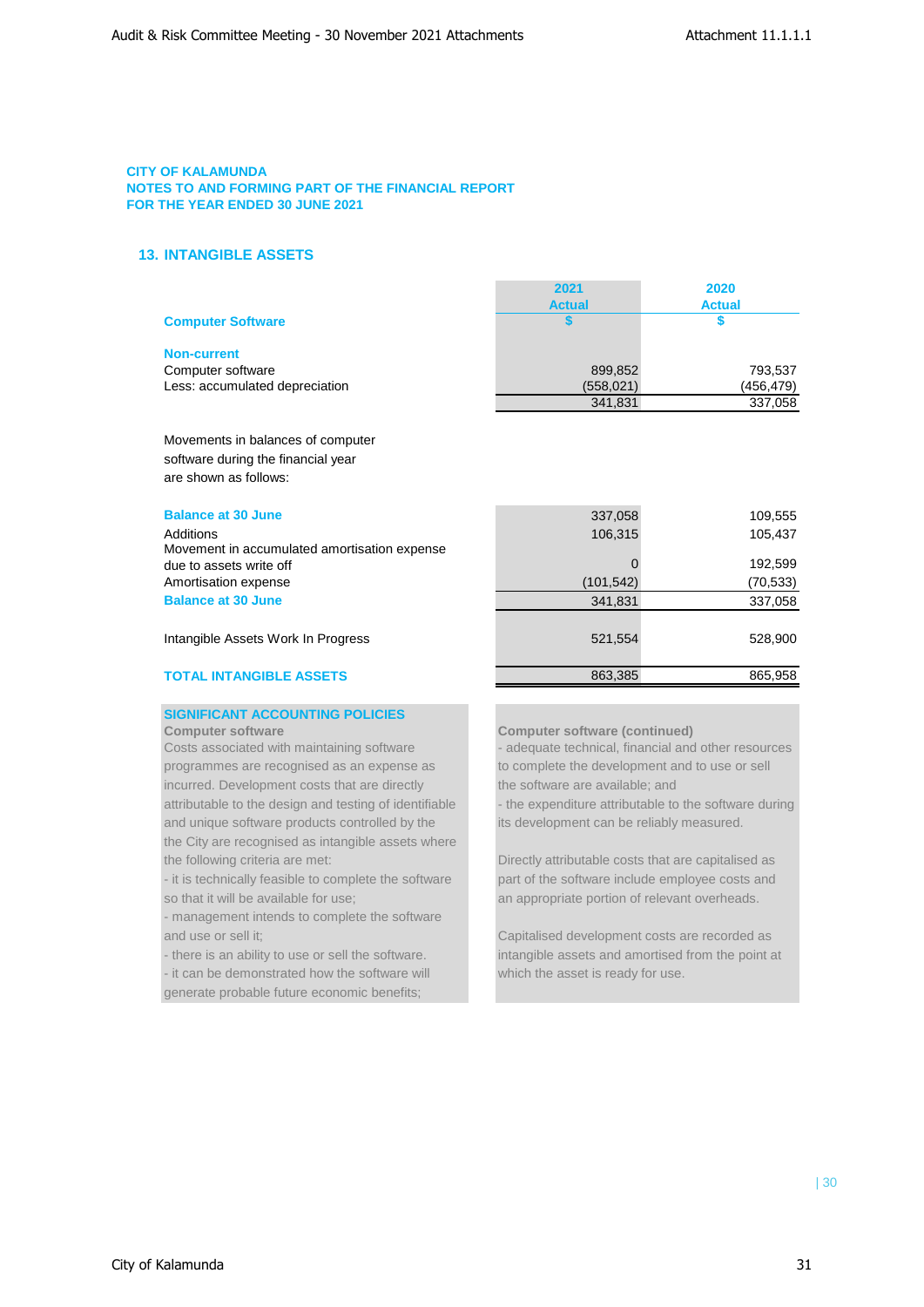### **CITY OF KALAMUNDA**

**NOTES TO AND FORMING PART OF THE FINANCIAL REPORT FOR THE YEAR ENDED 30 JUNE 2021**

#### **14. REVALUATION SURPLUS**

|                                                                       | 2021           | 2021     | 2021                              | <b>Tota</b>                                | 2021                      | 2020                    | 2020        | 2020                   | 2020                                            | Total                          | 2020           |
|-----------------------------------------------------------------------|----------------|----------|-----------------------------------|--------------------------------------------|---------------------------|-------------------------|-------------|------------------------|-------------------------------------------------|--------------------------------|----------------|
|                                                                       | <b>Opening</b> |          |                                   | <b>Revaluation Revaluation Movement on</b> | <b>Closing</b>            | <b>Opening</b>          | Revaluation | <b>Revaluation</b>     | <b>Transfers /</b>                              | <b>Revaluation Movement on</b> | <b>Closing</b> |
|                                                                       | <b>Balance</b> |          | Increment (Decrement) Revaluation |                                            | <b>Balance</b>            | <b>Balance</b>          |             |                        | Increment (Decrement) Reallocations Revaluation |                                | <b>Balance</b> |
|                                                                       |                |          |                                   |                                            |                           |                         |             |                        |                                                 |                                |                |
| Revaluation surplus - Land - freehold land and improvements to Land - |                |          |                                   |                                            |                           |                         |             |                        |                                                 |                                |                |
| vested in and under the control of Council                            | 32,334,929     |          |                                   |                                            | 32.334.929                | 60.628.646              | .285.251    | (29, 858, 999)         | 280,031                                         | (28,293,717)                   | 32,334,929     |
| Revaluation surplus - Buildings - specialised                         | 59,896,897     |          |                                   |                                            | 59,896,897                | 64.688.776              |             | 0(4.155.145)           | (636, 734)                                      | (4,791,879)                    | 59,896,897     |
| Revaluation surplus - Plant and equipment                             | 570.669        |          |                                   |                                            | 570.669                   | 570.669                 |             |                        |                                                 |                                | 570.669        |
| Revaluation surplus - Public Art Works                                | 1.152.900      |          |                                   |                                            | 1.152.900                 |                         | 1.152.900   |                        |                                                 | 1.152.900                      | 1.152.900      |
| Revaluation surplus - Infrastructure                                  | 200.848.340    |          |                                   |                                            | 0 200.848.340 201.140.743 |                         |             | 0                      | (292.403)                                       | (292, 403)                     | 200.848.340    |
| Revaluation surplus - EMRC Asset Valuations                           | 916.396        | $\Omega$ | (779, 312)                        | (779, 312)                                 | 137.084                   | 776.180                 | 140.216     | 0                      |                                                 | 140.216                        | 916.396        |
| Revaluation surplus - Local Government House Investment               | 142,443        | 5,172    |                                   | 5,172                                      | 147.615                   | 127.766                 | 2,305       |                        | 12.372                                          | 14.677                         | 142.443        |
|                                                                       | 295,862,578    | 5.172    | (779, 312)                        | (774.140)                                  |                           | 295.088.438 327.932.784 |             | 2,580,672 (34,014,144) | (636, 734)                                      | (32.070.206)                   | 295.862.578    |

Movements on revaluation of property, plant and equipment (including infrastructure) are not able to be reliably attributed to a program as the assets were revalued by class as provided for by AASB 116 Aus 40.1.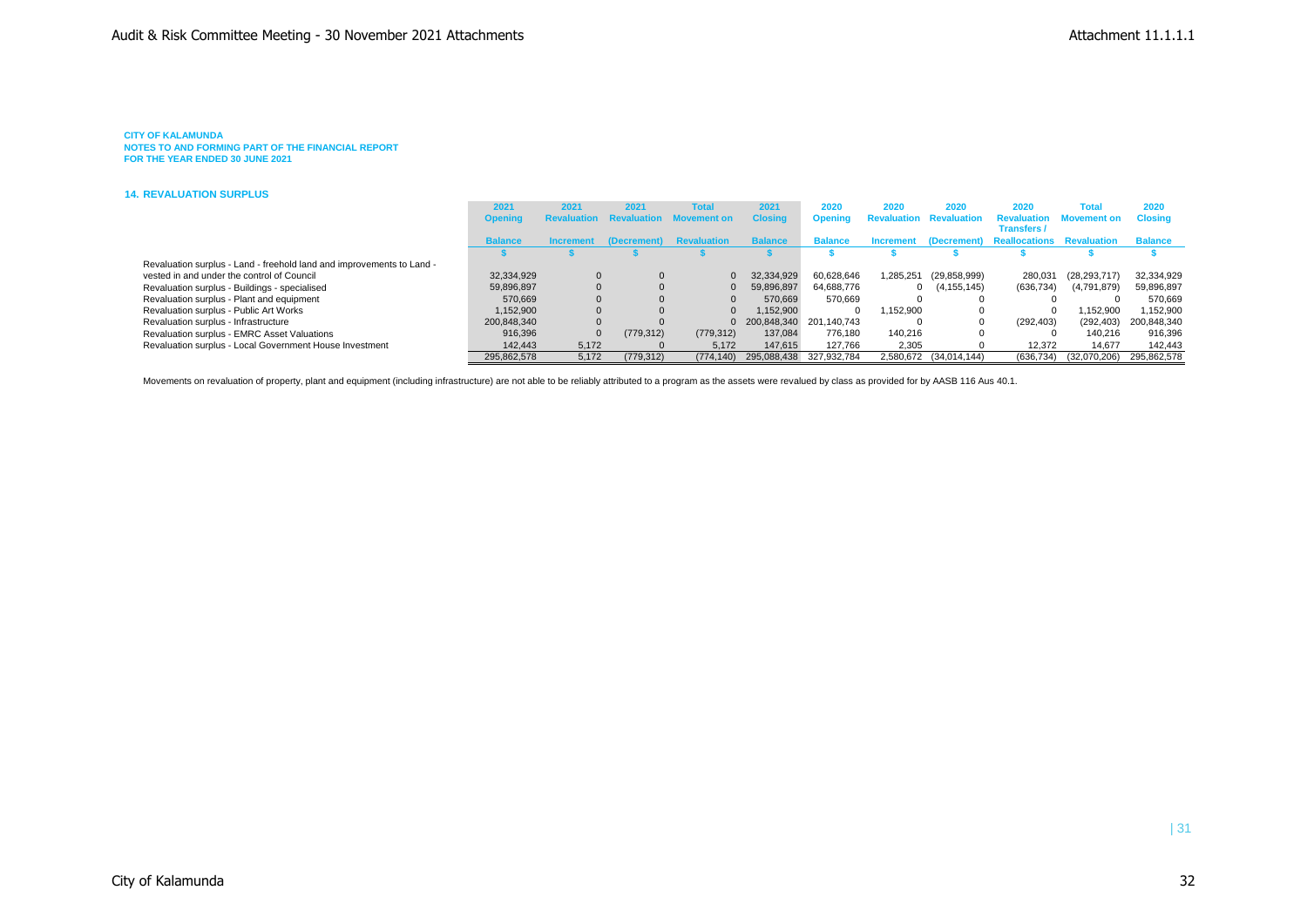## **15. TRADE AND OTHER PAYABLES 2021 2020**

### **Current**

| Sundry creditors                         |
|------------------------------------------|
| Prepaid rates                            |
| Accrued salaries and wages               |
| Bonds and deposits held                  |
| Income in Advance                        |
| Accrued interest on long term borrowings |
| <b>Accrued Expenses</b>                  |
| <b>Retention Monev</b>                   |

## **SIGNIFICANT ACCOUNTING POLICIES**

**Trade and other payables** *Prepaid rates* **Prepaid rates** 

Trade and other payables represent liabilities for goods Prepaid rates are, until the taxable event has occurred current liability and are normally paid within 30 days of refunded. recognition

| <b>TRADE AND OTHER PAYABLES</b>          | 2021       | 2020      |  |  |
|------------------------------------------|------------|-----------|--|--|
|                                          |            |           |  |  |
| <b>Current</b>                           |            |           |  |  |
| Sundry creditors                         | 5,220,111  | 3,639,996 |  |  |
| Prepaid rates                            | 2,464,112  | 2,014,281 |  |  |
| Accrued salaries and wages               | 322,134    | 223,196   |  |  |
| Bonds and deposits held                  | 1,866,550  | 1,966,817 |  |  |
| Income in Advance                        | 172,414    | 19,614    |  |  |
| Accrued interest on long term borrowings | 81,531     | 87,292    |  |  |
| <b>Accrued Expenses</b>                  | 411,310    | 480,926   |  |  |
| <b>Retention Money</b>                   | 103,213    | 3,213     |  |  |
|                                          | 10,641,375 | 8,435,334 |  |  |

and services provided to the City prior to the end of the (start of the next financial year), refundable at the request financial year that are unpaid and arise when the City of the ratepayer. Rates received in advance are of the ratepayer. Rates received in advance are initially becomes obliged to make future payments in respect recognised as a financial liability. When the taxable event of the purchase of these goods and services. occurs, the financial liability is extinguished and the City The amounts are unsecured, are recognised as a recognises revenue for the prepaid rates that have not been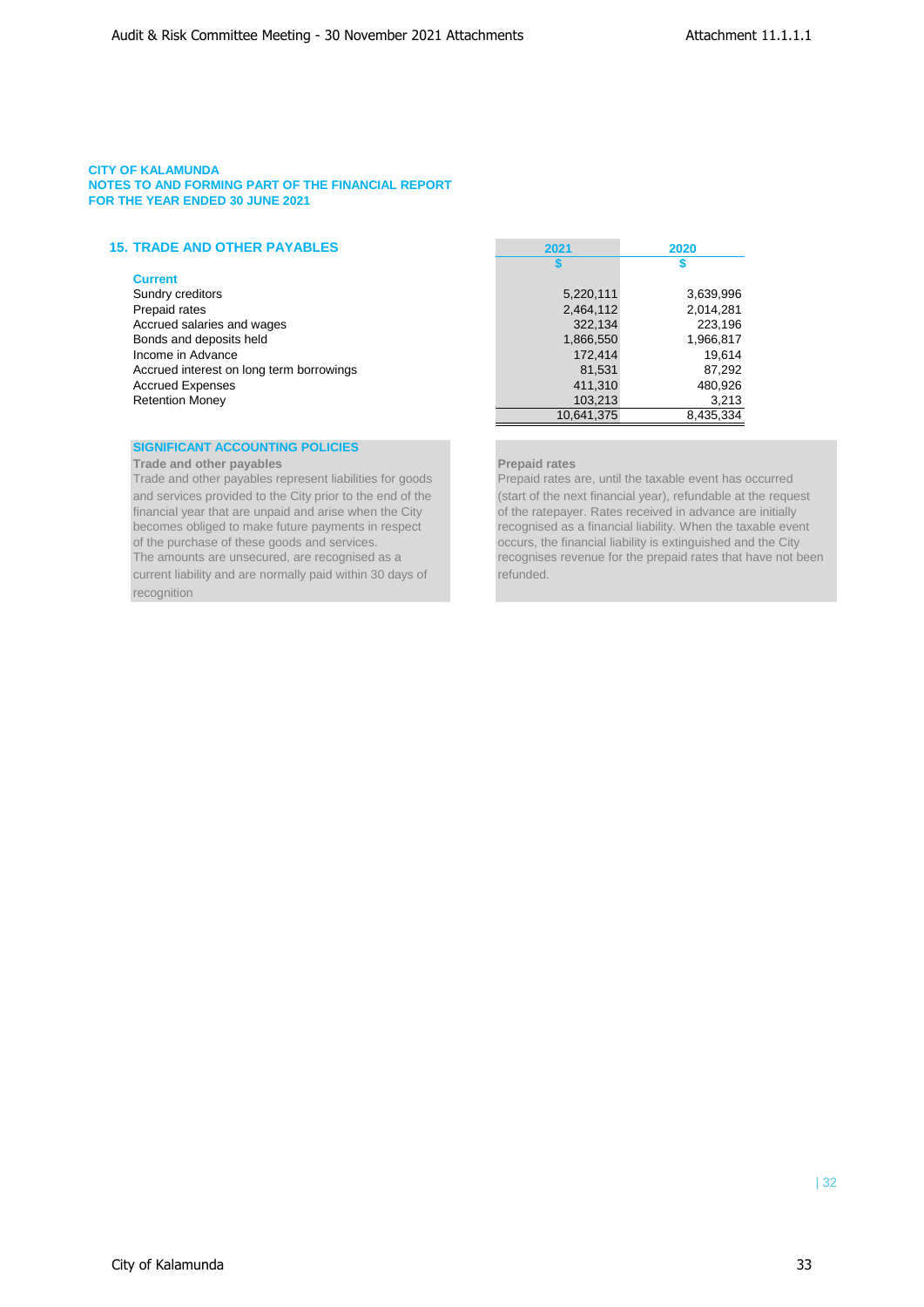## **16. CAPITAL GRANT LIABILITIES**

## **Current**

| Current                                                           |           |           |
|-------------------------------------------------------------------|-----------|-----------|
| Liabilities under transfers to acquire or construct non-financial |           |           |
| assets to be controlled by the City (i)                           | 1.894.985 | 1.813.298 |
| Forrestfield Industrial Area Scheme Stage 1 (ii)                  | 1.251.366 | 401.407   |
|                                                                   | 3.146.351 | 2,214,705 |

## Reconciliation

- (i) Capital grants received from State and Commonwealth **Government** Balance at the start of the year Re-measurement under AASB 1058 Restated balance at the start of the year Net Movement during the financial year Balance at the end of the year 1,894,985 1,813,298
- (ii) Forrestfield Industrial Area Scheme Stage 1 Balance at the start of the year Re-measurement under AASB 1058 Restated balance at the start of the year Net Movement during the financial year Balance at the end of the year

| 1,813,298 | ∩         |
|-----------|-----------|
| 0         | 697.727   |
| 1,813,298 | 697.727   |
| 81,687    | 1,115,571 |
| 00100E    | 1.012.200 |

**2021 2020 \$ \$**

| 401,407   | O          |
|-----------|------------|
| 0         | 1,382,439  |
| 401.407   | 1,382,439  |
| 849.959   | (981, 032) |
| 1,251,366 | 401,407    |
|           |            |

| Liabilities           |
|-----------------------|
| under                 |
| transfers to          |
| acquire or            |
| <b>construct non-</b> |
| financial             |
| assets to be          |
| controlled by         |
| the entity            |
| \$                    |
| 3,146,351             |
| 3.146.351             |

Capital grant liabilities are expected to be recognised as revenue in accordance with the following time bands:

### Less than 1 year

## **SIGNIFICANT ACCOUNTING POLICIES**

Capital Grant Liabilities primarily relates to grants with A reserve is established to meet the Citys' reporting

Capital Grant liabilities are recognised as revenue when the performance obligations in the contract are satisfied. The transferred to the newly established reserve on

**Capital Grant Liabilities Forrestfield Industrial Area Scheme Stage 1**  performance obligations received in advance. obligation under clause 6.5.16 of the City of Kalamunda Local Planning Scheme No. 3. The funds that were<br>managed under the Trust for the scheme were 23rd June 2015. The reserve will be maintained to reflect all transactions related to the scheme for the benefit of the scheme members.

## **17. OTHER LIABILITIES**

**Non-current**

Deferred Salary Scheme - Employee Contribution

| 10,945 |  |
|--------|--|
| 10,945 |  |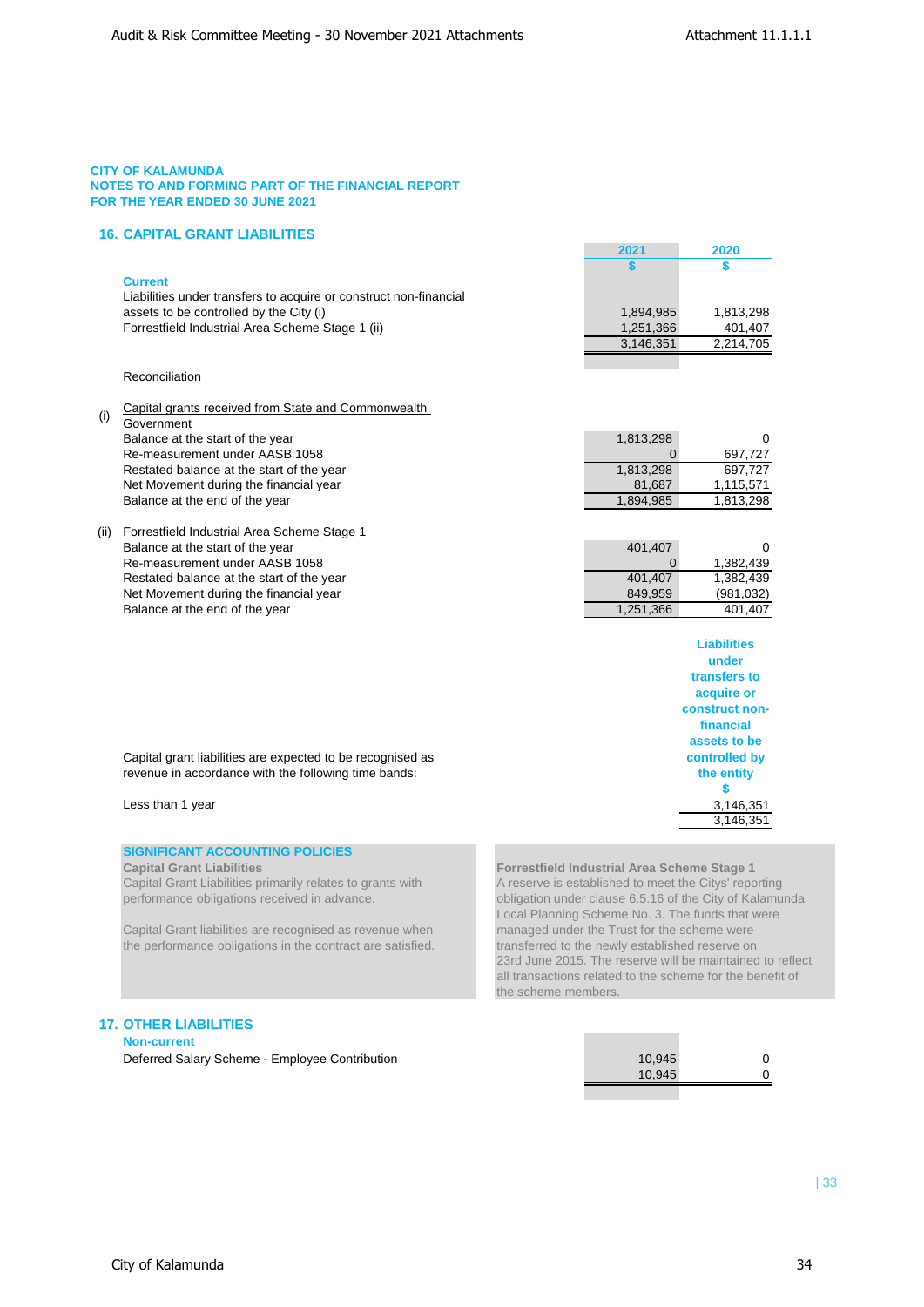#### **CITY OF KALAMUNDA**

**NOTES TO AND FORMING PART OF THE FINANCIAL REPORT FOR THE YEAR ENDED 30 JUNE 2021**

#### **18. LEASE LIABILITIES**

| (a) Lease Liabilities | 2021    | 2020 |  |
|-----------------------|---------|------|--|
|                       |         |      |  |
| Current               | 44.711  |      |  |
| Non-current           | 56.071  |      |  |
|                       | 100.782 |      |  |

#### **(b) Movements in Carrying Amounts**

|                                 |               |                    |                 |         | <b>Actual</b>    |               |                  |                  | 30 June 2021 30 June 2021 30 June 2021 30 June 2021 |                  |               | Budget 30 June 2021 30 June 2021 30 June 2021 30 June 2021 |                               |                 |
|---------------------------------|---------------|--------------------|-----------------|---------|------------------|---------------|------------------|------------------|-----------------------------------------------------|------------------|---------------|------------------------------------------------------------|-------------------------------|-----------------|
|                                 |               |                    | Lease           |         | Lease            | <b>Actual</b> | <b>Actual</b>    | <b>Actual</b>    | <b>Actual</b>                                       | Lease            | <b>Budget</b> | <b>Budget</b>                                              | <b>Budget</b>                 | <b>Budget</b>   |
|                                 | Lease         |                    | <b>Interest</b> | Lease   | <b>Principal</b> | <b>New</b>    | Lease            | Lease            | <b>Lease</b>                                        | <b>Principal</b> | <b>New</b>    | Lease                                                      | Lease                         | Lease           |
|                                 |               |                    |                 |         | 1 July 2020      | <b>Leases</b> | <b>Principal</b> | <b>Principal</b> | <b>Interest</b>                                     | 1 July 2020      | <b>Leases</b> | <b>Principal</b>                                           | <b>Principal</b>              | <b>Interest</b> |
| <b>Purpose</b>                  | <b>Number</b> | <b>Institution</b> | Rate            | Term    |                  |               |                  |                  | <b>Repayments Outstanding Repayments</b>            |                  |               | <b>Repayments</b>                                          | <b>Outstanding Repayments</b> |                 |
|                                 |               |                    |                 |         |                  |               |                  |                  |                                                     |                  |               |                                                            |                               |                 |
| Other property and services     |               |                    |                 |         |                  |               |                  |                  |                                                     |                  |               |                                                            |                               |                 |
| Photocopiers and printers lease | COK011020     | Vestone Capital    | 0.74%           | 3 years |                  |               |                  |                  |                                                     |                  |               |                                                            |                               |                 |
|                                 |               | Pty Limited        |                 |         |                  | 134,011       | (33, 229)        | 100,782          | 678                                                 |                  |               |                                                            |                               |                 |
|                                 |               |                    |                 |         |                  | 134,011       | (33, 229)        | 100,782          | 678                                                 |                  |               |                                                            |                               |                 |
|                                 |               |                    |                 |         |                  |               |                  |                  |                                                     |                  |               |                                                            |                               |                 |

#### **SIGNIFICANT ACCOUNTING POLICIES**

**Leases**

At inception of a contract, the City assesses if the contract contains or is a lease. A contract is, or contains, a lease if the contract conveys the right to control the use of an identified asset for a period of time in exchange for consideration.

At the commencement date, a right-of-use asset is recognised at cost and lease liability at the present value of the lease payments that are not paid at that date. The lease payments are discounted using the interest rate implicit in the lease, if that rate can be readily determined. If that rate cannot be readily determined, the City uses its incremental borrowing rate.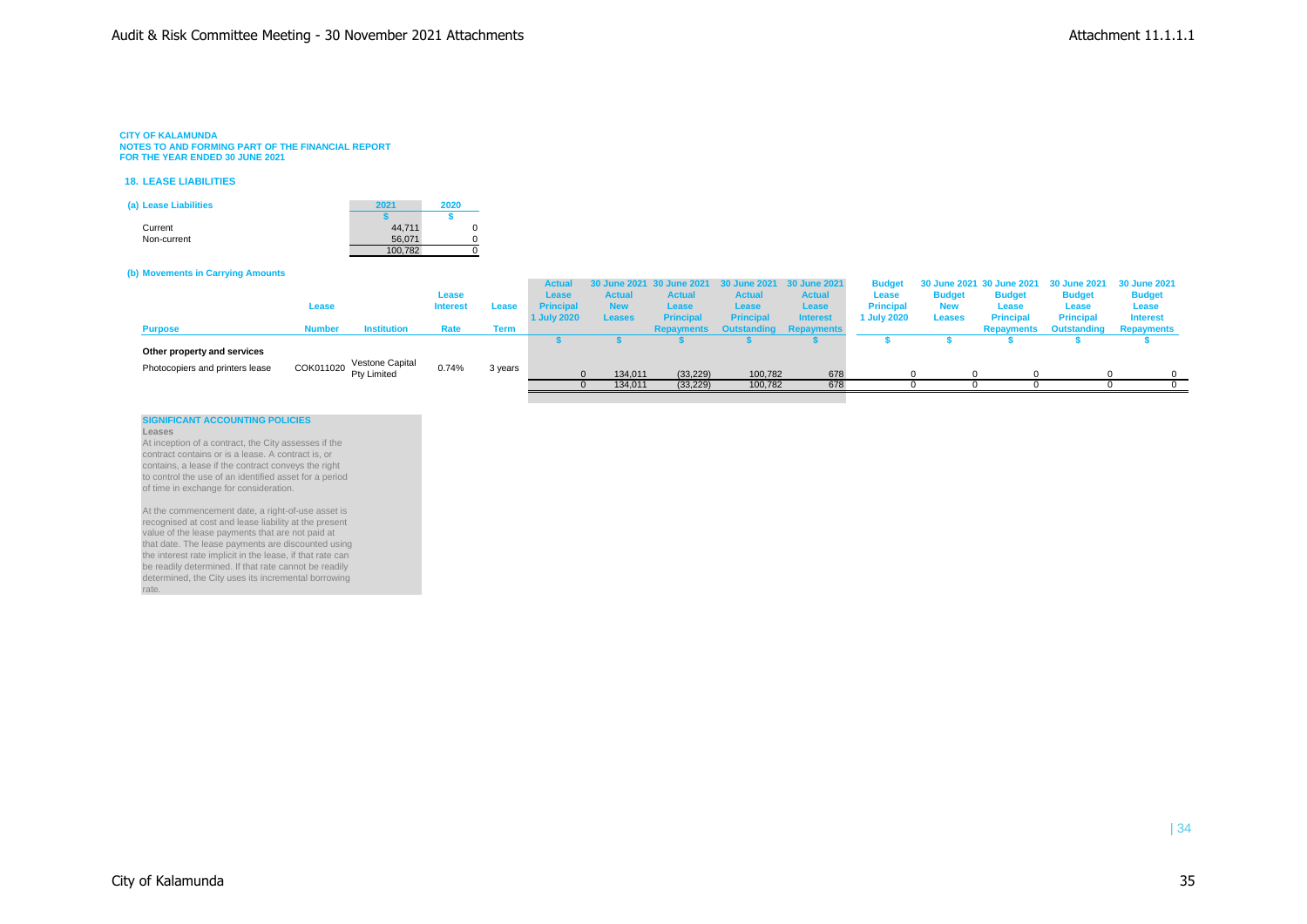**19. INFORMATION ON BORROWINGS**

**(a) Repayments - Borrowings**

|                                                                                                                                          | Loan       | <b>Number Institution*</b> | <b>Interest</b><br>Rate | <b>Actual</b><br><b>Principal</b><br><b>July 2020</b> | <b>Actual</b><br><b>New</b><br>Loans | 30 June 2021 30 June 2021 30 June 2021 30 June 2021<br><b>Actual</b><br><b>Principal</b> | <b>Actual</b><br><b>Interest</b><br>repayments | <b>Actual</b><br><b>Principal</b><br>outstanding | <b>Budget</b><br><b>Principal</b><br>1 July 2020 | 30 June 2021<br><b>Budget</b><br><b>New</b><br>Loans | 30 June 2021<br><b>Budget</b><br><b>Principal</b><br>repayments | 30 June 2021 30 June 2021<br><b>Budget</b><br><b>Interest</b> | <b>Budget</b><br><b>Principal</b><br>outstanding | <b>Actual</b><br>Principal<br>1 July 2019 | <b>Actual</b><br><b>New</b><br>Loans | <b>Actual</b><br><b>Principal</b> | 30 June 2020 30 June 2020 30 June 2020 30 June 2020<br><b>Actual</b><br><b>Interest</b> | <b>Actual</b><br><b>Principal</b><br>outstanding |
|------------------------------------------------------------------------------------------------------------------------------------------|------------|----------------------------|-------------------------|-------------------------------------------------------|--------------------------------------|------------------------------------------------------------------------------------------|------------------------------------------------|--------------------------------------------------|--------------------------------------------------|------------------------------------------------------|-----------------------------------------------------------------|---------------------------------------------------------------|--------------------------------------------------|-------------------------------------------|--------------------------------------|-----------------------------------|-----------------------------------------------------------------------------------------|--------------------------------------------------|
| <b>Particulars</b>                                                                                                                       |            |                            |                         |                                                       | $\mathbf{s}$                         | repayments                                                                               |                                                |                                                  | s.                                               | <b>s</b>                                             | \$.                                                             | repayments                                                    | <b>S</b>                                         | <b>s</b>                                  | $\mathbf{s}$                         | repayments<br>$\mathbf{s}$        | repayments<br><b>S</b>                                                                  | s.                                               |
| <b>Community amenities</b>                                                                                                               |            |                            |                         |                                                       |                                      |                                                                                          |                                                |                                                  |                                                  |                                                      |                                                                 |                                                               |                                                  |                                           |                                      |                                   |                                                                                         |                                                  |
| Land Acquisition Kalamunda Road                                                                                                          | 224        | <b>WATC</b>                | 5.58%                   | 96,192                                                | $\Omega$                             | (96, 193)                                                                                | 1,125                                          | $\sqrt{2}$                                       | 96,193                                           | $\Omega$                                             | (96, 193)                                                       | 2.684                                                         | $\Omega$                                         | 280.815                                   | $\mathbf 0$                          | (184, 623)                        | 10,181                                                                                  | 96,192                                           |
| Depot Waste Trucks                                                                                                                       | 228        | <b>WATC</b>                | 5.63%                   | 809.300                                               | $\Omega$                             | (51.704)                                                                                 | 44.110                                         | 757,596                                          | 809,300                                          | $\Omega$                                             | (51, 704)                                                       | 44.846                                                        | 757.596                                          | 858.211                                   | $\mathbf 0$                          | (48.911)                          | 46.566                                                                                  | 809,300                                          |
| Waste Compactor                                                                                                                          | 229        | <b>WATC</b>                | 2.46%                   | 85,645                                                | $\Omega$                             | (42, 299)                                                                                | 1,666                                          | 43,346                                           | 85,646                                           | $\Omega$                                             | (42, 299)                                                       | 1,848                                                         | 43,347                                           | 126,923                                   | $\Omega$                             | (41, 277)                         | 2,700                                                                                   | 85,645                                           |
| Forrestfield North Development                                                                                                           | 230        | <b>WATC</b>                | 3.01%                   |                                                       |                                      |                                                                                          |                                                |                                                  |                                                  |                                                      |                                                                 |                                                               |                                                  | 411.580                                   |                                      |                                   |                                                                                         |                                                  |
| Proiect - Loan 1                                                                                                                         |            |                            |                         | 365,348                                               | $\Omega$                             | (47, 633)                                                                                | 10,390                                         | 317,715                                          | 365,349                                          | $\Omega$                                             | (47, 633)                                                       | 10,641                                                        | 317,716                                          |                                           | $\Omega$                             | (46, 231)                         | 11,833                                                                                  | 365,348                                          |
| Wattle Grove South Planning Study                                                                                                        | 231        | <b>WATC</b>                | 0.74%                   |                                                       |                                      |                                                                                          |                                                |                                                  |                                                  |                                                      |                                                                 |                                                               |                                                  | $\Omega$                                  |                                      |                                   |                                                                                         |                                                  |
|                                                                                                                                          |            |                            |                         | 100,000                                               | $\Omega$                             | (19,706)                                                                                 | 686                                            | 80,294                                           | 100,000                                          | $\Omega$                                             | (19,615)                                                        | 923                                                           | 80,385                                           |                                           | 100,000                              | $\Omega$                          | 87                                                                                      | 100,000                                          |
| High Wycombe Roads - testing and                                                                                                         | 232        | <b>WATC</b>                | 0.74%                   |                                                       |                                      |                                                                                          |                                                |                                                  |                                                  |                                                      |                                                                 |                                                               |                                                  | $\Omega$                                  |                                      |                                   |                                                                                         |                                                  |
| desian                                                                                                                                   |            |                            |                         | 50,000                                                | $\Omega$                             | (9,853)                                                                                  | 343                                            | 40,147                                           | 50,000                                           | $\Omega$                                             | (9,807)                                                         | 461                                                           | 40,193                                           |                                           | 50,000                               | $\Omega$                          | 44                                                                                      | 50,000                                           |
| Forrestfield North Structure                                                                                                             | 233        | <b>WATC</b>                | 0.74%                   |                                                       |                                      |                                                                                          |                                                |                                                  |                                                  |                                                      |                                                                 |                                                               |                                                  | $\mathbf 0$                               |                                      |                                   |                                                                                         |                                                  |
| Planning                                                                                                                                 |            |                            |                         | 240,000                                               | $\overline{0}$                       | (47, 294)                                                                                | 1.647                                          | 192.706                                          | 240,000                                          | $\Omega$                                             | (47,076)                                                        | 2.214                                                         | 192.924                                          |                                           | 240,000                              | $\Omega$                          | 209                                                                                     | 240,000                                          |
| MKSEA Kalamunda Wedge -                                                                                                                  | 234        | <b>WATC</b>                | 0.74%                   |                                                       |                                      |                                                                                          |                                                |                                                  |                                                  |                                                      |                                                                 |                                                               |                                                  | $\mathbf 0$                               |                                      |                                   |                                                                                         |                                                  |
| Development Contribution Plan                                                                                                            |            |                            |                         | 40,000                                                | $\overline{0}$                       | (7, 882)                                                                                 | 275                                            | 32,118                                           | 40,000                                           | $\Omega$                                             | (7, 846)                                                        | 369                                                           | 32,154                                           |                                           | 40,000                               | $\Omega$                          | 35                                                                                      | 40,000                                           |
| MKSEA - Preliminary investigations                                                                                                       | 235        | <b>WATC</b>                | 0.74%                   |                                                       |                                      |                                                                                          |                                                |                                                  |                                                  |                                                      |                                                                 |                                                               |                                                  | $\Omega$                                  |                                      |                                   |                                                                                         |                                                  |
| and consultation                                                                                                                         |            |                            |                         | 70,000                                                | $\Omega$                             | (13, 794)                                                                                | 481                                            | 56,206                                           | 70,000                                           | $\Omega$                                             | (13,730)                                                        | 695                                                           | 56,270                                           |                                           | 70,000                               | $\Omega$                          | 61                                                                                      | 70,000                                           |
|                                                                                                                                          |            |                            |                         |                                                       |                                      |                                                                                          |                                                |                                                  |                                                  |                                                      |                                                                 |                                                               |                                                  |                                           |                                      |                                   |                                                                                         |                                                  |
| <b>Recreation and culture</b><br>Foothills Netball Association                                                                           | 216        | <b>WATC</b>                | 6.37%                   |                                                       |                                      |                                                                                          |                                                |                                                  |                                                  | $\Omega$                                             |                                                                 |                                                               |                                                  | 63.256                                    | $\Omega$                             | (5,004)                           | 3,895                                                                                   | 58,252                                           |
|                                                                                                                                          |            |                            |                         | 58,252                                                | $\overline{0}$                       | (5, 333)                                                                                 | 3,588                                          | 52,919                                           | 58,252                                           |                                                      | (5, 333)                                                        | 3,627                                                         | 52,919                                           |                                           |                                      |                                   |                                                                                         |                                                  |
| Wet'n'Wild                                                                                                                               | 222        | <b>WATC</b>                | 6.22%                   | $\Omega$                                              | $\Omega$                             | $\Omega$                                                                                 |                                                | $\Omega$                                         | $\Omega$                                         | $\Omega$                                             | $\Omega$                                                        | $\Omega$                                                      | $\Omega$                                         | 64.860                                    | $\mathbf 0$                          | (64, 860)                         | 1,195                                                                                   | (0)                                              |
| Kalamunda Swimming Pool                                                                                                                  | 227        | <b>WATC</b>                | 5.63%                   | 1,301,919                                             | $\Omega$                             | (83, 176)                                                                                | 70,959                                         | 1,218,743                                        | 1,301,920                                        | $\Omega$                                             | (83, 176)                                                       | 72,144                                                        | 1,218,744                                        | 1.380.603                                 | $\Omega$                             | (78, 683)                         | 74.911                                                                                  | 1,301,919                                        |
| Future Aquatic facility study (Needs                                                                                                     | 236        | WATC                       | 0.74%                   |                                                       |                                      |                                                                                          |                                                |                                                  |                                                  |                                                      |                                                                 |                                                               | 80.385                                           | $\Omega$                                  | 100,000                              | $\Omega$                          | 87                                                                                      | 100,000                                          |
| analysis)                                                                                                                                |            |                            |                         | 100,000                                               | $\overline{0}$                       | (19,706)                                                                                 | 686                                            | 80,294                                           | 100,000                                          | $\Omega$                                             | (19,615)                                                        | 923                                                           |                                                  |                                           |                                      |                                   |                                                                                         |                                                  |
|                                                                                                                                          |            |                            |                         |                                                       |                                      |                                                                                          |                                                |                                                  |                                                  |                                                      |                                                                 |                                                               |                                                  |                                           |                                      |                                   |                                                                                         |                                                  |
| <b>Transport</b><br><b>Operations Centre</b>                                                                                             | 221        | <b>WATC</b>                | 6.77%                   | 1.387.177                                             | $\overline{0}$                       | (100, 949)                                                                               | 88.848                                         | 1.286.228                                        | 1.387.177                                        | $\Omega$                                             | (100, 949)                                                      | 92.232                                                        | 1.286.228                                        | 1.481.624                                 | $\Omega$                             | (94, 447)                         | 96,066                                                                                  | 1.387.177                                        |
| Newburn Road Extension                                                                                                                   | 226        | <b>WATC</b>                | 5.67%                   | 82,528                                                | $\Omega$                             | (82, 528)                                                                                | 3,500                                          | $\mathbf{0}$                                     | 82,527                                           | $\Omega$                                             | (82, 527)                                                       | 3,526                                                         | $\Omega$                                         | 160,567                                   | $\mathbf 0$                          | (78,040)                          | 7,939                                                                                   | 82,528                                           |
| Fleet - Major Plant Replacement                                                                                                          | 237        | <b>WATC</b>                | 1.02%                   |                                                       |                                      |                                                                                          |                                                |                                                  |                                                  |                                                      |                                                                 |                                                               |                                                  |                                           |                                      |                                   |                                                                                         |                                                  |
| Program                                                                                                                                  |            |                            |                         | 2.400.000                                             | $\Omega$                             | (289, 427)                                                                               | 23,396                                         | 2,110,573                                        | 2,400,000                                        | $\Omega$                                             | (208, 215)                                                      | 23.440                                                        | 2.191.785                                        | $^{\circ}$                                | 2,400,000                            | $\Omega$                          | 2.884                                                                                   | 2,400,000                                        |
| Fleet - Light Plant Replacement                                                                                                          | 238        | <b>WATC</b>                | 1.02%                   |                                                       |                                      |                                                                                          |                                                |                                                  |                                                  |                                                      |                                                                 |                                                               |                                                  |                                           |                                      |                                   |                                                                                         |                                                  |
| Program                                                                                                                                  |            |                            |                         | 207,000                                               | $\overline{0}$                       | (51, 217)                                                                                | 1,298                                          | 155,783                                          | 207,000                                          | $\Omega$                                             | (51,078)                                                        | 1,690                                                         | 155,922                                          | $\Omega$                                  | 207,000                              | $\Omega$                          | 168                                                                                     | 207,000                                          |
| New road Project - Kalamunda                                                                                                             | 239        | <b>WATC</b>                | 1.24%                   |                                                       |                                      |                                                                                          |                                                |                                                  |                                                  |                                                      |                                                                 |                                                               |                                                  |                                           |                                      |                                   |                                                                                         |                                                  |
| Town Centre Upgrade Stage 1                                                                                                              |            |                            |                         | 500,000                                               | $\Omega$                             | (47, 265)                                                                                | 5,985                                          | 452,735                                          | 500,000                                          | $\Omega$                                             | (24, 559)                                                       | 3,907                                                         | 475,441                                          | $\Omega$                                  | 500,000                              | $\Omega$                          | 730                                                                                     | 500,000                                          |
| Fleet - Minor Plant Replacement                                                                                                          | 240        | <b>WATC</b>                | 0.70%                   |                                                       |                                      |                                                                                          |                                                |                                                  |                                                  |                                                      |                                                                 |                                                               |                                                  |                                           |                                      |                                   |                                                                                         |                                                  |
| Program                                                                                                                                  |            |                            |                         | $\Omega$                                              | 295.900                              | $\Omega$                                                                                 | 120                                            | 295,900                                          | $\Omega$                                         | 295,900                                              | $\Omega$                                                        | $\Omega$                                                      | 295.900                                          | $\Omega$                                  | $\Omega$                             | $\Omega$                          | $\Omega$                                                                                | $\Omega$                                         |
| Fleet - Maior Plant Replacement                                                                                                          | 241        | <b>WATC</b>                | 1.17%                   |                                                       |                                      |                                                                                          |                                                |                                                  |                                                  |                                                      |                                                                 |                                                               |                                                  |                                           |                                      |                                   |                                                                                         |                                                  |
| Program                                                                                                                                  |            |                            |                         | $\Omega$                                              | 719,200                              | $\Omega$                                                                                 | 485                                            | 719,200                                          | $\mathbf 0$                                      | 719,200                                              | $\Omega$                                                        | $\Omega$                                                      | 719,200                                          | $\Omega$                                  | $\Omega$                             | $\Omega$                          | $\Omega$                                                                                | $\Omega$                                         |
| Fleet - Light Plant Replacement                                                                                                          | 242        | <b>WATC</b>                | 0.54%                   |                                                       |                                      |                                                                                          |                                                |                                                  |                                                  |                                                      |                                                                 |                                                               |                                                  |                                           |                                      |                                   |                                                                                         |                                                  |
| Program                                                                                                                                  |            |                            |                         | $\Omega$                                              | 138,000                              | $\Omega$                                                                                 | 43                                             | 138,000                                          | $\Omega$                                         | 138,000                                              | $\Omega$                                                        | $\Omega$                                                      | 138,000                                          | $\Omega$                                  | $\Omega$                             | $\Omega$                          | $\Omega$                                                                                | $\Omega$                                         |
| New road Project - Kalamunda                                                                                                             | 243        | <b>WATC</b>                | 1.44%                   |                                                       |                                      |                                                                                          |                                                |                                                  |                                                  |                                                      |                                                                 |                                                               |                                                  |                                           |                                      |                                   |                                                                                         |                                                  |
| Town Centre Upgrade Stage 1 -                                                                                                            |            |                            |                         | $\Omega$                                              | 1,000,000                            | $\Omega$                                                                                 | 828                                            | 1,000,000                                        | $\Omega$                                         | 1,000,000                                            | $\Omega$                                                        |                                                               | 1,000,000                                        | $\Omega$                                  | $\Omega$                             | $\Omega$                          | $\Omega$                                                                                | $\Omega$                                         |
| Female Change Rooms                                                                                                                      | 244        | <b>WATC</b>                | 1.44%                   | $\Omega$                                              | 900,000                              | $\Omega$                                                                                 | 745                                            | 900,000                                          | $\Omega$                                         | 900,000                                              | (22, 103)                                                       | 3,516                                                         | 877,897                                          | $\Omega$                                  | $\Omega$                             | $\Omega$                          | $\Omega$                                                                                | $\Omega$                                         |
|                                                                                                                                          |            |                            |                         |                                                       |                                      |                                                                                          |                                                |                                                  |                                                  |                                                      |                                                                 |                                                               |                                                  |                                           |                                      |                                   |                                                                                         |                                                  |
|                                                                                                                                          |            |                            |                         | 7,893,362                                             | 3,053,100                            | (1,015,956)                                                                              | 261.204                                        | 9,930,507                                        | 7,893,364                                        | 3,053,100                                            | (933, 458)                                                      | 269,686                                                       | 10,013,004                                       | 4.828.438                                 | 3,707,000                            | (642, 076)                        | 259,593                                                                                 | 7,893,362                                        |
| <b>Self Supporting Loans</b>                                                                                                             |            |                            |                         |                                                       |                                      |                                                                                          |                                                |                                                  |                                                  |                                                      |                                                                 |                                                               |                                                  |                                           |                                      |                                   |                                                                                         |                                                  |
| <b>Recreation and culture</b>                                                                                                            |            |                            |                         |                                                       |                                      |                                                                                          |                                                |                                                  |                                                  |                                                      |                                                                 |                                                               |                                                  |                                           |                                      |                                   |                                                                                         |                                                  |
| Forrestfield United Soccer Club                                                                                                          | 214        | <b>WATC</b>                | 5.56%                   | 75,678                                                | $\overline{0}$<br>$\Omega$           | (7,746)                                                                                  | 4.003                                          | 67.932                                           | 75,678                                           | $\mathbf 0$<br>$\Omega$                              | (7.746)                                                         | 4.028                                                         | 67.932                                           | 83.011                                    | $\mathbf 0$<br>$\Omega$              | (7, 333)                          | 4.375                                                                                   | 75,678                                           |
| Maida Vale Tennis Club                                                                                                                   | 217<br>219 | <b>WATC</b><br><b>WATC</b> | 5.95%<br>6.30%          | 19,951<br>$\Omega$                                    | $\overline{0}$                       | (3,990)<br>$\mathbf 0$                                                                   | 1,096<br>$\overline{0}$                        | 15,961<br>$\overline{0}$                         | 19,951<br>$\Omega$                               | $\Omega$                                             | (3,990)<br>$\Omega$                                             | 1,129<br>$\Omega$                                             | 15,961<br>$^{\circ}$                             | 23.714<br>16,518                          | $\mathbf 0$                          | (3,763)<br>(16, 518)              | 1,329<br>127                                                                            | 19,951<br>$\Omega$                               |
| Kalamunda Club<br>Forrestfield Junior Football Club                                                                                      | 220        | WATC                       | 6.22%                   | $\Omega$                                              | $\overline{0}$                       | $\Omega$                                                                                 | $\overline{0}$                                 | $\Omega$                                         | $\Omega$                                         | $\mathbf{0}$                                         | $\Omega$                                                        | $\Omega$                                                      | $\Omega$                                         | 2.463                                     | $\mathbf{0}$                         | (2.463)                           | 45                                                                                      | $\Omega$                                         |
|                                                                                                                                          |            |                            |                         | 95.629                                                | $\Omega$                             | (11, 737)                                                                                | 5,099                                          | 83.892                                           | 95.629                                           | $\Omega$                                             | (11, 736)                                                       | 5,157                                                         | 83,893                                           | 125,706                                   | $\Omega$                             | (30, 077)                         | 5,876                                                                                   | 95,629                                           |
|                                                                                                                                          |            |                            |                         |                                                       |                                      |                                                                                          |                                                |                                                  |                                                  |                                                      |                                                                 |                                                               |                                                  |                                           |                                      |                                   |                                                                                         |                                                  |
|                                                                                                                                          |            |                            |                         | 7.988.991                                             | 3.053.100                            | (1.027.692)                                                                              | 266,302                                        | 10.014.399                                       | 7.988.993                                        | 3.053.100                                            | (945.194)                                                       | 274.842                                                       | 10.096.897                                       | 4.954.145                                 | 3.707.000                            | (672.153)                         | 265.469                                                                                 | 7.988.991                                        |
| <b>WA Treasury Corporation</b>                                                                                                           |            |                            |                         |                                                       |                                      |                                                                                          |                                                |                                                  |                                                  |                                                      |                                                                 |                                                               |                                                  |                                           |                                      |                                   |                                                                                         |                                                  |
| Self supporting loans are financed by payments from third parties. These are shown in Note 5 as other financial assets at amortised cost |            |                            |                         |                                                       |                                      |                                                                                          |                                                |                                                  |                                                  |                                                      |                                                                 |                                                               |                                                  |                                           |                                      |                                   |                                                                                         |                                                  |
| All other loan repayments were financed by general purpose revenue.                                                                      |            |                            |                         |                                                       |                                      |                                                                                          |                                                |                                                  |                                                  |                                                      |                                                                 |                                                               |                                                  |                                           |                                      |                                   |                                                                                         |                                                  |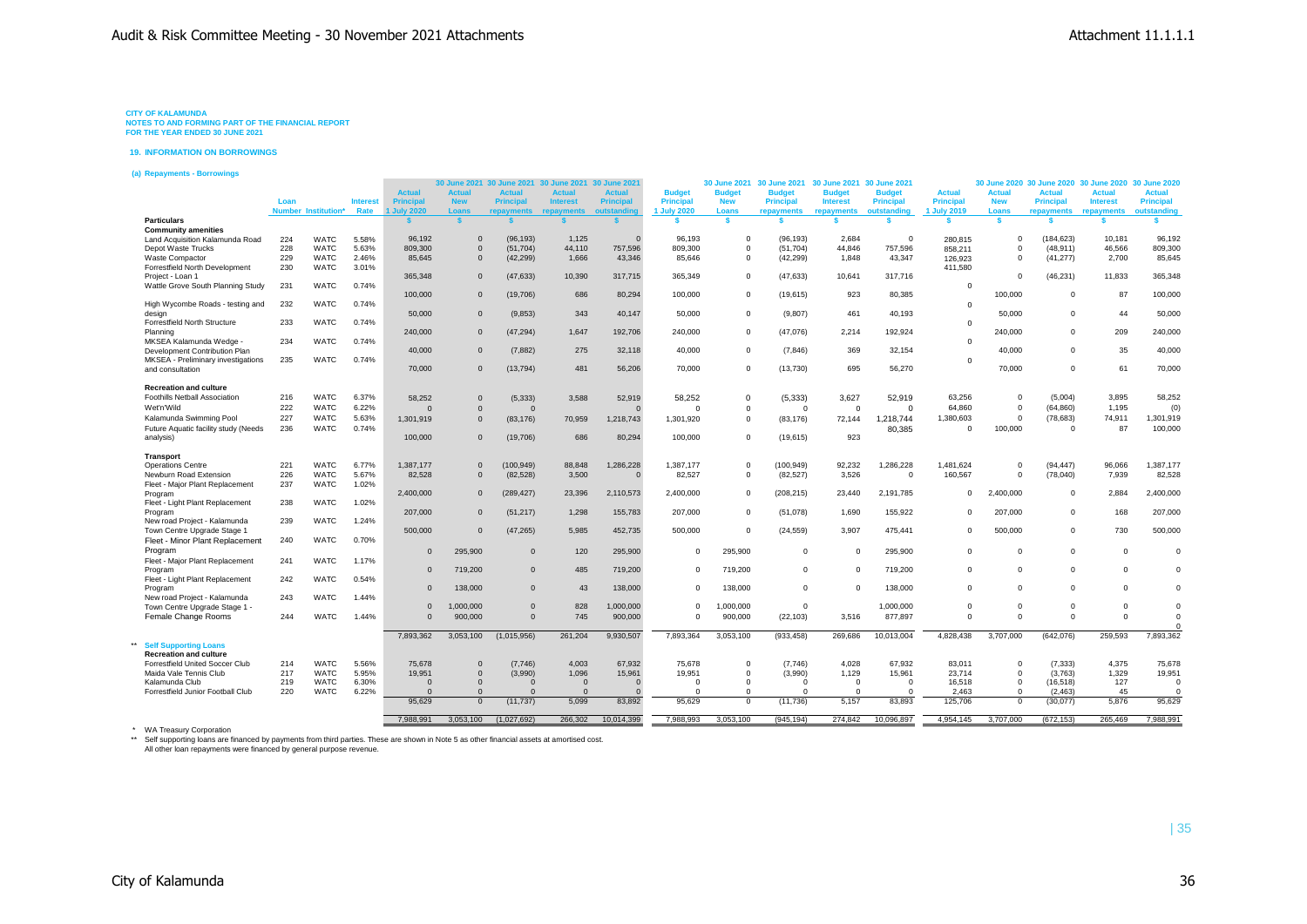### **CITY OF KALAMUNDA**

**NOTES TO AND FORMING PART OF THE FINANCIAL REPORT FOR THE YEAR ENDED 30 JUNE 2021**

#### **19. INFORMATION ON BORROWINGS (Continued)**

| (b) Borrowings | 2021       | 2020      |
|----------------|------------|-----------|
|                |            |           |
| Current        | 1.228.737  | 1,027,692 |
| Non-current    | 8.785.662  | 6.961.299 |
|                | 10.014.399 | 7.988.991 |
|                |            |           |

#### **( c) New Borrowings - 2020/21**

|                                 |                    |                   |              |                 | <b>Amount Borrowed</b> |               | <b>Amount (Used)</b> |               | <b>Actual</b>  |
|---------------------------------|--------------------|-------------------|--------------|-----------------|------------------------|---------------|----------------------|---------------|----------------|
|                                 |                    | Loan              | <b>Term</b>  | <b>Interest</b> | 2021                   | 2021          | 2021                 | 2021          | <b>Balance</b> |
|                                 | <b>Institution</b> | Type              | <b>Years</b> | Rate            | <b>Actual</b>          | <b>Budget</b> | <b>Actual</b>        | <b>Budget</b> | <b>Unspent</b> |
| <b>Particulars/Purpose</b>      |                    |                   |              | $\%$            | \$                     | s             |                      |               |                |
| Fleet - Minor Plant             | <b>WATC</b>        | <b>Fixed Term</b> | 5            | 0.70%           | 295.900                | 295.900       | 295.900              | 295.900       |                |
| <b>Replacement Program</b>      |                    | Loan              |              |                 |                        |               |                      |               | 0              |
| Fleet - Major Plant Replacement |                    | <b>Fixed Term</b> | 8            | 1.17%           |                        | 719.200       | 307.100              | 719.200       | 412,100        |
| Program                         | <b>WATC</b>        | Loan              |              |                 | 719,200                |               |                      |               |                |
| Fleet - Light Plant Replacement | <b>WATC</b>        | <b>Fixed Term</b> | 4            | 0.54%           | 138.000                | 138.000       | 0                    | 138,000       | 138,000        |
| Program                         |                    | Loan              |              |                 |                        |               |                      |               |                |
| New road Project - Kalamunda    | <b>WATC</b>        | <b>Fixed Term</b> | 10           | 1.44%           | 1.000.000              | 1.000.000     | 0                    | 000.000       | 1,000,000      |
| Town Centre Upgrade Stage 1 -   |                    | Loan              |              |                 |                        |               |                      |               |                |
| Female Change Rooms             | <b>WATC</b>        | <b>Fixed Term</b> | 10           | 1.44%           | 900.000                | 900.000       | 170.000              | 900.000       | 730,000        |
|                                 |                    | Loan              |              |                 |                        |               |                      |               |                |
|                                 |                    |                   |              |                 |                        |               |                      |               |                |
| * WA Treasury Corporation       |                    |                   |              |                 | 3.053.100              | 3.053.100     | 773.000              | 3.053.100     | 2.280.100      |

### **(d) Unspent Borrowings**

|                                                               | <b>Date</b><br><b>Borrowed</b> | <b>Unspent</b><br><b>Balance</b><br>1 July 2020 | <b>Borrowed</b><br><b>During</b><br>Year | <b>Expended</b><br><b>During</b><br>Year | <b>Unspent</b><br><b>Balance</b><br>30 June 2021 |
|---------------------------------------------------------------|--------------------------------|-------------------------------------------------|------------------------------------------|------------------------------------------|--------------------------------------------------|
| <b>Particulars</b>                                            |                                |                                                 | \$                                       | S                                        |                                                  |
| Wattle Grove South Planning<br>Study                          | 19-May-2020                    | 35,000                                          | $\mathbf 0$                              | 23,000                                   | 12,000                                           |
| High Wycombe Roads - testing<br>and design                    | 19-May-2020                    | 30,000                                          | $\pmb{0}$                                | 0                                        | 30,000                                           |
| <b>Forrestfield North Structure</b><br>Planning               | 19-May-2020                    | 140,000                                         | $\mathbf 0$                              | 140,000                                  | $\mathbf 0$                                      |
| MKSEA Kalamunda Wedge -<br>Development Contribution Plan      | 19-May-2020                    | 10,000                                          | $\mathbf 0$                              | 10,000                                   | $\mathbf 0$                                      |
| MKSEA - Preliminary<br>investigations and consultation        | 19-May-2020                    | 45,000                                          | $\mathbf 0$                              | 0                                        | 45,000                                           |
| Future Aquatic facility study<br>(Needs analysis)             | 19-May-2020                    | 60,000                                          | 0                                        | 47,000                                   | 13,000                                           |
| Fleet - Major Plant Replacement<br>Program                    | 19-May-2020                    | 1,737,000                                       | $\mathbf 0$                              | 1,737,000                                | $\Omega$                                         |
| New road Project - Kalamunda<br>Town Centre Upgrade Stage 1   | 19-May-2020                    | 450,000                                         | $\mathbf 0$                              | 5,000                                    | 445,000                                          |
| Fleet - Minor Plant Replacement<br>Program                    | 10-June-2021                   | $\mathbf 0$                                     | 295,900                                  | 295,900                                  | $\Omega$                                         |
| Fleet - Major Plant Replacement<br>Program                    | 10-June-2021                   | 0                                               | 719,200                                  | 307,100                                  | 412,100                                          |
| Fleet - Light Plant Replacement<br>Program                    | 10-June-2021                   | 0                                               | 138,000                                  | 0                                        | 138,000                                          |
| New road Project - Kalamunda<br>Town Centre Upgrade Stage 1 - | 10-June-2021                   | $\mathbf 0$                                     | 1,000,000                                | 0                                        | 1,000,000                                        |
| Female Change Rooms                                           | 10-June-2021                   | $\Omega$                                        | 900,000                                  | 170,000                                  | 730,000                                          |
| * WA Treasury Corporation                                     |                                | 2,507,000                                       | 3,053,100                                | 2,735,000                                | 2,825,100                                        |
|                                                               | 2021                           | 2020                                            |                                          |                                          |                                                  |
| <b>A Hadroum Derrewing Feellities</b>                         | $\bullet$                      | ٠                                               |                                          |                                          |                                                  |

### **(e) Undrawn Borrowing Facilities \$ \$ Credit Standby Arrangements** Bank overdraft limit 3,000,000 3,000,000<br>Credit card limit 75,000 75,000 75,000 Credit card limit<br>Credit card balance at balance date (2,208) 75,000<br>Credit card balance at balance date (2,208) (514) Credit card balance at balance date (2,208) (514)<br> **Total amount of credit unused** 3,072,792 3,074,486 **Total amount of credit unused Loan facilities** Loan facilities - current 1,228,737 1,027,692 Loan facilities - non-current 8,785,662 6,961,299<br>
Lease liabilities - current 44.711 0 Lease liabilities - current and the control of the 44,711 control of the 44,711 control of the 44,711 control o Lease liabilities - non-current 56,071 compared to the set of the set of the set of the set of the set of the set of the set of the set of the set of the set of the set of the set of the set of the set of the set of the se **Total facilities in use at balance date** 10,115,181 7,988,991

**Unused loan facilities at balance date** NIL NIL NIL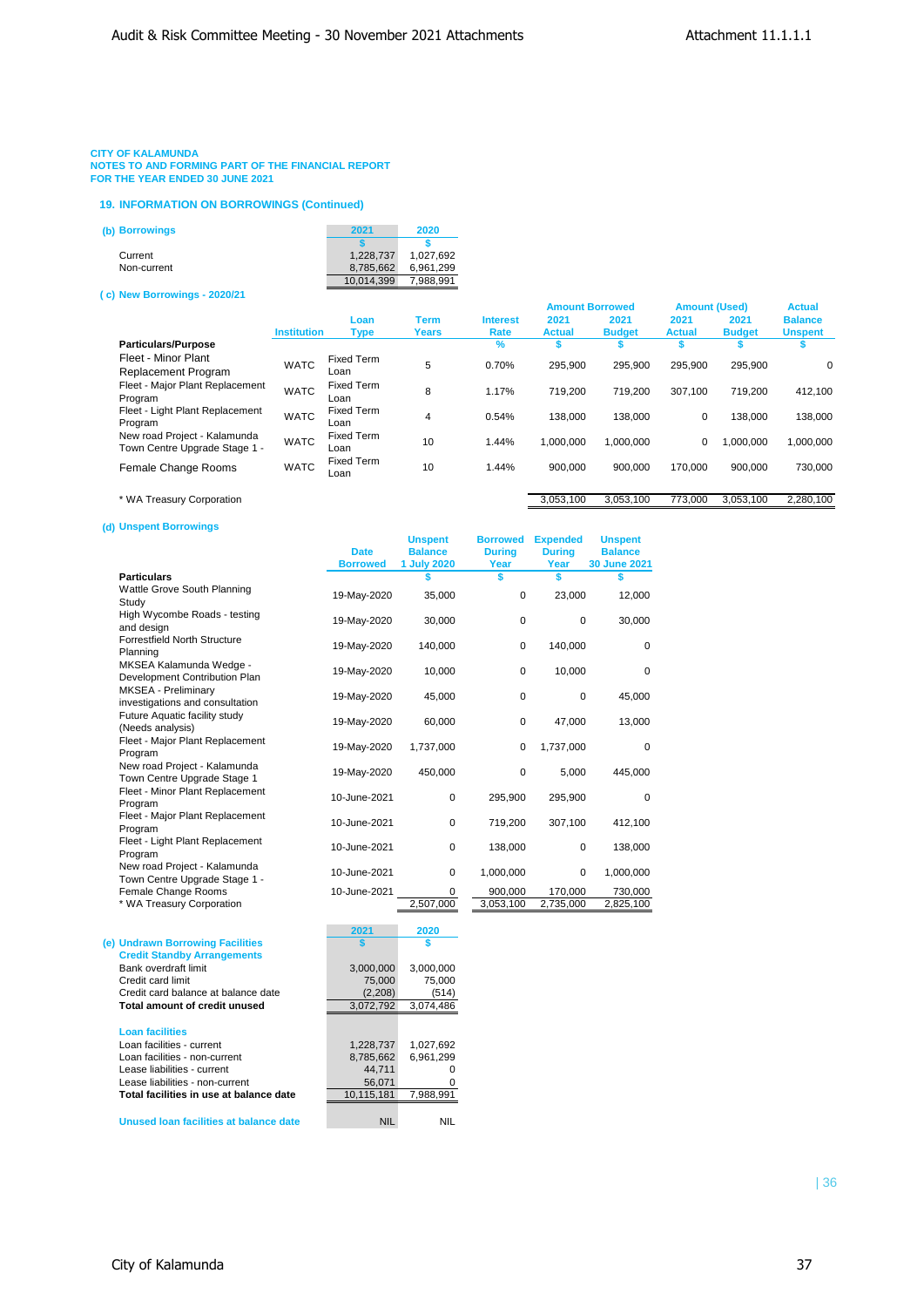### **CITY OF KALAMUNDA**

**NOTES TO AND FORMING PART OF THE FINANCIAL REPORT FOR THE YEAR ENDED 30 JUNE 2021**

### **19. INFORMATION ON BORROWINGS (Continued)**

## **SIGNIFICANT ACCOUNTING POLICIES**

**Financial liabilities Borrowing costs** Financial liabilities are recognised at fair value when the City becomes

subsequently measured at amortised cost. Gains or losses are as the asset is substantially ready for its intended use or sale. recognised in profit or loss.

Financial liabilities are derecognised where the related obligations are discharged, cancelled or expired. The difference between the carrying amount of the financial liability extinguished or transferred to another party and the fair value of the consideration paid, including the transfer of non-cash assets or liabilities assumed, is recognised in profit or loss.

a party to the contractual provisions to the instrument. where they are directly attributable to the acquisition, construction or production of a qualifying asset. Where this is the case, they are Non-derivative financial liabilities (excluding financial guarantees) are capitalised as part of the cost of the particular asset until such time

Risk<br>Information regarding exposure to risk can be found at Note 32.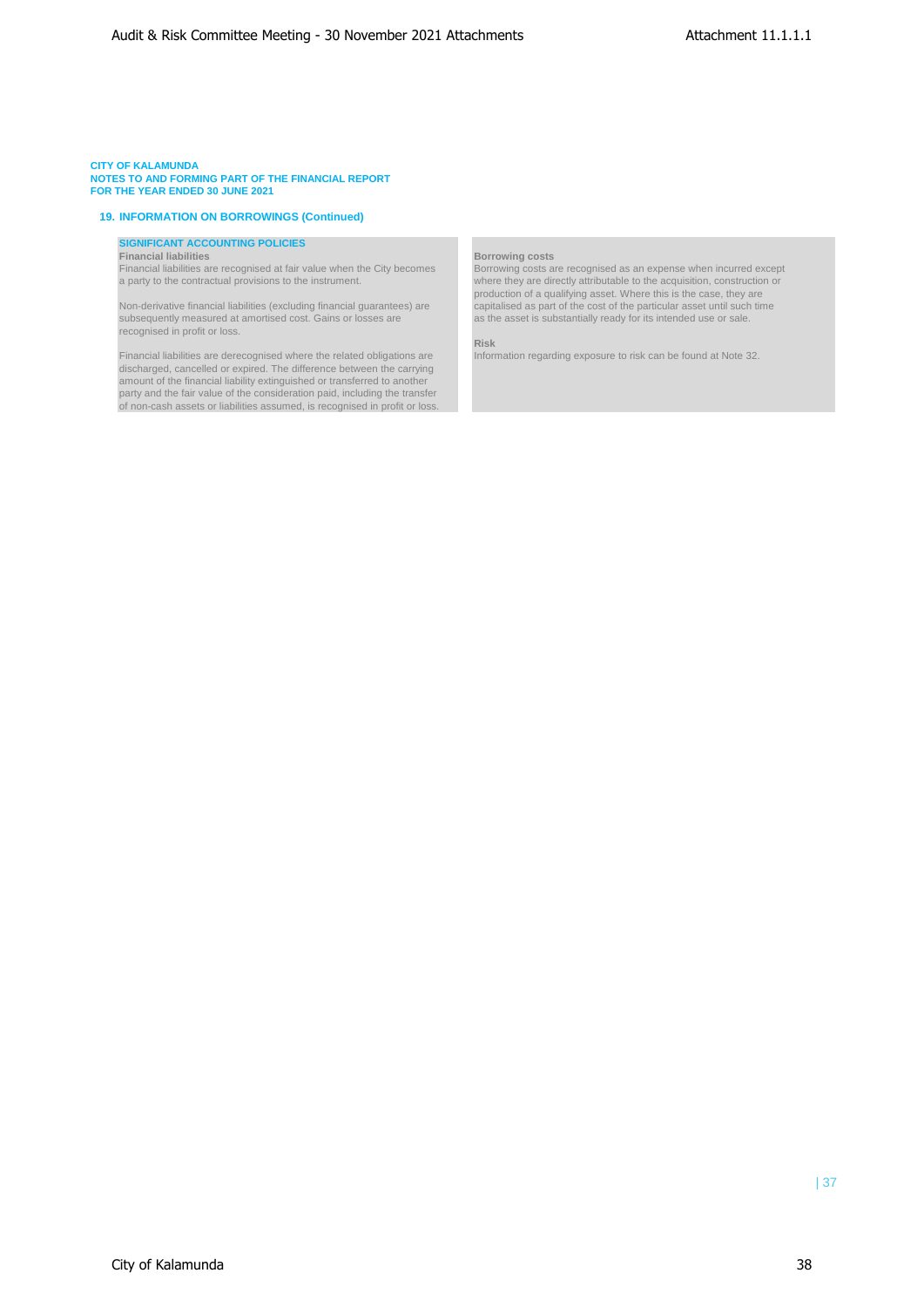## **20. EMPLOYEE RELATED PROVISIONS**

|  |  | (a) Employee Related Provisions |
|--|--|---------------------------------|
|  |  |                                 |

|                                                            | <b>Annual</b> | <b>Long Service</b> |               |
|------------------------------------------------------------|---------------|---------------------|---------------|
|                                                            | Leave         | Leave               | <b>Total</b>  |
|                                                            |               |                     |               |
| Opening balance at 1 July 2020                             |               |                     |               |
| Current provisions                                         | 2,038,662     | 2,157,843           | 4,196,505     |
| Non-current provisions                                     | 0             | 362,263             | 362,263       |
|                                                            | 2,038,662     | 2,520,106           | 4,558,768     |
| Additional provision                                       | 2,045,886     | 785,376             | 2,831,262     |
| Amounts used                                               | (1,832,266)   | (295, 973)          | (2, 128, 239) |
| Increase in the discounted amount arising                  |               |                     |               |
| because of time and the effect of any                      |               |                     |               |
| change in the discounted rate                              | 701           | (201, 697)          | (200,996)     |
| <b>Balance at 30 June 2021</b>                             | 2,252,983     | 2,807,812           | 5,060,795     |
|                                                            |               |                     |               |
| <b>Comprises</b>                                           |               |                     |               |
| Current                                                    | 2,252,983     | 2,272,238           | 4,525,221     |
| Non-current                                                | 0             | 535,574             | 535,574       |
|                                                            | 2,252,983     | 2,807,812           | 5,060,795     |
|                                                            |               |                     |               |
|                                                            | 2021          | 2020                |               |
| Amounts are expected to be settled on the following basis: | \$            | \$                  |               |
| Less than 12 months after the reporting date               | 2,810,803     | 2,414,086           |               |
| More than 12 months from reporting date                    | 2,249,992     | 2,144,682           |               |
|                                                            | 5,060,795     | 4,558,768           |               |

**(B) Provision for Provision for** 

Timing of the payment of current leave liabilities is difficult to determine as it is dependent on future decisions of employees. Expected settlement timings are based on information obtained from employees and historical leave trends and assumes no events will occur to impact on these historical trends.

## **SIGNIFICANT ACCOUNTING POLICIES**

### **Employee benefits**

The City's obligations for employees' annual leave and long **Other long-term employee benefits (Continued)**<br>service leave entitlements are recognised as provisions rates determined by reference to market yields at the in the statement of financial position.  $\blacksquare$  of the reporting period on government bonds that have

Provision is made for the City's obligations for short-term employee benefits. Short-term employee benefits are recognised in profit or loss in the periods in which the benefits (other than termination benefits) that are expected changes occur. to be settled wholly before 12 months after the end of the annual reporting period in which the employees render the The City's obligations for long-term employee benefits are related service, including wages, salaries and sick leave. presented as non-current provisions in its statement of Short-term employee benefits are measured at the financial position, except where the City does not have an

The City's obligations for short-term employee benefits such as wages, salaries and sick leave are recognised as **Provisions** a part of current trade and other payables in the statement Provisions are recognised when the City has a present of financial position. legal or constructive obligation, as a result of past events,

Long-term employee benefits are measured at the present value of the expected future payments to be made to Provisions are measured using the best estimate of the employees. Expected future payments incorporate amounts required to settle the obligation at the end of the anticipated future wage and salary levels, durations of reporting period. service and employee departures and are discounted at

rates determined by reference to market yields at the end maturity dates that approximate the terms of the obligations. **Short-term employee benefits Any remeasurements for changes in assumptions of Provision is made for the City's obligations for short-term Any remeasurements for changes in assumptions of Provision is made for the City** 

(undiscounted) amounts expected to be paid when the unconditional right to defer settlement for at least 12 months obligation is settled. after the end of the reporting period, in which case the obligations are presented as current provisions.

for which it is probable that an outflow of economic benefits **Other long-term employee benefits** will result and that outflow can be reliably measured.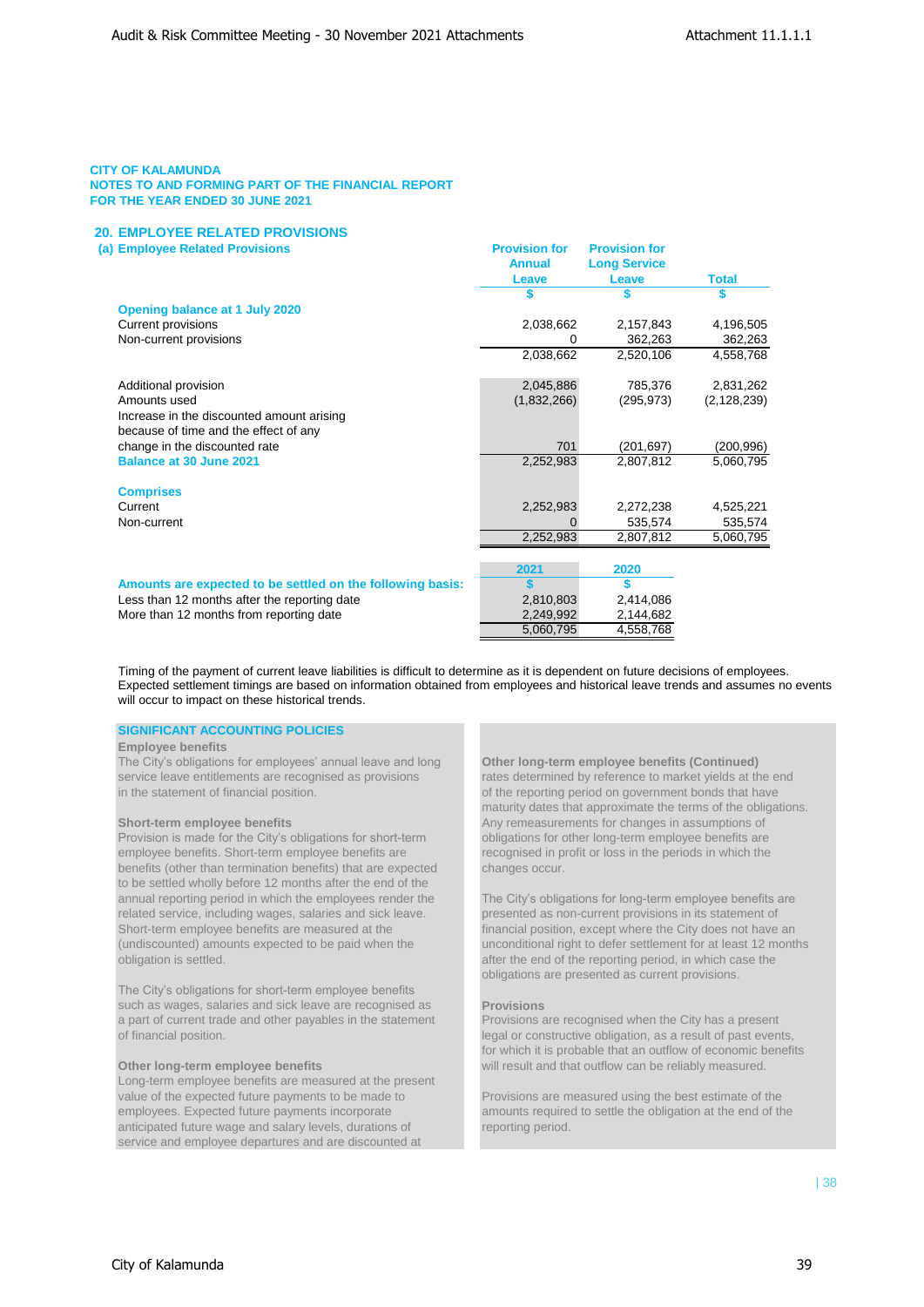## **21. NOTES TO THE STATEMENT OF CASH FLOWS**

## **Reconciliation of Cash**

For the purposes of the Statement of Cash Flows, cash includes cash and cash equivalents, net of outstanding bank overdrafts. Cash at the end of the reporting period is reconciled to the related items in the Statement of Financial Position as follows:

|                                                                                            | 2021           | 2021           | 2020          |
|--------------------------------------------------------------------------------------------|----------------|----------------|---------------|
|                                                                                            | <b>Actual</b>  | <b>Budget</b>  | <b>Actual</b> |
|                                                                                            |                |                |               |
| Cash and cash equivalents                                                                  | 32,134,446     | 7,626,937      | 24,196,351    |
| <b>Reconciliation of Net Cash Provided By</b><br><b>Operating Activities to Net Result</b> |                |                |               |
| Net result                                                                                 | 8,814,700      | 17,806,864     | 1,733,721     |
| Non-cash flows in Net result:                                                              |                |                |               |
| Depreciation on non-current assets                                                         | 13,327,727     | 10,986,626     | 11,316,721    |
| (Profit)/loss on sale of asset                                                             | 259,909        | 0              | 2,552,120     |
| Share of profits of associates                                                             | (627, 871)     | (998, 408)     | 2,290,314     |
| Adjustment to Forrestfield Industrial Area Scheme                                          |                |                |               |
| Stage 1                                                                                    | 849,959        | 0              | $\Omega$      |
| Interest on deferred loans                                                                 |                | 0              | (1,677)       |
| Changes in assets and liabilities:                                                         |                |                |               |
| (Increase)/decrease in receivables                                                         | (1,045,715)    | 400,000        | (790, 996)    |
| (Increase)/decrease in other assets                                                        | (11, 876)      | 0              | (181, 284)    |
| (Increase)/decrease in inventories                                                         | (507)          | 0              | (6, 427)      |
| Increase/(decrease) in payables                                                            | 2,058,469      | (760, 623)     | 431,271       |
| Increase/(decrease) in employee provisions                                                 | 502,027        | 360,623        | 380,303       |
| Increase/(decrease) in Capital grant liabilities                                           | 931,646        | (400,000)      |               |
| Dividends Received                                                                         | 0              | 0              | (803, 207)    |
| Non-operating grants, subsidies and contributions                                          | (11, 839, 582) | (17, 917, 612) | (7,354,821)   |
| Net cash from operating activities                                                         | 13,218,886     | 9,477,470      | 9,566,039     |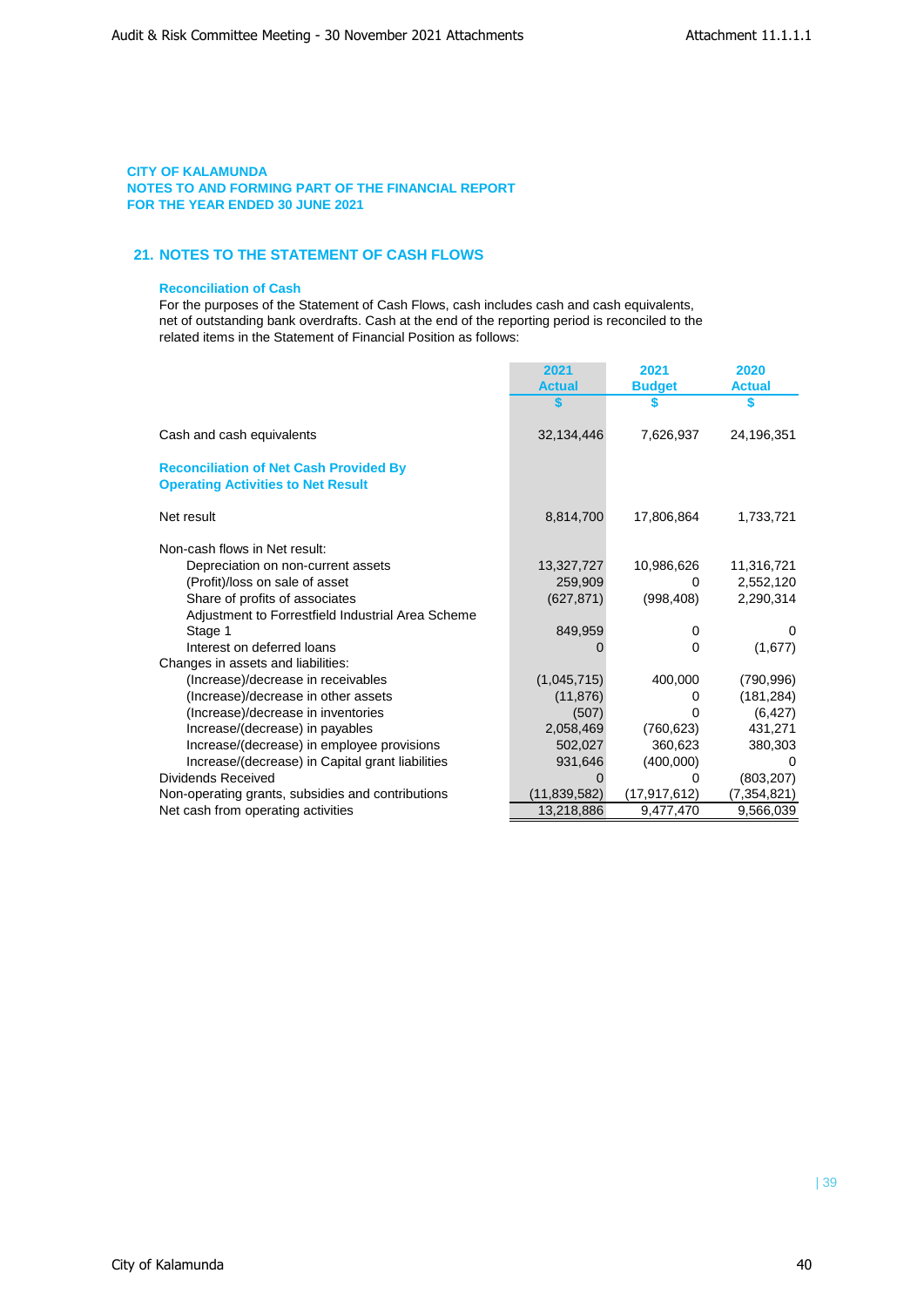## **22. TOTAL ASSETS CLASSIFIED BY FUNCTION AND ACTIVITY**

|                              | 2021          | 2020        |
|------------------------------|---------------|-------------|
|                              |               |             |
|                              |               |             |
| Governance                   | 8,673,974     | 8,632,033   |
| General purpose funding      | 18, 163, 767  | 18.322.219  |
| Law, order, public safety    | 1,380,233     | 1,380,233   |
| Health                       | 3,166,906     | 2,665,503   |
| <b>Education and welfare</b> | 2,755,031     | 2,755,031   |
| Community amenities          | 42.331.605    | 43.862.540  |
| Recreation and culture       | 105.921.884   | 91.538.166  |
| Transport                    | 377, 367, 152 | 377,795,285 |
| Economic services            | 2,425         | 2.425       |
| Other property and services  | 10,151,854    | 8,961,336   |
|                              | 569,914,831   | 555.914.773 |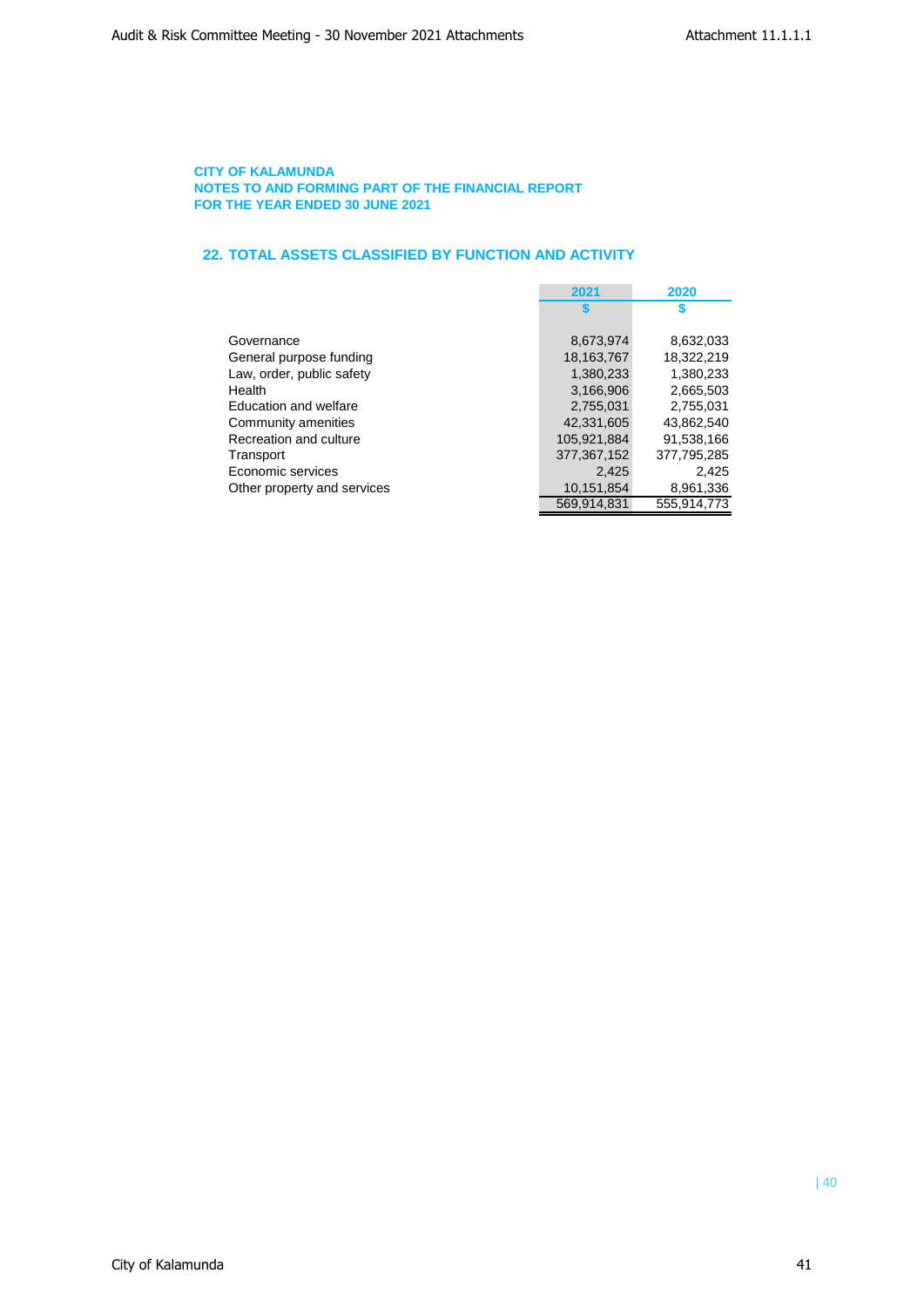## **23. CONTINGENT LIABILITIES**

## **CONTINGENT LIABILITIES**

In compliance with the Contaminated Sites Act 2003 Section 11, the City has listed the following sites to be possible sources of contamination.

**- Alan Anderson Reserve**  180, Lawnbrook Road, Walliston, WA, 6076 **- Ledger Road Reserve** 42, Ledger Road, Gooseberry Hill, WA, 6076 Lot 1879 on plan 168945, Piesse Brook, WA, 6076 **- Brand Road Reserve** 65, Brand Road, High Wycombe, WA, 6057 101, Brae Road, High Wycombe, WA, 6057 29, Smokebush Place, High Wycombe, WA, 6057 39, Smokebush Place, High Wycombe, WA, 6057 Road Reserve, High Wycombe, WA, 6057 Smokebush Place, High Wycombe, WA, 6057 Brand Road, High Wycombe, WA , 6057 Brae Road, High Wycombe, WA, 6057 51, Brand Road, High Wycombe, WA , 6057 **- Dawson Avenue** Crown Reserve 29061, 155, Dawson Avenue, Forrestfield, WA, 6058 Crown Reserve 35618, 191, Dawson Avenue, Forrestfield, WA, 6058 **- Pioneer Park** 120, Dawson Avenue, Forrestfield, WA, 6058 170, Dawson Avenue, Forrestfield, WA, 6058 **- Maida Vale Reserve** 20, Ridge Hill Road, Maida Vale, WA, 6057 - Pistol Club Walliston Transfer Station 155, Lawnbrook Road, Walliston, WA, 6076 **- Hartfield Park** 199, Hale Road, Forrestfield, WA, 6058 **- East Terrace** 30, East Terrace, Kalamunda, WA, 6076 24, East Terrace, Kalamunda, WA, 6076

The City is in the process of conducting investigations to determine the presence and scope of contamination, assess the risk, and agree with the Department of Water and Environmental Regulation on the need and criteria of remediation of a risk based approach. The City is unable to estimate the potential costs associated with remediation of these sites. This approach is consistent with the Department of Water and Environmental Regulation Guidelines.

The City uses the funds in the Waste Avoidance and Resource Recovery reserve (Note 4) to facilitate the annual maintenance of contaminated sites and any future remediation work.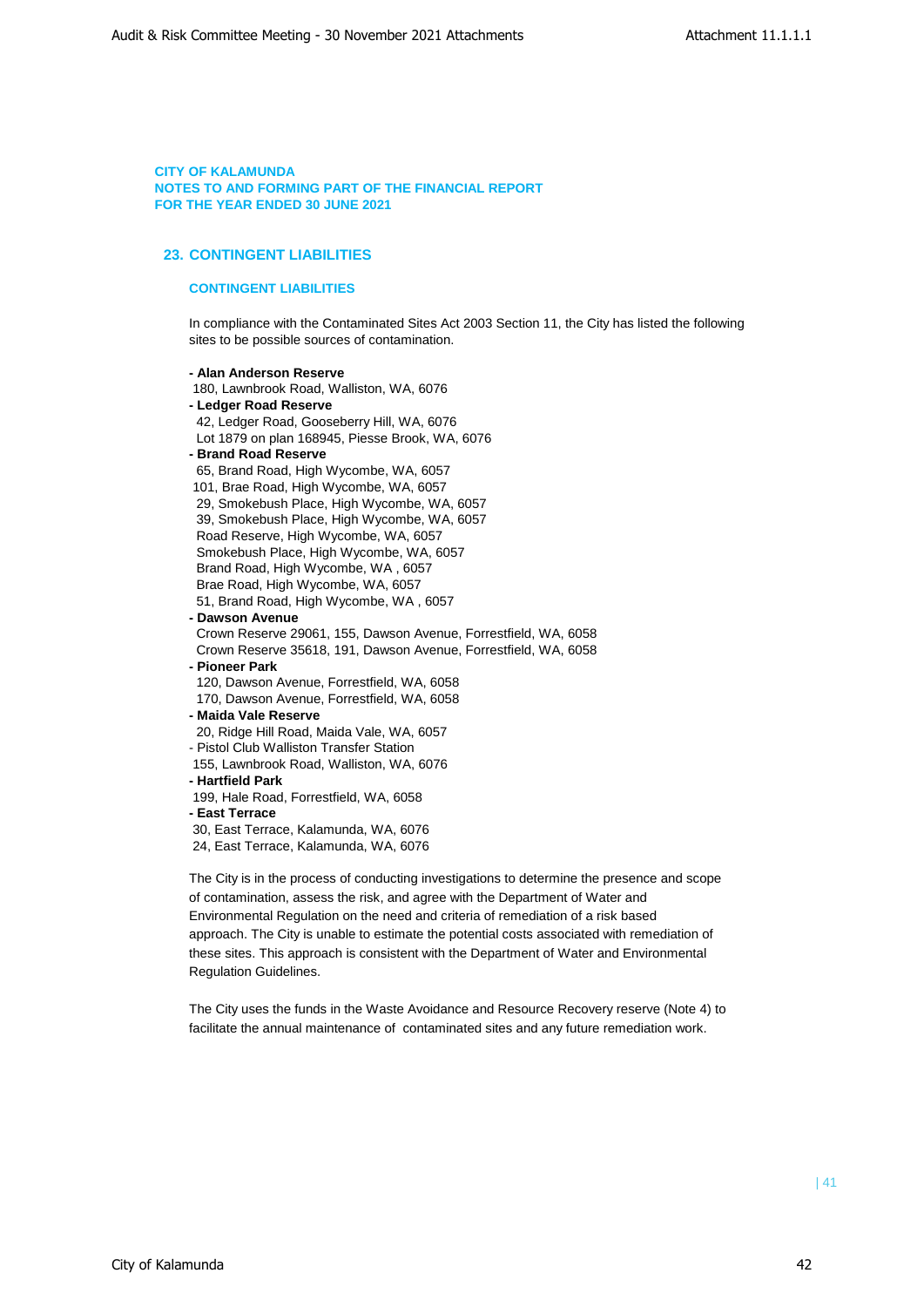| <b>24. CAPITAL AND LEASING COMMITMENTS</b>                                         | 2021    | 2020                 |
|------------------------------------------------------------------------------------|---------|----------------------|
| (a) Capital Expenditure Commitments                                                |         |                      |
| Contracted for:<br>- capital expenditure projects<br>- plant & equipment purchases | 273,503 | 5,142,956<br>117,839 |
|                                                                                    | 273,503 | 5,260,795            |
| Payable:<br>- not later than one year                                              | 273,503 | 5,260,795            |

At the end of each financial year the City reviews the position of its incomplete capital expenditure projects and the position of unexpended specific purpose grants. The City recognises the costs of major capital projects to be carried forward to the next financial year and transfers adequate funds to the unexpended capital works and specific purpose grants reserve. The reserve is fully cash backed and categorised under restricted cash.

## **(b) Operating Lease Commitments**

Non-cancellable operating leases contracted for but not capitalised in the accounts (short term and low value leases).

- not later than one year
- later than one year but not later than five years

## **SIGNIFICANT ACCOUNTING POLICIES Leases Leases (Continued)**

Leases of fixed assets where substantially all the Leased assets are depreciated on a straight risks and benefits incidental to the ownership of line basis over the shorter of their estimated the asset, but not legal ownership, are transferred useful lives or the lease term. to the City, are classified as finance leases.

Finance leases are capitalised recording an asset Lease incentives under operating leases are and a liability at the lower of the fair value of the recognised as a liability and amortised on a leased property or the present value of the straight line basis over the life of the lease term. minimum lease payments, including any guaranteed residual values. Lease payments are allocated between the reduction of the lease liability and the lease interest expense for the period.

|                                                     | 2021   | 2020    |
|-----------------------------------------------------|--------|---------|
| Payable:                                            |        |         |
| - not later than one year                           | 23.093 | 62.112  |
| - later than one year but not later than five years | 26.073 | 52.947  |
|                                                     | 49.166 | 115.059 |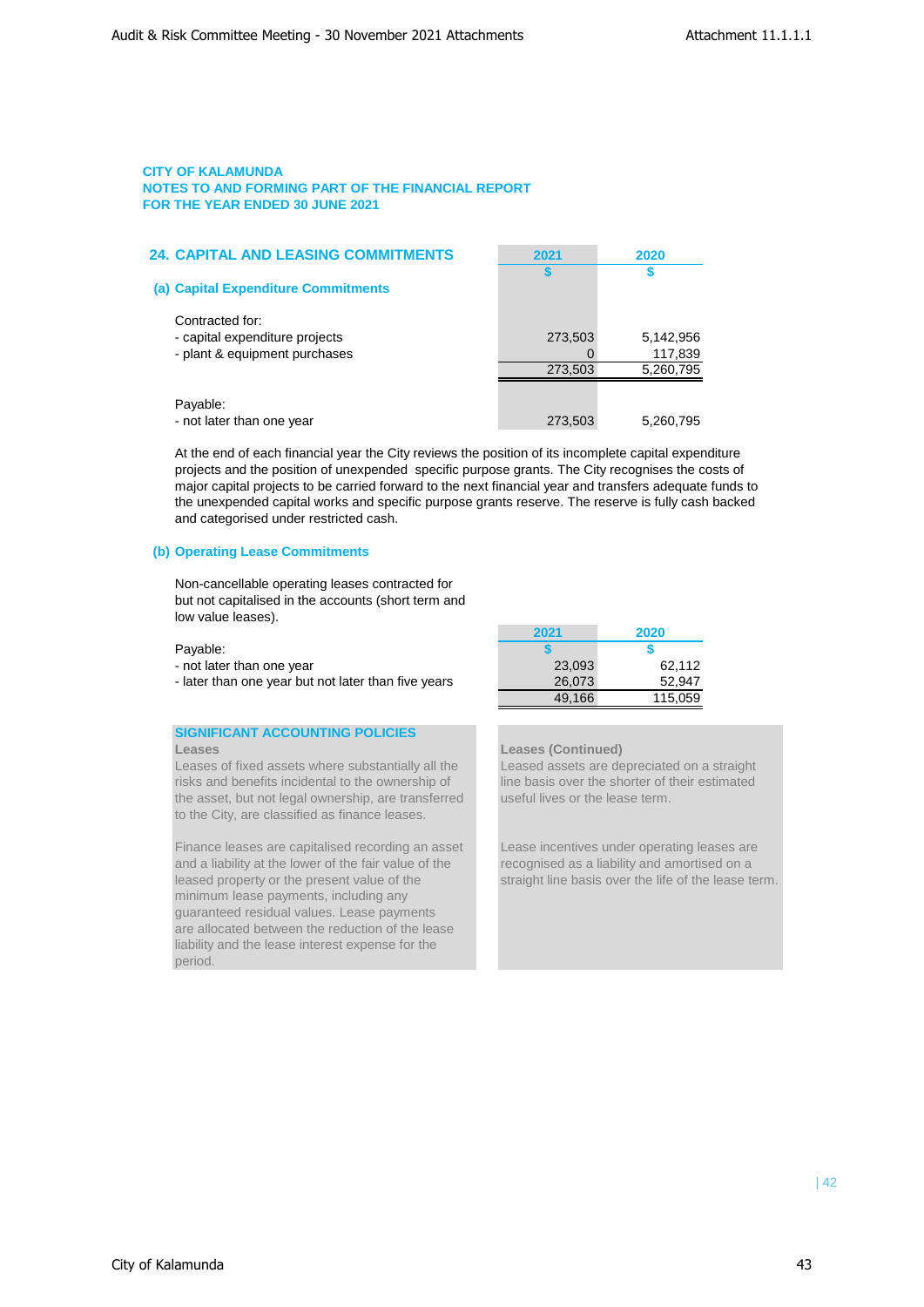## **25. ELECTED MEMBERS REMUNERATION**

|                                                              | 2021<br><b>Actual</b> | 2021<br><b>Budget</b> | 2020<br><b>Actual</b> |
|--------------------------------------------------------------|-----------------------|-----------------------|-----------------------|
|                                                              |                       | \$                    | S                     |
| <b>Elected Members Remuneration</b>                          |                       |                       |                       |
| The following fees, expenses and allowances were             |                       |                       |                       |
| paid to council members and/or the Mayor.                    |                       |                       |                       |
| <b>Mayor</b>                                                 |                       |                       |                       |
| Mayor's annual allowance                                     | 63,354                | 63,354                | 44,145                |
| Meeting attendance fees<br>Annual allowance for ICT expenses | 31,149<br>2,300       | 31,141<br>2,300       | 29,168<br>4,327       |
| Annual allowance for travel and accommodation expenses       | 50                    | 50                    | 52                    |
|                                                              | 96,853                | 96,845                | 77,692                |
| <b>Deputy Mayor</b>                                          |                       |                       |                       |
| Deputy Mayor's annual allowance                              | 15,682                | 15,682                | 15,682                |
| Meeting attendance fees                                      | 23,230                | 23,230                | 23,230                |
| Annual allowance for ICT expenses                            | 2,300                 | 2,300                 | 4,200                 |
| Annual allowance for travel and accommodation expenses       | 50                    | 50                    | 50                    |
|                                                              | 41,262                | 41,262                | 43,162                |
| <b>Councillor 1</b>                                          |                       |                       |                       |
| Meeting attendance fees                                      | 23,230                | 23,230                | 23,230                |
| Annual allowance for ICT expenses                            | 2,300                 | 2,300                 | 4,200                 |
| Annual allowance for travel and accommodation expenses       | 50                    | 50                    | 50                    |
|                                                              | 25,580                | 25,580                | 27,480                |
| <b>Councillor 2</b>                                          |                       |                       |                       |
| Meeting attendance fees                                      | 23,230                | 23,230                | 23,230                |
| Annual allowance for ICT expenses                            | 2,300                 | 2,300                 | 4,200                 |
| Annual allowance for travel and accommodation expenses       | 50                    | 50                    | 50                    |
|                                                              | 25,580                | 25,580                | 27,480                |
| <b>Councillor 3</b>                                          |                       |                       |                       |
| Meeting attendance fees                                      | 23,230                | 23,230                | 25,510                |
| Mayor's annual allowance                                     |                       |                       | 18,963                |
| Annual allowance for ICT expenses                            | 2,300                 | 2,300                 | 4,184                 |
| Annual allowance for travel and accommodation expenses       | 50                    | 50                    | 50                    |
|                                                              | 25,580                | 25,580                | 48,706                |
| <b>Councillor 4</b>                                          |                       |                       |                       |
| Meeting attendance fees                                      | 23,230                | 23,230                | 23,230                |
| Annual allowance for ICT expenses                            | 2,300                 | 2,300                 | 4,200                 |
| Annual allowance for travel and accommodation expenses       | 50                    | 50                    | 50                    |
|                                                              | 25,580                | 25,580                | 27,480                |
| <b>Councillor 5</b>                                          |                       |                       |                       |
| Meeting attendance fees                                      | 23,230                | 23,230                | 23,140                |
| Annual allowance for ICT expenses                            | 2,300                 | 2,300                 | 4,184                 |
| Annual allowance for travel and accommodation expenses       | 50                    | 50                    | 50                    |
|                                                              | 25,580                | 25,580                | 27,373                |
| <b>Councillor 6</b>                                          |                       |                       |                       |
| Meeting attendance fees                                      | 23,230                | 23,230                | 23,140                |
| Annual allowance for ICT expenses                            | 2,300                 | 2,300                 | 4,184                 |
| Annual allowance for travel and accommodation expenses       | 50                    | 50                    | 50                    |
|                                                              | 25,580                | 25,580                | 27,373                |
|                                                              |                       |                       |                       |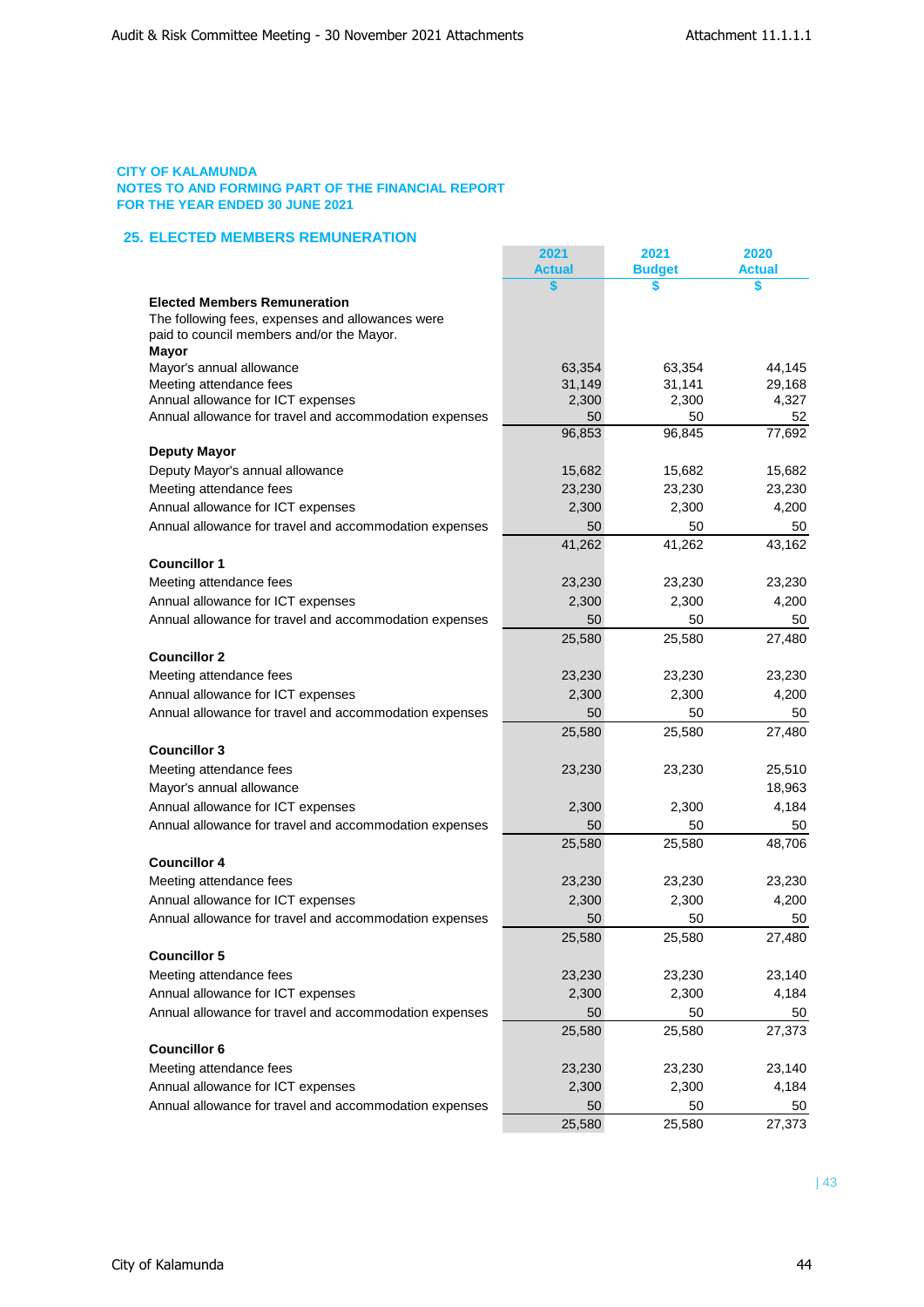## **25. ELECTED MEMBERS REMUNERATION (Continued)**

|                                                        | 2021           | 2021          | 2020          |
|--------------------------------------------------------|----------------|---------------|---------------|
|                                                        | <b>Actual</b>  | <b>Budget</b> | <b>Actual</b> |
|                                                        |                | \$            | \$            |
| <b>Councillor 7</b>                                    |                |               |               |
| Meeting attendance fees                                | 23,230         | 23,230        | 16,187        |
| Annual allowance for ICT expenses                      | 2,300          | 2,300         | 2,927         |
| Annual allowance for travel and accommodation expenses | 50             | 50            | 35            |
|                                                        | 25,580         | 25,580        | 19,148        |
| <b>Councillor 8</b>                                    |                |               |               |
| Meeting attendance fees                                | 23,230         | 23,230        | 16,187        |
| Annual allowance for ICT expenses                      | 2,300          | 2,300         | 2,927         |
| Annual allowance for travel and accommodation expenses | 50             | 50            | 35            |
|                                                        | 25,580         | 25,580        | 19,148        |
| <b>Councillor 9</b>                                    |                |               |               |
| Meeting attendance fees                                | 23,230         | 23,230        | 16,187        |
| Annual allowance for ICT expenses                      | 2,300          | 2,300         | 2,927         |
| Annual allowance for travel and accommodation expenses | 50             | 50            | 35            |
|                                                        | 25,580         | 25,580        | 19,148        |
| <b>Councillor 10</b>                                   |                |               |               |
| Meeting attendance fees                                | 23,230         | 23,230        | 16,187        |
| Annual allowance for ICT expenses                      | 2,300          | 2,300         | 2,927         |
| Annual allowance for travel and accommodation expenses | 50             | 50            | 35            |
|                                                        |                |               |               |
| <b>Councillor 11</b>                                   | 25,580         | 25,580        | 19,148        |
|                                                        |                |               |               |
| Meeting attendance fees                                | 0              | 0             | 6,953         |
| Annual allowance for ICT expenses                      | 0              | 0             | 1,257         |
| Annual allowance for travel and accommodation expenses | 0              | 0             | 15            |
|                                                        | $\overline{0}$ | 0             | 8,225         |
| <b>Councillor 12</b>                                   |                |               |               |
| Meeting attendance fees                                | 0              | 0             | 6,953         |
| Annual allowance for ICT expenses                      | 0              | 0             | 1,257         |
| Annual allowance for travel and accommodation expenses | 0              | 0             | 15            |
|                                                        | $\overline{0}$ | 0             | 8,225         |
| <b>Councillor 13</b>                                   |                |               |               |
| Meeting attendance fees                                | 0              | 0             | 6,953         |
| Annual allowance for ICT expenses                      | 0              | 0             | 1,257         |
| Annual allowance for travel and accommodation expenses | 0              | 0             | 15            |
|                                                        | 0              | $\mathsf 0$   | 8,225         |
| <b>Councillor 14</b>                                   |                |               |               |
| Meeting attendance fees                                | $\mathbf 0$    | 0             | 6,953         |
| Annual allowance for ICT expenses                      | 0              | 0             | 1,257         |
| Annual allowance for travel and accommodation expenses | 0              | 0             | 15            |
|                                                        | $\mathbf{0}$   | 0             | 8,225         |
|                                                        | 393,915        | 393,907       | 416,239       |
|                                                        |                |               |               |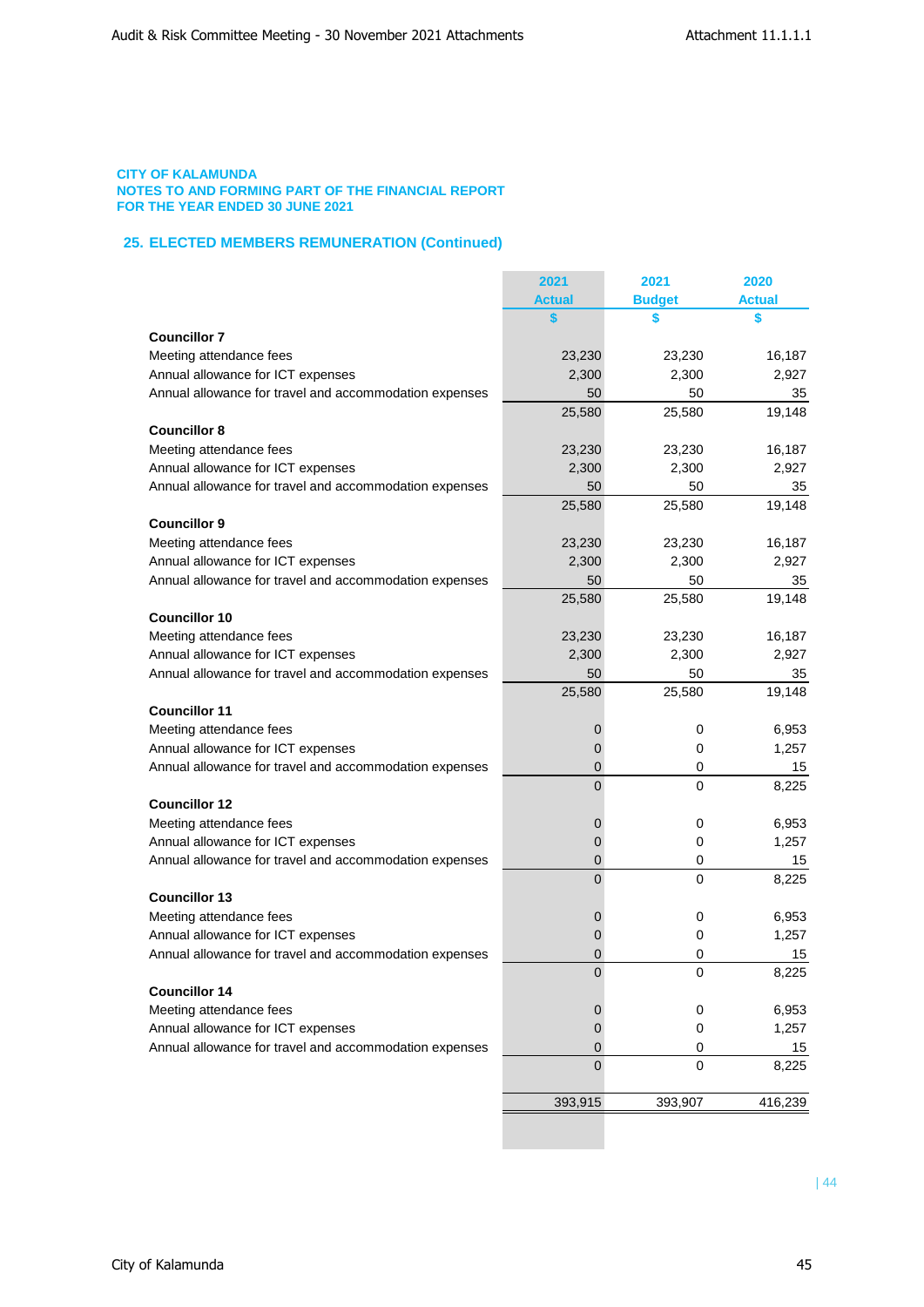## **25. ELECTED MEMBERS REMUNERATION (Continued)**

| Fees, expenses and allowances to be paid or            | 2021          | 2021          | 2020          |
|--------------------------------------------------------|---------------|---------------|---------------|
| reimbursed to elected council members.                 | <b>Actual</b> | <b>Budget</b> | <b>Actual</b> |
|                                                        |               |               |               |
| Mayor's allowance                                      | 63,354        | 63.354        | 63,108        |
| Deputy Mayor's allowance                               | 15,682        | 15.682        | 15,682        |
| Meeting attendance fees                                | 286,679       | 286,671       | 286,437       |
| Annual allowance for ICT expenses                      | 27,600        | 27,600        | 50,412        |
| Annual allowance for travel and accommodation expenses | 600           | 600           | 601           |
|                                                        | 393,915       | 393,907       | 416,240       |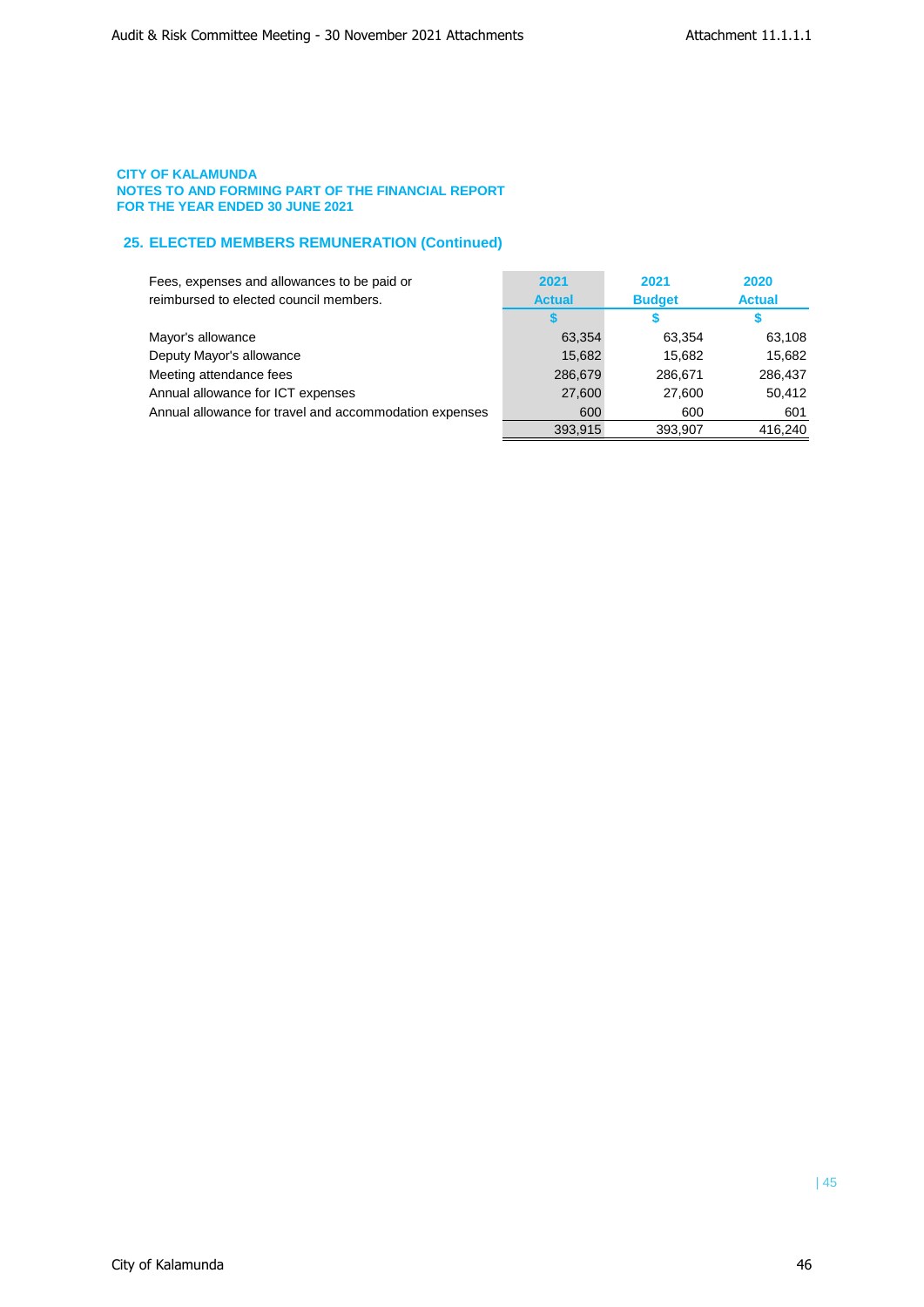## **26. RELATED PARTY TRANSACTIONS**

#### **Key Management Personnel (KMP) Compensation Disclosure**

|                                              | 2021          | 2020          |
|----------------------------------------------|---------------|---------------|
| The total of remuneration paid to KMP of the | <b>Actual</b> | <b>Actual</b> |
| City during the year are as follows:         |               |               |
| Short-term employee benefits                 | 854.470       | 1,033,153     |
| Post-employment benefits                     | 80.506        | 96.780        |
| Other long-term benefits                     | 308.223       | 145.627       |
|                                              | 1.243.199     | 1,275,560     |

## *Short-term employee benefits*

These amounts include all salary, fringe benefits and cash bonuses awarded to KMP except for details in respect to fees and benefits paid to elected members which may be found above.

#### *Post-employment benefits*

These amounts are the current-year's estimated cost of providing for the City's superannuation contributions made during the year.

#### *Other long-term benefits*

These amounts represent long service benefits accruing during the year.

### **Transactions with related parties**

Transactions between related parties and the City are on normal commercial terms and conditions, no more favourable than those available to other parties, unless otherwise stated.

No outstanding balances or provisions for doubtful debts or guaranties exist in relation to related parties at year end.

|                                                              | 2021          | 2020          |
|--------------------------------------------------------------|---------------|---------------|
| The following transactions occurred with related parties:    | <b>Actual</b> | <b>Actual</b> |
|                                                              |               |               |
| Purchase of goods and services                               | 4,138,622     | 4,529,203     |
|                                                              |               |               |
| <b>Investment in Associates</b>                              |               |               |
| Net Increase/decrease in Equity in Investments in Associates |               |               |
|                                                              | 627,871       | (2, 150, 098) |
| Dividends received from Associate entities                   |               | 803.210       |
| Contractual contributions received from Associate entities   |               | 2,193,700     |
|                                                              |               |               |
| Amounts payable to related parties:                          |               |               |
| Trade and other payables                                     | 356,493       | 295,510       |
| _______                                                      |               |               |

**Related Parties**

#### **The CITY's main related parties are as follows:**

#### *i. Key management personnel*

Any person(s) having authority and responsibility for planning, directing and controlling the activities of the entity, directly or indirectly, including any elected member, are considered key management personnel.

#### *ii. Other Related Parties*

An associate person of KMP was employed by the City under normal employement terms and conditions.

Any entity that is controlled by or over which KMP, or close family members of KMP, have authority and responsibility for planning, directing and controlling the activity of the entity, directly or indirectly, are considered related parties in relation to the City.

*iii. Entities subject to significant influence by the City*

An entity that has the power to participate in the financial and operating policy decisions of an entity, but does not have control over those policies, is an entity which holds significant influence. Significant influence may be gained by share ownership, statute or agreement.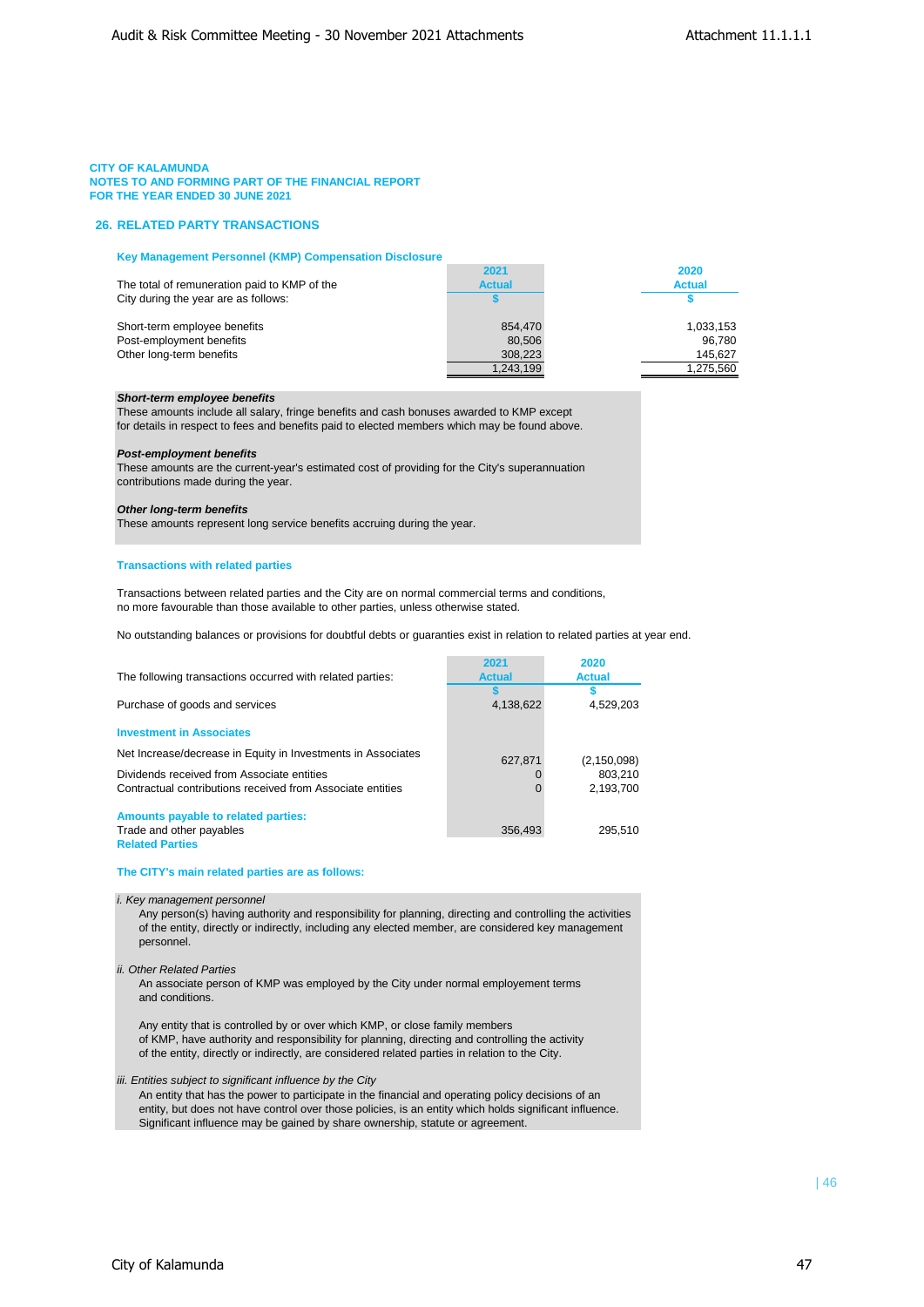## **27. INVESTMENT IN ASSOCIATE AND JOINT ARRANGEMENTS**

|                                           | 2021       | 2020       |
|-------------------------------------------|------------|------------|
|                                           |            |            |
| <b>Balance of investment in associate</b> | 29.106.170 | 29.257.611 |

The City of Kalamunda has a share in the Net Assets of the Eastern Metropolitan Regional Council (EMRC) as a member council.The EMRC provides services in waste management, resource recovery, environmental management and regional development.

The accounting share applicable to the City of Kalamunda as at 30 June 2021 as disclosed in the Financial Statements of the Eastern Metropolitan Regional Council is \$29,106,170. This represents the City's 15.67% share of the Total Equity in the Eastern Metropolitan Regional Council.

The Principal place of business : No: 226, Great Eastern High Way, Ascot, WA, 6104.

| <b>EMRC Financial Information</b>                                             |                        |                        |
|-------------------------------------------------------------------------------|------------------------|------------------------|
| Revenue                                                                       | 45,090,716             | 44,370,170             |
| <b>Net Result</b>                                                             | 10,296,371             | (7, 251, 561)          |
| Other Comprehensive Income                                                    | (4,009,286)            | 1,189,840              |
| <b>Total Comprehensive Income</b>                                             | 6,287,085              | (6,061,721)            |
| <b>Financial Position</b>                                                     |                        |                        |
| Current assets                                                                | 91,484,741             | 89,551,063             |
| Non current assets                                                            | 115,414,742            | 110,359,239            |
| <b>Total assets</b>                                                           | 206,899,483            | 199,910,302            |
| <b>Current liabilities</b>                                                    | 14,439,344             | 8,026,411              |
| Non current liabilities                                                       | 6,707,161              | 7,432,011              |
| <b>Total liabilities</b>                                                      | 21,146,505             | 15,458,422             |
|                                                                               |                        |                        |
| Net assets                                                                    | 185,752,978            | 184,451,880            |
| Change in Equity in Share of City of Kalamunda                                | 627,871                | (2, 290, 314)          |
| Revaluation Surplus movement in Share of City of Kalamunda                    | (779, 312)             | 140,216                |
| Dividends received from associate                                             | <b>Nil</b>             | 803,210                |
| The City's interest in the net assets of the associate (EMRC) are as follows: |                        |                        |
| <b>Current Assets</b>                                                         | 14,334,337             | 14,206,342             |
| <b>Non-current Assets</b>                                                     | 18,085,490             | 17,502,975             |
| <b>Total assets</b>                                                           | 32,419,827             | 31,709,317             |
| <b>Current liabilities</b>                                                    |                        |                        |
| Non-current liabilities                                                       | 2,262,645              | 1,272,989              |
| <b>Total liabilities</b>                                                      | 1,051,012<br>3,313,657 | 1,178,717<br>2,451,706 |
|                                                                               |                        |                        |
| Share of Net Assets                                                           | 29,106,170             | 29,257,611             |
|                                                                               |                        |                        |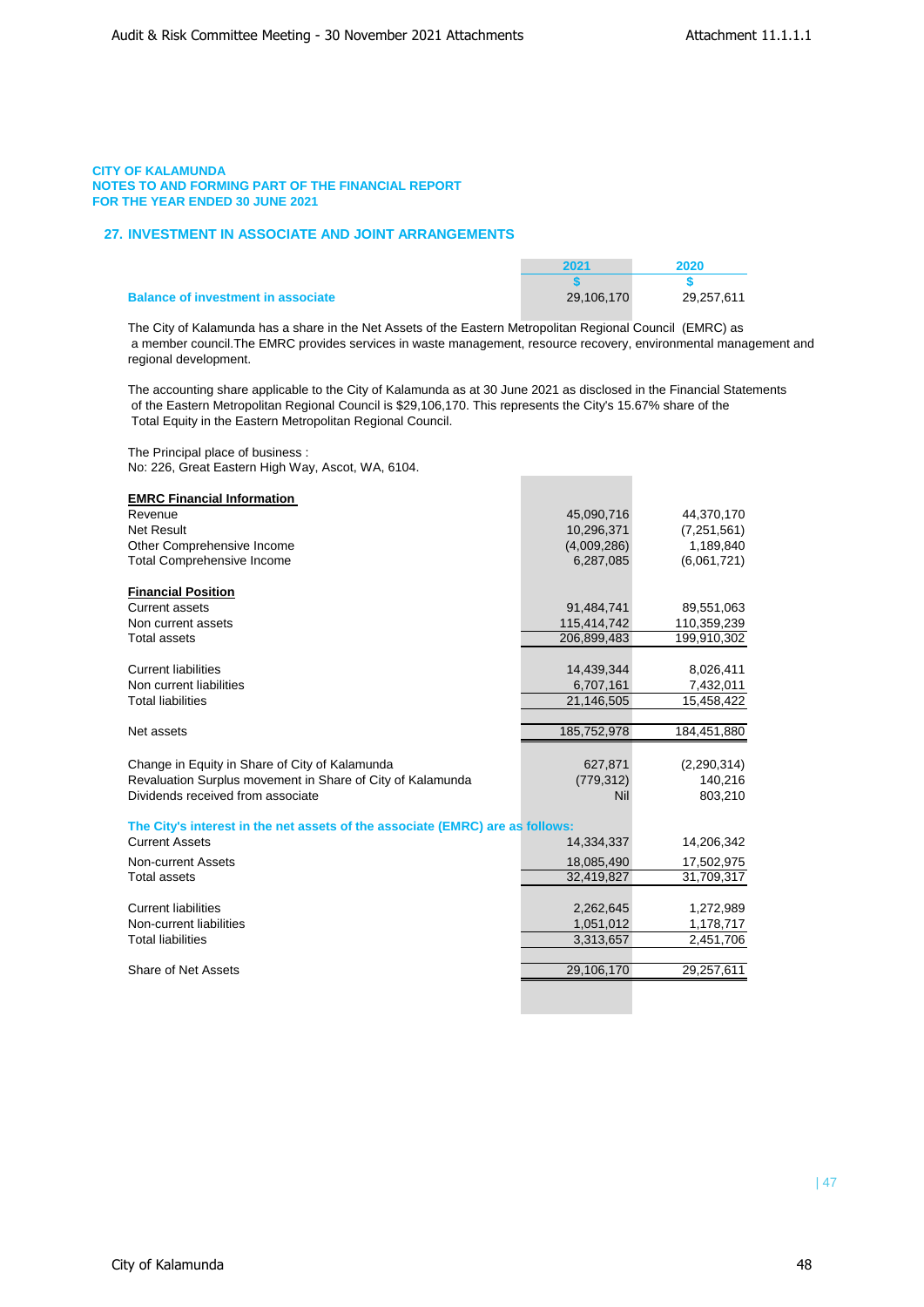## **27. INVESTMENT IN ASSOCIATES**

An associate is an entity over which the City has Profits and losses resulting from transactions between significant influence. Significant influence is the power the City and the associate are eliminated to the extent significant influence. Significant influence is the power the City and the associate are eliminated to the extent<br>to participate in the financial operating policy of the City's interest in the associate. When the City's decisions of that entity but is not control or joint control share of losses in an associate equals or exceeds its of those policies. Investments in associates are interest in the associate, the City discontinues<br>accounted for in the financial statements by applying recognising its share of further losses unless it the equity method of accounting, whereby the incurred legal or constructive obligations or made investment is initially recognised at cost and adjusted payments on behalf of the associate. When the thereafter for the post-acquisition change in the associate subsequently makes profits, the City will<br>City's share of net assets of the associate. In addition, resume recognising its share of those profits once City's share of net assets of the associate. In addition, resume recognising its share of those profits once its the City's share of the profit or loss of the associate is share of the profits equals the share of the losse included in the City's profit or loss. The community of the cognised.

The carrying amount of the investment includes, where applicable, goodwill relating to the associate. Any discount on acquisition, whereby the City's share of the net fair value of the associate exceeds the cost of investment, is recognised in profit or loss in the period in which the investment is acquired.

## **SIGNIFICANT ACCOUNTING POLICIES SIGNIFICANT ACCOUNTING POLICIES (Continued)**

**Investment in associates Investment in associates (Continued)** of the City's interest in the associate. When the City's recognising its share of further losses unless it has share of the profits equals the share of the losses not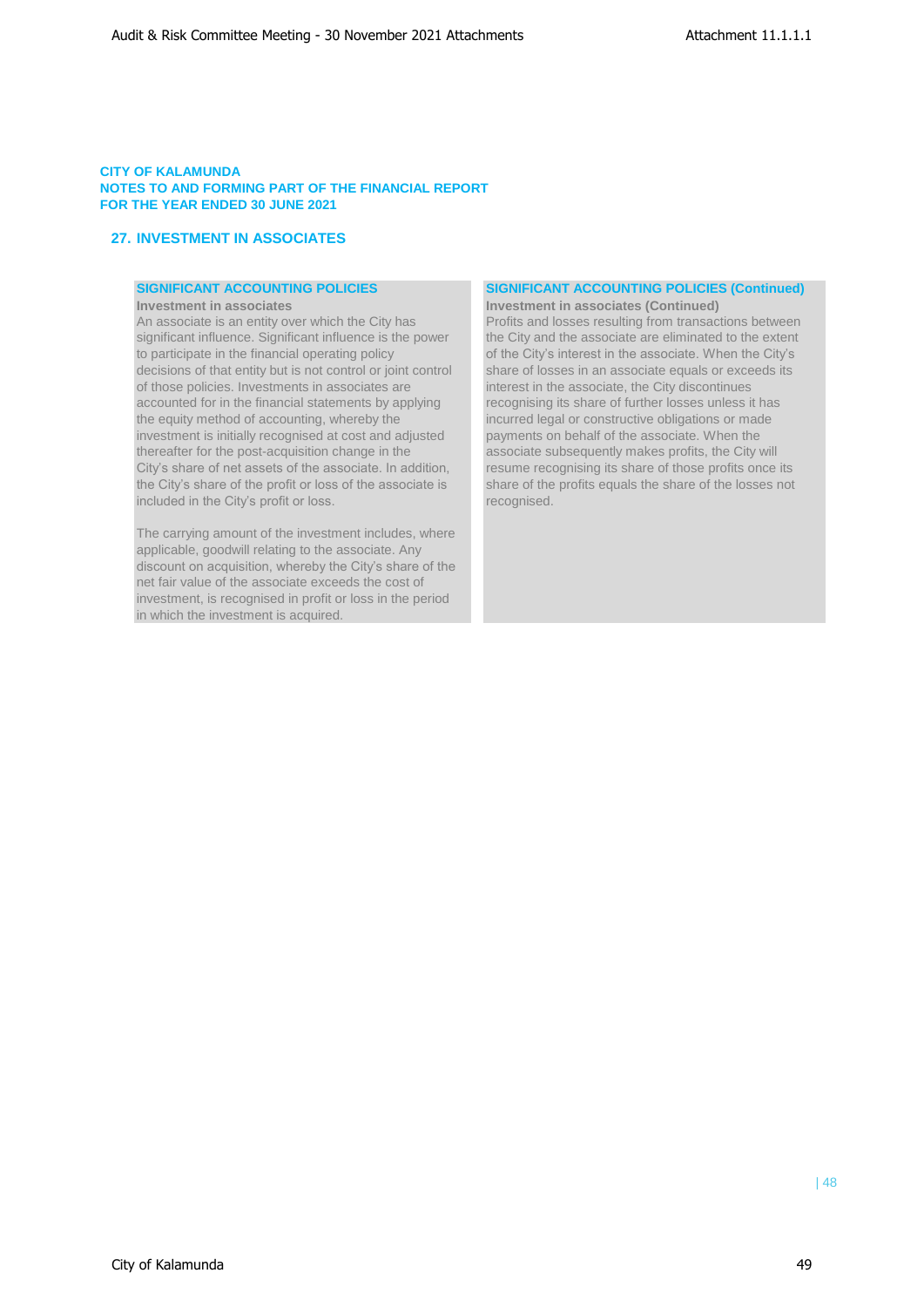## **28. MAJOR LAND TRANSACTIONS**

The City did not participate in any major land transactions during the 2020/2021 Financial Year

## **29. TRADING UNDERTAKINGS AND MAJOR TRADING UNDERTAKINGS**

The City did not participate in any trading undertakings or major trading undertakings during the 2020/2021 Financial Year.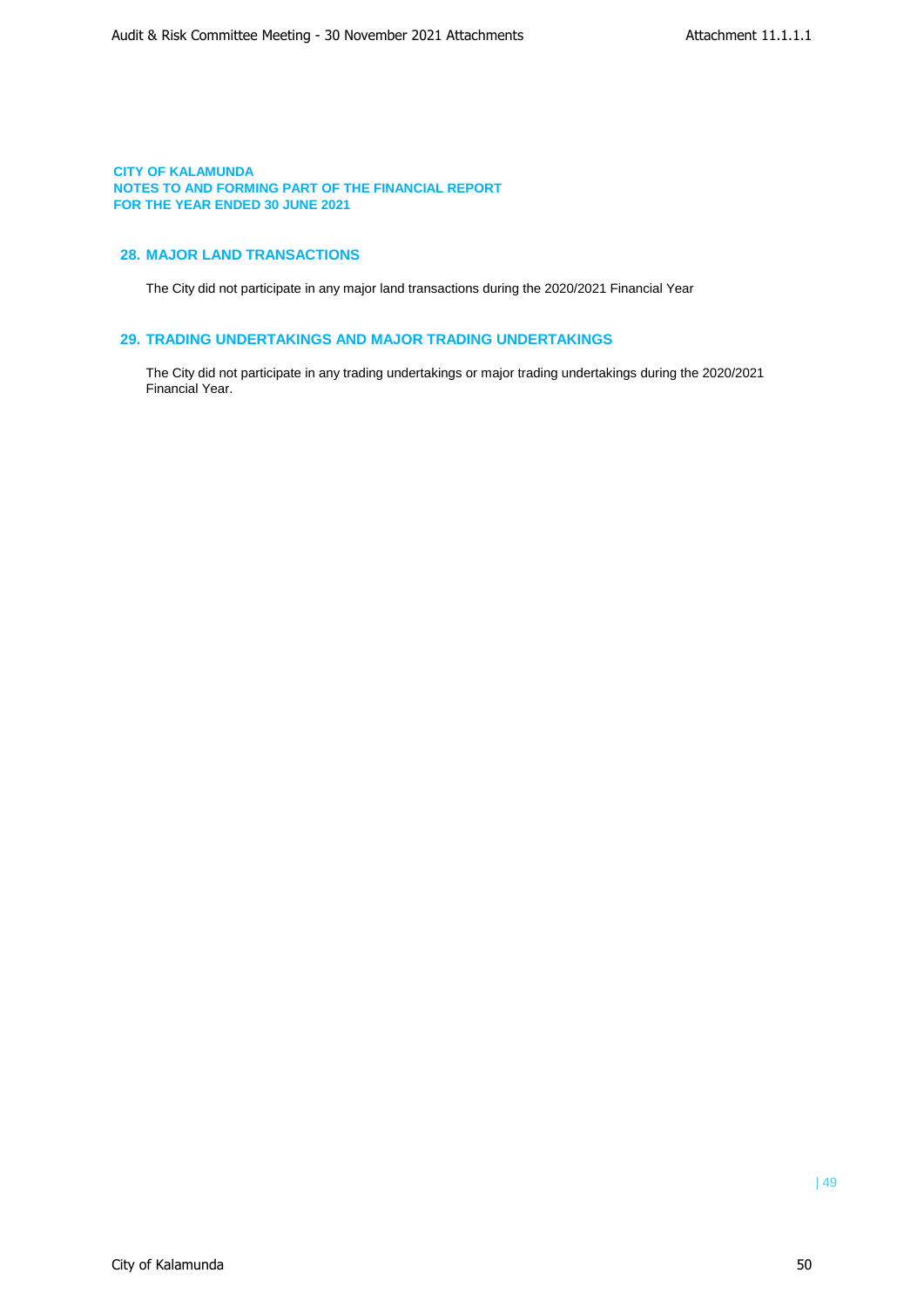**30. RATING INFORMATION**

**(a) Rates**

|                                          |                | <b>Number</b>     | 2020/21<br><b>Rateable</b> | 2020/21<br><b>Actual</b> | 2020/21                         | 2020/21                      | 2020/21<br><b>Actual</b> | 2020/21               | 2020/21                         | 2020/21                      | 2020/21                       | 2019/20<br><b>Actual</b> |
|------------------------------------------|----------------|-------------------|----------------------------|--------------------------|---------------------------------|------------------------------|--------------------------|-----------------------|---------------------------------|------------------------------|-------------------------------|--------------------------|
| <b>RATE TYPE</b>                         | <b>Rate in</b> | <b>of</b>         | <b>Value</b>               | Rate                     | <b>Actual</b><br><b>Interim</b> | <b>Actual</b><br><b>Back</b> | <b>Total</b>             | <b>Budget</b><br>Rate | <b>Budget</b><br><b>Interim</b> | <b>Budget</b><br><b>Back</b> | <b>Budget</b><br><b>Total</b> | <b>Total</b>             |
| Differential general rate / general rate |                | <b>Properties</b> |                            | <b>Revenue</b>           | <b>Rates</b>                    | <b>Rates</b>                 | <b>Revenue</b>           | <b>Revenue</b>        | Rate                            | Rate                         | <b>Revenue</b>                | <b>Revenue</b>           |
|                                          |                |                   |                            |                          |                                 |                              |                          |                       |                                 |                              |                               |                          |
| <b>Gross rental valuations</b>           |                |                   |                            |                          |                                 |                              |                          |                       |                                 |                              |                               |                          |
| <b>General GRV</b>                       | 0.069352       | 21,676            | 376,250,122                | 26,089,044               | 525,140                         | 3,322                        | 26,617,506               | 26,093,698            | $\mathbf 0$                     | $\Omega$                     | 26,093,698                    | 26,272,306               |
| Industrial / Commercial GRV              | 0.07335        | 607               | 119,258,715                | 8,744,495                | $\mathbf 0$                     | 18,771                       | 8,763,266                | 8,747,627             | 0                               | 0                            | 8,747,627                     | 8,597,045                |
| Vacant GRV                               | 0.086309       | 598               | 8,181,100                  | 712,400                  | $\overline{0}$                  | 16,485                       | 728,885                  | 706,103               | $\mathbf 0$                     | $\Omega$                     | 706,103                       | 754,440                  |
|                                          |                |                   |                            |                          |                                 |                              |                          |                       |                                 |                              |                               |                          |
| <b>Unimproved valuations</b>             |                |                   |                            |                          |                                 |                              |                          |                       |                                 |                              |                               |                          |
| General UV                               | 0.003459       | 282               | 177,940,049                | 615,668                  | $\mathbf 0$                     | 3,382                        | 619,050                  | 615,495               | $\mathbf 0$                     | 0                            | 615,495                       | 627,316                  |
| <b>Commercial UV</b>                     | 0.004093       | 55                | 34,365,006                 | 140,574                  | $\Omega$                        | $\Omega$                     | 140,574                  | 140,656               | 0                               | $\Omega$                     | 140,656                       | 138,118                  |
| Sub-Total                                |                | 23,218            | 715,994,993                | 36,302,181               | 525,140                         | 41,960                       | 36,869,281               | 36,303,579            | $\mathbf 0$                     | $\Omega$                     | 36,303,579                    | 36,389,225               |
|                                          | <b>Minimum</b> |                   |                            |                          |                                 |                              |                          |                       |                                 |                              |                               |                          |
| <b>Minimum payment</b>                   |                |                   |                            |                          |                                 |                              |                          |                       |                                 |                              |                               |                          |
|                                          |                |                   |                            |                          |                                 |                              |                          |                       |                                 |                              |                               |                          |
| <b>Gross rental valuations</b>           |                |                   |                            |                          |                                 |                              |                          |                       |                                 |                              |                               |                          |
| <b>General GRV</b>                       | 882            | 1.141             |                            | 1,012,536                | $\mathbf 0$                     | $\mathbf{0}$                 | 1,012,536                | 1,006,362             | 0                               | 0                            | 1,006,362                     | 1,028,528                |
| Industrial / Commercial GRV              | 1,102          | 59                |                            | 65,018                   | $\mathbf 0$                     | $\Omega$                     | 65,018                   | 65,018                | 0                               | $\Omega$                     | 65,018                        | 65,018                   |
| Vacant GRV                               | 767            | 256               |                            | 188,682                  | $\mathbf 0$                     | $\mathbf{0}$                 | 188,682                  | 196,352               | $\mathbf 0$                     | $\Omega$                     | 196,352                       | 172,690                  |
|                                          |                |                   |                            |                          |                                 |                              |                          |                       |                                 |                              |                               |                          |
| <b>Unimproved valuations</b>             |                |                   |                            |                          |                                 |                              |                          |                       |                                 |                              |                               |                          |
| General UV                               | 882            | $\mathbf{0}$      |                            | $\mathbf{0}$             | $\mathbf 0$                     | $\mathbf 0$                  |                          | $\Omega$              | $\mathbf 0$                     | 0                            | $\mathbf 0$                   | $\Omega$                 |
| <b>Commercial UV</b>                     | 1,102          |                   |                            | 3,306                    | $\Omega$                        | $\Omega$                     | 3,306                    | 3,306                 | $\mathbf 0$                     | $\Omega$                     | 3,306                         | 3,306                    |
| Sub-Total                                |                | 1,459             |                            | 1,269,542                | $\mathbf{0}$                    | $\mathbf 0$                  | 1,269,542                | 1,271,038             | 0                               | 0                            | 1,271,038                     | 1,269,542                |
|                                          |                |                   |                            |                          |                                 |                              |                          |                       |                                 |                              |                               |                          |
|                                          |                | 24,677            | 715,994,993                | 37,571,723               | 525,140                         | 41,960                       | 38,138,823               | 37,574,617            | $\mathbf 0$                     | $\Omega$                     | 37,574,617                    | 37,658,767               |
| Total amount raised from general rate    |                |                   |                            |                          |                                 |                              | 38,138,823               |                       |                                 |                              | 37,574,617                    | 37,658,767               |
| Ex-gratia rates                          |                |                   |                            |                          |                                 |                              | 203,306                  |                       |                                 |                              | 156,683                       | 205,787                  |
| <b>Totals</b>                            |                |                   |                            |                          |                                 |                              | 38, 342, 129             |                       |                                 |                              | 37,731,300                    | 37,864,554               |

### **SIGNIFICANT ACCOUNTING POLICIES**

**Rates**

Control over assets acquired from rates is obtained at the commencement of the rating period.

Prepaid rates are, until the taxable event has occurred (start of the next financial year), refundable at the request of the ratepayer. Rates received in advance are initially recognised as a financial liability. When the taxable event occurs, the financial liability is extinguished and the City recognises revenue for the prepaid rates that have not been refunded.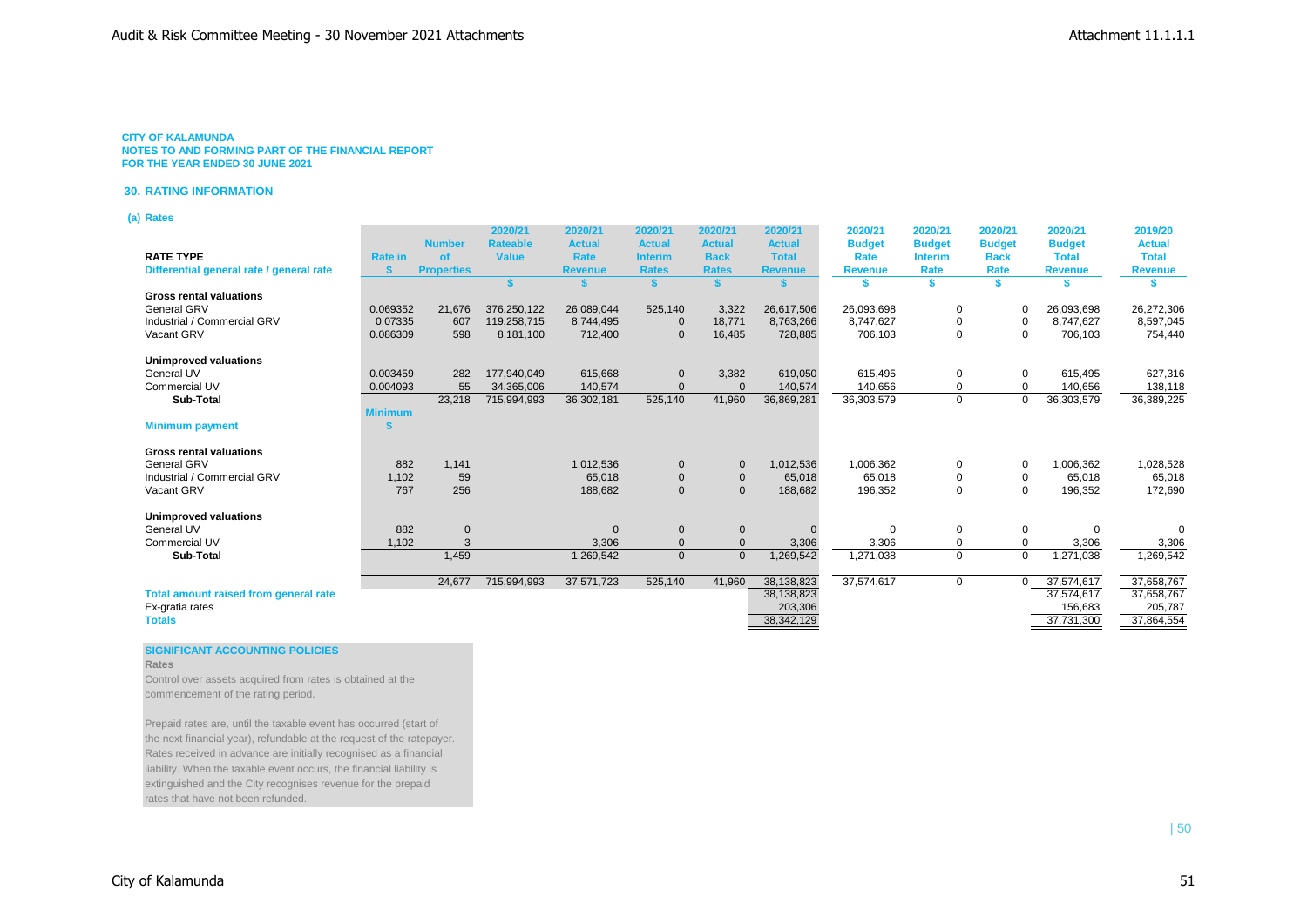## **30. RATING INFORMATION (Continued)**

## **(b) Specified Area Rate**

No Specified area rates were imposed by the City during the year ended 30 June 2021.

### **(c ) Service Charges**

No service charges were imposed by the City during the year ended 30 June 2021.

## **(d) Rates discounts or incentives**

The City offered \$22,000 as rates exemptions under the COVID 19 Financial Hardship Policy for the year ended 30 June 2021.

## **(e ) Waivers or Concessions**

The City did not offer any waivers or concessions for the year ended 30 June 2021.

## **(f) Interest Charges & Instalments**

|                           | <b>Date</b>           | <b>Instalment</b><br><b>Plan</b> | <b>Instalment</b><br><b>Plan</b> | <b>Unpaid Rates</b><br><b>Interest</b> |
|---------------------------|-----------------------|----------------------------------|----------------------------------|----------------------------------------|
| <b>Instalment Options</b> | <b>Due</b>            | <b>Admin Charge</b>              | <b>Interest Rate</b>             | Rate                                   |
|                           |                       |                                  | $\frac{9}{6}$                    | ℅                                      |
| <b>Option One</b>         |                       |                                  |                                  |                                        |
| Single full payment       | <b>17 August 2020</b> | $\Omega$                         | $0.0\%$                          | 8.0%                                   |
| <b>Option Two</b>         |                       |                                  |                                  |                                        |
| <b>First instalment</b>   | <b>17 August 2020</b> | $\Omega$                         | 5.5%                             | 8.0%                                   |
| Second instalment         | 22 December 2020      | $\Omega$                         | 5.5%                             | 8.0%                                   |
| <b>Option Three</b>       |                       |                                  |                                  |                                        |
| <b>First instalment</b>   | <b>17 August 2020</b> | $\mathbf 0$                      | 5.5%                             | 8.0%                                   |
| Second instalment         | 19 October 2020       | $\Omega$                         | 5.5%                             | 8.0%                                   |
| Third instalment          | 22 December 2020      | $\Omega$                         | 5.5%                             | 8.0%                                   |
| Fourth instalment         | 23 February 2021      | $\Omega$                         | 5.5%                             | 8.0%                                   |

|                             | 2021          | 2021          | 2020          |
|-----------------------------|---------------|---------------|---------------|
|                             | <b>Actual</b> | <b>Budget</b> | <b>Actual</b> |
|                             |               |               |               |
| Interest on unpaid rates    | 292,767       | 118.620       | 338,167       |
| Interest on instalment plan | 161.298       | 51.000        | 168.239       |
| Charges on instalment plan  |               |               | 142,352       |
|                             | 454.065       | 169.620       | 648,758       |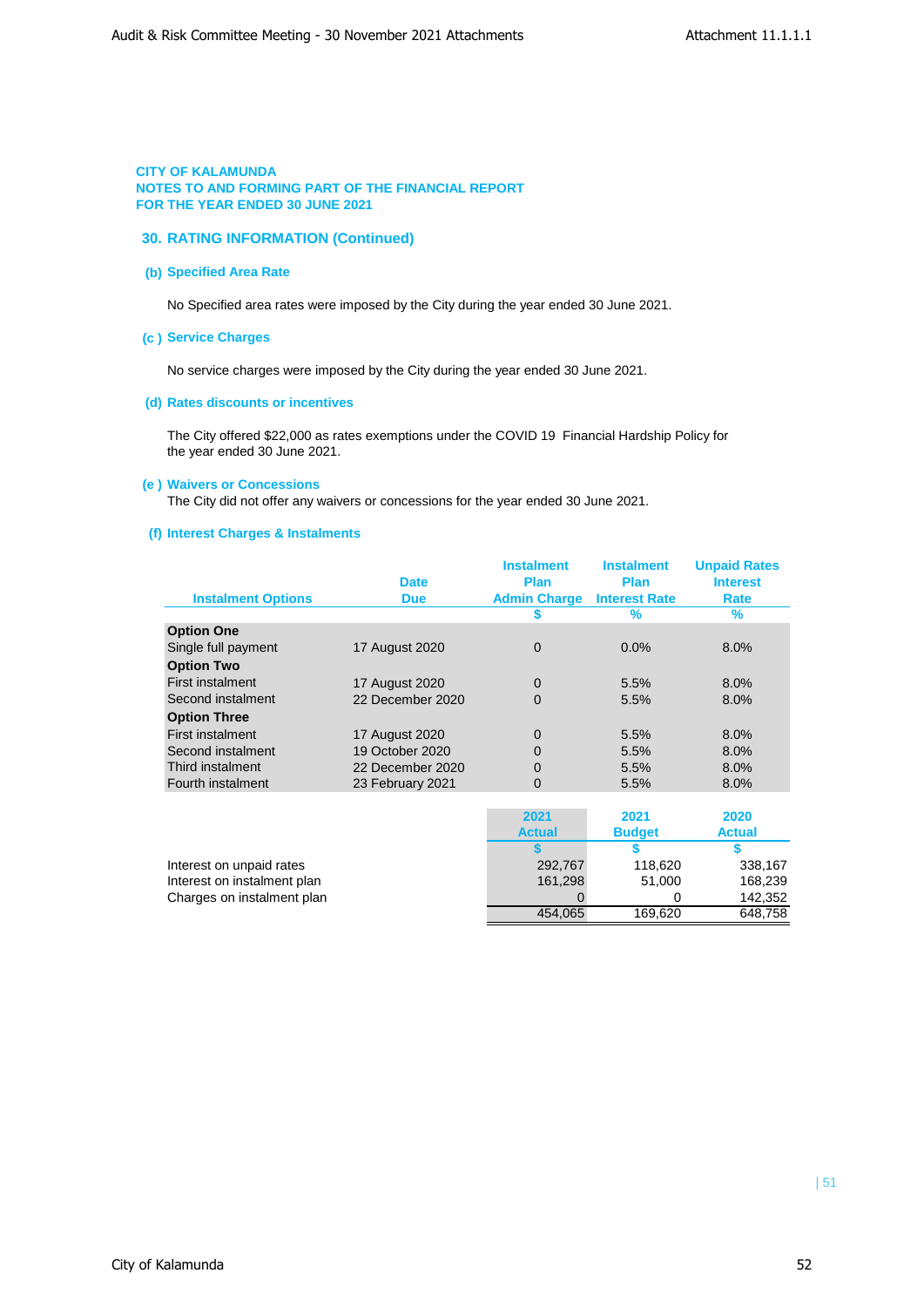#### **CITY OF KALAMUNDA**

**NOTES TO AND FORMING PART OF THE FINANCIAL REPORT FOR THE YEAR ENDED 30 JUNE 2021**

### **31. RATE SETTING STATEMENT INFORMATION**

|                                                                                                                                                                                                                  | 2020/21     |                 |                |                |                |
|------------------------------------------------------------------------------------------------------------------------------------------------------------------------------------------------------------------|-------------|-----------------|----------------|----------------|----------------|
|                                                                                                                                                                                                                  |             | 2020/21         | <b>Budget</b>  | 2020/21        | 2019/20        |
|                                                                                                                                                                                                                  |             | (30 June 2021   | (30 June 2021  | (1 July 2020   | (30 June 2020  |
|                                                                                                                                                                                                                  |             | <b>Carried</b>  | <b>Carried</b> | <b>Brought</b> | <b>Carried</b> |
|                                                                                                                                                                                                                  |             |                 |                |                |                |
|                                                                                                                                                                                                                  | <b>Note</b> | <b>Forward)</b> | Forward)       | Forward)       | Forward)       |
|                                                                                                                                                                                                                  |             | \$              | \$             | \$             | \$             |
| (a) Non-cash amounts excluded from operating activities                                                                                                                                                          |             |                 |                |                |                |
| The following non-cash revenue or expenditure has been excluded<br>from amounts attributable to operating activities within the Rate Setting<br>Statement in accordance with Financial Management Regulation 32. |             |                 |                |                |                |
| <b>Adjustments to operating activities</b>                                                                                                                                                                       |             |                 |                |                |                |
| Less: Profit on asset disposals                                                                                                                                                                                  | 11(a)       | (41, 699)       | 0              | (14, 771)      | (14, 771)      |
|                                                                                                                                                                                                                  |             |                 |                |                |                |
| Less: Amounts recognised as income due to change in Accounting Standards<br>Less: Share of net profit of associates and joint ventures accounted for using                                                       |             | 310,858         | (400,000)      | (160, 170)     | (160, 170)     |
| the equity method                                                                                                                                                                                                |             | (627, 871)      | (998, 408)     | 2,290,314      | 2,290,314      |
| Less: Interest on deferred loans                                                                                                                                                                                 |             | $\Omega$        | $\Omega$       | (1,677)        | (1,677)        |
| Movement in pensioner deferred rates (non-current)                                                                                                                                                               |             | (39, 975)       | (20,000)       | (98, 809)      | (98, 809)      |
| Movement in employee benefit provisions                                                                                                                                                                          |             | 502,027         | 360,623        | 380,303        | 380,303        |
| Movement in service concession liabilities (non-current)                                                                                                                                                         |             | 10,945          | $\Omega$       | $\Omega$       | $\Omega$       |
| Add: Loss on disposal of assets                                                                                                                                                                                  | 11(a)       | 301,608         | $\mathbf 0$    | 2,566,892      | 2,566,892      |
| Add: Capital WIP transferred to expenses                                                                                                                                                                         |             | 256,378         | $\mathbf 0$    | 58,042         | 58,042         |
| Add: Bad debts written off                                                                                                                                                                                       |             | 25,827          | $\mathbf 0$    | 10,968         | 10,968         |
| Add: Depreciation on non-current assets                                                                                                                                                                          | 11(b)       | 13,327,727      | 10,986,626     | 11,316,721     | 11,316,721     |
| Non cash amounts excluded from operating activities                                                                                                                                                              |             | 14,025,825      | 9,928,841      | 16,347,813     | 16,347,813     |
|                                                                                                                                                                                                                  |             |                 |                |                |                |
| (b) Surplus/(deficit) after imposition of general rates                                                                                                                                                          |             |                 |                |                |                |
| The following current assets and liabilities have been excluded                                                                                                                                                  |             |                 |                |                |                |
| from the net current assets used in the Rate Setting Statement                                                                                                                                                   |             |                 |                |                |                |
| in accordance with Financial Management Regulation 32 to                                                                                                                                                         |             |                 |                |                |                |
| agree to the surplus/(deficit) after imposition of general rates.                                                                                                                                                |             |                 |                |                |                |
| <b>Adjustments to net current assets</b>                                                                                                                                                                         |             |                 |                |                |                |
| Less: Reserves - cash/financial asset backed                                                                                                                                                                     | 4           | (23, 511, 544)  | (8,507,588)    | (14, 531, 763) | (14, 531, 763) |
| Less: Financial assets at amortised cost - self supporting loans                                                                                                                                                 | 5(a)        | (12, 414)       | $\mathbf 0$    | (11, 737)      | (11, 737)      |
| Add: Current liabilities not expected to be cleared at end of year                                                                                                                                               |             |                 |                |                |                |
| - Current portion of borrowings                                                                                                                                                                                  | 19(b)       | 1,228,737       | 871,921        | 1,027,692      | 1,027,692      |
| - Current portion of lease liabilities                                                                                                                                                                           | 18(a)       | 44,711          | $\Omega$       | $\Omega$       |                |
| - Employee benefit provisions                                                                                                                                                                                    |             | 4,525,221       | 2,753,975      | 4,196,505      | 4,196,505      |
| <b>Total adjustments to net current assets</b>                                                                                                                                                                   |             | (17, 725, 289)  | (4,881,692)    | (9,319,303)    | (9,319,303)    |
|                                                                                                                                                                                                                  |             |                 |                |                |                |
| Net current assets used in the Rate Setting Statement                                                                                                                                                            |             |                 |                |                |                |
| <b>Total current assets</b>                                                                                                                                                                                      |             | 40,854,273      | 14,899,559     | 31,813,112     | 31,813,112     |
| Less: Total current liabilities                                                                                                                                                                                  |             | (19, 586, 395)  | (9.911, 199)   | (15,874,236)   | (15,874,236)   |
| Less: Total adjustments to net current assets                                                                                                                                                                    |             | (17, 725, 289)  | (4,881,692)    | (9,319,303)    | (9,319,303)    |
| Net current assets used in the Rate Setting Statement                                                                                                                                                            |             | 3,542,590       | 106,668        | 6,619,571      | 6,619,571      |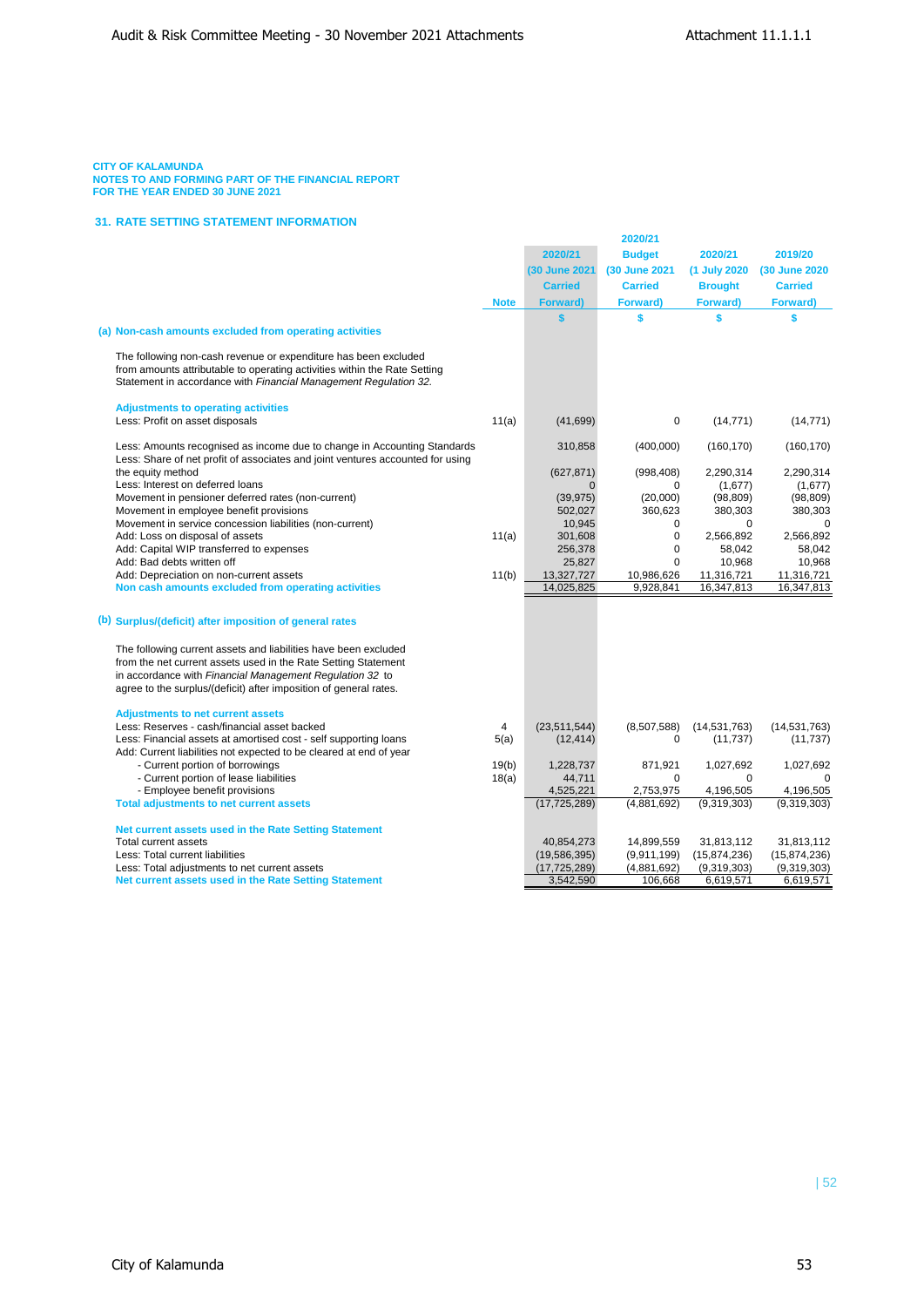## **32. FINANCIAL RISK MANAGEMENT**

This note explains the City's exposure to financial risks and how these risks could affect the City's future financial performance.

| <b>Risk</b>                        | <b>Exposure arising from</b>                                                              | <b>Measurement</b>                | <b>Management</b>                                                      |
|------------------------------------|-------------------------------------------------------------------------------------------|-----------------------------------|------------------------------------------------------------------------|
| <b>Market risk - interest rate</b> | Long term borrowings at variable<br>rates                                                 | Sensitivity<br>analysis           | Utilise fixed interest rate borrowings.                                |
| <b>Credit risk</b>                 | Cash and cash equivalents, trade<br>receivables, financial assets and<br>debt investments | Aging analysis<br>Credit analysis | Diversification of bank deposits,<br>credit limits. Investment policy. |
| <b>Liquidity risk</b>              | Borrowings and other liabilities                                                          | Rolling cash<br>flow forecasts    | Availability of committed credit lines<br>and borrowing facilities.    |

The City does not engage in transactions expressed in foreign currencies and is therefore not subject to foreign currency risk.

Financial risk management is carried out by the finance area under policies approved by the Council. The finance area identifies, evaluates and manages financial risks in close co-operation with the operating divisions. Council have approved the overall risk management policy and provide policies on specific areas such as investment policy.

### **(a) Interest rate risk**

### **Cash and cash equivalents**

The City's main interest rate risk arises from cash and cash equivalents with variable interest rates, which exposes the City to cash flow interest rate risk. Short term overdraft facilities also have variable interest rates however these are repaid within 12 months, reducing the risk level to minimal.

Excess cash and cash equivalents are invested in fixed interest rate term deposits which do not expose the City to cash flow interest rate risk. Cash and cash equivalents required for working capital are held in variable interest rate accounts and non-interest bearing accounts. Carrying amounts of cash and cash equivalents at the 30 June and the weighted average interest rate across all cash and cash equivalents and term deposits held disclosed as financial assets at amortised cost are reflected in the table below.

|                                                                        | <b>Weighted</b><br><b>Average</b><br><b>Interest Rate</b><br>$\%$ | <b>Carrying</b><br><b>Amounts</b> | <b>Fixed</b><br><b>Interest Rate</b> | <b>Variable</b><br><b>Interest Rate</b> | <b>Non Interest</b><br><b>Bearing</b> |
|------------------------------------------------------------------------|-------------------------------------------------------------------|-----------------------------------|--------------------------------------|-----------------------------------------|---------------------------------------|
| 2021                                                                   |                                                                   |                                   |                                      |                                         |                                       |
| Cash and cash equivalents<br>Financial assets at amortised cost - term | 0.49%                                                             | 32,134,446                        | $\mathbf 0$                          | 28,107,003                              | 4,027,443                             |
| deposits                                                               | 0.48%                                                             | 3,387,717                         | 3,387,717                            | $\mathbf 0$                             | $\Omega$                              |
| 2020                                                                   |                                                                   |                                   |                                      |                                         |                                       |
| Cash and cash equivalents                                              | 1.64%                                                             | 24,196,351                        | 0                                    | 16,393,738                              | 7,802,613                             |
| Financial assets at amortised cost                                     | 1.20%                                                             | 3,363,744                         | 3,363,744                            | 0                                       | $\Omega$                              |

### **Sensitivity**

Profit or loss is sensitive to higher/lower interest income from cash and cash equivalents as a result of changes in  $interest rates.$ 

Impact of a 1% movement in interest rates on prof \* Holding all other variables constant

|                         | 2021    | 2020    |
|-------------------------|---------|---------|
|                         |         |         |
| it and loss and equity* | 281,070 | 163.937 |

#### **Borrowings**

Borrowings are subject to interest rate risk - the risk that movements in interest rates could adversely affect funding costs. The City manages this risk by borrowing long term and fixing the interest rate to the situation considered the most advantageous at the time of negotiation. The City does not consider there to be any interest rate risk in relation to borrowings. Details of interest rates applicable to each borrowing can be found at Note 18(a).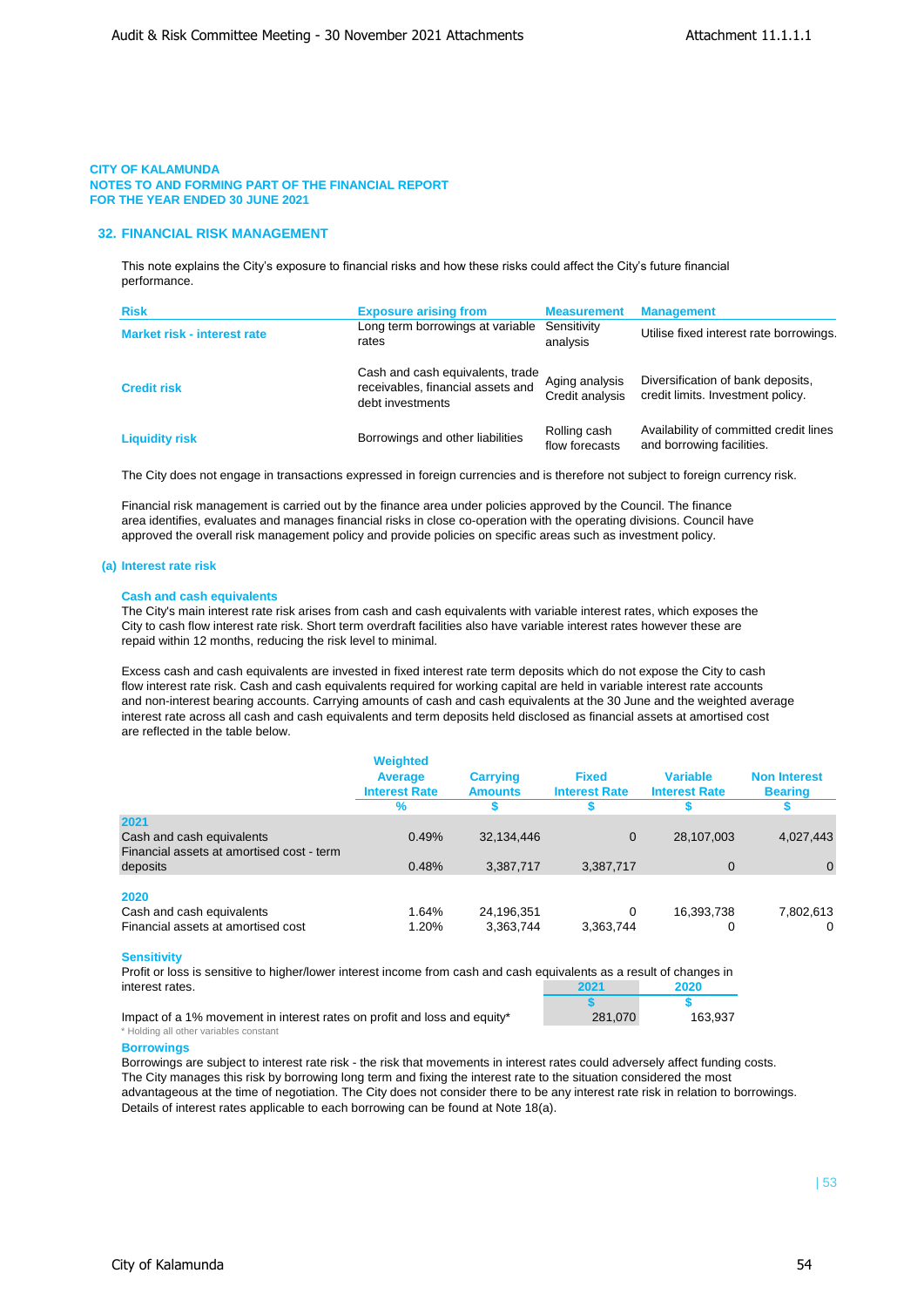## **32. FINANCIAL RISK MANAGEMENT (Continued)**

### **(b) Credit risk**

## *Trade and Other Receivables*

The City's major receivables comprise rates annual charges and user fees and charges. The major risk associated with these receivables is credit risk – the risk that the debts may not be repaid. The City manages this risk by monitoring outstanding debt and employing debt recovery policies. It also encourages ratepayers to pay rates by the due date through incentives.

Credit risk on rates and annual charges is minimised by the ability of the City to recover these debts as a secured charge over the land, that is, the land can be sold to recover the debt. Whilst the City was historically able to charge interest on overdue rates and annual charges at higher than market rates, which further encourage payment.

The level of outstanding receivables is reported to Council monthly and benchmarks are set and monitored for acceptable collection performance.

The City applies the AASB 9 simplified approach to measuring expected credit losses using a lifetime expected loss allowance for all trade receivables. To measure the expected credit losses, rates receivable are separated from other trade receivables due to the difference in payment terms and security for rates receivable.

The expected loss rates are based on the payment profiles of rates and fees and charges over a period of 36 months before 1 July 2020 or 1 July 2021 respectively and the corresponding historical losses experienced within this period. Historical credit loss rates are adjusted to reflect current and forward-looking information on macroeconomic factors such as the ability of ratepayers and residents to settle the receivables. Housing prices and unemployment rates have been identified as the most relevant factor in repayment rates, and accordingly adjustments are made to the expected credit loss rate based on these factors.

The loss allowance as at 30 June 2021 for rates receivable was determined as follows:

|                             | <b>Current</b> | More than 1<br>year past due | More than 2<br>years past due | More than 3<br>years past due | Total     |
|-----------------------------|----------------|------------------------------|-------------------------------|-------------------------------|-----------|
| <b>30 June 2021</b>         |                |                              |                               |                               |           |
| Rates receivable            | 1,566,317      | 484,709                      | 982,883                       | 594,303                       | 3,628,212 |
| <b>Expected credit loss</b> | $0.00\%$       | $0.00\%$                     | $0.00\%$                      | $0.00\%$                      |           |
| Gross carrying amount       | 1,566,317      | 484.709                      | 982.883                       | 594.303                       | 3,628,212 |
| Loss allowance              | 0              | 0                            | 0                             | $\Omega$                      | 0         |
| <b>30 June 2020</b>         |                |                              |                               |                               |           |
| Rates receivable            | 1,408,373      | 412.432                      | 669.166                       | 579.041                       | 3,069,013 |
| Expected credit loss        | $0.00\%$       | $0.00\%$                     | $0.00\%$                      | $0.00\%$                      |           |
| Gross carrying amount       | 1,408,373      | 413.432                      | 669.166                       | 579.041                       | 3,070,013 |
| Loss allowance              | 0              | 0                            | 0                             |                               | $\Omega$  |

The loss allowance as at 30 June 2021 and 30 June 2020 was determined as follows for trade receivables.

|                             |                | More than 30  | More than 60  | More than 90  |              |
|-----------------------------|----------------|---------------|---------------|---------------|--------------|
|                             | <b>Current</b> | days past due | days past due | days past due | <b>Total</b> |
| <b>30 June 2021</b>         |                |               |               |               |              |
| Trade and other receivables | 401,592        | 12.515        | 96,519        | 23.104        | 533,731      |
| Expected credit loss        | 0.04%          | 0.05%         | 0.05%         | 0.40%         |              |
| Gross carrying amount       | 401,592        | 12,515        | 96,519        | 23.104        | 533,731      |
| Loss allowance              | 161            | 6             | 48            | 9             | 224          |
| 30 June 2020                |                |               |               |               |              |
| Trade and other receivables | 241.698        | $\Omega$      | 13.389        | 50.679        | 305.767      |
| Expected credit loss        | 0.04%          | 0.05%         | 0.05%         | 0.59%         |              |
| Gross carrying amount       | 241.698        | 0             | 13.389        | 50.679        | 305.767      |
| Loss allowance              | 85             | 0             |               | 299           | 391          |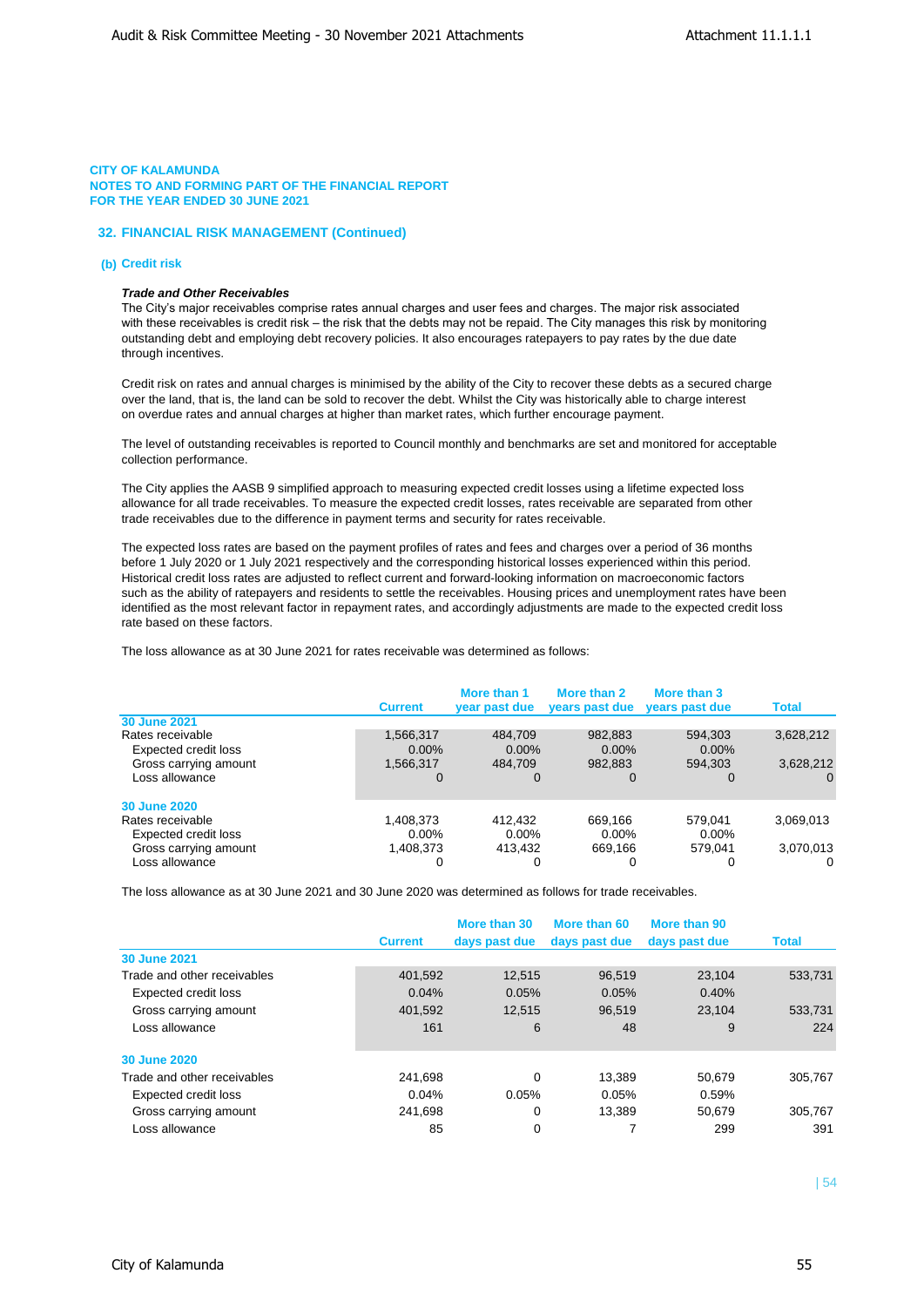## **32. FINANCIAL RISK MANAGEMENT (Continued)**

## **(c) Liquidity risk**

## **Payables and borrowings**

Payables and borrowings are both subject to liquidity risk – that is the risk that insufficient funds may be on hand to meet payment obligations as and when they fall due. The City manages this risk by monitoring its cash flow requirements and liquidity levels and maintaining an adequate cash buffer. Payment terms can be extended and overdraft facilities drawn upon if required and disclosed in Note 19(e).

The contractual undiscounted cash flows of the City's payables and borrowings are set out in the liquidity table below. Balances due within 12 months equal their carrying balances, as the impact of discounting is not significant.

| 2021              | <b>Due</b><br>within<br>1 year | <b>Due</b><br>between<br>1 $85$ years | <b>Due</b><br>after<br>5 years | <b>Total</b><br>contractual<br>cash flows | <b>Carrying</b><br>values<br>S |
|-------------------|--------------------------------|---------------------------------------|--------------------------------|-------------------------------------------|--------------------------------|
|                   |                                |                                       |                                |                                           |                                |
| Payables          | 10,641,375                     | $\Omega$                              | $\Omega$                       | 10,641,375                                | 10,641,375                     |
| Borrowings*       | 1,509,214                      | 6,780,008                             | 3,219,032                      | 11,508,254                                | 11,508,254                     |
| Lease liabilities | 44,711                         | 56.071                                | 0                              | 100,782                                   | 100,782                        |
|                   | 12,195,300                     | 6.836.079                             | 3.219.032                      | 22.250.411                                | 22,250,411                     |
| 2020              |                                |                                       |                                |                                           |                                |
| Payables          | 8,435,334                      | 0                                     | $\Omega$                       | 8,435,334                                 | 8,435,334                      |
| Borrowings*       | 1,299,755                      | 5,162,509                             | 3,102,074                      | 9,564,338                                 | 9,564,338                      |
|                   | 9,735,089                      | 5,162,509                             | 3,102,074                      | 17,999,672                                | 17,999,672                     |

Borrowings include the principal and interest repayments due.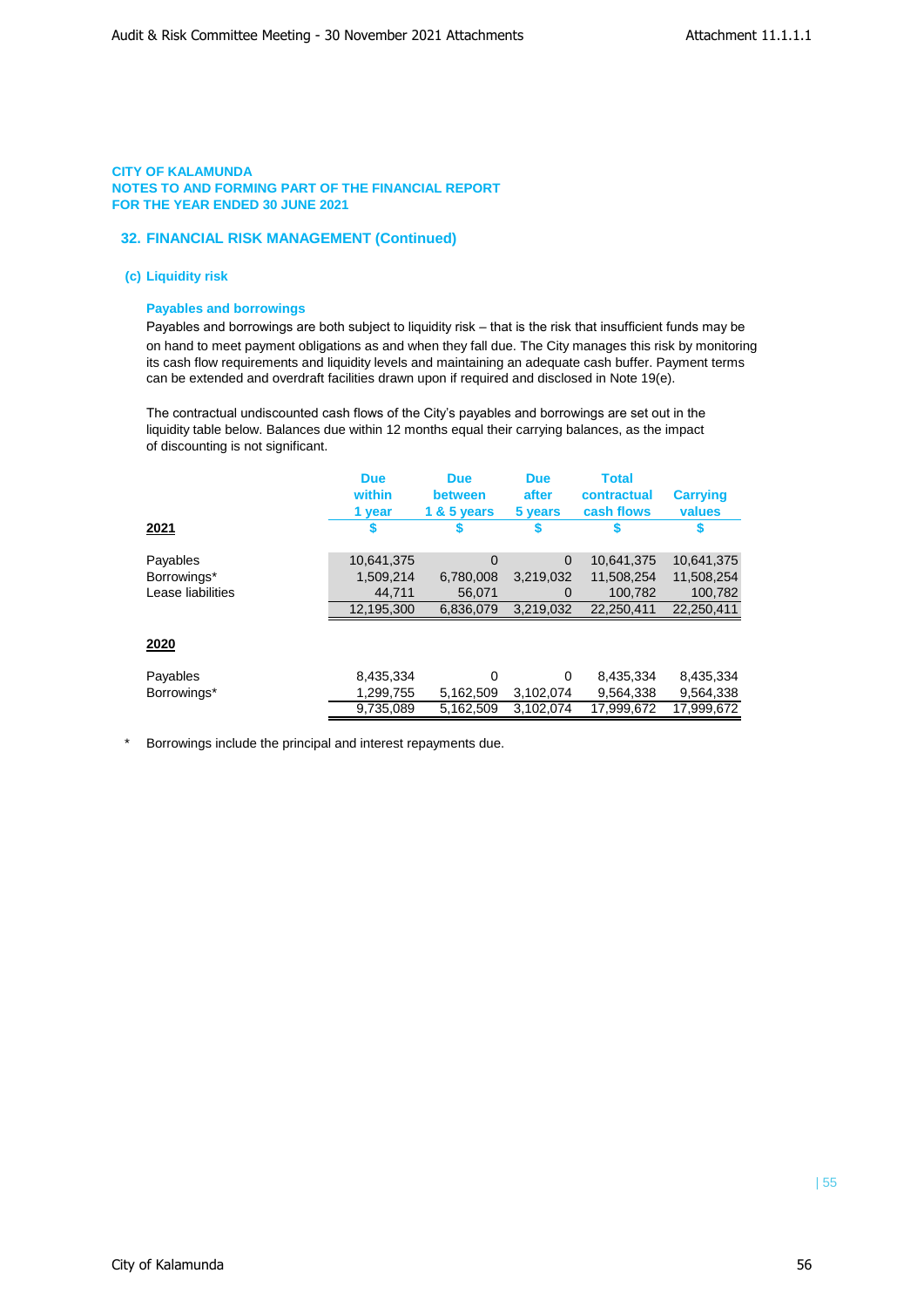## **33. EVENTS OCCURRING AFTER THE END OF THE REPORTING PERIOD**

There have been no significant events after the reporting period that are to be included in 2020/2021.

## **34. INITIAL APPLICATION OF AUSTRALIAN ACCOUNTING STANDARDS**

During the year, the City adopted all of the new and revised Australian Accounting Standards and Interpretations which were compiled, became mandatory and which were applicable to its operations.

### **AASB 1059 Service Concession Arrangements: Grantors**

The City adopted AASB 1059 Service Concession Arrangements: Grantors for the year ended 30 June 2021 resulting in changes in accounting policies.

This standard addresses the accounting for a service concession arrangement by a grantor that is a public sector entity.

It applies to arrangements that involve a third-party operator providing public services related to a service concession asset on behalf of a public grantor (in this case, local government) for the specific period of time and managing at least some of those services.

The adoption of AASB 1059 had no impact on the financial statements of the City.

## **35. TRUST FUNDS**

Funds held at balance date which are required to be held in trust and which are not included in the financial statements are as follows:

|                                   | 1 July 2020 | <b>Amounts Received Amounts Paid 30 June 2021</b> |             |            |
|-----------------------------------|-------------|---------------------------------------------------|-------------|------------|
|                                   |             |                                                   |             |            |
| Wattle Grove - Cell 9*            | 9,198,947   | 844.569                                           | (1,957,062) | 8,086,454  |
| Cash in lieu of Public Open Space | 2,476,871   | 3,331,176                                         | (3,922,088) | 1,885,959  |
| NBN Tower Pickering Brook         | 27.853      | 13.606                                            |             | 41.459     |
|                                   | 11,703,671  | 4,189,351                                         | (5,879,149) | 10,013,872 |

The Wattle Grove CELL 9 Trust includes an amount of \$3.9 million payable to the Department of Education for their contribution to the Trust in the form of the Wattle Grove Primary School land.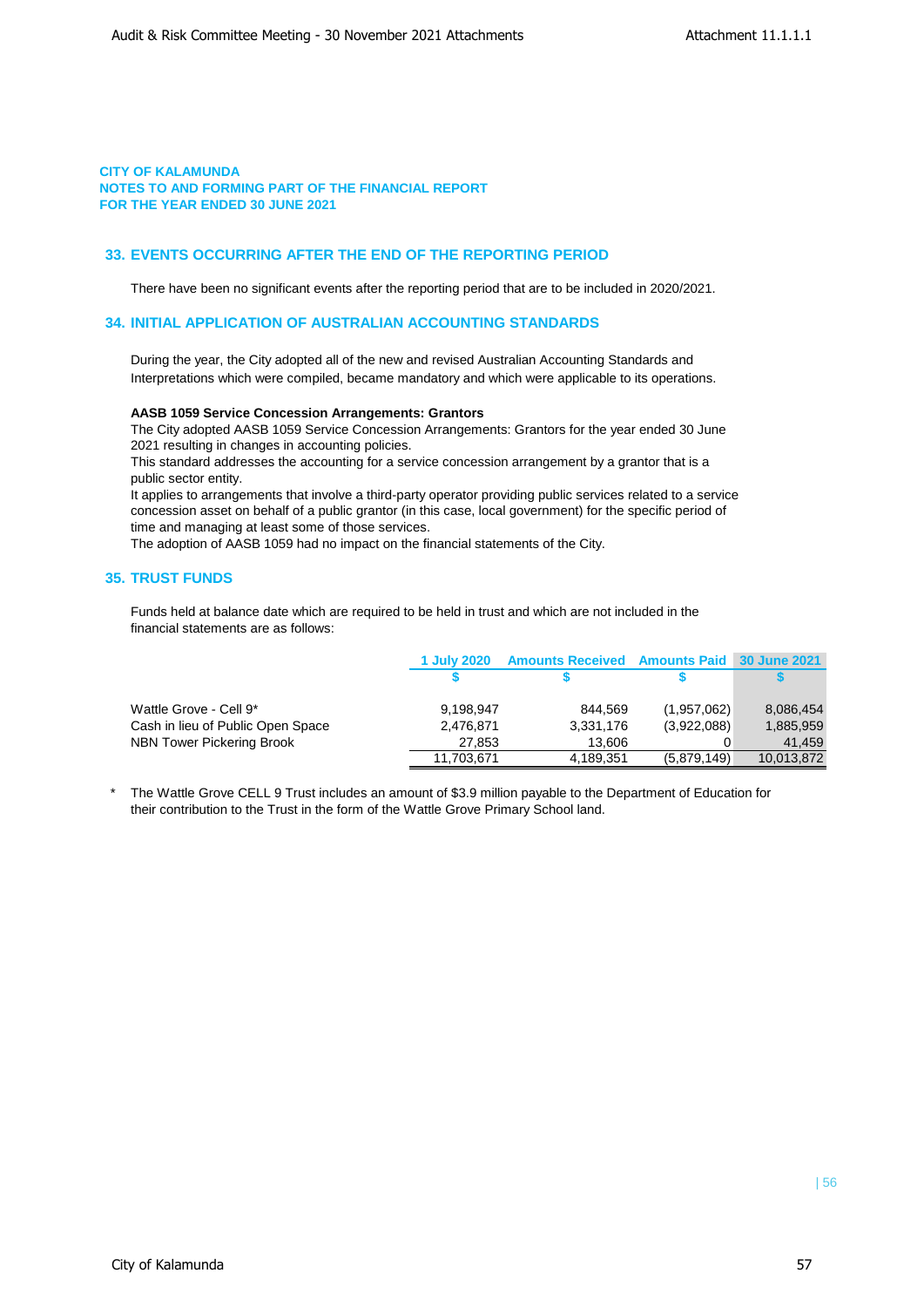#### **CITY OF KALAMUNDA**

#### **NOTES TO AND FORMING PART OF THE FINANCIAL REPORT FOR THE YEAR ENDED 30 JUNE 2021**

## **36. OTHER SIGNIFICANT ACCOUNTING POLICIES**

**a) Goods and services tax (GST) h) Fair value hierarchy**<br>
Revenues, expenses and assets are recognised net of the amount of GST, AASB 13 requires the diverse of except where the amount of GST incurred is not recoverable

Receivables and payables are stated inclusive of GST receivable or payable. The net amount of GST recoverable from, or payable to, the ATO is included **Level 1 Level 1 Level 1 Conservent is a start of the statement** of financial position. Number the statements based on quoted prices (unadjus

Cash flows are presented on a gross basis. The GST components of cash and the date.<br>flows arising from investing or financing activities which are recoverable from, or payable to, the ATO are presented as operating cash flows. **Level 2**

The asset or liability is classified as current if it is expected to be settled within the next 12 months, being the City's operational cycle. In the case of **Level 3**<br>
liabilities where the City does not have the unconditional right to defer<br>
Measurements based on unobservable inputs for the asset or liabilities where the City does not have the unconditional right to defer settlement beyond 12 months, such as vested long service leave, the liability is classified as current even if not expected to be settled within the next 12 months. Inventories held for trading are classified as current or non-current based on the City's intentions to release for sale.

are rounded to the nearest dollar. Amounts are presented in Australian Dollars.

retrospective restatement or reclassifies items in its financial statements that has a material effect on the statement of financial position, an additional **Market approach**<br>(third) statement of financial position as at the beginning of the preceding Valuation techniques that use prices and other rele (third) statement of financial position as at the beginning of the preceding Valuation techniques that use prices and other relevant information or priori of the priori of the priori of the priori of the priori of the prio period in addition to the minimum comparative financial statements is presented.

Unless otherwise stated, the budget comparative figures shown in this annual financial report relate to the original budget estimate for the relevant item of disclosure. **Cost approach**

The City contributes to a number of Superannuation Funds on behalf of employees. All funds to which the City contributes are defined contribution Each valuation technique requires inputs that reflect the assumptions that plans. buyers and sellers would use when pricing the asset or liability, including

between independent, knowledgeable and willing market participants at the reflect the assumptions that buyers and sellers would generally use when

market pricing information is used to determine fair value. Adjustments to market values may be made having regard to the characteristics of the **i) Impairment of assets**<br>specific asset or liability. The fair values of assets that are not traded in an ln accordance with Austr<br>active market are de valuation techniques maximise, to the extent possible, the use of observable date to determine whether there is any indication they may be impaired. market data.

principal market for the asset or liability (i.e. the market with the greatest volume and level of activity for the asset or liability) or, in the absence of carrying amount. such a market, the most advantageous market available to the entity at the end of the reporting period (i.e. the market that maximises the receipts from Any excess of the asset's carrying amount over its recoverable amount is<br>the sale of the asset after taking into account transaction costs and r

For non-financial assets, the fair value measurement also takes into account decrease in accordance with that other Standard. a market participant's ability to use the asset in its highest and best use or to sell it to another market participant that would use the asset in its highest For non-cash generating specialised assets that are measured under the the non-cash generating specialised assets that are measured under the

Revenues, expenses and assets are recognised net of the amount of GST, AASB 13 requires the disclosure of fair value information by level of the fair<br>Nature the amount of GST incurred is not recoverable from the same and a Australian Taxation Office (ATO). possible levels based on the lowest level that an input that is significant to the measurement can be categorised into as follows:

identical assets or liabilities that the entity can access at the measurement

Measurements based on inputs other than quoted prices included in Level 1 **b) Current and non-current classification** that are observable for the asset or liability, either directly or indirectly

The fair values of assets and liabilities that are not traded in an active market are determined using one or more valuation techniques. These valuation techniques maximise, to the extent possible, the use of observable market data. If all significant inputs required to measure fair value are observable, the **c) Rounding off figures** asset or liability is included in Level 2. If one or more significant inputs are not All figures shown in this annual financial report, other than a rate in the dollar, based on observable market data, the asset or liability is included in Level 3.

#### **Valuation techniques**

**d) Comparative figures** The City selects a valuation technique that is appropriate in the circumstances Where required, comparative figures have been adjusted to conform with and for which sufficient data is available to measure fair value. The availability<br>
changes in presentation for the current financial year. So the spec changes in the current financial year. On the current financial year. On the current financial year. On the specific characteristics of the asset or liability being measured. The valuation techniques selected by When the City applies an accounting policy retrospectively, makes a the City are consistent with one or more of the following valuation approaches:

#### **Income approach**

**e) Budget comparative figures income**<br>
Unless otherwise stated, the budget comparative figures shown in this annual and expenses into a single discounted present value.

Valuation techniques that reflect the current replacement cost of the service **f) Superannuation** capacity of an asset. **Capacity of an asset.** Capacity of an asset.

assumptions about risks. When selecting a valuation technique, the City **g) Fair value of assets and liabilities** gives priority to those techniques that maximise the use of observable inputs Fair value is the price that the City would receive to sell the asset or would<br>have to pay to transfer Fair value is the price that the City would receive to sell the asset or would and minimise the use of unobservable inputs. Inputs that are developed using<br>have to pay to transfer a liability, in an orderly (i.e. unforced) measurement date.<br>pricing the asset or liability are considered observable, whereas inputs for liability are considered observable, whereas inputs for liability are considered observable, whereas inputs for liability are c As fair value is a market-based measure, the closest equivalent observable information available about such assumptions are considered unobservable.

specific asset or liability. The fair values of assets that are not traded in an limity and limit coordance with Australian Accounting Standards the City's cash generating<br>active market are determined using one or more val

Where such an indication exists, an impairment test is carried out on the To the extent possible, market information is extracted from either the asset by comparing the recoverable amount of the asset, being the higher of principal market for the asset or liability (i.e. the market with the grea

recognised immediately in profit or loss, unless the asset is carried at a transport costs). The costs of the costs of the costs of the costs of the costs amount in accordance with another Standard (e.g. AASB 116) whereby any impairment loss of a revalued asset is treated as a revaluation

> revaluation model ,such as roads, drains, public buildings and the like, no annual assessment of impairment is required. Rather AASB 116.31 applies and revaluations need only be made with sufficient regulatory to ensure the carrying value does not differ materially from that which would be determined using fair value at the end of the reporting period.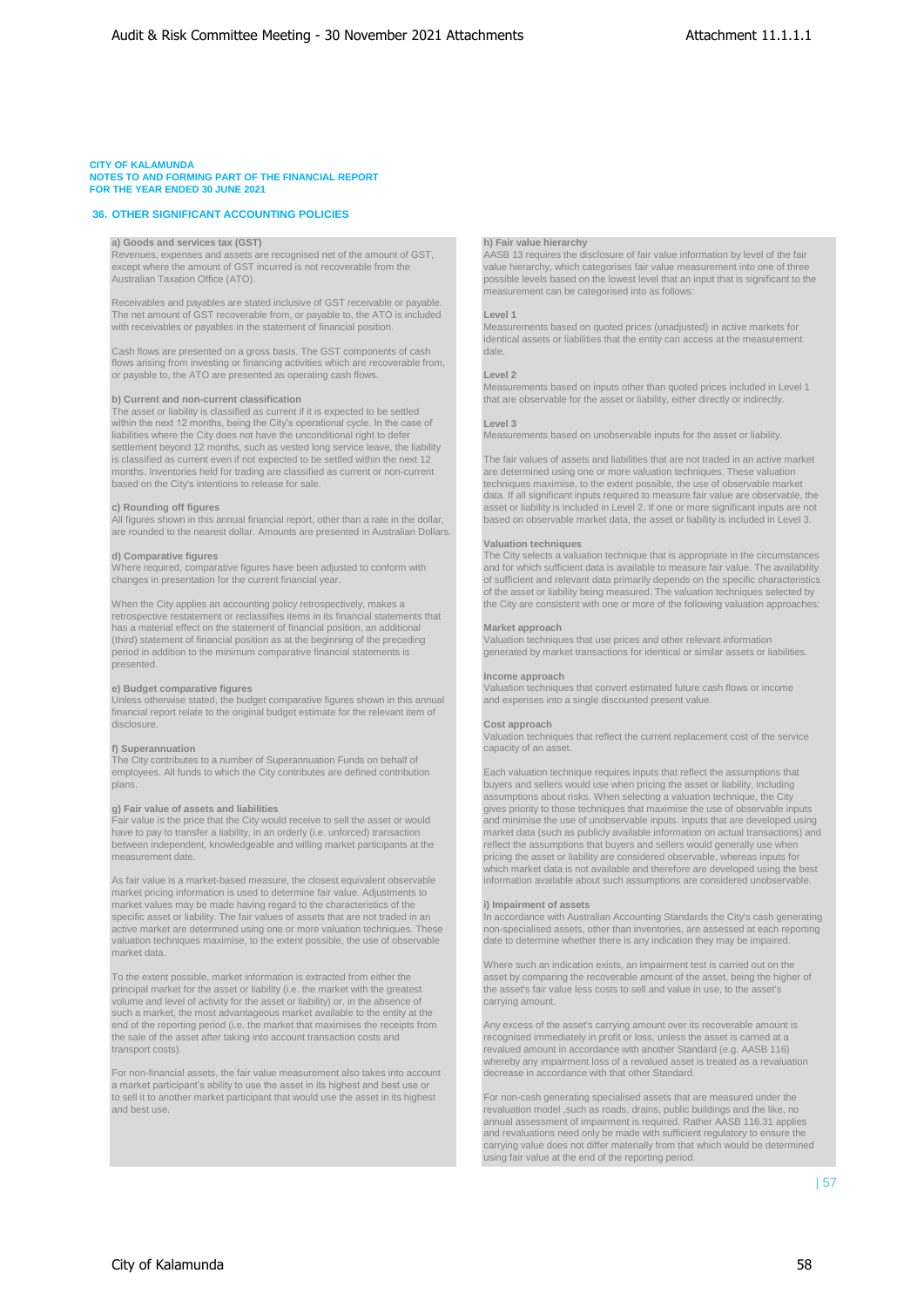## **CITY OF KALAMUNDA**

**NOTES TO AND FORMING PART OF THE FINANCIAL REPORT FOR THE YEAR ENDED 30 JUNE 2021**

## **37. ACTIVITIES/PROGRAMS**

CITY operations as disclosed in these financial statements encompass the following service orientated activities/programs.

| <b>PROGRAM NAME AND OBJECTIVES</b><br><b>GOVERNANCE</b>                                                                                                        | <b>ACTIVITIES</b>                                                                                                                                                                                                                                                                                  |
|----------------------------------------------------------------------------------------------------------------------------------------------------------------|----------------------------------------------------------------------------------------------------------------------------------------------------------------------------------------------------------------------------------------------------------------------------------------------------|
| To provide a decision making process for the<br>efficient allocation of scarce resources.                                                                      | Includes the activities of members of council and the administrative support available to the<br>council for the provision of governance of the district. Other costs relate to the task of assisting<br>elected members and ratepayers on matters which do not concern specific council services. |
| <b>GENERAL PURPOSE FUNDING</b><br>To collect revenue to allow for the provision of<br>services.                                                                | Rates, general purpose government grants and interest revenue.                                                                                                                                                                                                                                     |
| LAW, ORDER, PUBLIC SAFETY<br>To provide services to help ensure a safer and<br>environmentally conscious community.                                            | Supervision and enforcement of various local laws relating to fire prevention, animal control<br>and other aspects of public safety including emergency services.                                                                                                                                  |
| <b>HEALTH</b><br>To provide an operational framework for<br>environmental and community health.                                                                | Inspection of food outlets and their control, provision of meat inspection services, noise control<br>and waste disposal compliance.                                                                                                                                                               |
| <b>EDUCATION AND WELFARE</b><br>To provide services to disadvantaged persons,<br>the elderly, children and youth.                                              | Provision and maintenance of senior citizen and disability services, youth services and other<br>voluntary services.                                                                                                                                                                               |
| <b>COMMUNITY AMENITIES</b><br>To provide services required by the community.                                                                                   | Rubbish collection services, operation of rubbish disposal sites, litter control, construction and<br>maintenance of urban storm water drains, protection of the environment and administration of<br>town planning schemes and public conveniences.                                               |
| <b>RECREATION AND CULTURE</b><br>To establish and effectively manage<br>infrastructure and resource which will help the<br>social well being of the community. | Maintenance of public halls, civic centres, aquatic centre, recreation centres and various<br>sporting facilities. Provision and maintenance of parks, gardens and playgrounds. Operation of<br>library, museum and other cultural facilities.                                                     |
| <b>TRANSPORT</b><br>To provide safe, effective and efficient transport<br>services to the community.                                                           | Construction and maintenance of roads, footpaths, bridges, lighting and cleaning of streets.                                                                                                                                                                                                       |
| <b>ECONOMIC SERVICES</b><br>To help promote the City and its economic<br>wellbeing.                                                                            | Tourism and area promotion, rural services and building control.                                                                                                                                                                                                                                   |
| OTHER PROPERTY AND SERVICES<br>To monitor and control council's overheads<br>operating accounts.                                                               | Private works operation, plant repair and operation costs and engineering operation costs.                                                                                                                                                                                                         |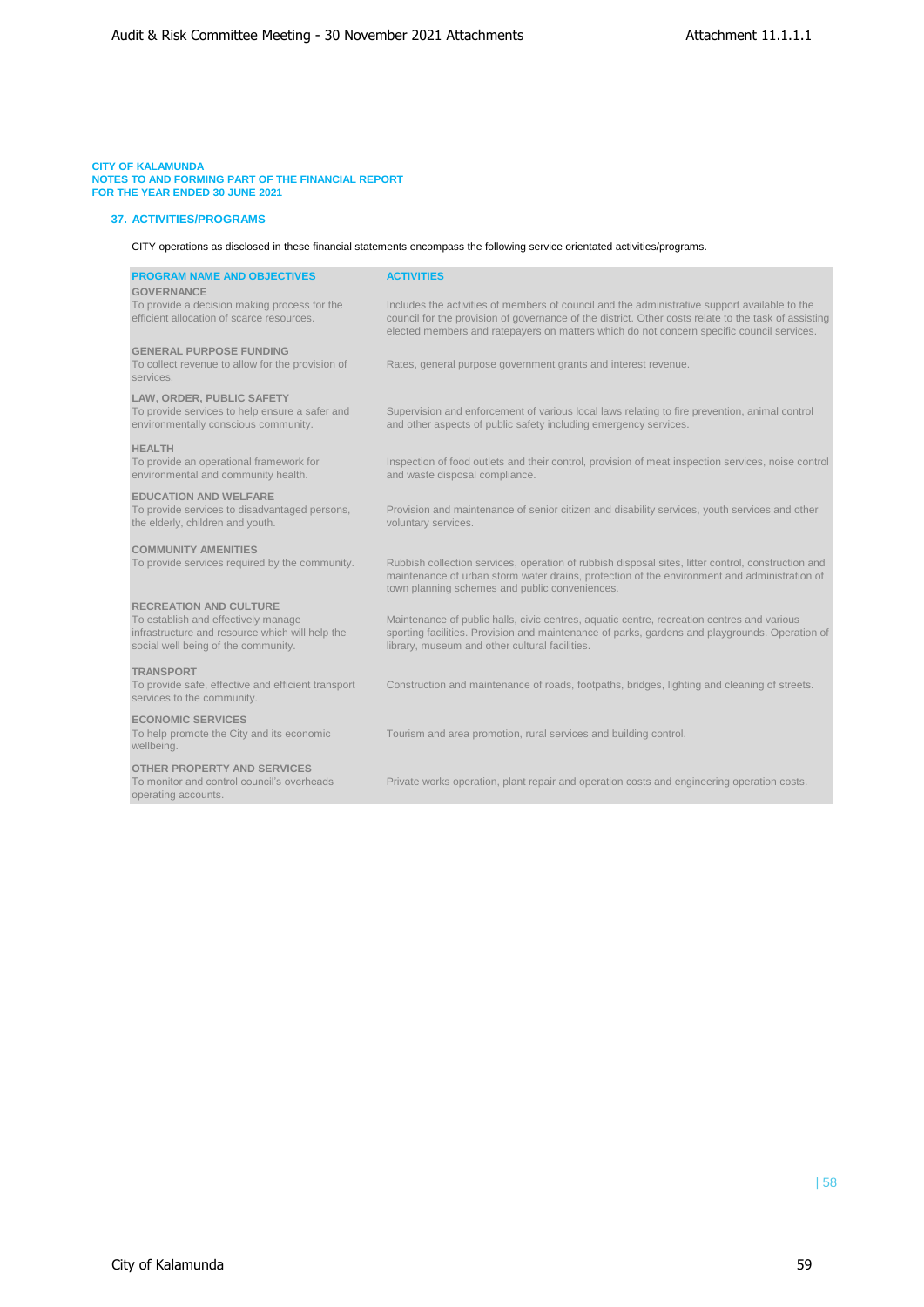| <b>38. FINANCIAL RATIOS</b>       | 2021          | 2020          | 2019          |
|-----------------------------------|---------------|---------------|---------------|
|                                   | <b>Actual</b> | <b>Actual</b> | <b>Actual</b> |
| Current ratio                     | 1.36          | 1.54          | 1.30          |
| Asset consumption ratio           | 0.94          | 0.96          | 0.97          |
| Asset renewal funding ratio       | 1.42          | 0.95          | 0.95          |
| Asset sustainability ratio        | 0.39          | 0.91          | 0.67          |
| Debt service cover ratio          | 8.67          | 6.36          | 9.58          |
| Operating surplus ratio           | (0.04)        | (0.10)        | (0.04)        |
| Own source revenue coverage ratio | 0.91          | 0.90          | 0.90          |

The above ratios are calculated as follows:

| Current ratio                     | current assets minus restricted assets                    |
|-----------------------------------|-----------------------------------------------------------|
|                                   | current liabilities minus liabilities associated          |
|                                   | with restricted assets                                    |
|                                   |                                                           |
| Asset consumption ratio           | depreciated replacement costs of depreciable assets       |
|                                   | current replacement cost of depreciable assets            |
| Asset renewal funding ratio       | NPV of planned capital renewal over 10 years              |
|                                   | NPV of required capital expenditure over 10 years         |
| Asset sustainability ratio        | capital renewal and replacement expenditure               |
|                                   | depreciation                                              |
| Debt service cover ratio          | annual operating surplus before interest and depreciation |
|                                   | principal and interest                                    |
| Operating surplus ratio           | operating revenue minus operating expenses                |
|                                   |                                                           |
|                                   | own source operating revenue                              |
| Own source revenue coverage ratio | own source operating revenue                              |
|                                   | operating expense                                         |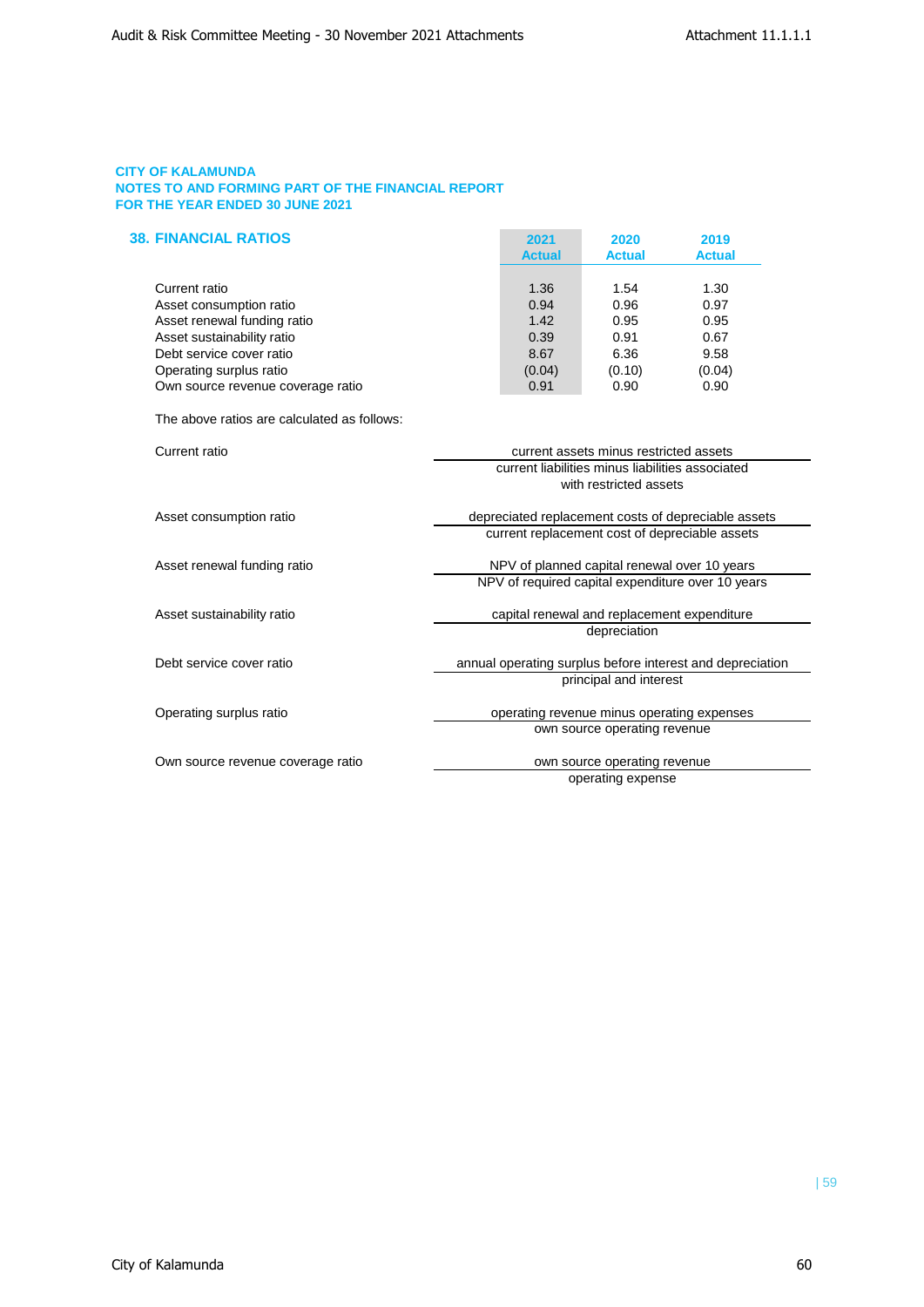

# Auditor General

**INDEPENDENT AUDITOR'S REPORT 2021 City of Kalamunda**

**To the Councillors of the City of Kalamunda**

# **Report on the audit of the annual financial report**

## **Opinion**

I have audited the financial report of the City of Kalamunda (City) which comprises:

- the Statement of Financial Position at 30 June 2021, the Statement of Comprehensive Income by Nature or Type, Statement of Comprehensive Income by Program, Statement of Changes in Equity, Statement of Cash Flows and Rate Setting Statement for the year then ended
- Notes comprising a summary of significant accounting policies and other explanatory information
- the Statement by the Chief Executive Officer.

In my opinion the financial report of the City of Kalamunda:

- is based on proper accounts and records
- fairly represents, in all material respects, the results of the operations of the City for the year ended 30 June 2021 and its financial position at the end of that period in accordance with the *Local Government Act 1995* (the Act) and, to the extent that they are not inconsistent with the Act, Australian Accounting Standards.

## **Basis for opinion**

I conducted my audit in accordance with Australian Auditing Standards. My responsibilities under those standards are further described in the Auditor's responsibilities section below. I am independent of the City in accordance with the *Auditor General Act 2006* and the relevant ethical requirements of the Accounting Professional & Ethical Standards Board's APES 110 *Code of Ethics for Professional Accountants (including Independence Standards)* (the Code) that are relevant to my audit of the financial report. I have also fulfilled my other ethical responsibilities in accordance with the Code. I believe that the audit evidence I have obtained is sufficient and appropriate to provide a basis for my opinion.

## Page 1 of 3

7th Floor Albert Facey House 469 Wellington Street Perth MAIL TO: Perth BC PO Box 8489 Perth WA 6849 TEL: 08 6557 7500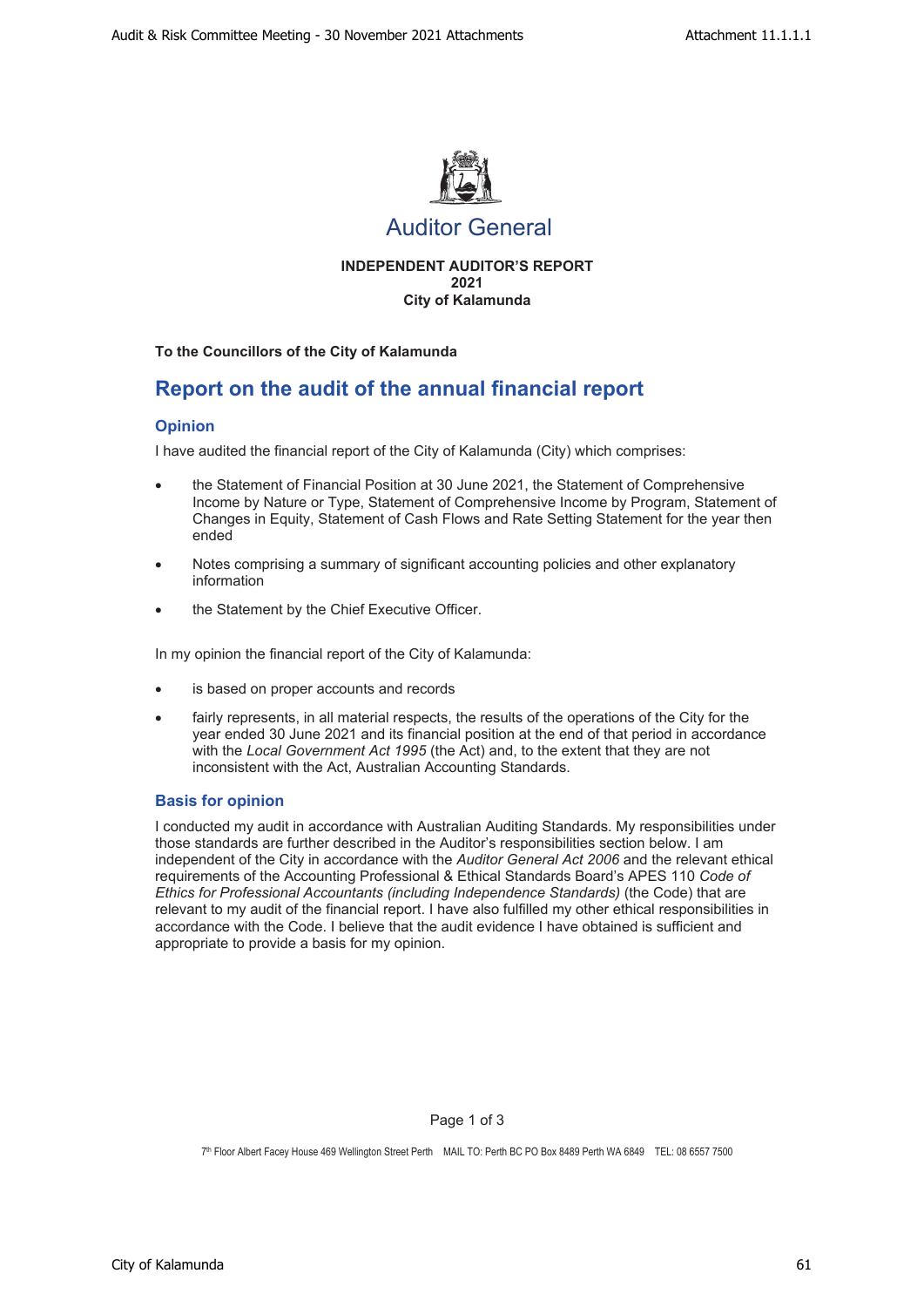## **Responsibilities of the Chief Executive Officer and Council for the financial report**

The Chief Executive Officer (CEO) of the City is responsible for the preparation and fair presentation of the financial report in accordance with the requirements of the Act, the Regulations and Australian Accounting Standards. The CEO is also responsible for managing internal control (as required by the CEO) to ensure the financial report is free from material misstatement, whether due to fraud or error.

In preparing the financial report, the CEO is responsible for assessing the City's ability to continue as a going concern, disclosing, as applicable, matters related to going concern and using the going concern basis of accounting unless the State Government has made decisions affecting the continued existence of the City.

The Council is responsible for overseeing the City's financial reporting process.

## **Auditor's responsibility for the audit of the financial report**

As required by the *Auditor General Act 2006*, my responsibility is to express an opinion on the financial report. The objectives of my audit are to obtain reasonable assurance about whether the financial report as a whole is free from material misstatement, whether due to fraud or error, and to issue an auditor's report that includes my opinion. Reasonable assurance is a high level of assurance but is not a guarantee that an audit conducted in accordance with Australian Auditing Standards will always detect a material misstatement when it exists.

Misstatements can arise from fraud or error and are considered material if, individually or in the aggregate, they could reasonably be expected to influence the economic decisions of users taken on the basis of the financial report. The risk of not detecting a material misstatement resulting from fraud is higher than for one resulting from error, as fraud may involve collusion, forgery, intentional omissions, misrepresentations or the override of internal control.

A further description of my responsibilities for the audit of the financial report is located on the Auditing and Assurance Standards Board website. This description forms part of my auditor's report and can be found at https://www.auasb.gov.au/auditors\_responsibilities/ar4.pdf.

# **Report on other legal and regulatory requirements**

In accordance with the Local Government (Audit) Regulations 1996 I report that:

- (i) In my opinion, the following material matter indicates a significant adverse trend in the financial position of the City:
	- a. The Operating Surplus Ratio as reported in Note 38 of the annual financial report is below the Department of Local Government, Sport and Cultural Industries' standard for the last 3 financial years.
- (ii) All required information and explanations were obtained by me.
- (iii) All audit procedures were satisfactorily completed.
- (iv) In my opinion, the Asset Consumption Ratio and the Asset Renewal Funding Ratio included in the financial report were supported by verifiable information and reasonable assumptions.